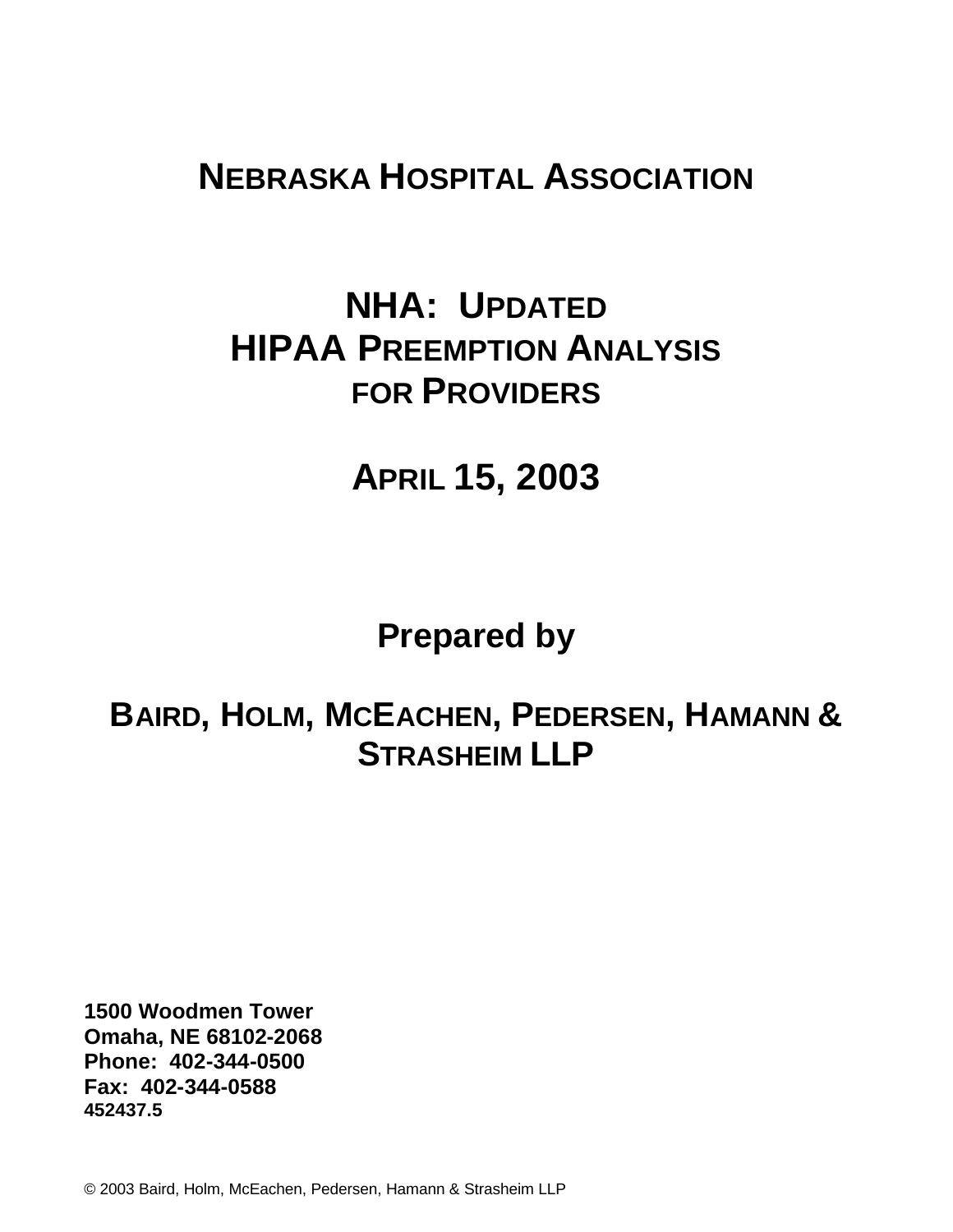# **TABLE OF CONTENTS**

| 1. |                                                                                                     |  |
|----|-----------------------------------------------------------------------------------------------------|--|
|    |                                                                                                     |  |
|    |                                                                                                     |  |
|    |                                                                                                     |  |
|    |                                                                                                     |  |
|    |                                                                                                     |  |
|    |                                                                                                     |  |
|    |                                                                                                     |  |
|    |                                                                                                     |  |
|    |                                                                                                     |  |
|    |                                                                                                     |  |
|    |                                                                                                     |  |
|    | Immunization Requirements--Records and Reporting; Licensed Child Care Providers; Neb. Rev. Stat.    |  |
|    |                                                                                                     |  |
|    |                                                                                                     |  |
|    | Medically Handicapped Children--Reporting Congenital Deformities; Neb. Rev. Stat. §71-1405 13       |  |
|    | (Tests on Infants for) Metabolic Disease; Reports to State; Neb. Rev. Stat. § 71-519 et seq. and    |  |
|    |                                                                                                     |  |
|    | Motor Vehicle Accidents--Body Fluid Testing & Reporting; Neb. Rev. Stat. § 60-6,104 (cross-         |  |
|    | Nebraska Parkinson's Disease Registry; Neb. Rev. Stat. §§ 81-681 to 696 and Related Regulations;    |  |
|    |                                                                                                     |  |
|    |                                                                                                     |  |
|    |                                                                                                     |  |
|    |                                                                                                     |  |
|    | Significant Exposure to Blood or Bodily Fluid--Testing/Reporting (Health Care Providers); Neb. Rev. |  |
|    |                                                                                                     |  |
|    |                                                                                                     |  |
|    |                                                                                                     |  |
| 2. |                                                                                                     |  |
|    |                                                                                                     |  |
|    |                                                                                                     |  |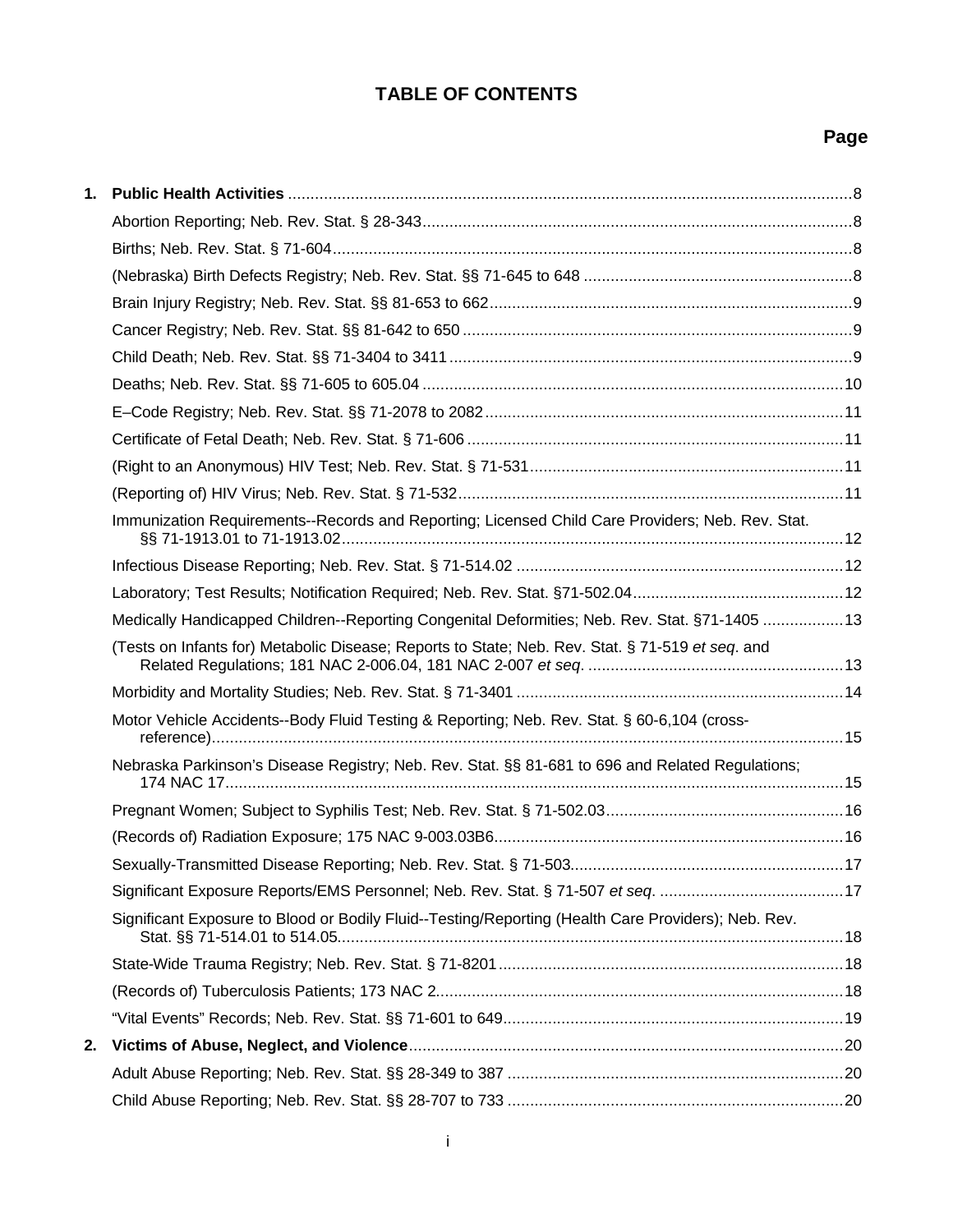|    | Nebraska Crime Victim's Reparation Act; Victim Compensation; Submission of Medical Reports; Neb.        |  |
|----|---------------------------------------------------------------------------------------------------------|--|
|    |                                                                                                         |  |
|    |                                                                                                         |  |
| 3. |                                                                                                         |  |
|    |                                                                                                         |  |
|    | (Release of Information to) Adopted Person by Bureau of Vital Statistics; 74 NAC 6-00322                |  |
|    | (Records of) Developmentally Disabled Persons--Access by Protection & Advocacy System; Neb.             |  |
|    |                                                                                                         |  |
|    |                                                                                                         |  |
|    | DHHS Medical Records, Databases, and Health Information--Release of Information to the Public;          |  |
|    |                                                                                                         |  |
|    | Records Which May Be Withheld From the Public By State Officers and Lawful Custodians; Neb.             |  |
|    |                                                                                                         |  |
| 4. | State Institutions, Correctional Facilities, and Other Custodial Arrangements26                         |  |
|    | Children in State Custody; Sharing Information Authorized By Court Order; Neb. Rev. Stat. § 43-3001 26  |  |
|    |                                                                                                         |  |
|    | (Access to Records for) Inmates in Correctional Facilities; Neb. Rev. Stat. §§ 83-178 to83-18027        |  |
|    |                                                                                                         |  |
|    |                                                                                                         |  |
|    | Juvenile Preadjudication Physical/Mental Evaluation; Reports; Restrictions; Neb. Rev. Stat. § 43-258 29 |  |
|    | (Release of Information Regarding) Juveniles in the Custody of the Nebraska Department of Social        |  |
|    | Medical Issues Relating to Children in the Custody of the Nebraska Department of Social Services;       |  |
|    | Medical Issues Relating to Children in the Custody of the Nebraska Department of Social Services;       |  |
|    |                                                                                                         |  |
|    |                                                                                                         |  |
|    | Mental Health Commitment and Release; Individualized Treatment Plan; Progress Reports; Neb.             |  |
|    |                                                                                                         |  |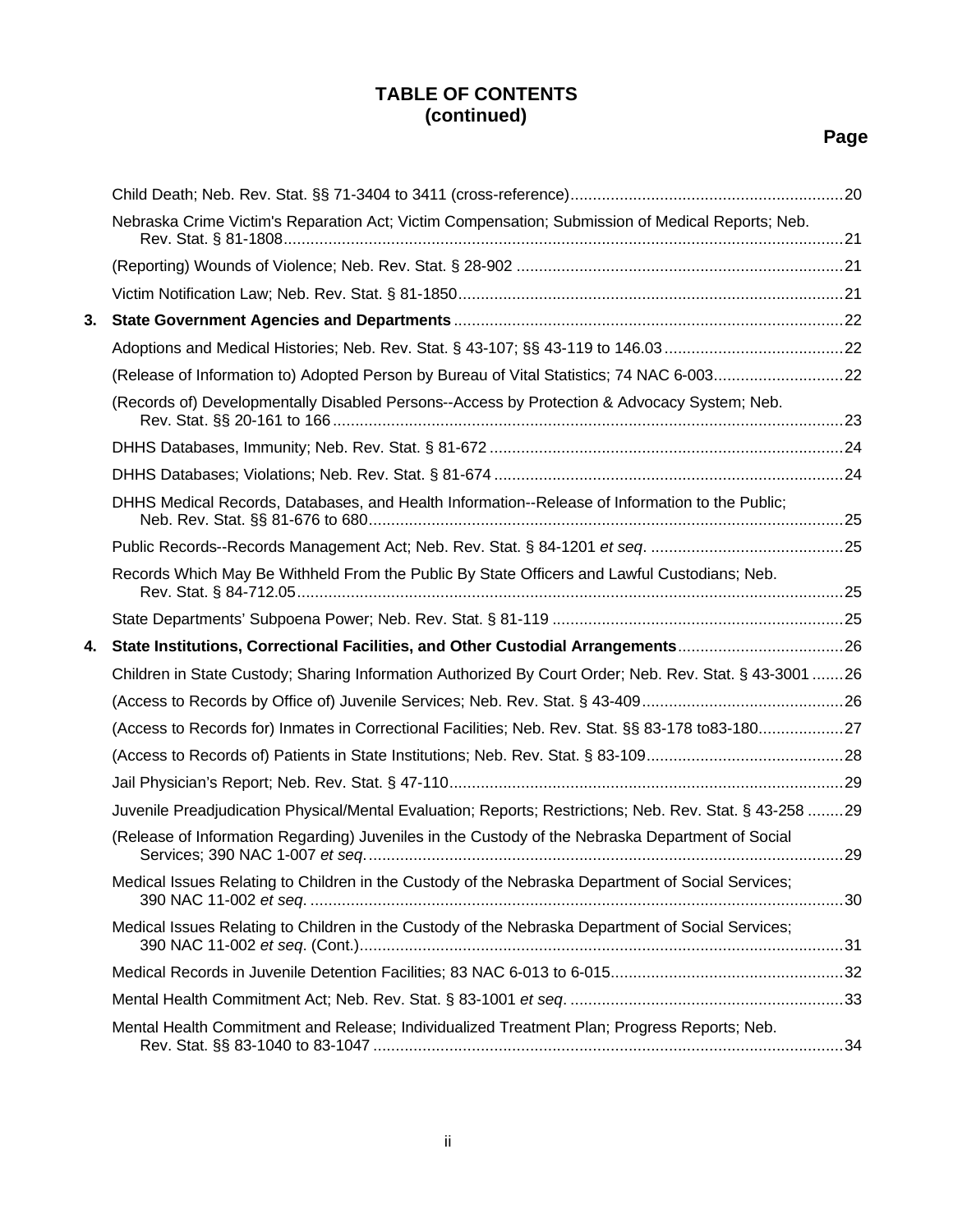| 5. |                                                                                                        |  |
|----|--------------------------------------------------------------------------------------------------------|--|
|    | (Disclosure of Results of) Blood Sample to Prosecuting Attorney in Criminal Prosecution; Neb. Rev.     |  |
|    |                                                                                                        |  |
|    |                                                                                                        |  |
|    |                                                                                                        |  |
|    |                                                                                                        |  |
|    | (Hospital) Peer Review and Utilization Review; Neb. Rev. Stat. §§ 71-2046 to 2048 (cross-reference) 39 |  |
|    | Hospital-Medical Liability Act--Medical Review Panels; Evidence Considered; Neb. Rev. Stat. §§ 44-     |  |
|    | Medical Staff Committee and Utilization Review Committee Record; Neb. Rev. Stat. §§25-12,120 to        |  |
|    | Physician/Patient-Client/Counselor Privilege; Court-Ordered Evaluations; Neb. Rev. Stat. § 27-50442    |  |
|    |                                                                                                        |  |
|    | Psychologists - Privilege Against Disclosing; Waiver; Neb. Rev. Stat. § 71-206.29 44                   |  |
|    |                                                                                                        |  |
| 6. |                                                                                                        |  |
|    |                                                                                                        |  |
|    |                                                                                                        |  |
|    |                                                                                                        |  |
|    | Motor Vehicle Accidents--Body Fluid Testing & Reporting; Neb. Rev. Stat. § 60-6,104 (cross-            |  |
|    | Motor Vehicle Operators' Licenses; Medical Reviews; Health Advisory Board; Reports; Neb. Rev.          |  |
|    |                                                                                                        |  |
|    |                                                                                                        |  |
|    |                                                                                                        |  |
|    |                                                                                                        |  |
|    | Sexual Offenders--Release of Information/Sex Offender Registration Act; Neb. Rev. Stat. §29-401353     |  |
| 7. |                                                                                                        |  |
|    |                                                                                                        |  |
|    |                                                                                                        |  |
| 8. |                                                                                                        |  |
|    | Employers--Discrimination on Basis of Genetic Information of Employee Prohibited; Neb. Rev. Stat.      |  |
|    | Employment Practices--Genetic Testing Requirement Prohibited; Neb. Rev. Stat. §77-5537 55              |  |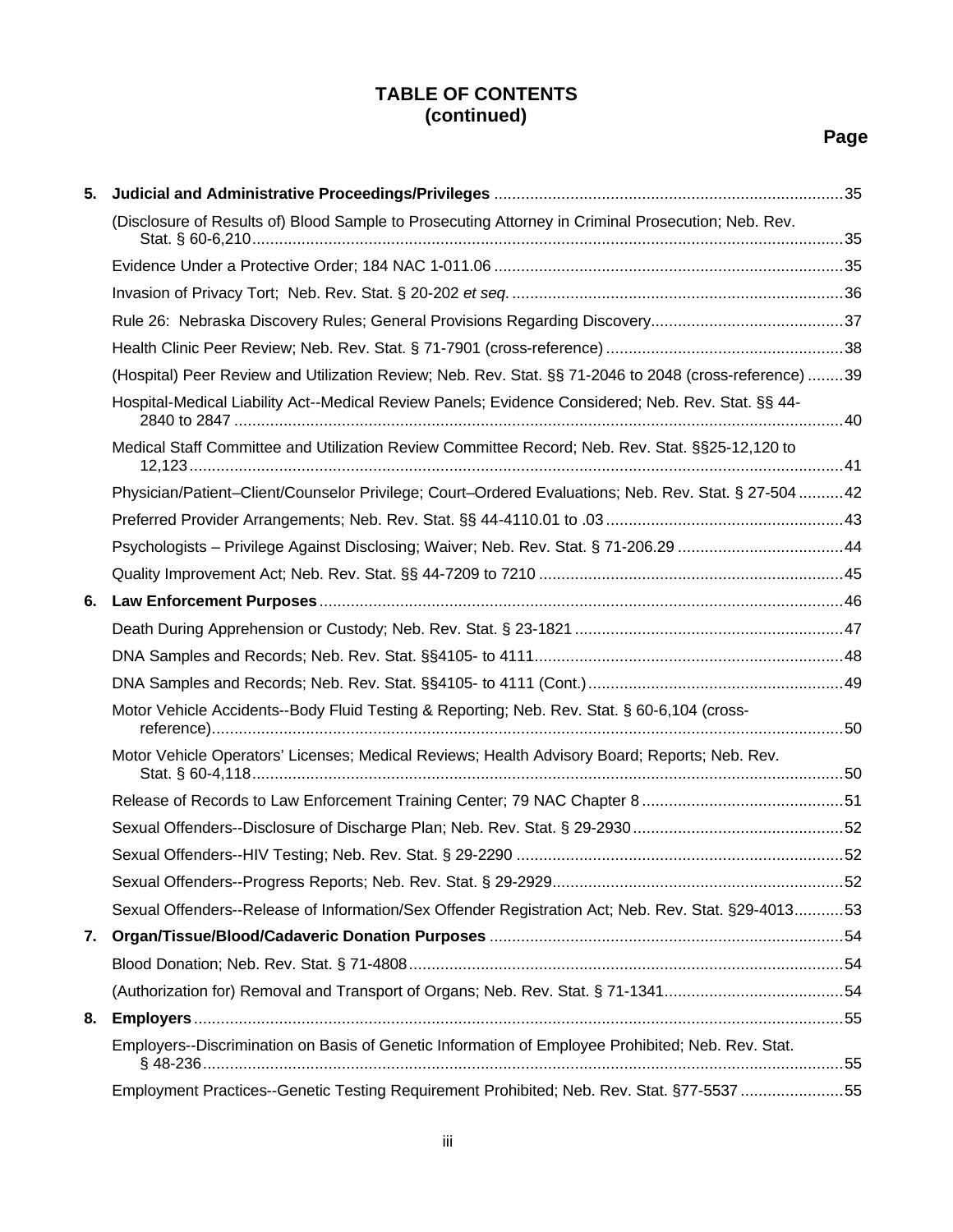| Workplace Inquiries and Fatalities; Reporting to Department of Labor; Neb. Rev. Stat.§48-42155      |  |
|-----------------------------------------------------------------------------------------------------|--|
|                                                                                                     |  |
|                                                                                                     |  |
| 10. Health Care Facilities. Please read discussion on pages 12 and 13 regarding Group 1 and Group 2 |  |
|                                                                                                     |  |
|                                                                                                     |  |
| Adult Day Services; 175 NAC 5-006.15A3 and 5-006.15A4, 473 NAC 5-002.08D358                         |  |
|                                                                                                     |  |
|                                                                                                     |  |
|                                                                                                     |  |
|                                                                                                     |  |
|                                                                                                     |  |
|                                                                                                     |  |
| (Medicaid (NMAP) Requirements for) Hospital Medical Records Services; 471 NAC 10-013.01 (cross-     |  |
|                                                                                                     |  |
|                                                                                                     |  |
| Mental Health Centers; Neb. Rev. Stat. § 71-423 and Related Regulations; 175 NAC Chapter 1967       |  |
| Patient Access to and Rights Regarding Medical Records; Neb. Rev. Stat. §§ 71-8401 to 71-8407 68    |  |
|                                                                                                     |  |
| (Regulations for Certifying) Substance Abuse Programs; 203 NAC 15-012.02 and 203 NAC 15-015 70      |  |
| (Regulations for Certifying) Substance Abuse Programs; 203 NAC 15-012.02 and 203 NAC 15-015         |  |
| (Confidential Records of) Substance Abuse Treatment Centers; 175 NAC 18-006.16B to.16B5             |  |
| 11. Licensed Professionals/Providers. Please read discussion on pages 12 and 13 regarding Group 1   |  |
| Confidentiality Requirements for Licensed Professionals; Neb. Rev. Stat. § 71-148(9) 73             |  |
|                                                                                                     |  |
|                                                                                                     |  |
|                                                                                                     |  |
|                                                                                                     |  |
|                                                                                                     |  |
| Emergency Medical Service (EMS) Patient Data; Neb. Rev. Stat. § 71-5185 (and Related Regulations    |  |
|                                                                                                     |  |
|                                                                                                     |  |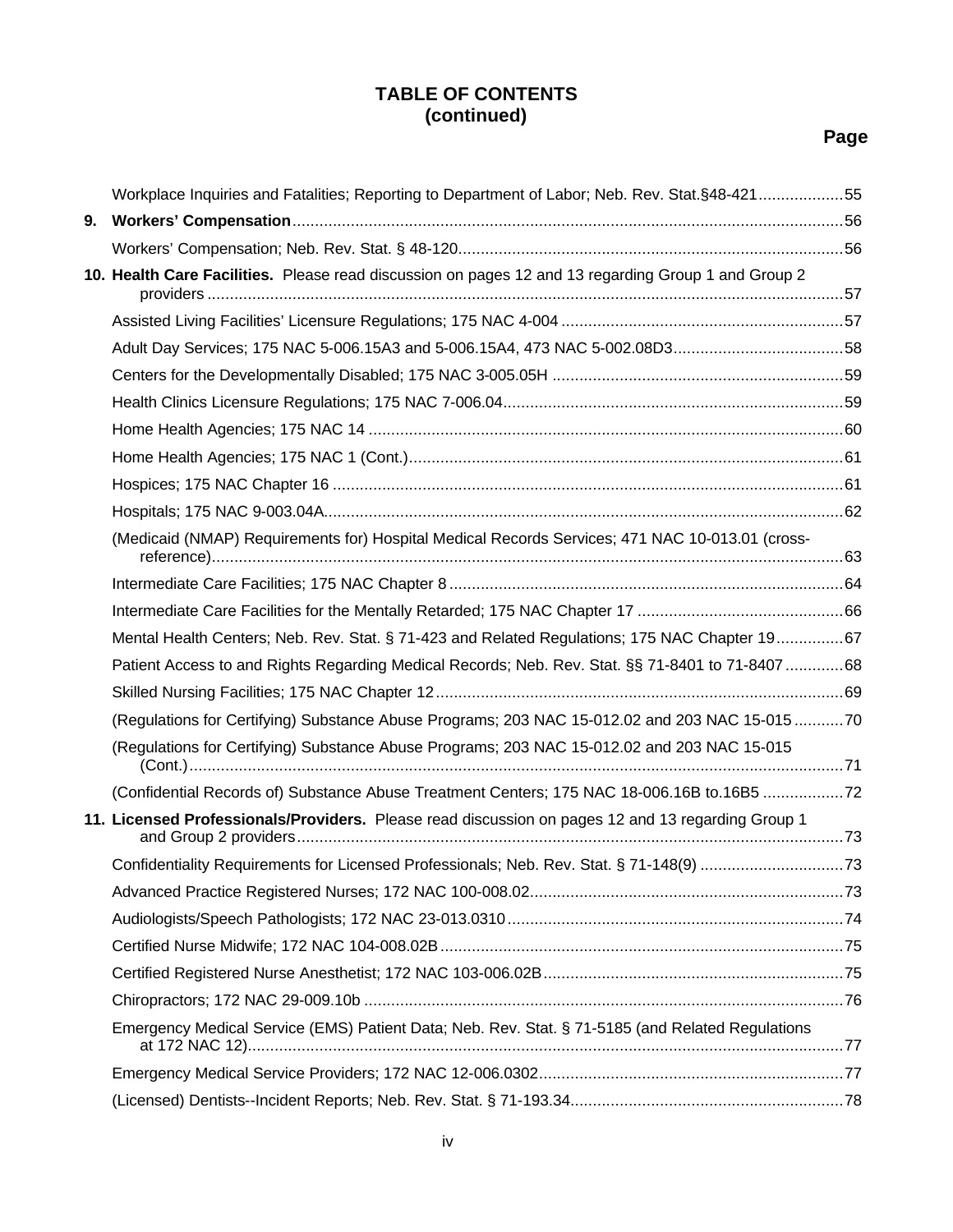| Licensed Health Practitioners' Peer Review Committees--Proceedings & Records; Neb. Rev. Stat.      |  |
|----------------------------------------------------------------------------------------------------|--|
|                                                                                                    |  |
|                                                                                                    |  |
| Mammography Supplier; Eligibility for State Reimbursement; Neb. Rev. Stat. § 71-700481             |  |
| Mammograms--Interpreting Physician--Inclusion in Medical Records; Neb. Rev. Stat. §71-7007 81      |  |
|                                                                                                    |  |
|                                                                                                    |  |
|                                                                                                    |  |
|                                                                                                    |  |
| Pharmacist/Pharmacy Confidentiality Requirements; Neb. Rev. Stat. §§ 71-1,147.33 and71-1,147.36 84 |  |
| Pharmacy Regulations; Recordkeeping of Drugs Dispensed Pursuant to a Prescription or Prescription  |  |
|                                                                                                    |  |
| Physicians and Surgeons and Osteopathic Physicians and Surgeons; 172 NAC 88-013.00285              |  |
|                                                                                                    |  |
|                                                                                                    |  |
|                                                                                                    |  |
|                                                                                                    |  |
|                                                                                                    |  |
|                                                                                                    |  |
|                                                                                                    |  |
| Insurers--Reporting Violations of Professional Regulations by Health Care Practitioners to the     |  |
|                                                                                                    |  |
|                                                                                                    |  |
| Medicaid (NMAP) Requirements for Hospital Medical Records Services; 471 NAC 10-013.01 (cross-      |  |
| Nebraska Medical Assistance Program; Applicant Information; Confidentiality; Assignment of Rights; |  |
|                                                                                                    |  |
|                                                                                                    |  |
|                                                                                                    |  |
|                                                                                                    |  |
|                                                                                                    |  |
|                                                                                                    |  |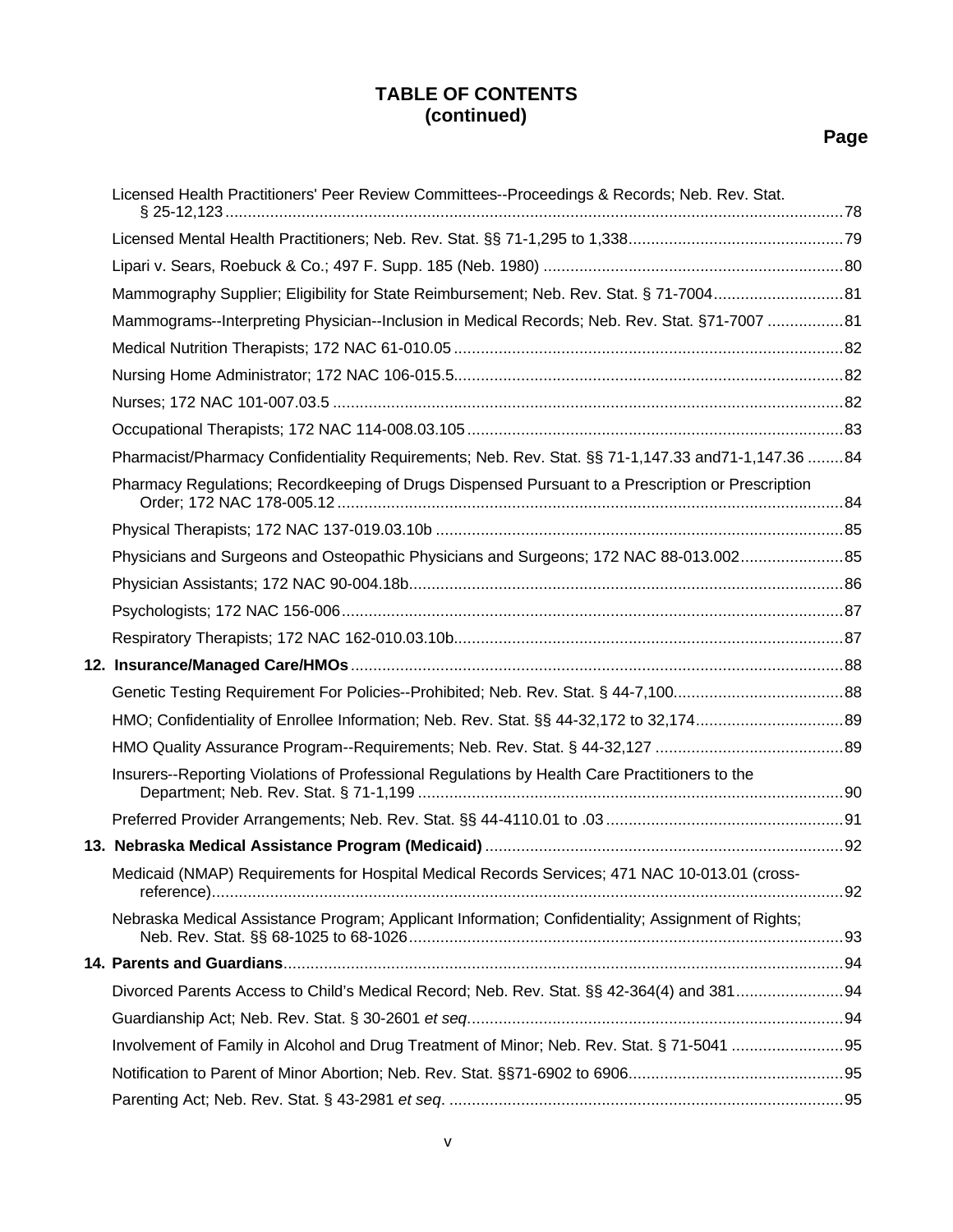#### **Page**

| Parental Support and Paternity--Genetic Testing Authorized and Admissible as Evidence; Neb. Rev.     |  |
|------------------------------------------------------------------------------------------------------|--|
|                                                                                                      |  |
| (Genetic Testing and) Support Orders; Access to Records; Neb. Rev. Stat. §43-3327 (Cont.)  98        |  |
|                                                                                                      |  |
|                                                                                                      |  |
| Insurers--Reporting Violations of Professional Regulations by Health Care Practitioners to the       |  |
|                                                                                                      |  |
|                                                                                                      |  |
|                                                                                                      |  |
| Nebraska Telehealth Act; Neb. Rev. Stat. §§ 71-8501 to 71-8508 and Related Regulations; 471 NAC      |  |
| Physician Ordered Genetic Test--Patient's Written Consent Required; Neb. Rev. Stat. §71-1,104.01, as |  |
|                                                                                                      |  |

#### **DISCLAIMER NOTICE TO READERS**

While intended to be reasonably comprehensive with respect to health care providers, this report may not include every statute, regulation, case or other aspect of law that is affected by the HIPAA privacy regulations. It is provided for information purposes only and should not be adopted or used exclusively as a substitute for individual legal advice or professional legal services in regard to compliance with State law or the HIPAA privacy regulations.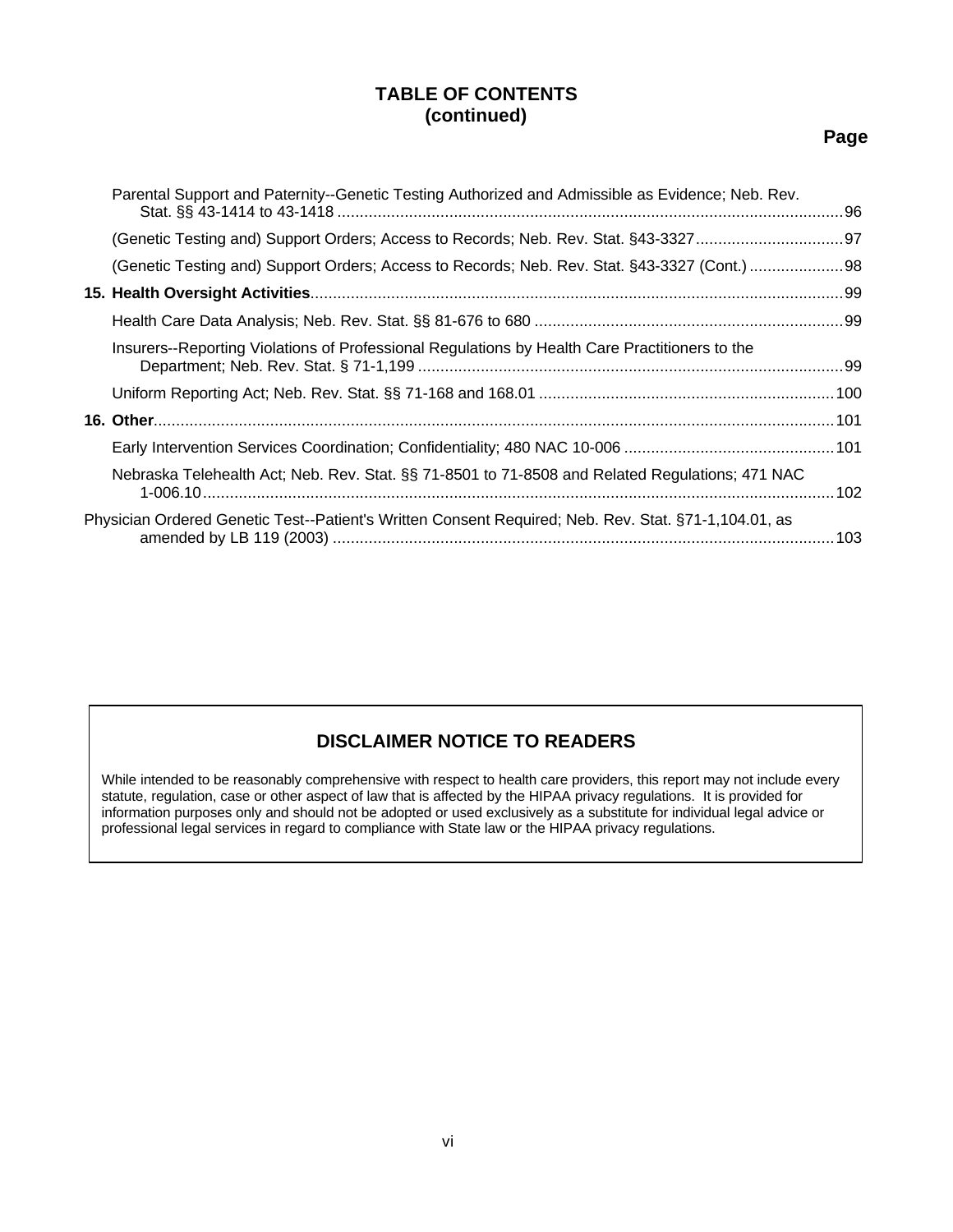#### **PREFACE**

#### **NHA: UPDATED HIPAA PREEMPTION ANALYSIS**

#### **IMPACT OF HIPAA ON CONTRARY PROVISIONS OF STATE LAW**

To: NHA Members Draft: #2 HIPAA Preemption Update Draft Date: April 15, 2003 Prepared For: NHA for its Members By: Baird, Holm, McEachen, Pedersen, Hamann & Strasheim LLP

This is a planning/reference document to help covered entities understand which law applies when the mandates of HIPAA interact with State law.

It is subject to ongoing change and updating because (i) additional conflicting State law will be identified, analyzed and added in the future and (ii) the relationship between HIPAA and State law is dynamic – State laws will change, HIPAA will change, and the Secretary has authority to designate the preemptive effect on certain State laws.

This is a *planning and reference document* because, by itself, it does not solve any of the problems Nebraska health care providers will face in complying with HIPAA. It provides baseline information which members will need when drafting specific policies and procedures which the workforce can translate into action.

#### **PREEMPTION: BACKGROUND**

Title II of the Health Insurance Portability and Accountability Act of 1996<sup>1</sup> titled "Administrative Simplification" requires the adoption and use of certain transactional standards in connection with nine standard health care transactions.<sup>2</sup> It also requires the adoption of supporting security and privacy<sup>3</sup> standards to safeguard individually identifiable health information.

HIPAA has teeth. Section 1176 of the Social Security Act sets forth civil penalties (not more than \$100 for each violation, not to exceed \$25,000 per calendar year for identical violations) and states that these fines are to be collected as civil monetary penalties pursuant to the civil monetary penalty provisions of Medicare.<sup>4</sup> Even more compelling, Section 1177 of the Social Security Act creates *criminal* penalties, including fines and imprisonment, for one who knowingly obtains or discloses individually identifiable health information in violation of the statute.<sup>3</sup> Thus, covered entities want to take HIPAA compliance seriously, and this includes  $\overline{a}$ 

<sup>1</sup> Sections 261-264, P.L. 104-191.

 $2$  (i) health claims or equivalent encounter information; (ii) health claims attachments; (iii) enrollment and disenrollment in a health plan; (iv) eligibility for a health plan; (v) health care payment and remittance advice; (vi) health plan premium payment; (vii) first report of injury; (viii) health claim status; and (ix) referral certification and authorization. Section 1173(a) of the Social Security Act.

 $3$  Section 1173(b) of the Social Security Act.

<sup>&</sup>lt;sup>4</sup> Section 1128(A) of the Social Security Act.

<sup>&</sup>lt;sup>5</sup> A fine of not more than \$50,000 and imprisonment for not longer than one year, unless the offense is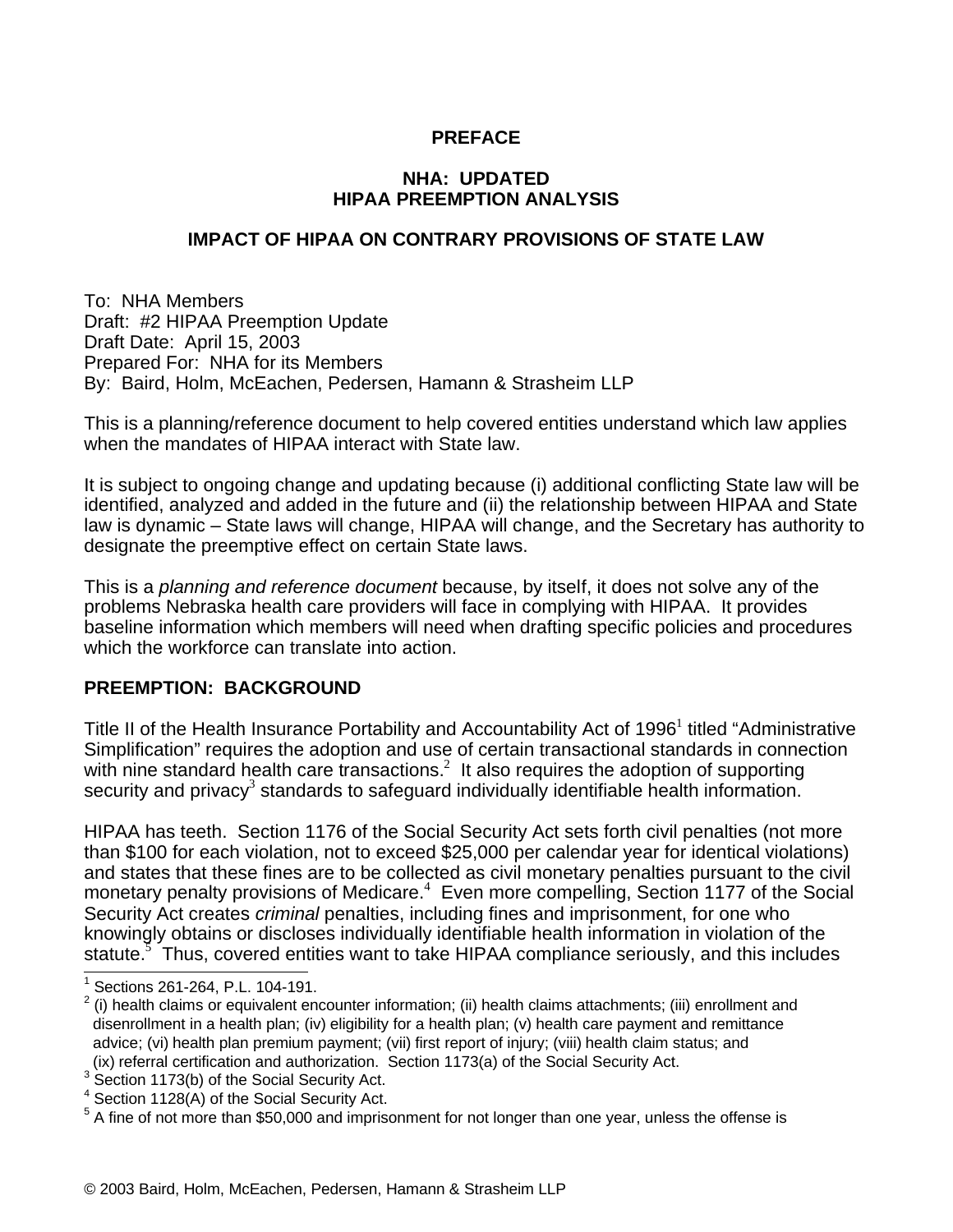understanding the preemptive effect of HIPAA in certain situations in order to know which law applies.

#### **WHAT IS PREEMPTED?**

Subject to important exceptions, Congress gave HIPAA preemptive effect over certain contrary provisions of State law. The intent was to substitute a generally higher and uniform *federal* privacy standard for what already existed at the State level. Reading HIPAA and the final  $\stackrel{\text{\scriptsize{\textsf{in}}}}{\text{\scriptsize{\textsf{in}}}}$  regulations $^6$  together yields the following general rule and exceptions:

**General Rule**: Statutory parts of HIPAA and any standard or implementation specification adopted by regulation *shall supersede any contrary provision of State law, including a provision of State law that requires medical or health plan records (including billing information) to be maintained or transmitted in written rather than electronic form.* This general preemptive effect attaches to all of the administrative simplification standards – transactional standards, code sets, unique health identifiers, privacy and security. This analysis is limited to the preemptive effect of the HIPAA privacy standards and implementation specifications.

**Exceptions**: HIPAA standards *shall not supersede a contrary provision of State law meeting one of the following requirements–*

*1. The provision of State law imposes requirements, standards, or implementation specifications that are more stringent than the requirements,*  standards, or implementation specifications imposed under the regulation.<sup>7</sup> Thus, if State law provides more protection or greater rights to the individual, State law controls. The preemption analysis always looks for the stricter standard, unless another exception applies.

*2. HIPAA does not preempt the authority, power or procedures established under any law providing for the reporting of disease or injury, child abuse, birth or death, public health surveillance, or public health investigation or intervention.*

*3. HIPAA does not preempt State requirements that a health plan report or provide access to information for management audits, financial audits, program monitoring and evaluation, facility licensure or certification, or individual licensure or certification.* Note that this is applicable only to rules governing health plans – not providers generally.

*4. HIPAA does not preempt provisions of State law as to which the Secretary makes a written determination that such provisions need to remain intact to promote certain purposes.* This exception is not expected to have much early

<sup>&</sup>lt;u>.</u> "committed under false pretenses" in which case the fine is not less than \$100,000 and imprisonment is for not more than five years. Additionally, if the offense is committed with the intent to sell, transfer or use individually identifiable health information "for commercial advantage, personal gain, or malicious harm," the fine rises to not more than \$250,000 and imprisonment to not more than 10 years, or both.  $6$  45 C.F.R. Parts 160 and 164.

<sup>&</sup>lt;sup>7</sup> Section 1178(a)(2)(B) of the Social Security Act and Section 264(c)(2) of P.L. 104-191.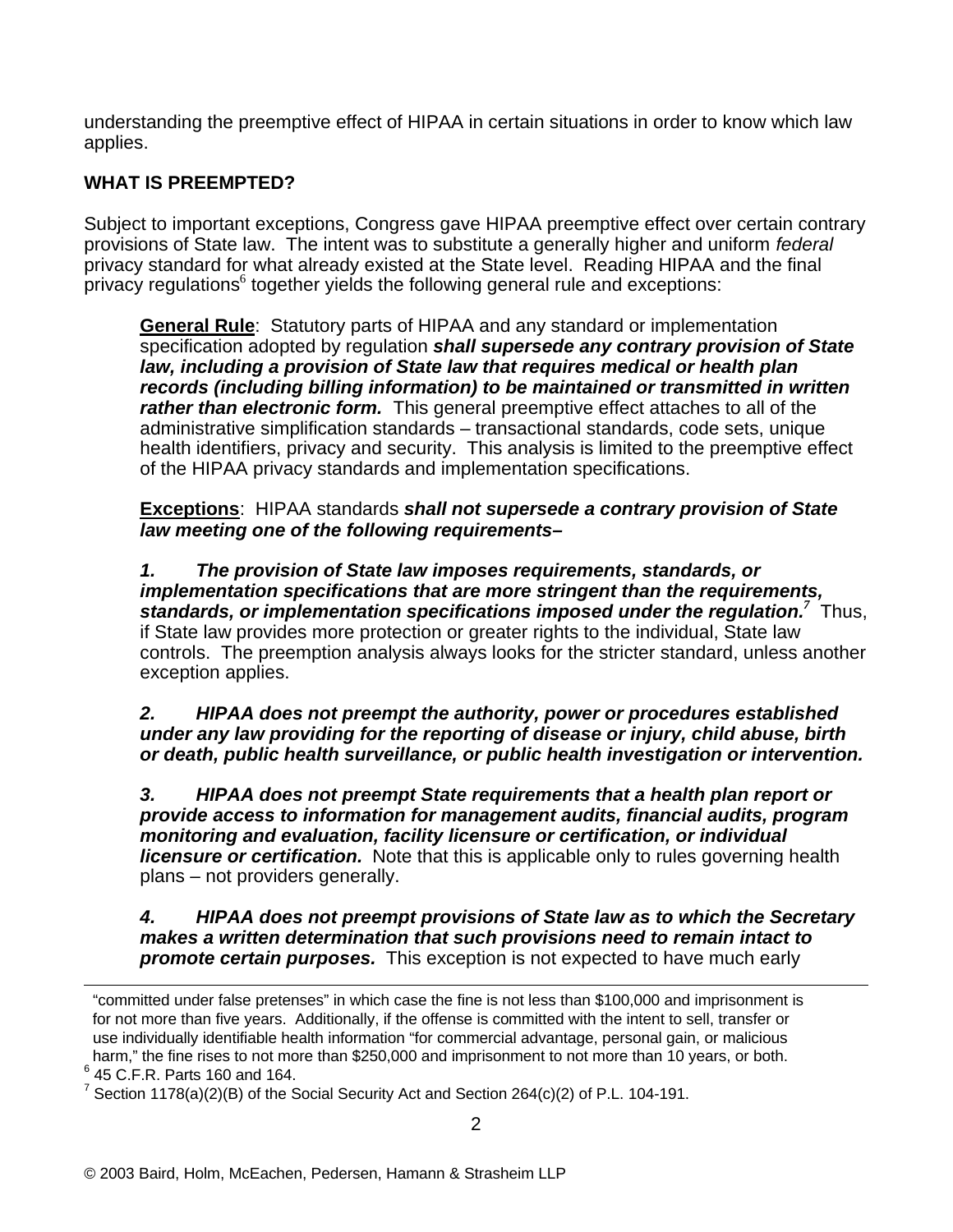application. It applies only to advance written determinations given at the request of a governor or his or her designee.

*5. HIPAA does not preempt any State law to the extent that it authorizes or prohibits disclosure of protected health information about a minor to a parent, guardian, or person acting in loco parentis of such minor.<sup>8</sup>* This is a regulatory exception from preemption which does not have a statutory basis in HIPAA itself.

#### **KEY DEFINITIONS**<sup>9</sup>

1. **"State Law"** – As noted above, HIPAA preempts contrary "State law." The Secretary defines "State law" to mean a "constitution, statute, regulation, rule, common law, or other State action having the force and effect of law." Thus, this analysis is not limited to State statutes.

2. **"Contrary"** – HIPAA only has a preemptive effect when a standard or implementation specification under HIPAA is "contrary" to State law. The Secretary defines "contrary" to mean:

"(1) A covered entity would find it impossible to comply with both the State and Federal requirement; or

(2) The provision of State law stands as an obstacle to the accomplishment and execution of the full purposes and objectives of [administrative simplification]."

3. **"More Stringent"** – Refer back to exception list. One key exception to preemption is where State law is more "stringent" than the standards or implementation specifications of HIPAA. "More stringent" means:

a. With respect to use and disclosure of protected health information, State law provides for greater privacy than HIPAA.

b. With respect to the rights of an individual who is the subject of individually identifiable health information, State law provides greater access or greater right to amend an individual's record.

c. With respect to the quantum and form of information to be provided to an individual about a covered entity's use or disclosure or the individual's rights and remedies, provides the greater amount of information.

d. With respect to the form or substance of an authorization or consent to use or disclose information, has the effect of narrowing the scope or duration, or increasing the privacy protections, or reducing the coercive effect of the circumstances surrounding the document, as applicable.

<sup>&</sup>lt;u>。</u><br><sup>8</sup> 45 C.F.R. § 160.202.

 $^9$  45 C.F.R. § 160.202.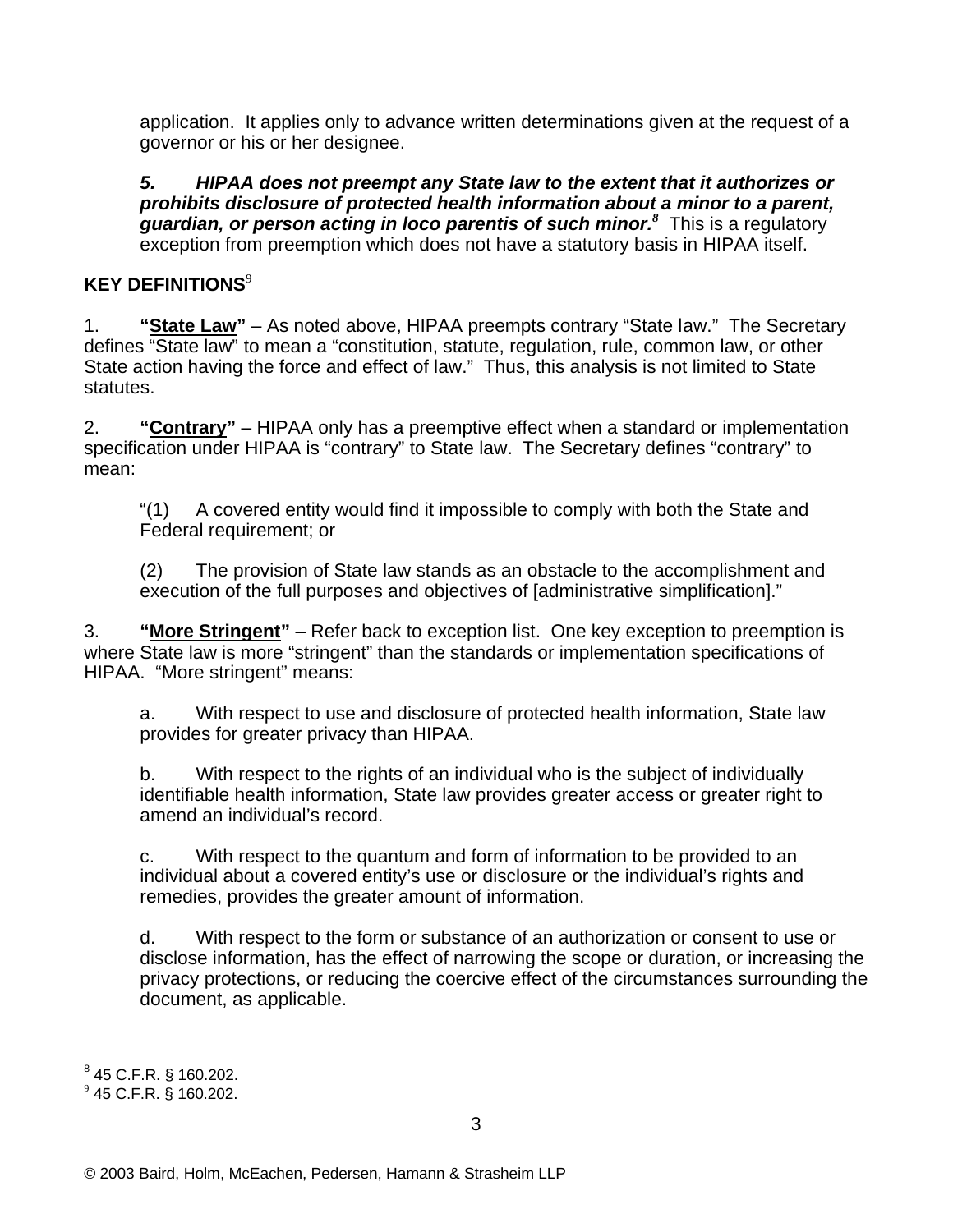e. With respect to recordkeeping or requirements relating to accounting for disclosures, provides for the longer retention period or the more detailed information.

f. "With respect to any other matter, provides greater privacy protection for the individual who is the subject of the individually identifiable health information."

4. **"Relates to the Privacy of Health Information"** – Finally, the regulations include a provision that State law will only be considered "more stringent" than HIPAA if it "relates to the privacy of health information." The Secretary added this proviso and defines the term to mean that the State law "has the specific purpose of protecting the privacy of health information or affects the privacy of health information in a direct, clear and substantial way."

#### **PREEMPTIVE EFFECT**

Comparing HIPAA standards and implementation specifications to State law relating to the privacy of individually identifiable health information leads, in each case, to one of following conclusions:

**Preempted**: The provision of State law is contrary to a provision of HIPAA and is preempted. For example, if a State statute permits a licensee to dispose of certain privacy compliance records after three years, and a contrary HIPAA standard requires that they be maintained for six years, HIPAA preempts State law on the subject.

**Partially Preempted**: A subpart of the State law under examination is contrary to HIPAA and is preempted; the balance of the State law is not.

**Not Preempted**: A State law under examination is either not contrary to HIPAA or, if it is, it is saved by one of the exceptions to preemption. For example, if HIPAA requires furnishing an individual with a copy of his or her record within 30 days, and State law requires furnishing that copy within two days, State law is more stringent and controls.

**Unclear**: It is simply not possible to generalize the preemptive effect.

It is often extremely difficult to reduce the analysis to one of the first three conclusions, because the interplay of State law and HIPAA is not simple. For this reason, we included a column in the analysis of State laws allowing for comments and explanations. Here, we try to supplement the preemption conclusion with an explanation to put it into context.

For example, what is the effect of concluding that a State law is "not preempted" by HIPAA? It means that a covered entity can do what the law requires or permits. *It does not mean, however, that the subject matter is not otherwise regulated under HIPAA.* For example, a Nebraska law requiring certain disease reporting to DHHS is exempted from the preemptive effect of HIPAA because it fits squarely within one of the exceptions. However, the covered entity would still need to meet all other HIPAA requirements that can be read together with the State reporting requirement. That is, the provider would still need to describe the fact that it releases information in compliance with State disease reporting requirements in its notice of privacy practices to patients.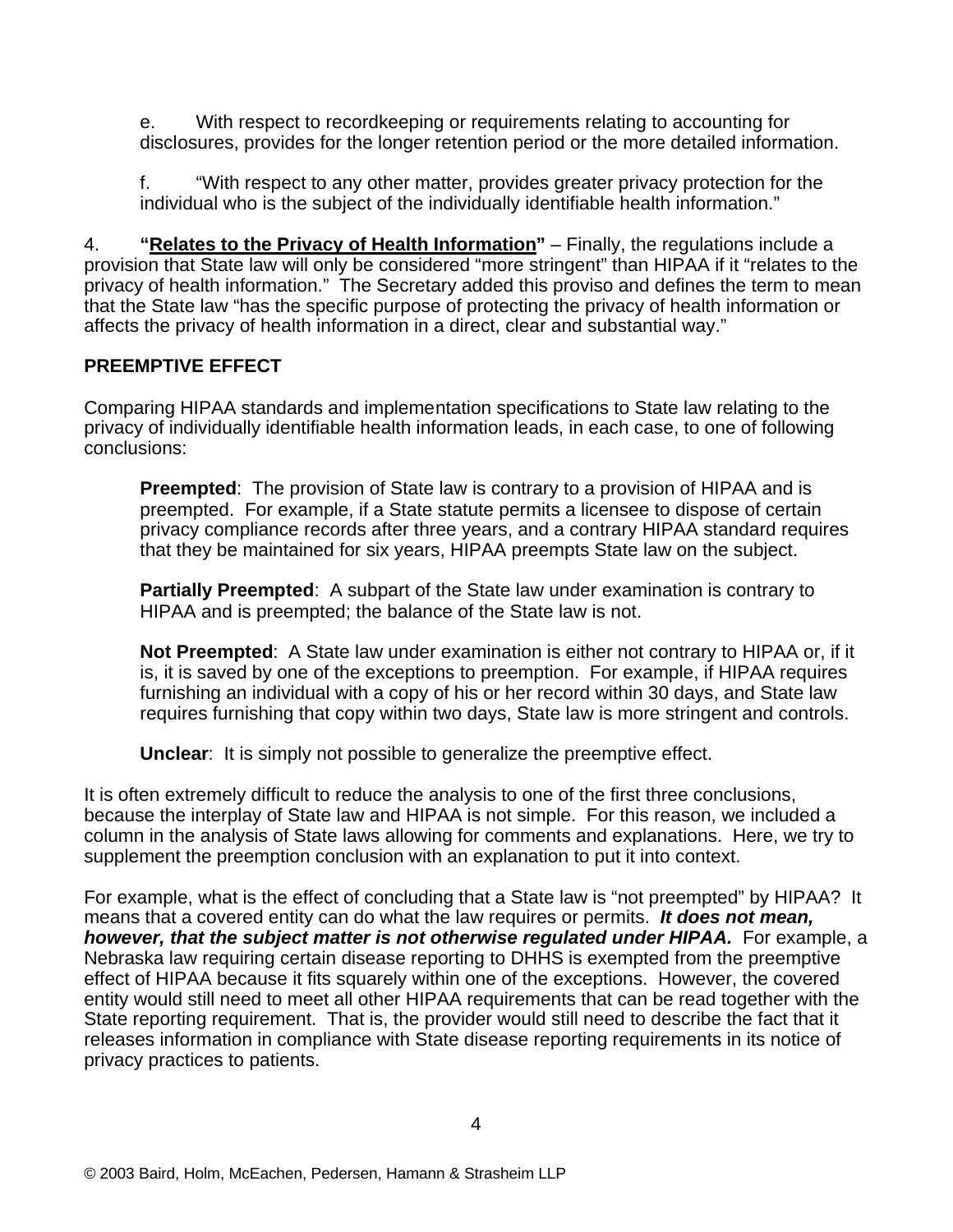#### **SPECIAL INSTRUCTIONS RE: LICENSED PROVIDERS**

In sections 10 and 11, we have divided Nebraska providers into two categories. Group 1 consists of providers who may use and disclose protected health information for their own TPO or disclose to other qualified entities for their own treatment, payment, and health care operations ("TPO") without consent. They can, in other words, follow the approach taken in the final HIPAA Privacy Rule.

#### **Group 1 - Providers Which Do Not Need Consent to Use or Disclosure for TPO**

All licensed Nebraska facilities and practitioners are subject to confidentiality rules. The distinction between providers in Group 1 and Group 2 is whether State law allows disclosure without consent if *permitted* or *authorized* by law, rather than as *required* by law.

We believe most licensed practitioners in Nebraska are in the same position as the listed health care facilities. They are bound by general statements on confidentiality, but nothing specifically requiring them to obtain consent or permission before routine disclosures otherwise permitted by law.

#### **Group 2 - Nebraska Providers Which Need Consent to Use or Disclose for TPO**

The rules applicable to Group 2 providers are quite different. Instead of allowing disclosure with consent or as permitted by law, several categories of facilities are subject to a rule that permits disclosure only with consent or as *required by law*.

Where does this leave Nebraska providers in this second group? Nebraska law, past practice and operating necessity suggest the following analysis:

- 1. There are no disclosures mandated by HIPAA (other than to the individual or his or her personal representative). Thus, if release is permitted only with consent or as *required by law*, look for Nebraska or other federal authority, not HIPAA.
- 2. If Nebraska or other law requires the disclosure, disclose. The condition is satisfied.

If another Nebraska law expressly *permits* you to disclose protected health information in a specific situation, and you are in that situation, you may disclose. Here, the more specific Nebraska rule would displace the general Nebraska rule.

- 3. Use a traditional view of what a disclosure is in the first place. There are many exchanges of protected health information that have never been viewed as disclosures. For example, exchanging information within a licensed facility or practitioner's office among members of the workforce, volunteers and even independent practitioners with a need to know has never been treated as a *disclosure*. Existing State law does not prohibit these routine exchanges of information.
- 4. Other disclosures outside of the licensed facility or practitioner's office typically *would* be a release or disclosure. Here, the stricter Nebraska language would appear to require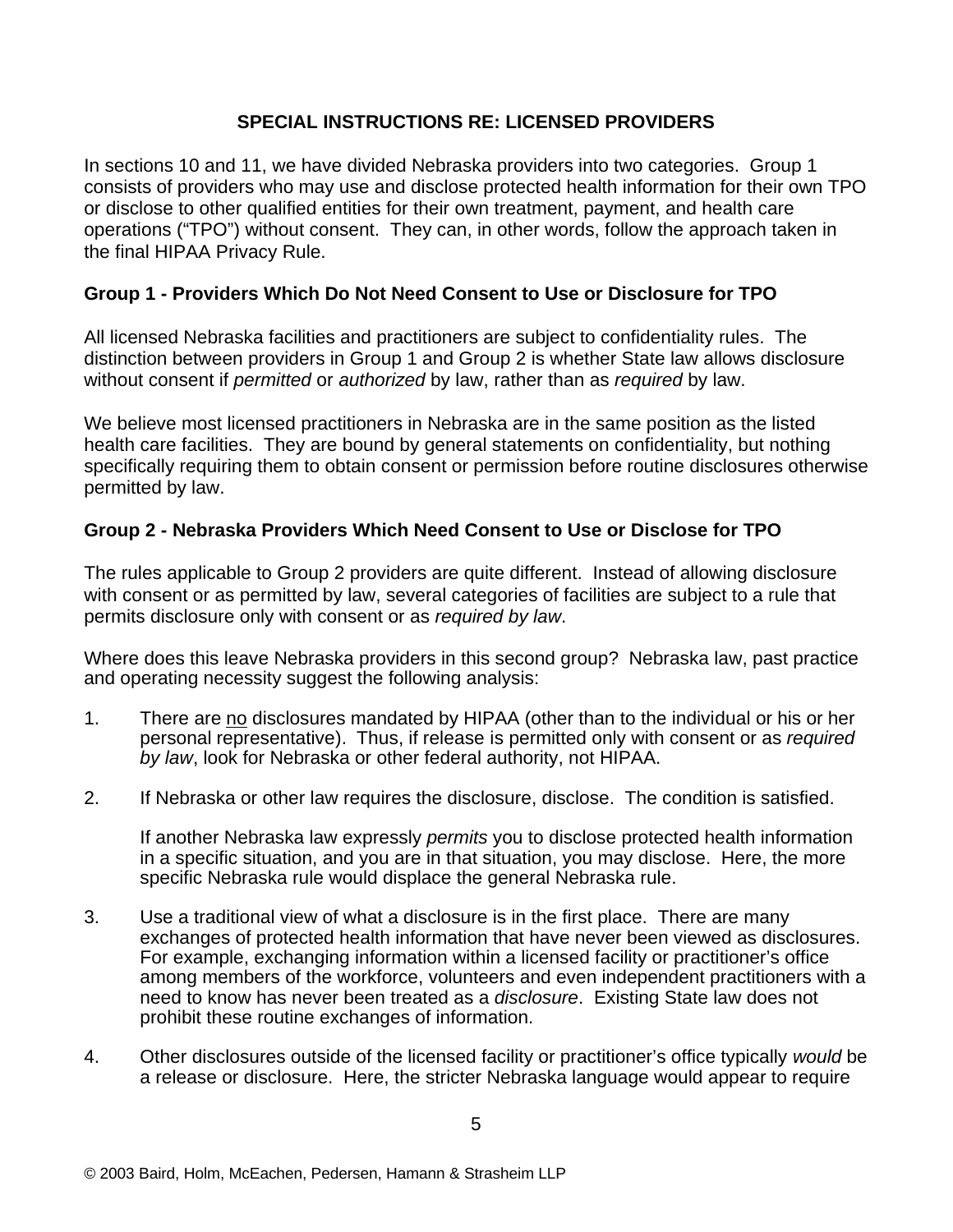that providers in this second group obtain consent, unless the particular disclosure is required by law or permitted by a more specific State law. This reading is more restrictive than HIPAA, but it is the same set of State rules that have been in place since long before HIPAA. It should not have significant impact on real operations.

#### **Consent or authorization?**

Providers in Group 2 need consent to serve State law purposes, not HIPAA purposes. Remember, HIPAA would not require any consent for uses and disclosures for TPO. Since the document does not serve a HIPAA purpose, Group 2 providers may fashion their own form of consent.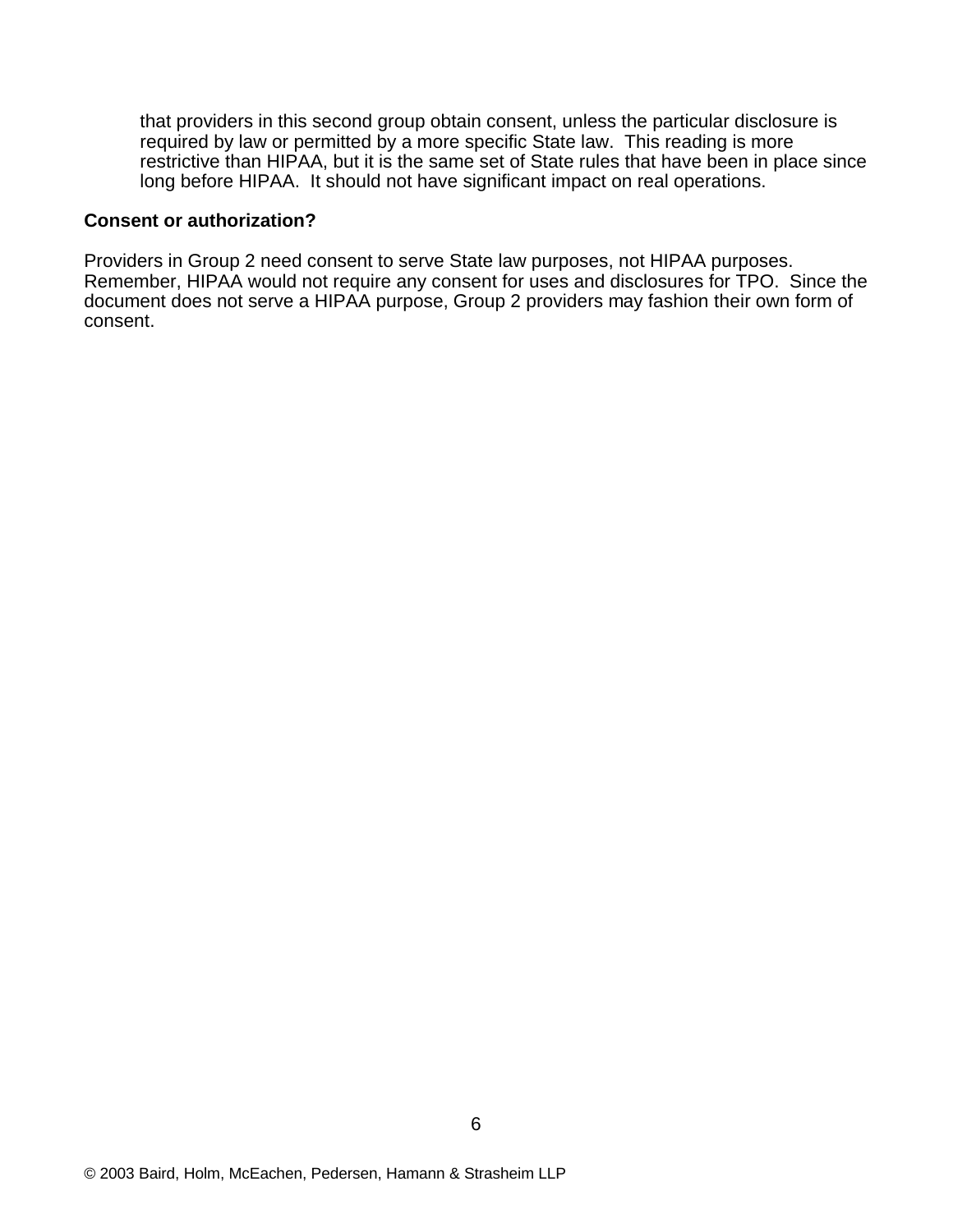#### **SUMMARY OF PREEMPTION EFFECTS**

All statutes and regulations included in this preemption analysis that are not listed below are not preempted; even in part.

#### **Partially Preempted**

- (Records of) Developmentally Disabled Persons--Access by Protection & Advocacy System; Neb. Rev. Stat. §§ 20-164(2) and 20-165
- (Access to Records for) Inmates in Correctional Facilities, Neb. Rev. Stat. §§ 83-178(2) and 83-178(6)
- Jail Physician's Report; Neb. Rev. Stat. § 47-110
- Mental Health Commitment Act; Neb. Rev. Stat. § 83-1068(1)
- Rule 26; Nebraska Discovery Rules
- Assisted Living Facilities; 175 NAC 4-004.11H
- Mental Health Centers; 175 NAC 19-006.18B2
- Patient Access to Medical Records; Neb. Rev. Stat. § 71-8403(1)
- Skilled Nursing Facilities; 175 NAC 12-006.05-3
- EMS Patient Data; Neb. Rev. Stat. § 71-5185

#### **Preempted**

- DHHS Databases; Violations; Neb. Rev. Stat. § 81-674
- Sexual Offenders--Disclosure of Discharge Plan; Neb. Rev. Stat. § 29-2930
- Sexual Offenders--Progress Reports; Neb. Rev. Stat. § 29-2929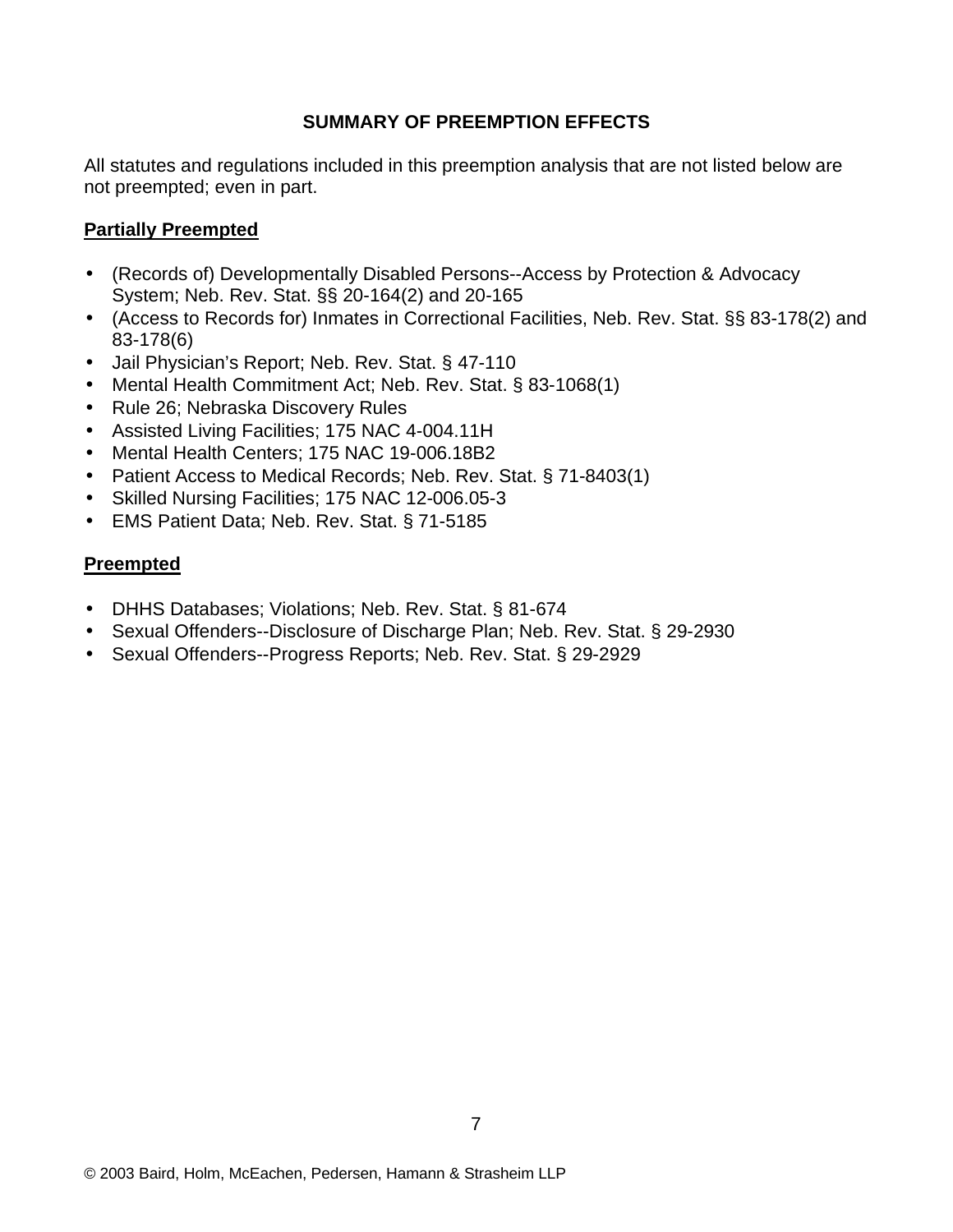### **ANALYSIS:**

# **1. Public Health Activities**.

| <b>Abortion Reporting: Neb. Rev. Stat. § 28-343</b>                                           |                          |                                                                                                                                                                                                                                               |                         |  |  |
|-----------------------------------------------------------------------------------------------|--------------------------|-----------------------------------------------------------------------------------------------------------------------------------------------------------------------------------------------------------------------------------------------|-------------------------|--|--|
| <b>Citation and Subject</b>                                                                   | <b>Preemptive Effect</b> | <b>Explanation/Comment</b>                                                                                                                                                                                                                    | <b>Practical Effect</b> |  |  |
| $\S$ 28-343 – Reporting<br>abortions to<br>Department on form<br>prescribed by<br>Department. | Not preempted            | The information required to be reported<br>does not identify patients, so meets the<br>standards under § 164.514 for de-<br>identification of data. May also rely on<br>§ 164.512(a) which permits uses and<br>disclosures "required by law." | Follow both.            |  |  |

| <b>Births</b> ; Neb. Rev. Stat. § 71-604                    |                          |                                       |                                                                                                                                                                     |  |  |
|-------------------------------------------------------------|--------------------------|---------------------------------------|---------------------------------------------------------------------------------------------------------------------------------------------------------------------|--|--|
| <b>Citation and Subject</b>                                 | <b>Preemptive Effect</b> | <b>Explanation/Comment</b>            | <b>Practical Effect</b>                                                                                                                                             |  |  |
| $\S$ 71-604 - Records of<br>live births filed with<br>DHHS. | Not preempted            | Statutorily excluded from preemption. | Follow State law as<br>to subject matter.<br>Where State law<br>and HIPAA can be<br>read together, follow<br>both (i.e., describe<br>such disclosure in<br>notice). |  |  |

| (Nebraska) Birth Defects Registry; Neb. Rev. Stat. §§ 71-645 to 648 |                          |                                       |                                                                                                                                                                     |  |  |
|---------------------------------------------------------------------|--------------------------|---------------------------------------|---------------------------------------------------------------------------------------------------------------------------------------------------------------------|--|--|
| <b>Citation and Subject</b>                                         | <b>Preemptive Effect</b> | <b>Explanation/Comment</b>            | <b>Practical Effect</b>                                                                                                                                             |  |  |
| $\S$ 71-645 to 648 –<br>Birth defects registry.                     | Not preempted            | Statutorily excluded from preemption. | Follow State law as<br>to subject matter.<br>Where State law<br>and HIPAA can be<br>read together, follow<br>both (i.e., describe<br>such disclosure in<br>notice). |  |  |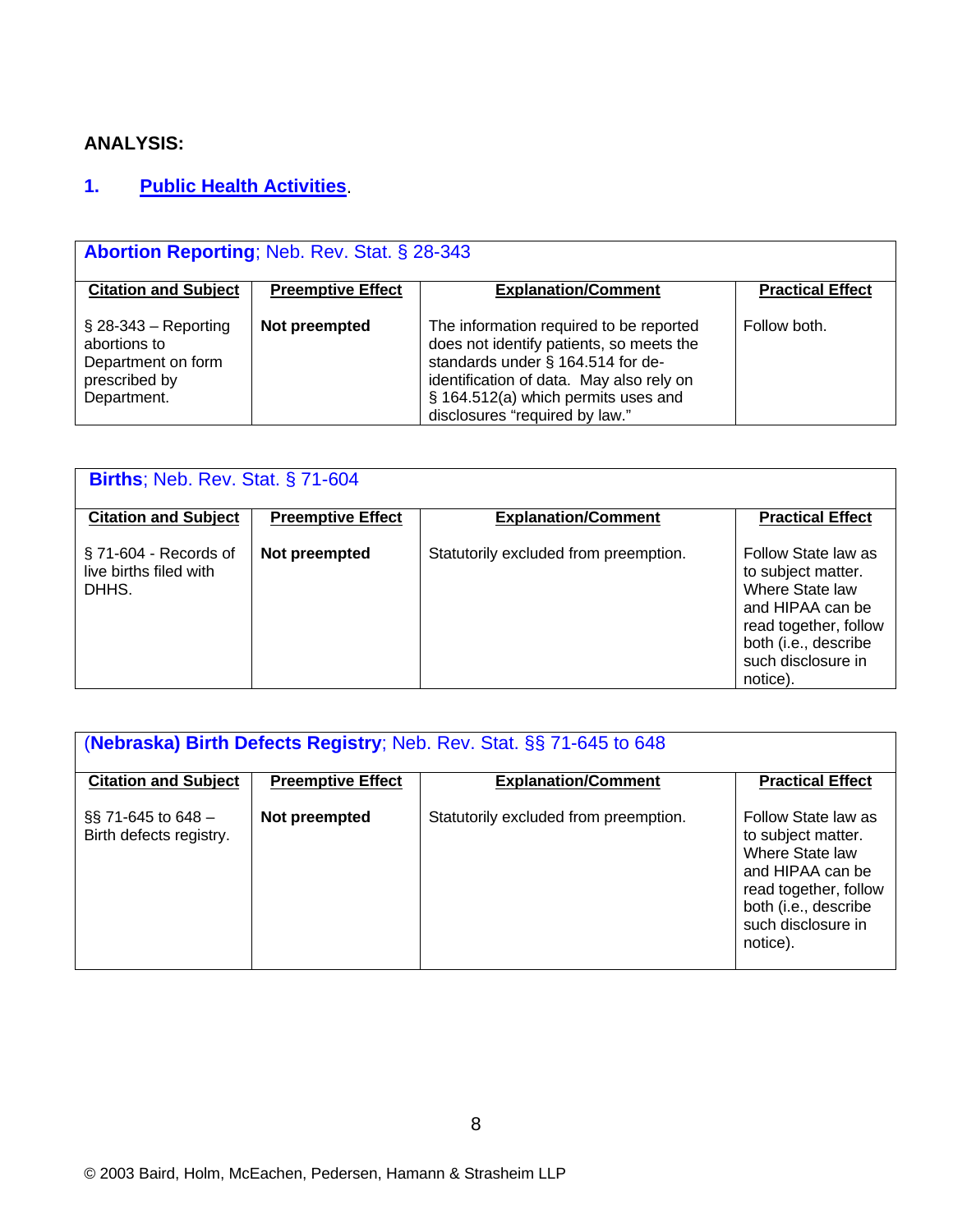| Brain Injury Registry; Neb. Rev. Stat. §§ 81-653 to 662 |                          |                                       |                                                                                                                                                                     |  |  |
|---------------------------------------------------------|--------------------------|---------------------------------------|---------------------------------------------------------------------------------------------------------------------------------------------------------------------|--|--|
| <b>Citation and Subject</b>                             | <b>Preemptive Effect</b> | <b>Explanation/Comment</b>            | <b>Practical Effect</b>                                                                                                                                             |  |  |
| $\S$ § 81-653 to 662 –<br>Brain injury registry.        | Not preempted            | Statutorily excluded from preemption. | Follow State law as<br>to subject matter.<br>Where State law<br>and HIPAA can be<br>read together, follow<br>both (i.e., describe<br>such disclosure in<br>notice). |  |  |

| <b>Cancer Registry</b> ; Neb. Rev. Stat. §§ 81-642 to 650 |                          |                                       |                                                                                                                                                                     |  |  |
|-----------------------------------------------------------|--------------------------|---------------------------------------|---------------------------------------------------------------------------------------------------------------------------------------------------------------------|--|--|
| <b>Citation and Subject</b>                               | <b>Preemptive Effect</b> | <b>Explanation/Comment</b>            | <b>Practical Effect</b>                                                                                                                                             |  |  |
| $\S$ § 81-642 to 650 $-$<br>Cancer registry.              | Not preempted            | Statutorily excluded from preemption. | Follow State law as<br>to subject matter.<br>Where State law<br>and HIPAA can be<br>read together, follow<br>both (i.e., describe<br>such disclosure in<br>notice). |  |  |

| <b>Child Death; Neb. Rev. Stat. §§ 71-3404 to 3411</b>                  |                          |                                       |                                                                                                                                                                     |  |  |  |
|-------------------------------------------------------------------------|--------------------------|---------------------------------------|---------------------------------------------------------------------------------------------------------------------------------------------------------------------|--|--|--|
|                                                                         |                          |                                       |                                                                                                                                                                     |  |  |  |
| <b>Citation and Subject</b>                                             | <b>Preemptive Effect</b> | <b>Explanation/Comment</b>            | <b>Practical Effect</b>                                                                                                                                             |  |  |  |
|                                                                         |                          |                                       |                                                                                                                                                                     |  |  |  |
| $\S$ 71-3404 to 3411 –<br>Investigation of child<br>deaths in Nebraska. | Not preempted            | Statutorily excluded from preemption. | Follow State law as<br>to subject matter.<br>Where State law<br>and HIPAA can be<br>read together, follow<br>both (i.e., describe<br>such disclosure in<br>notice). |  |  |  |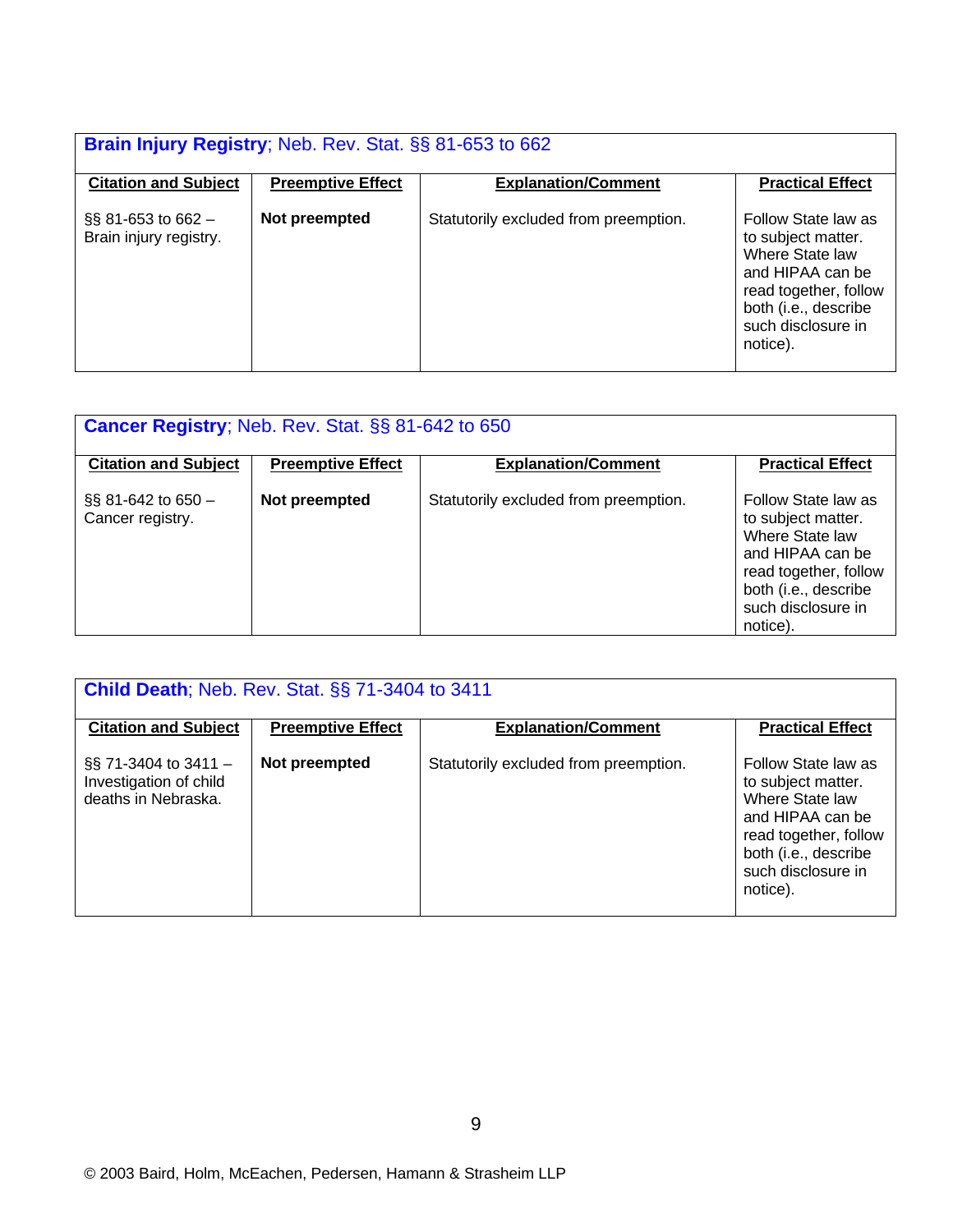|                                                 | <b>Deaths</b> ; Neb. Rev. Stat. §§ 71-605 to 605.04 |                                       |                                                                                                                                                                     |  |
|-------------------------------------------------|-----------------------------------------------------|---------------------------------------|---------------------------------------------------------------------------------------------------------------------------------------------------------------------|--|
| <b>Citation and Subject</b>                     | <b>Preemptive Effect</b>                            | <b>Explanation/Comment</b>            | <b>Practical Effect</b>                                                                                                                                             |  |
| $\S$ 71-605 to 605.04 –<br>Reporting of deaths. | Not preempted                                       | Statutorily excluded from preemption. | Follow State law as<br>to subject matter.<br>Where State law<br>and HIPAA can be<br>read together, follow<br>both (i.e., describe<br>such disclosure in<br>notice). |  |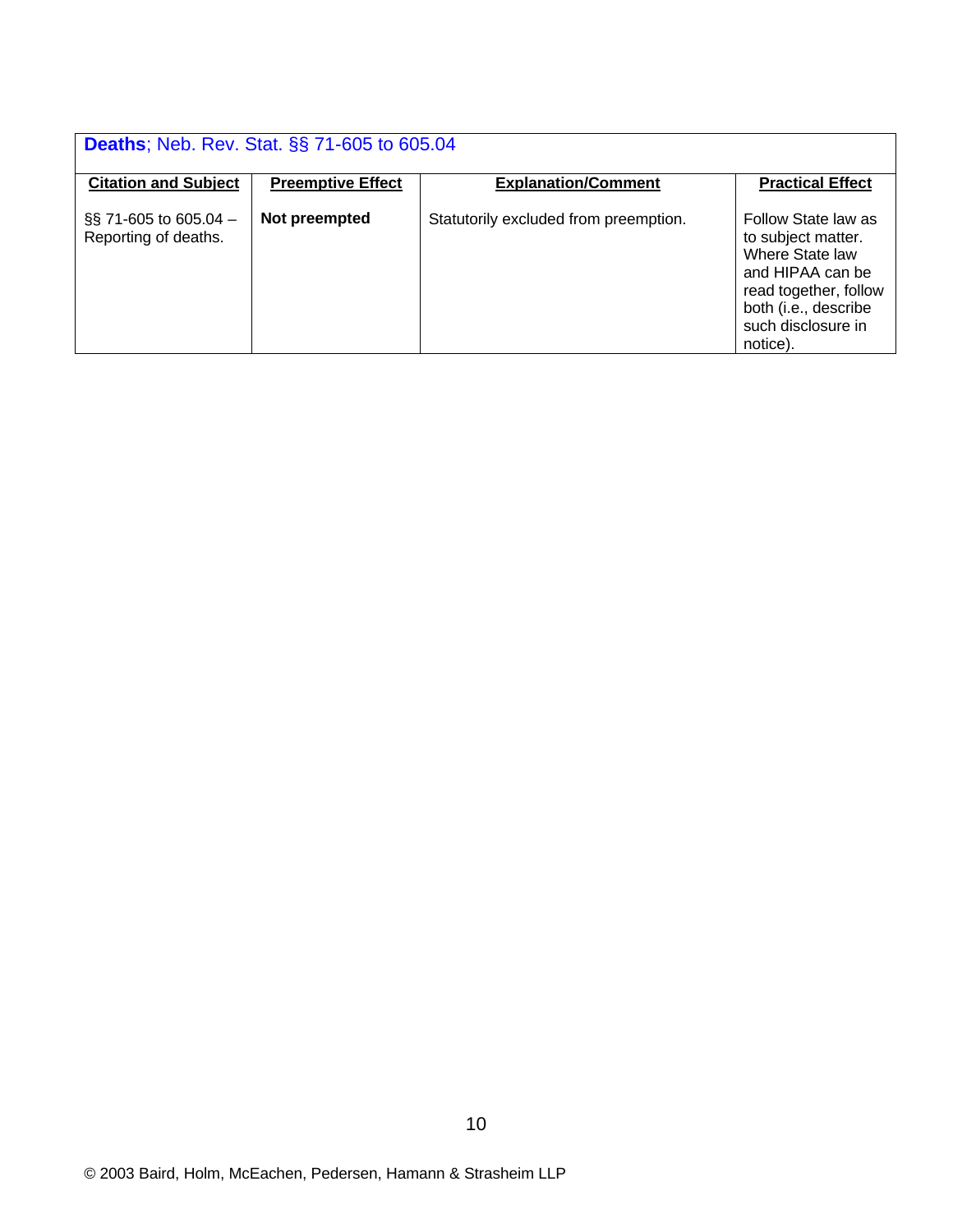| <b>E-Code Registry</b> ; Neb. Rev. Stat. §§ 71-2078 to 2082 |                          |                                       |                                                                                                                                                                     |
|-------------------------------------------------------------|--------------------------|---------------------------------------|---------------------------------------------------------------------------------------------------------------------------------------------------------------------|
| <b>Citation and Subject</b>                                 | <b>Preemptive Effect</b> | <b>Explanation/Comment</b>            | <b>Practical Effect</b>                                                                                                                                             |
| $\S$ 71-2078 to 2082 –<br>Injury surveillance<br>registry.  | Not preempted            | Statutorily excluded from preemption. | Follow State law as<br>to subject matter.<br>Where State law<br>and HIPAA can be<br>read together, follow<br>both (i.e., describe<br>such disclosure in<br>notice). |

| <b>Certificate of Fetal Death; Neb. Rev. Stat. § 71-606</b> |                          |                                       |                                                                                                                                                                     |
|-------------------------------------------------------------|--------------------------|---------------------------------------|---------------------------------------------------------------------------------------------------------------------------------------------------------------------|
| <b>Citation and Subject</b>                                 | <b>Preemptive Effect</b> | <b>Explanation/Comment</b>            | <b>Practical Effect</b>                                                                                                                                             |
| $\S$ 71-606 – Reporting<br>of fetal death.                  | Not preempted            | Statutorily excluded from preemption. | Follow State law as<br>to subject matter.<br>Where State law<br>and HIPAA can be<br>read together, follow<br>both (i.e., describe<br>such disclosure in<br>notice). |

| (Right to an Anonymous) HIV Test; Neb. Rev. Stat. § 71-531 |                          |                                                                                                                                                               |                         |
|------------------------------------------------------------|--------------------------|---------------------------------------------------------------------------------------------------------------------------------------------------------------|-------------------------|
| <b>Citation and Subject</b>                                | <b>Preemptive Effect</b> | <b>Explanation/Comment</b>                                                                                                                                    | <b>Practical Effect</b> |
| $\S$ 71-531(3) – Right to<br>remain anonymous.             | Not preempted            | No HIPAA provision directly on point.<br>§ 164.522 grants the right to receive<br>confidential communications, but does not<br>seem to affect this State law. | Follow both.            |

| <b>(Reporting of) HIV Virus; Neb. Rev. Stat. § 71-532</b>            |                          |                                       |                                                                                                                                                                     |
|----------------------------------------------------------------------|--------------------------|---------------------------------------|---------------------------------------------------------------------------------------------------------------------------------------------------------------------|
| <b>Citation and Subject</b>                                          | <b>Preemptive Effect</b> | <b>Explanation/Comment</b>            | <b>Practical Effect</b>                                                                                                                                             |
| $\S$ 71-532 – HIV virus<br>reportable as<br>communicable<br>disease. | Not preempted            | Statutorily excluded from preemption. | Follow State law as<br>to subject matter.<br>Where State law<br>and HIPAA can be<br>read together, follow<br>both (i.e., describe<br>such disclosure in<br>notice). |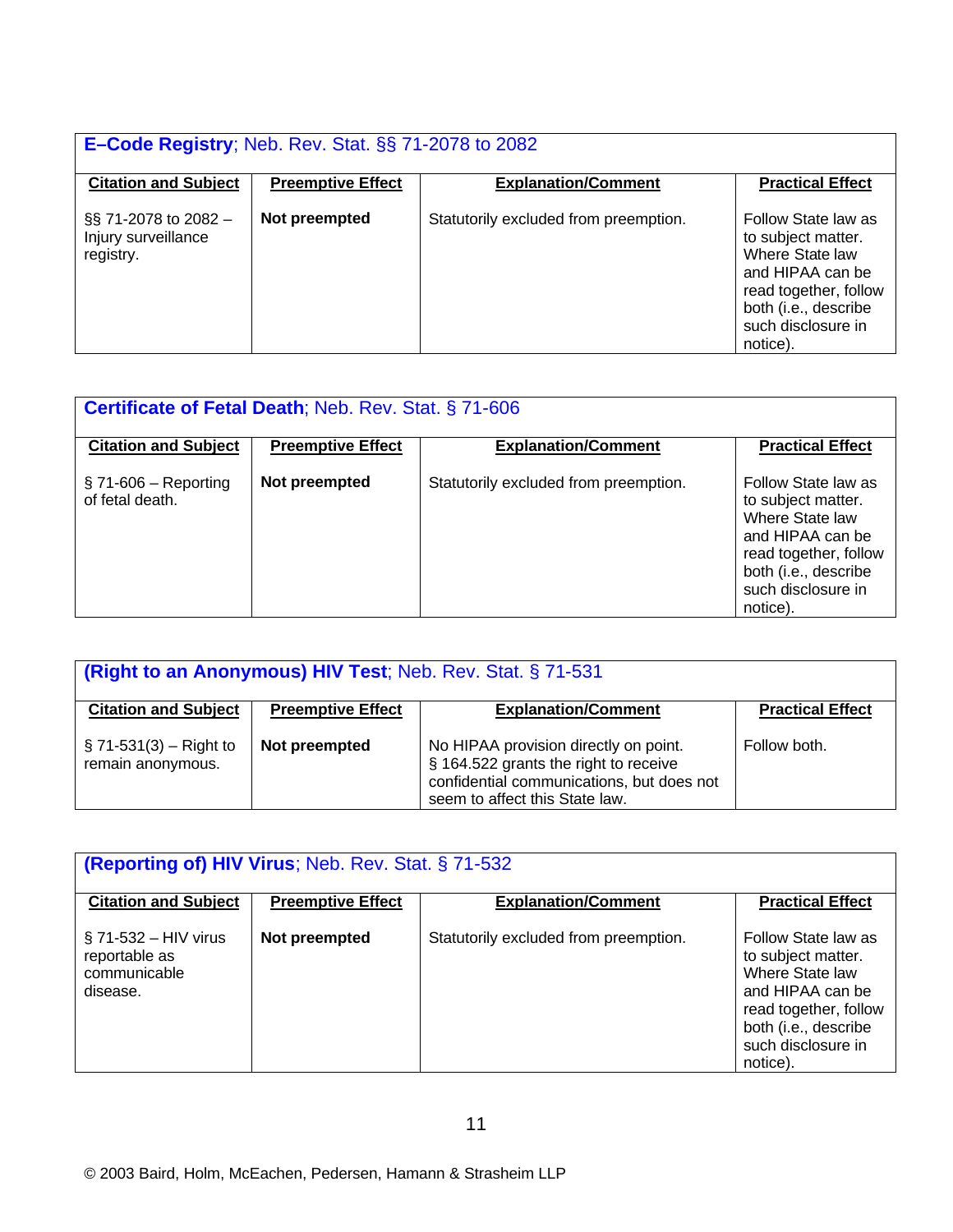# **Immunization Requirements--Records and Reporting; Licensed Child Care Providers**; Neb. Rev. Stat. §§ 71-1913.01 to 71-1913.02

| <b>Citation and Subject</b>                                                                                                                                                                                    | <b>Preemptive Effect</b> | <b>Explanation/Comment</b>                                               | <b>Practical Effect</b> |
|----------------------------------------------------------------------------------------------------------------------------------------------------------------------------------------------------------------|--------------------------|--------------------------------------------------------------------------|-------------------------|
| $\S$ 71-1913.01 -<br>Licensed child care<br>programs must obtain<br>and maintain proof of<br>immunization as part<br>of each child's file and<br>disclose such record to<br>DHHS for review and<br>inspection. | Not preempted            | Disclosure permitted under §164.512(d) for<br>health oversight activity. | Follow State law.       |

| <b>Infectious Disease Reporting; Neb. Rev. Stat. § 71-514.02</b> |                          |                                       |                                                                                                                                                                     |
|------------------------------------------------------------------|--------------------------|---------------------------------------|---------------------------------------------------------------------------------------------------------------------------------------------------------------------|
| <b>Citation and Subject</b>                                      | <b>Preemptive Effect</b> | <b>Explanation/Comment</b>            | <b>Practical Effect</b>                                                                                                                                             |
| $\S$ 71-514.02 -<br>Infectious disease<br>reporting.             | Not preempted            | Statutorily excluded from preemption. | Follow State law as<br>to subject matter.<br>Where State law<br>and HIPAA can be<br>read together, follow<br>both (i.e., describe<br>such disclosure in<br>notice). |

| Laboratory; Test Results; Notification Required; Neb. Rev. Stat. § 71-502.04                                                                                                 |                          |                                       |                                                                                                                                                                     |
|------------------------------------------------------------------------------------------------------------------------------------------------------------------------------|--------------------------|---------------------------------------|---------------------------------------------------------------------------------------------------------------------------------------------------------------------|
| <b>Citation and Subject</b>                                                                                                                                                  | <b>Preemptive Effect</b> | <b>Explanation/Comment</b>            | <b>Practical Effect</b>                                                                                                                                             |
| § 71-502.04 - Persons<br>in charge of labs<br>showing results of<br>evidence of disease,<br>illness, or poisoning<br>shall notify the local<br>health department or<br>DHHS. | Not preempted            | Statutorily excluded from preemption. | Follow State law as<br>to subject matter.<br>Where State law<br>and HIPAA can be<br>read together, follow<br>both (i.e., describe<br>such disclosure in<br>notice). |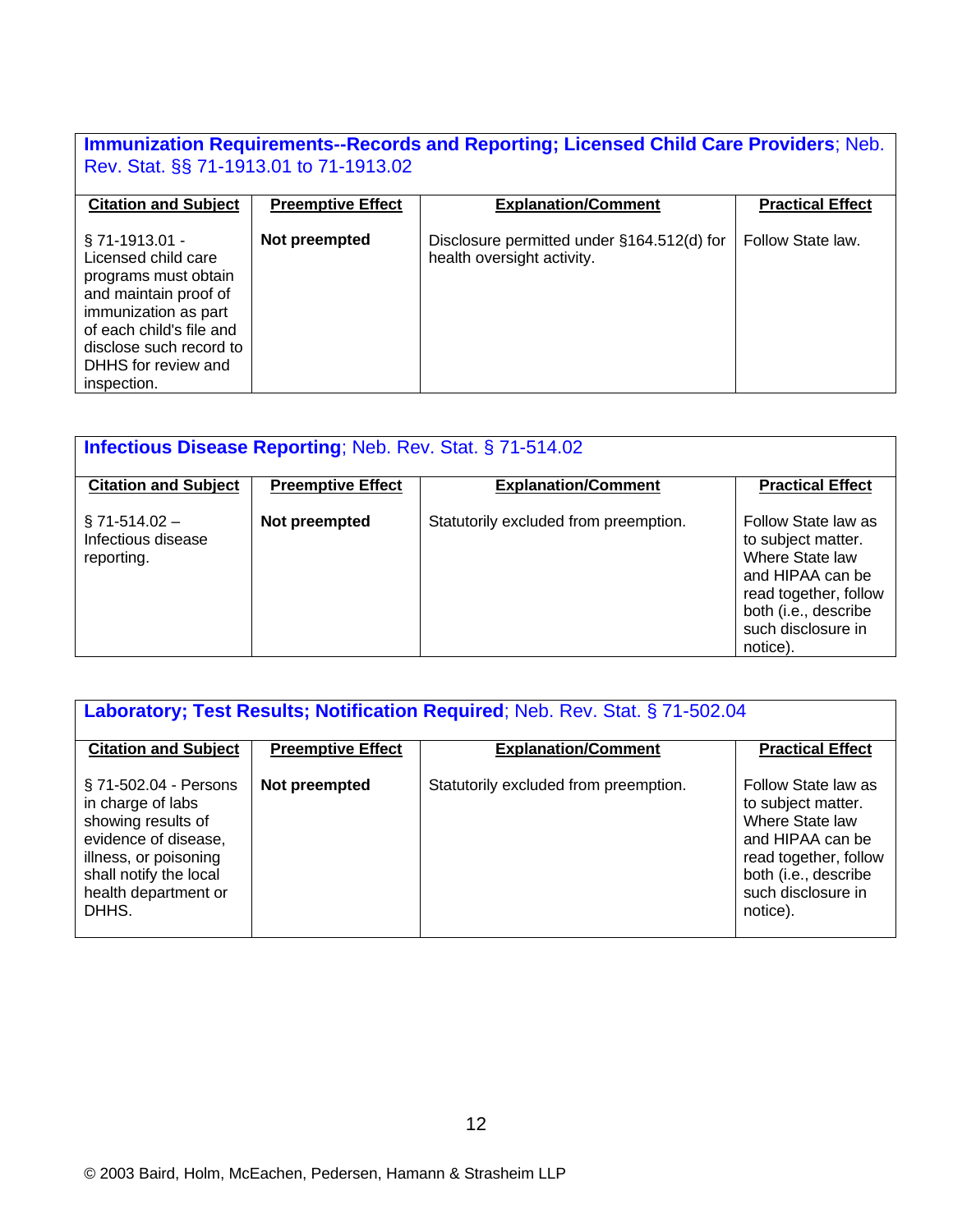#### **Medically Handicapped Children--Reporting Congenital Deformities;** Neb. Rev. Stat. § 71-1405

| <b>Citation and Subject</b>                                                                                                            | <b>Preemptive Effect</b> | <b>Explanation/Comment</b>            | <b>Practical Effect</b>                                                                                                                                             |
|----------------------------------------------------------------------------------------------------------------------------------------|--------------------------|---------------------------------------|---------------------------------------------------------------------------------------------------------------------------------------------------------------------|
| § 71-1405 Within 30<br>days after birth, the<br>physician or midwife<br>must report visible<br>congenital<br>abnormalities to<br>DHHS. | Not preempted            | Statutorily excluded from preemption. | Follow State law as<br>to subject matter.<br>Where State law<br>and HIPAA can be<br>read together, follow<br>both (i.e., describe<br>such disclosure in<br>notice). |

#### (**Tests on Infants for) Metabolic Disease; Reports to State**; Neb. Rev. Stat. § 71-519 *et seq.* and Related Regulations; 181 NAC 2-006.04, 181 NAC 2-007 *et seq.*

| <b>Citation and Subject</b>                                                            | <b>Preemptive Effect</b> | <b>Explanation/Comment</b>            | <b>Practical Effect</b>                                                                                                                                             |
|----------------------------------------------------------------------------------------|--------------------------|---------------------------------------|---------------------------------------------------------------------------------------------------------------------------------------------------------------------|
| $\S$ 71-519 <i>et seq.</i> $-$<br>Reports to State of<br>infant metabolic<br>diseases. | Not preempted            | Statutorily excluded from preemption. | Follow State law as<br>to subject matter.<br>Where State law<br>and HIPAA can be<br>read together, follow<br>both (i.e., describe<br>such disclosure in<br>notice). |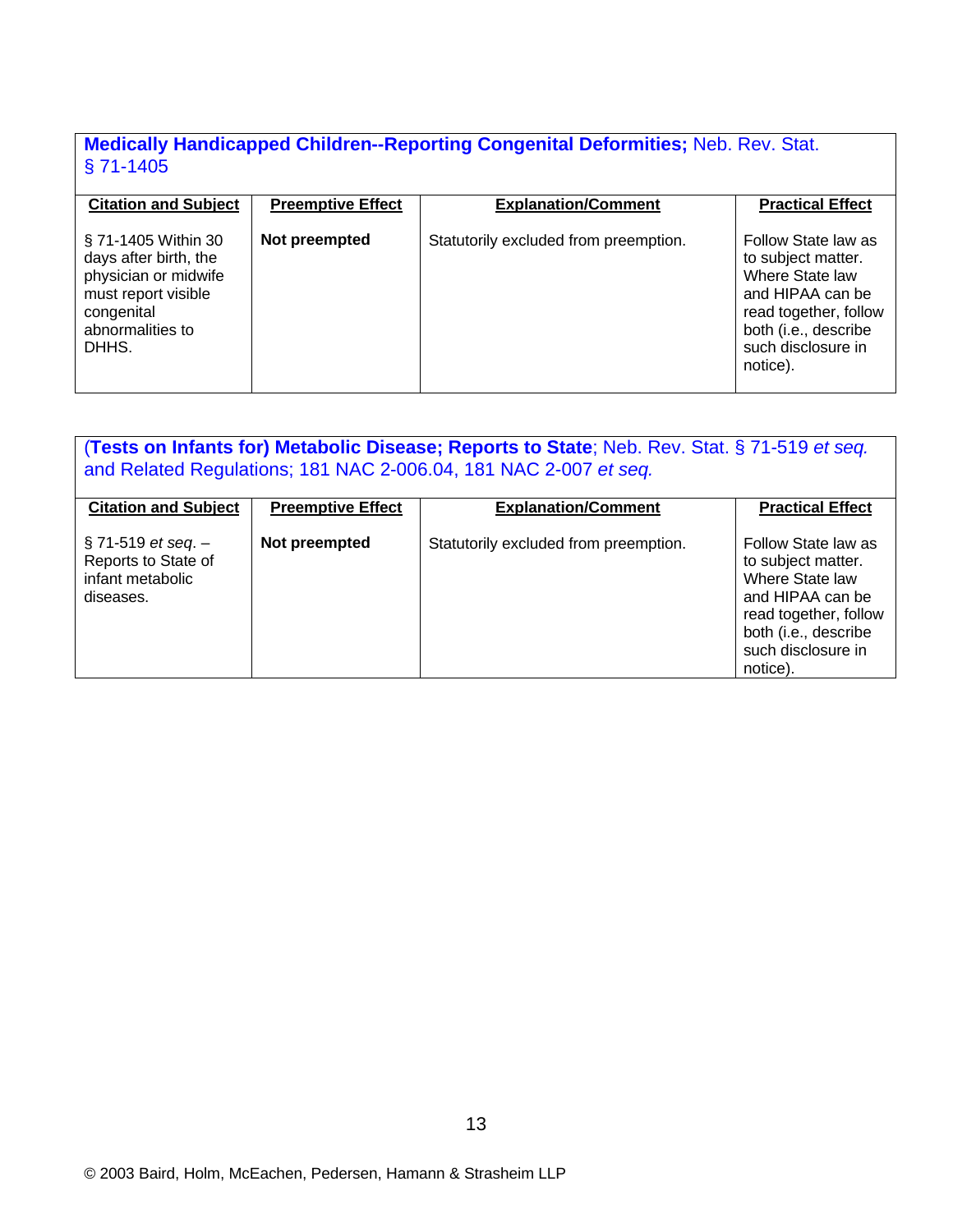| Morbidity and Mortality Studies; Neb. Rev. Stat. § 71-3401                                                                                      |                                |                                                                                                                                                                                                                                                                                                                                                                                                                                                                                                                                                                                                                                                                                                                        |                                                                                                                                      |
|-------------------------------------------------------------------------------------------------------------------------------------------------|--------------------------------|------------------------------------------------------------------------------------------------------------------------------------------------------------------------------------------------------------------------------------------------------------------------------------------------------------------------------------------------------------------------------------------------------------------------------------------------------------------------------------------------------------------------------------------------------------------------------------------------------------------------------------------------------------------------------------------------------------------------|--------------------------------------------------------------------------------------------------------------------------------------|
| <b>Citation and Subject</b>                                                                                                                     | <b>Preemptive Effect</b>       | <b>Explanation/Comment</b>                                                                                                                                                                                                                                                                                                                                                                                                                                                                                                                                                                                                                                                                                             | <b>Practical Effect</b>                                                                                                              |
| $\S$ 71-3401 – Grants<br>broad authority to<br>providers to furnish<br>information to certain<br>bodies for morbidity<br>and mortality studies. | Not preempted                  | Not "contrary" – Can be read with HIPAA.<br>Note – which HIPAA requirements apply<br>depends upon determining what a<br>particular study is. If QI/QA and therefore<br>"health care operations" under § 164.501,<br>only inclusion in the notice of privacy<br>practices is required. IF a Group 2<br>provider, consent is also required. If study<br>is aimed at obtaining "generalizable<br>knowledge," it is "research" and full<br>authorization under § 164.508, along with<br>inclusion in notice of privacy practices, is<br>required. If study is a public health activity<br>under $\S$ 164.512(b)(i), no consent or<br>authorization is required, but the practice<br>must be noted in the notice of privacy | Follow both.<br>Determine which<br>HIPAA category the<br>study fits and follow<br>the HIPAA rules<br>applicable to that<br>category. |
| Immunity for providing<br>such information for<br>morbidity and mortality<br>studies.<br>Immunity extends to<br>releasing findings and          | Not preempted<br>Not preempted | practices.<br>Not "contrary" - There is no equivalent<br>HIPAA "immunity." State immunity is<br>effective as to unique State law causes of<br>action, but State immunity would not<br>protect against civil or criminal penalties for<br><b>HIPAA</b> violations.                                                                                                                                                                                                                                                                                                                                                                                                                                                      | Follow both in order<br>to avoid State or<br>HIPAA liability.                                                                        |
| conclusions or a<br>summary.                                                                                                                    |                                | Not "contrary" - There is no equivalent<br>HIPAA "immunity." State Immunity is<br>effective as to unique State law causes of<br>action, but State immunity would not<br>protect against civil or criminal penalties for<br>HIPAA violation.                                                                                                                                                                                                                                                                                                                                                                                                                                                                            | Follow both in order<br>to avoid State or<br>HIPAA liability.                                                                        |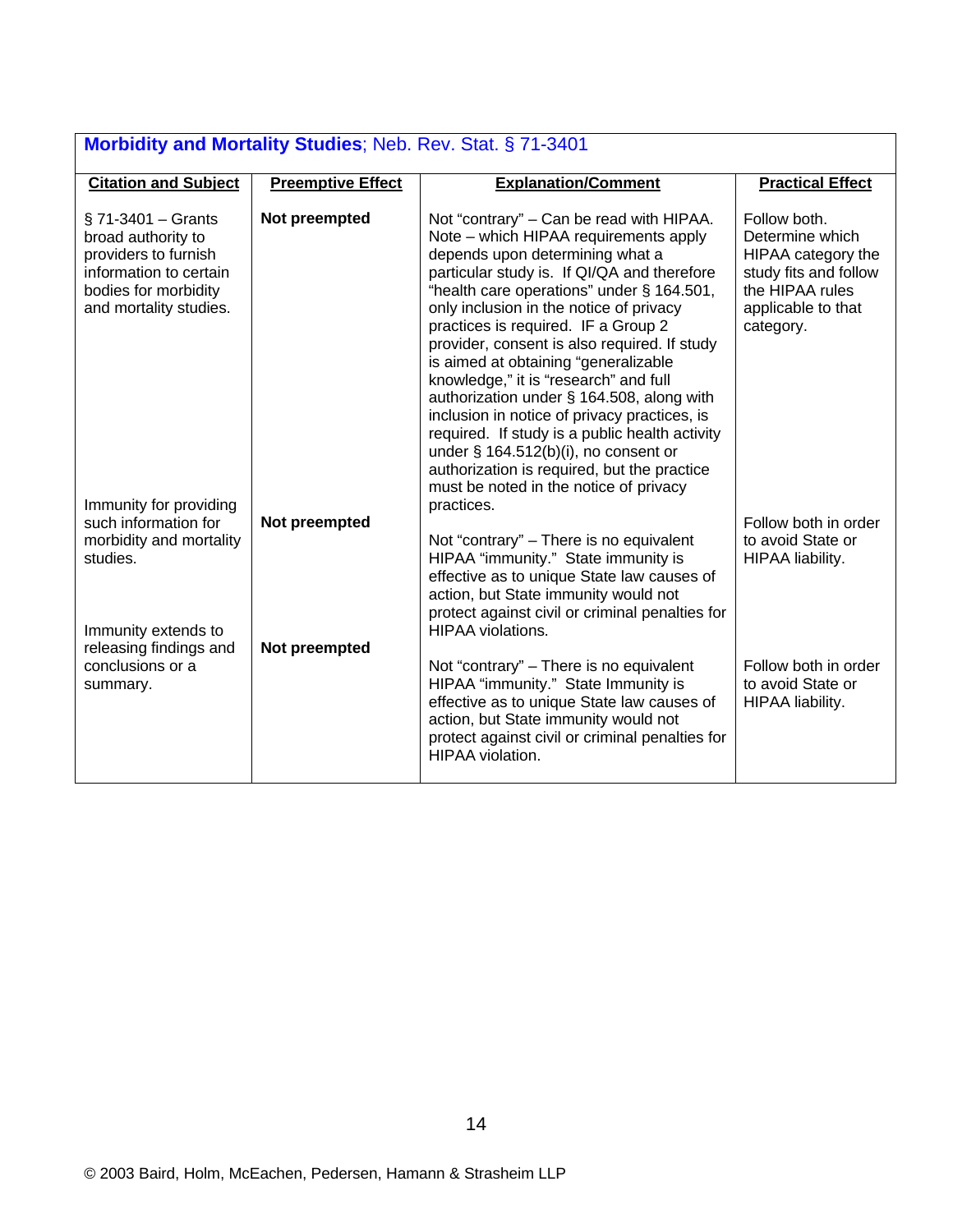### **Motor Vehicle Accidents--Body Fluid Testing & Reporting**; Neb. Rev. Stat. § 60-6,104 (crossreference)

| <b>Citation and Subject</b><br><b>Explanation/Comment</b><br><b>Preemptive Effect</b>                                                                                                                                                                                                                                                                                                                                                                                                                                                                                                                                                                                                                                                                                                        | <b>Practical Effect</b>                                                                                                  |
|----------------------------------------------------------------------------------------------------------------------------------------------------------------------------------------------------------------------------------------------------------------------------------------------------------------------------------------------------------------------------------------------------------------------------------------------------------------------------------------------------------------------------------------------------------------------------------------------------------------------------------------------------------------------------------------------------------------------------------------------------------------------------------------------|--------------------------------------------------------------------------------------------------------------------------|
| Not preempted<br>$$60-6,104 - test$<br>Section 164.512(f) permits uses and<br>results of blood and<br>disclosures for law enforcement purposes.<br>Note that where the law enforcement<br>body fluid in<br>connection with motor<br>official has submitted the sample or<br>requested the test, State law affords<br>vehicle accidents shall<br>greater protection and does not authorize<br>be reported for the<br>release of test results without patient<br>official submitting the<br>authorization. This is consistent with<br>sample.<br>HIPAA, with the exception of decedents.<br>Under 164.512(f)(4), HIPAA permits<br>disclosure of a deceased person's PHI to a<br>law enforcement officer if there is suspicion<br>by the provider that death resulted from<br>criminal conduct. | Follow both<br>regarding living<br>subjects of test.<br>Follow State law in<br>the case of<br>deceased test<br>subjects. |

| Nebraska Parkinson's Disease Registry; Neb. Rev. Stat. §§ 81-681 to 696 and Related<br>Regulations; 174 NAC 17 |                          |                                       |                                                                                                                                                                     |  |
|----------------------------------------------------------------------------------------------------------------|--------------------------|---------------------------------------|---------------------------------------------------------------------------------------------------------------------------------------------------------------------|--|
| <b>Citation and Subject</b>                                                                                    | <b>Preemptive Effect</b> | <b>Explanation/Comment</b>            | <b>Practical Effect</b>                                                                                                                                             |  |
| $\S$ 81-681 to 696 –<br>Parkinson's disease<br>reporting.                                                      | Not preempted            | Statutorily excluded from preemption. | Follow State law as<br>to subject matter.<br>Where State law<br>and HIPAA can be<br>read together, follow<br>both (i.e., describe<br>such disclosure in<br>notice). |  |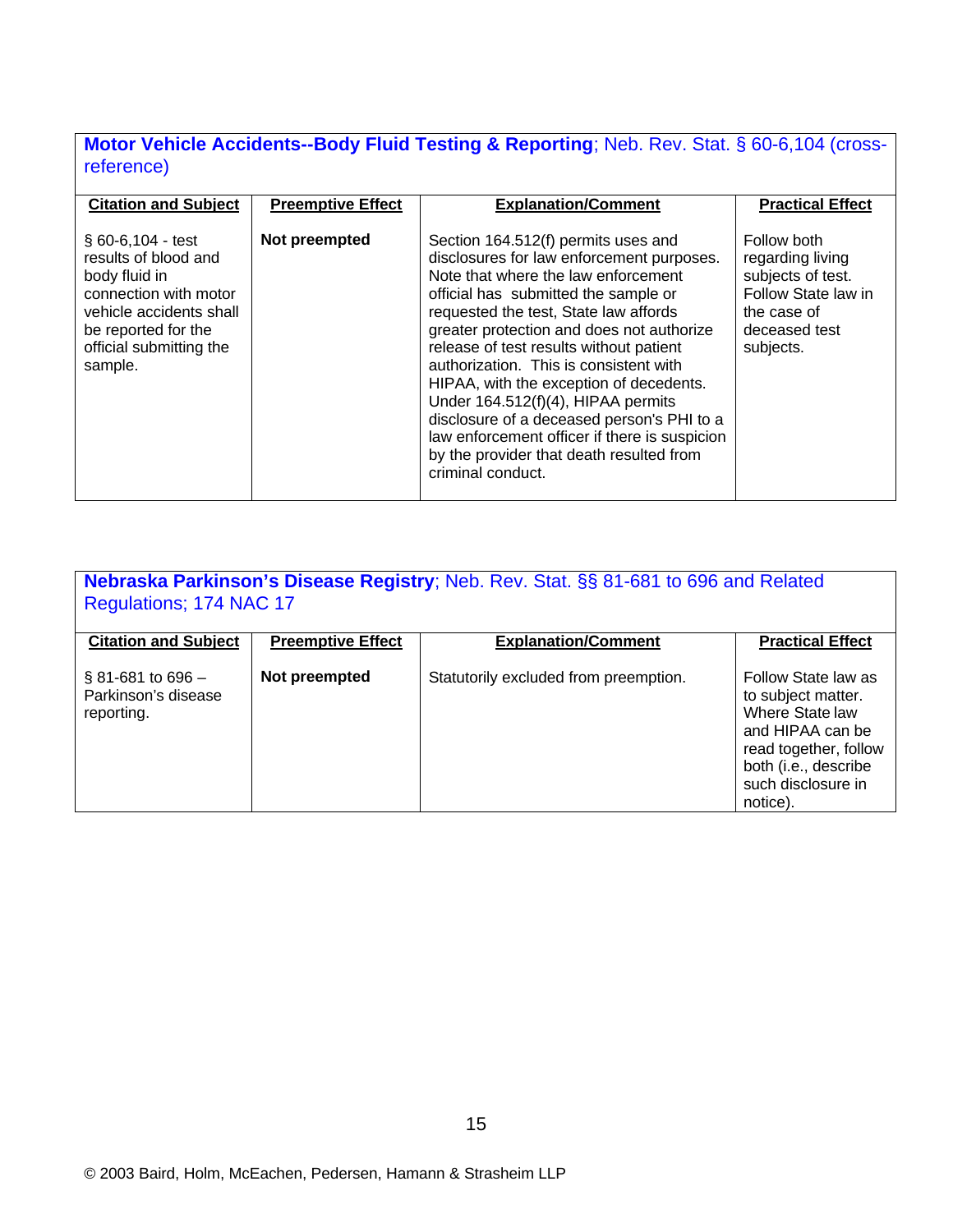# **Pregnant Women; Subject to Syphilis Test**; Neb. Rev. Stat. § 71-502.03

| <b>Citation and Subject</b>                                                                                                                                                                                                                                                                                       | <b>Preemptive Effect</b> | <b>Explanation/Comment</b>           | <b>Practical Effect</b>                                                                                                                                             |
|-------------------------------------------------------------------------------------------------------------------------------------------------------------------------------------------------------------------------------------------------------------------------------------------------------------------|--------------------------|--------------------------------------|---------------------------------------------------------------------------------------------------------------------------------------------------------------------|
| $\S$ 71-502.03 $-$<br>Pregnant women must<br>be tested and results<br>reported by the<br>physician to DHHS. In<br>addition, birth and<br>stillbirth reports must<br>state on the birth<br>certificate whether a<br>syphilis test was<br>performed, but the<br>results shall not be<br>shown on the<br>certificate | Not preempted            | Statutorily excluded from preemption | Follow State law as<br>to subject matter.<br>Where State law<br>and HIPAA can be<br>read together, follow<br>both (i.e., describe<br>such disclosure in<br>notice). |

| (Records of) Radiation Exposure; 175 NAC 9-003.03B6 |                          |                                       |                                                                                                                                                                     |
|-----------------------------------------------------|--------------------------|---------------------------------------|---------------------------------------------------------------------------------------------------------------------------------------------------------------------|
| <b>Citation and Subject</b>                         | <b>Preemptive Effect</b> | <b>Explanation/Comment</b>            | <b>Practical Effect</b>                                                                                                                                             |
| $9 - 003.03B6 -$ Records<br>of radiation exposure.  | Not preempted            | Statutorily excluded from preemption. | Follow State law as<br>to subject matter.<br>Where State law<br>and HIPAA can be<br>read together, follow<br>both (i.e., describe<br>such disclosure in<br>notice). |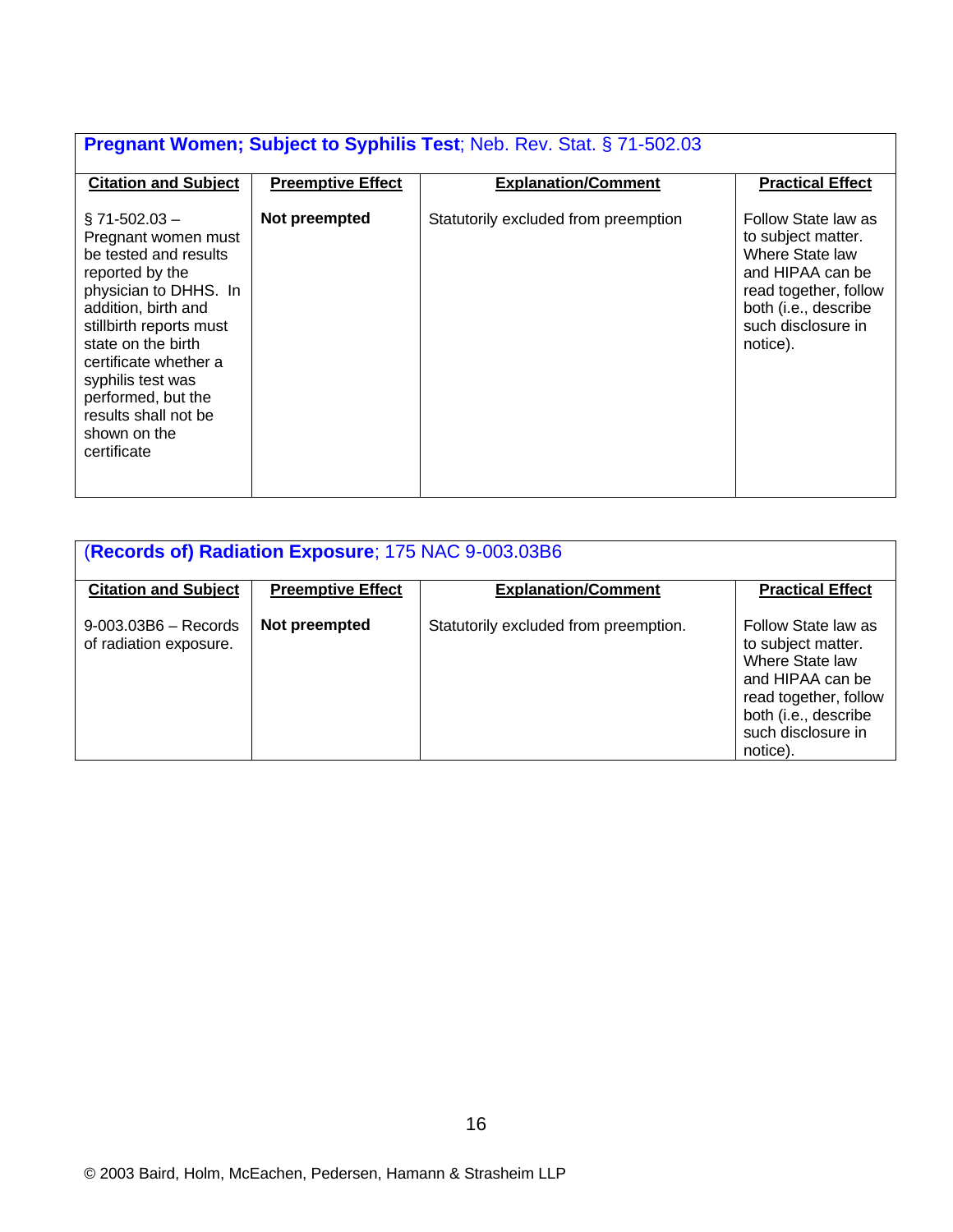| <b>Sexually-Transmitted Disease Reporting; Neb. Rev. Stat. § 71-503</b>                                                                                                                                                                                           |                          |                                                                                                                                                                                                                              |                                                                                                                                                                     |  |
|-------------------------------------------------------------------------------------------------------------------------------------------------------------------------------------------------------------------------------------------------------------------|--------------------------|------------------------------------------------------------------------------------------------------------------------------------------------------------------------------------------------------------------------------|---------------------------------------------------------------------------------------------------------------------------------------------------------------------|--|
| <b>Citation and Subject</b>                                                                                                                                                                                                                                       | <b>Preemptive Effect</b> | <b>Explanation/Comment</b>                                                                                                                                                                                                   | <b>Practical Effect</b>                                                                                                                                             |  |
| $\S$ 71-503 – Attending<br>physician shall report<br>contagious disease<br>including sexually<br>transmitted diseased<br>or poisonings to the<br>local health<br>department or DHHS.                                                                              | Not preempted            | Statutorily excluded from preemption.                                                                                                                                                                                        | Follow State law as<br>to subject matter.<br>Where State law<br>and HIPAA can be<br>read together, follow<br>both (i.e., describe<br>such disclosure in<br>notice). |  |
| § 71-503.01 -<br>Physician's reports of<br>contagious diseases<br>are confidential and<br>privileged, not subject<br>to subpoena or<br>disclosure to any other<br>state department other<br>than those changed<br>with the conduct of<br>immunization<br>programs | Not preempted            | Statutorily excluded from preemption.                                                                                                                                                                                        | Follow State law as<br>to subject matter.<br>Where State law<br>and HIPAA can be<br>read together, follow<br>both (i.e., describe<br>such disclosure in<br>notice). |  |
| State programs<br>making reports to the<br>CDC shall not disclose<br>individual's identity.<br>Disclosures may be<br>made to other States<br>as necessary to<br>ensure that necessary<br>investigations are<br>made.                                              | Not preempted            | Not subject to HIPAA because state<br>agencies making reports may not be<br>covered entities; also, information is de-<br>identified and the particular use and<br>disclosure is "required by law" under §<br>$164.512(a)$ . | Follow both                                                                                                                                                         |  |

| <b>Significant Exposure Reports/EMS Personnel</b> ; Neb. Rev. Stat. § 71-507 et seq. |                          |                                       |                                                                                                                                                                     |  |
|--------------------------------------------------------------------------------------|--------------------------|---------------------------------------|---------------------------------------------------------------------------------------------------------------------------------------------------------------------|--|
| <b>Citation and Subject</b>                                                          | <b>Preemptive Effect</b> | <b>Explanation/Comment</b>            | <b>Practical Effect</b>                                                                                                                                             |  |
| $\S$ 71-507 et seq. –<br>Significant exposure<br>reports/EMS<br>personnel.           | Not preempted            | Statutorily excluded from preemption. | Follow State law as<br>to subject matter.<br>Where State law<br>and HIPAA can be<br>read together, follow<br>both (i.e., describe<br>such disclosure in<br>notice). |  |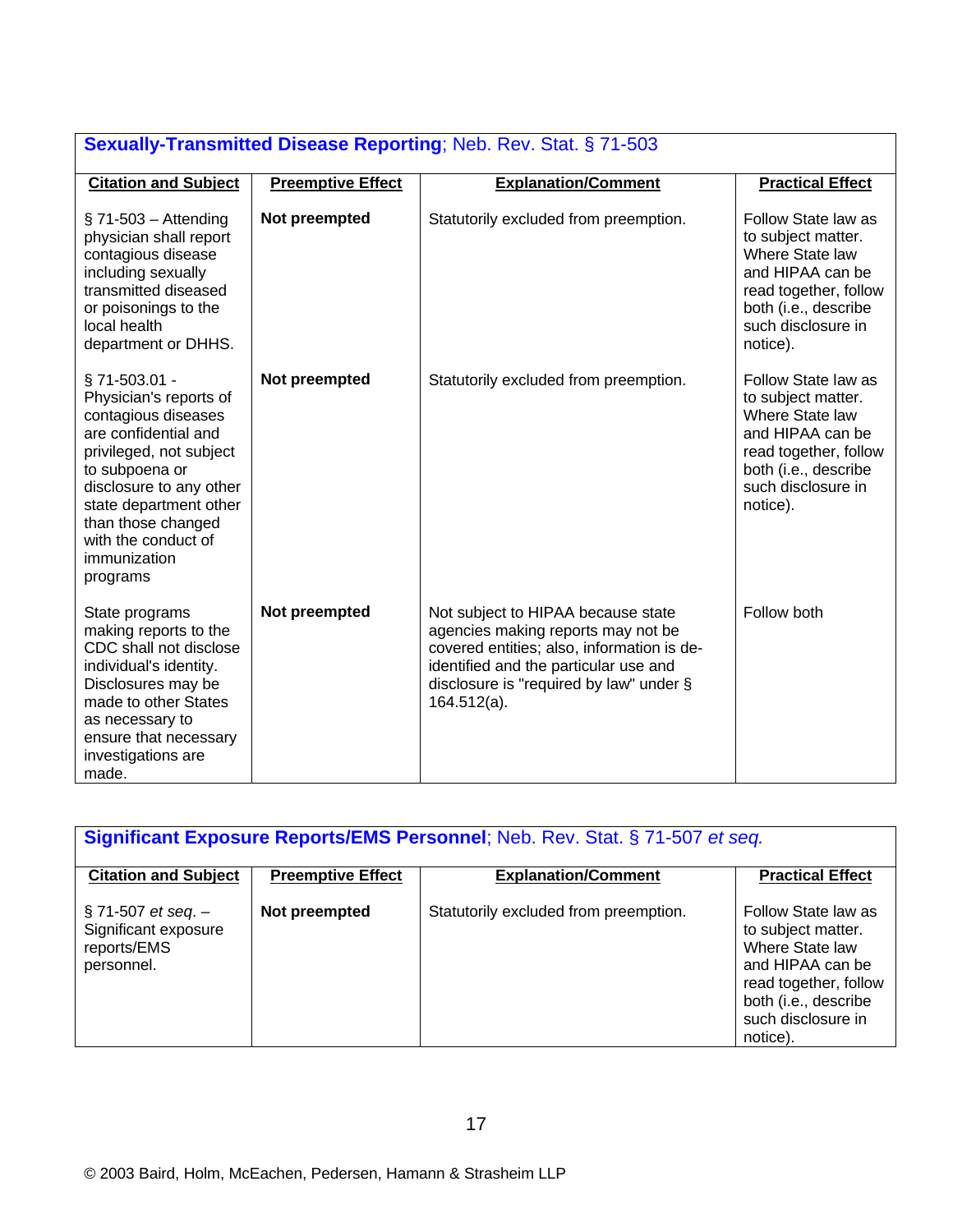#### **Significant Exposure to Blood or Bodily Fluid--Testing/Reporting (Health Care Providers)**; Neb. Rev. Stat. §§ 71-514.01 to 514.05

| <b>Citation and Subject</b>                                                                                                | <b>Preemptive Effect</b> | <b>Explanation/Comment</b>                                                                                                                                                                                        | <b>Practical Effect</b> |
|----------------------------------------------------------------------------------------------------------------------------|--------------------------|-------------------------------------------------------------------------------------------------------------------------------------------------------------------------------------------------------------------|-------------------------|
| § 71-514.04 - Patient<br>and test result<br>information<br>confidential except for<br>mandatory reporting<br>under 71-503. | Not preempted            | With respect to reference to mandatory<br>reporting, §164.512(a) permits uses and<br>disclosures "required by law." Otherwise,<br>the statute does not conflict with greater<br>protections afforded under HIPAA. | Follow both.            |
| § 71-514.05 - Records<br>of test results kept only<br>for purposes of care of<br>the health care<br>provider.              |                          |                                                                                                                                                                                                                   |                         |

| <b>State-Wide Trauma Registry; Neb. Rev. Stat. § 71-8201</b> |                          |                                       |                                                                                                                                                                     |  |
|--------------------------------------------------------------|--------------------------|---------------------------------------|---------------------------------------------------------------------------------------------------------------------------------------------------------------------|--|
| <b>Citation and Subject</b>                                  | <b>Preemptive Effect</b> | <b>Explanation/Comment</b>            | <b>Practical Effect</b>                                                                                                                                             |  |
| $\S$ 71-8201 – State-<br>wide trauma registry.               | Not preempted            | Statutorily excluded from preemption. | Follow State law as<br>to subject matter.<br>Where State law<br>and HIPAA can be<br>read together, follow<br>both (i.e., describe<br>such disclosure in<br>notice). |  |

| (Records of) Tuberculosis Patients; 173 NAC 2                                                     |                          |                                                                                                                       |                         |  |
|---------------------------------------------------------------------------------------------------|--------------------------|-----------------------------------------------------------------------------------------------------------------------|-------------------------|--|
| <b>Citation and Subject</b>                                                                       | <b>Preemptive Effect</b> | <b>Explanation/Comment</b>                                                                                            | <b>Practical Effect</b> |  |
| $2 - 008.01 -$ Records<br>available to<br>Department and to<br><b>Tuberculosis</b><br>Consultant. | Not preempted            | Excluded from preemption analysis based<br>on statutory exception for public health<br>surveillance and intervention. | Follow both.            |  |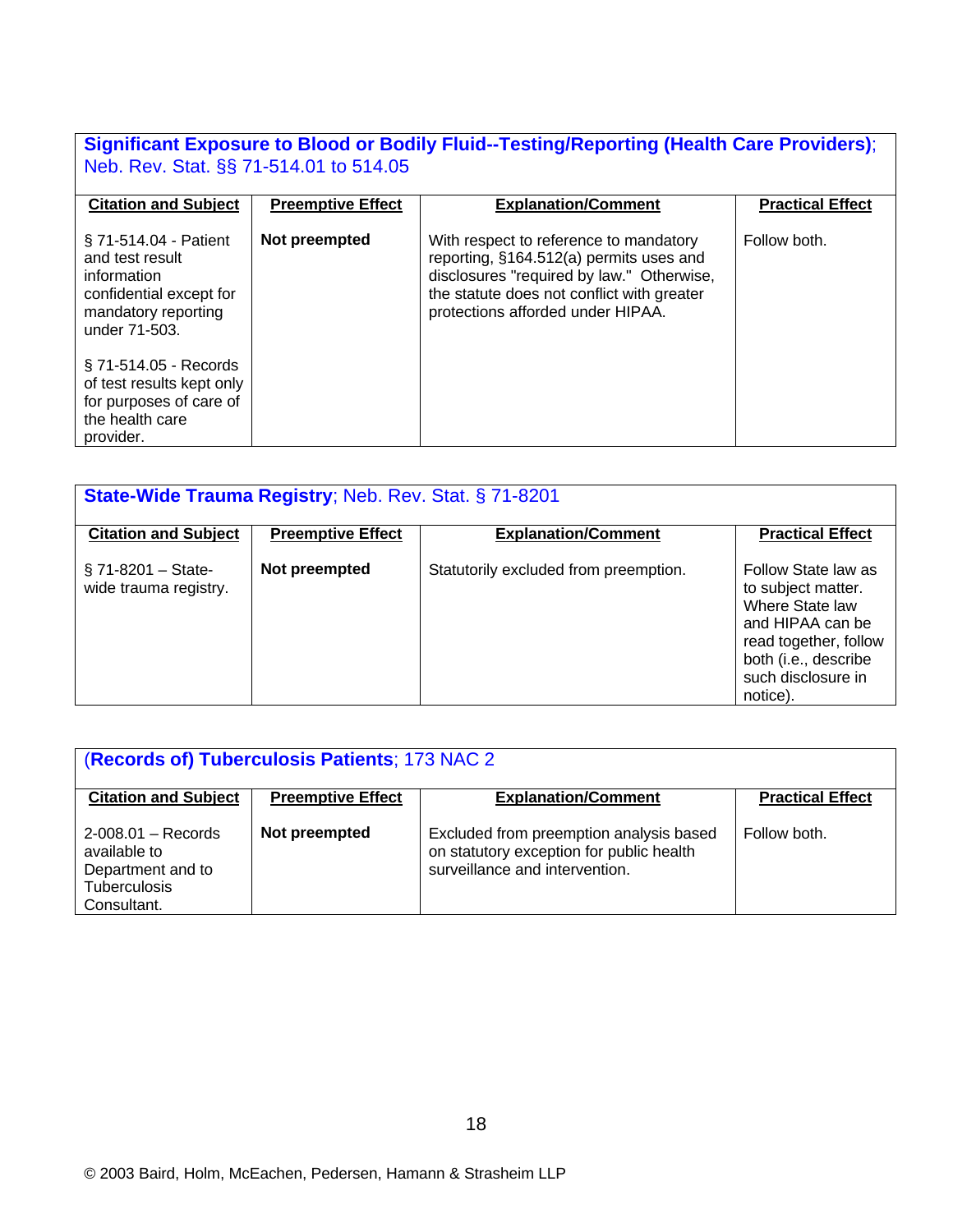| "Vital Events" Records; Neb. Rev. Stat. §§ 71-601 to 649 |                          |                                       |                                                                                                                                                                     |  |
|----------------------------------------------------------|--------------------------|---------------------------------------|---------------------------------------------------------------------------------------------------------------------------------------------------------------------|--|
| <b>Citation and Subject</b>                              | <b>Preemptive Effect</b> | <b>Explanation/Comment</b>            | <b>Practical Effect</b>                                                                                                                                             |  |
| $\S$ 71-601 to 649 –<br>Vital events records.            | Not preempted            | Statutorily excluded from preemption. | Follow State law as<br>to subject matter.<br>Where State law<br>and HIPAA can be<br>read together, follow<br>both (i.e., describe<br>such disclosure in<br>notice). |  |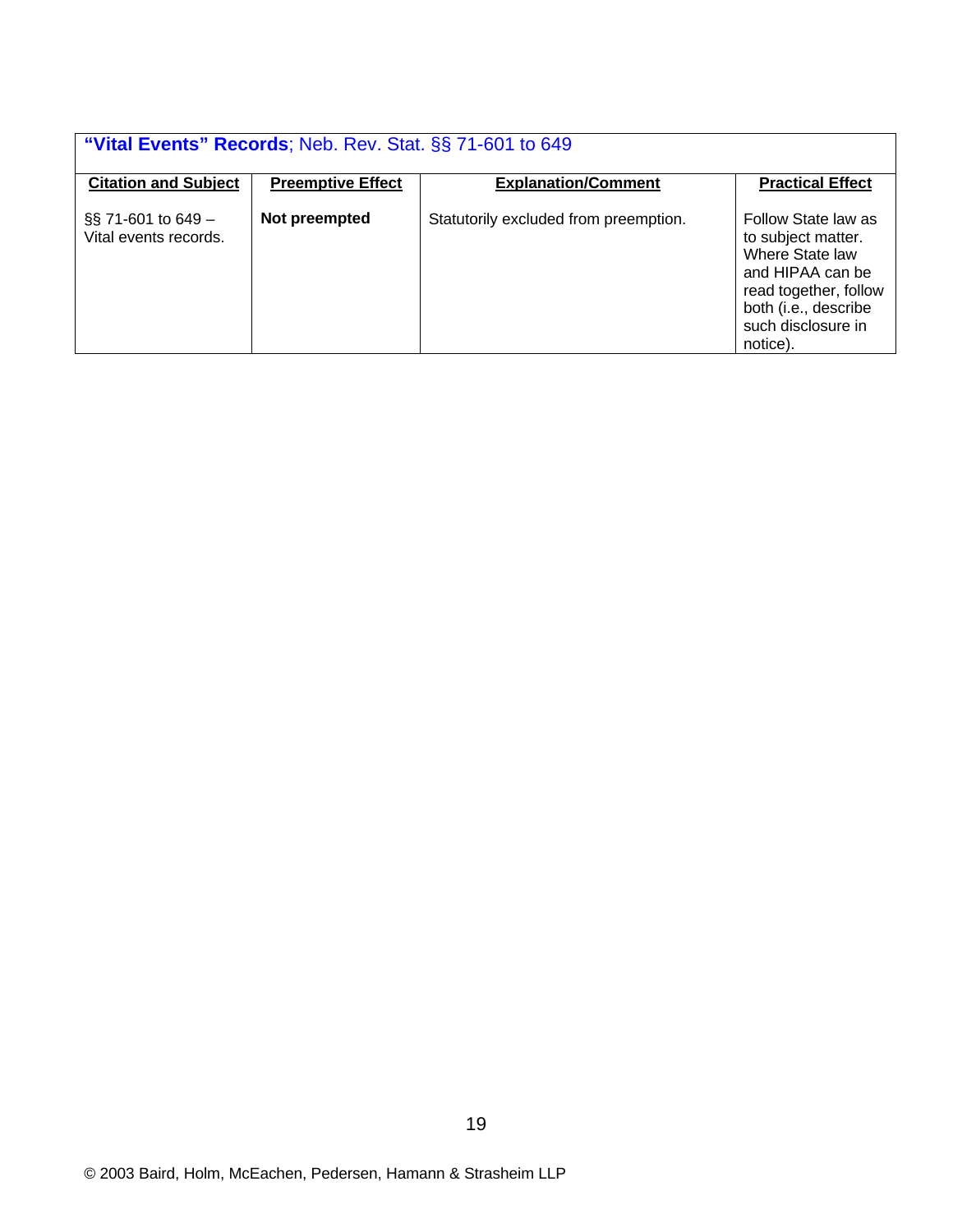# **2. Victims of Abuse, Neglect, and Violence**.

| <b>Adult Abuse Reporting: Neb. Rev. Stat. §§ 28-349 to 387</b>                                        |                          |                                                                                                                       |                                                                                                                                                                     |  |
|-------------------------------------------------------------------------------------------------------|--------------------------|-----------------------------------------------------------------------------------------------------------------------|---------------------------------------------------------------------------------------------------------------------------------------------------------------------|--|
| <b>Citation and Subject</b>                                                                           | <b>Preemptive Effect</b> | <b>Explanation/Comment</b>                                                                                            | <b>Practical Effect</b>                                                                                                                                             |  |
| $\S$ 28-349 to 387 –<br>Adult abuse reporting.                                                        | Not preempted            | Statutorily excluded from preemption.                                                                                 | Follow State law as<br>to subject matter.<br>Where State law<br>and HIPAA can be<br>read together, follow<br>both (i.e., describe<br>such disclosure in<br>notice). |  |
| $\S$ 28-380 to 381 –<br>Amendment<br>expungement of<br>records reported<br>vulnerable adult<br>abuse. | Not preempted            | Pertains strictly to DHHS records not within<br>scope of HIPAA as DHHS is not a covered<br>entity for these purposes. | No effect; follow<br>State law.                                                                                                                                     |  |

| <b>Child Abuse Reporting; Neb. Rev. Stat. §§ 28-707 to 733</b>                                                                                             |                          |                                       |                                                                                                                                                                          |  |
|------------------------------------------------------------------------------------------------------------------------------------------------------------|--------------------------|---------------------------------------|--------------------------------------------------------------------------------------------------------------------------------------------------------------------------|--|
| <b>Citation and Subject</b>                                                                                                                                | <b>Preemptive Effect</b> | <b>Explanation/Comment</b>            | <b>Practical Effect</b>                                                                                                                                                  |  |
| $\S$ 28-711 – Mandatory<br>reporting of child<br>abuse.<br>§ 28-730 - Releases of<br>medical record<br>information to child<br>abuse and neglect<br>teams. | Not preempted            | Statutorily excluded from preemption. | Comply with State<br>law as to subject<br>matter. Where State<br>law and HIPAA can<br>be read together,<br>follow both (i.e.,<br>describe such<br>disclosure in notice). |  |

| <b>Child Death</b> ; Neb. Rev. Stat. §§ 71-3404 to 3411 (cross-reference) |                          |                                       |                                                                                                                                                                     |
|---------------------------------------------------------------------------|--------------------------|---------------------------------------|---------------------------------------------------------------------------------------------------------------------------------------------------------------------|
| <b>Citation and Subject</b>                                               | <b>Preemptive Effect</b> | <b>Explanation/Comment</b>            | <b>Practical Effect</b>                                                                                                                                             |
| $\S$ 71-3404 to 3411 –<br>Investigation of child<br>deaths in Nebraska.   | Not preempted            | Statutorily excluded from preemption. | Follow State law as<br>to subject matter.<br>Where State law<br>and HIPAA can be<br>read together, follow<br>both (i.e., describe<br>such disclosure in<br>notice). |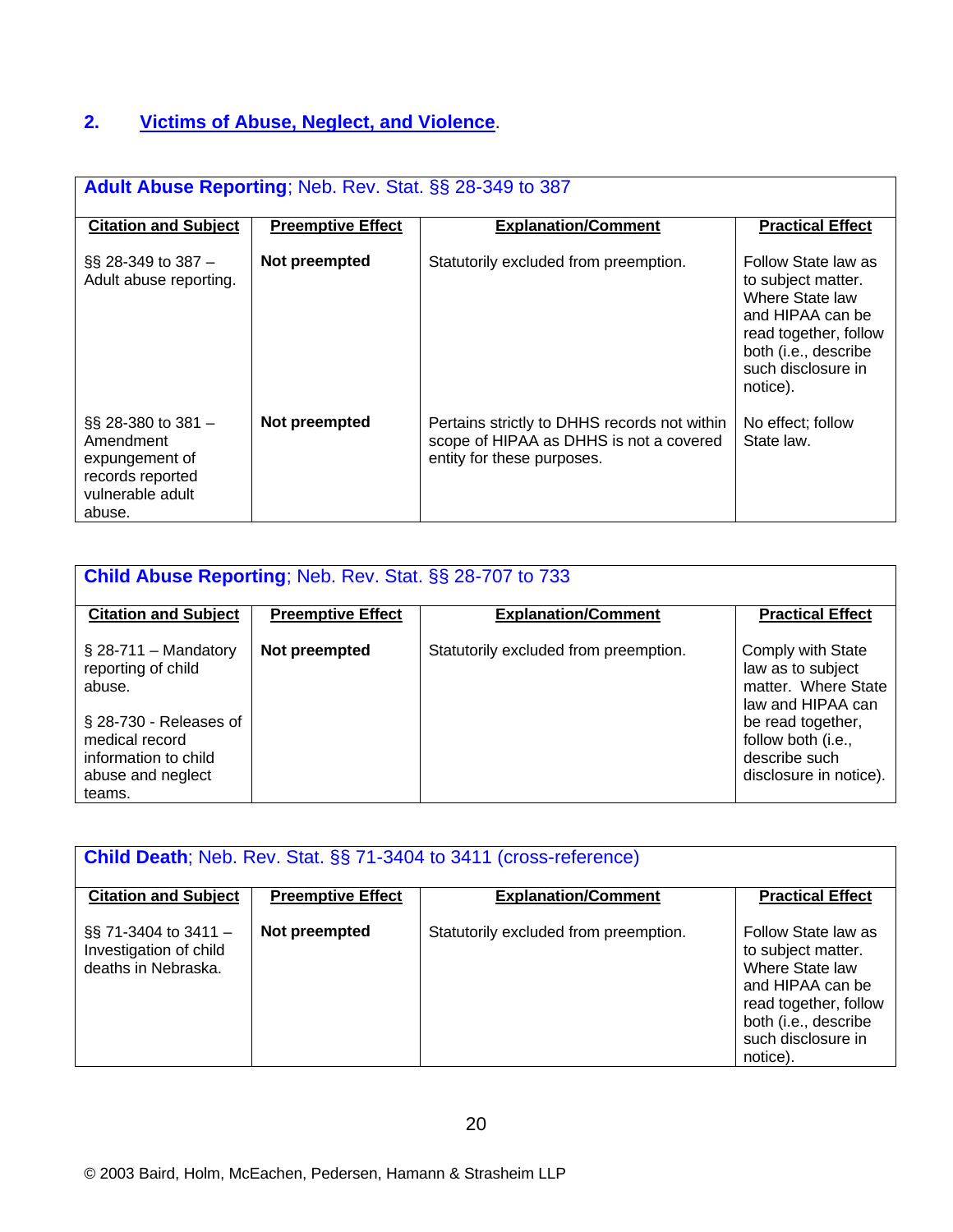# **Nebraska Crime Victim's Reparation Act; Victim Compensation; Submission of Medical Reports**; Neb. Rev. Stat. § 81-1808

| <b>Citation and Subject</b>                                                               | <b>Preemptive Effect</b> | <b>Explanation/Comment</b>                                                                                                                                                    | <b>Practical Effect</b>        |
|-------------------------------------------------------------------------------------------|--------------------------|-------------------------------------------------------------------------------------------------------------------------------------------------------------------------------|--------------------------------|
|                                                                                           |                          |                                                                                                                                                                               |                                |
| $$81-1808 - Medical$<br>reports submitted to<br>support claim for victim<br>compensation. | Not preempted            | Pertains to medical reports submitted by<br>alleged crime victim to State Crime Victims<br>Reparation Board. Not within scope of<br>statute as Board is not a covered entity. | No effect; follow<br>State law |

| <b>(Reporting) Wounds of Violence</b> ; Neb. Rev. Stat. § 28-902 |                          |                                       |                                                                                                                                                                     |  |
|------------------------------------------------------------------|--------------------------|---------------------------------------|---------------------------------------------------------------------------------------------------------------------------------------------------------------------|--|
| <b>Citation and Subject</b>                                      | <b>Preemptive Effect</b> | <b>Explanation/Comment</b>            | <b>Practical Effect</b>                                                                                                                                             |  |
| $\S$ 28-902 – Reporting<br>wounds of violence.                   | Not preempted            | Statutorily excluded from preemption. | Follow State law as<br>to subject matter.<br>Where State law<br>and HIPAA can be<br>read together, follow<br>both (i.e., describe<br>such disclosure in<br>notice). |  |

| Victim Notification Law; Neb. Rev. Stat. § 81-1850 |                          |                                                                                                                                             |                         |  |
|----------------------------------------------------|--------------------------|---------------------------------------------------------------------------------------------------------------------------------------------|-------------------------|--|
| <b>Citation and Subject</b>                        | <b>Preemptive Effect</b> | <b>Explanation/Comment</b>                                                                                                                  | <b>Practical Effect</b> |  |
| $\S 81 - 1850 -$<br>Notification to victim.        | Not preempted            | Outside scope of HIPAA; disclosure<br>mandates are on county attorney, Board of<br>Parole, Department of Correctional<br>Services, and HHS. | Follow both.            |  |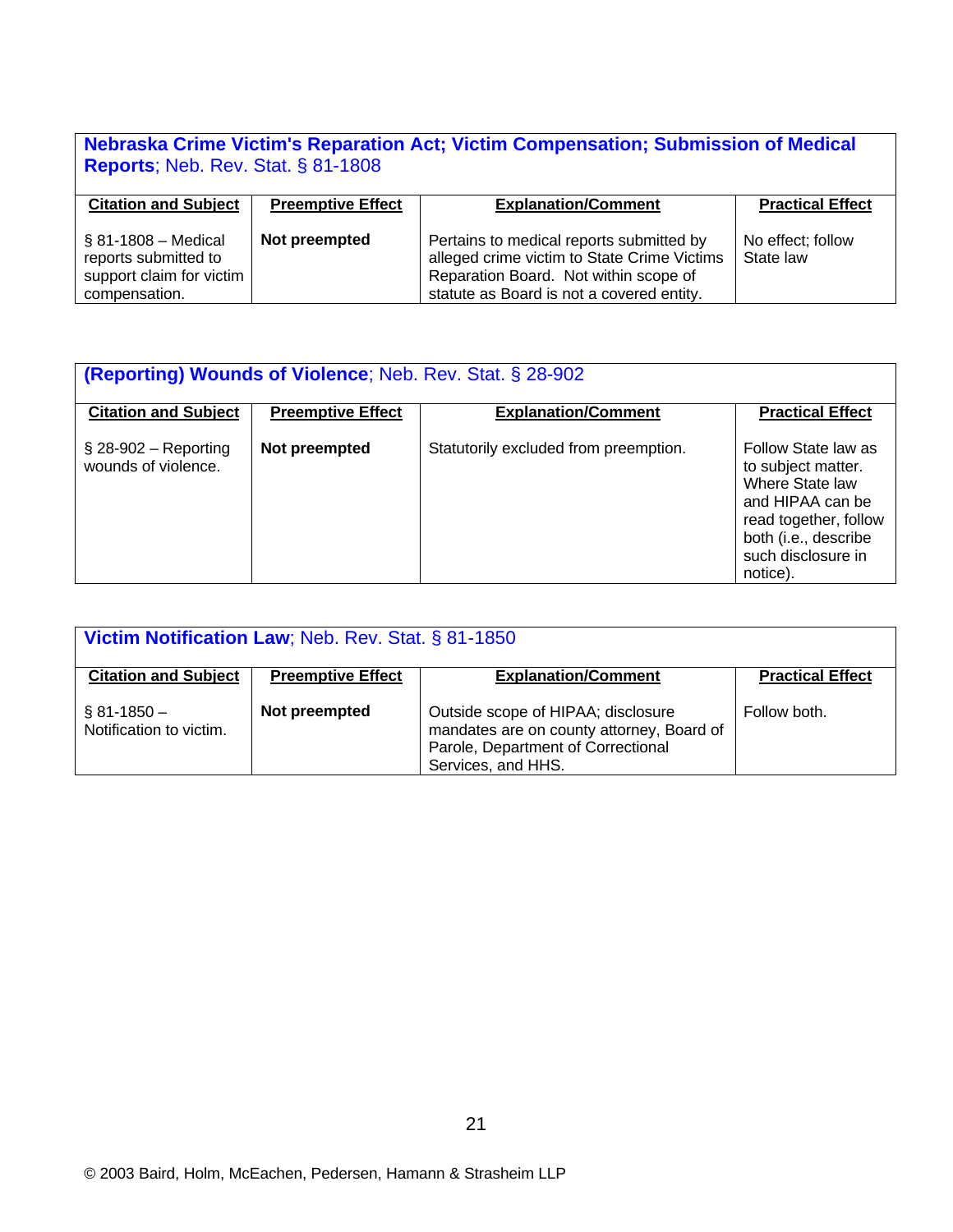### **3. State Government Agencies and Departments**.

| <b>Adoptions and Medical Histories</b> ; Neb. Rev. Stat. § 43-107; §§ 43-119 to 146.03                                                                                             |                          |                                                                                                                                                                                                                                                                                   |                                                                          |  |
|------------------------------------------------------------------------------------------------------------------------------------------------------------------------------------|--------------------------|-----------------------------------------------------------------------------------------------------------------------------------------------------------------------------------------------------------------------------------------------------------------------------------|--------------------------------------------------------------------------|--|
| <b>Citation and Subject</b>                                                                                                                                                        | <b>Preemptive Effect</b> | <b>Explanation/Comment</b>                                                                                                                                                                                                                                                        | <b>Practical Effect</b>                                                  |  |
| $§$ 43-107 - In<br>adoption, judge shall<br>require complete<br>medical history on<br>child; shall require<br>medical history on<br>biological mother and<br>father, if available. | Not preempted            | Not "contrary" - Does not affect HIPAA<br>obligations of health care providers.                                                                                                                                                                                                   | Follow HIPAA if<br>asked to prepare or<br>disclose medical<br>histories. |  |
| $\S$ 43-129 – Permits<br>physician and<br>psychologist to petition<br>court for access to<br>adopted person's birth<br>certificate for treatment<br>purposes.                      | Not preempted            | Not "contrary" – Does not deal with<br>disclosure by a covered entity. Covered<br>entity must still comply with State law<br>requirements related to disclosure of PHI<br>for treatment purposes. Analysis depends<br>upon whether the provider falls into Group<br>1 or Group 2. | Follow both.                                                             |  |
| $$43-146.03 - Permits$<br>physician and<br>psychologist to petition<br>court for access to<br>adopted person's birth<br>certificate for treatment<br>purposes.                     | Not preempted            | See explanation above.                                                                                                                                                                                                                                                            | Follow both.                                                             |  |

| (Release of Information to) Adopted Person by Bureau of Vital Statistics; 74 NAC 6-003 |                          |                                                                                                 |                                   |  |
|----------------------------------------------------------------------------------------|--------------------------|-------------------------------------------------------------------------------------------------|-----------------------------------|--|
| <b>Citation and Subject</b>                                                            | <b>Preemptive Effect</b> | <b>Explanation/Comment</b>                                                                      | <b>Practical Effect</b>           |  |
| 003 - Requirements<br>for access to records<br>about adopted<br>persons.               | Not preempted            | Outside scope of HIPAA; pertains to<br>release of information by Bureau of Vital<br>Statistics. | No effect on covered<br>entities. |  |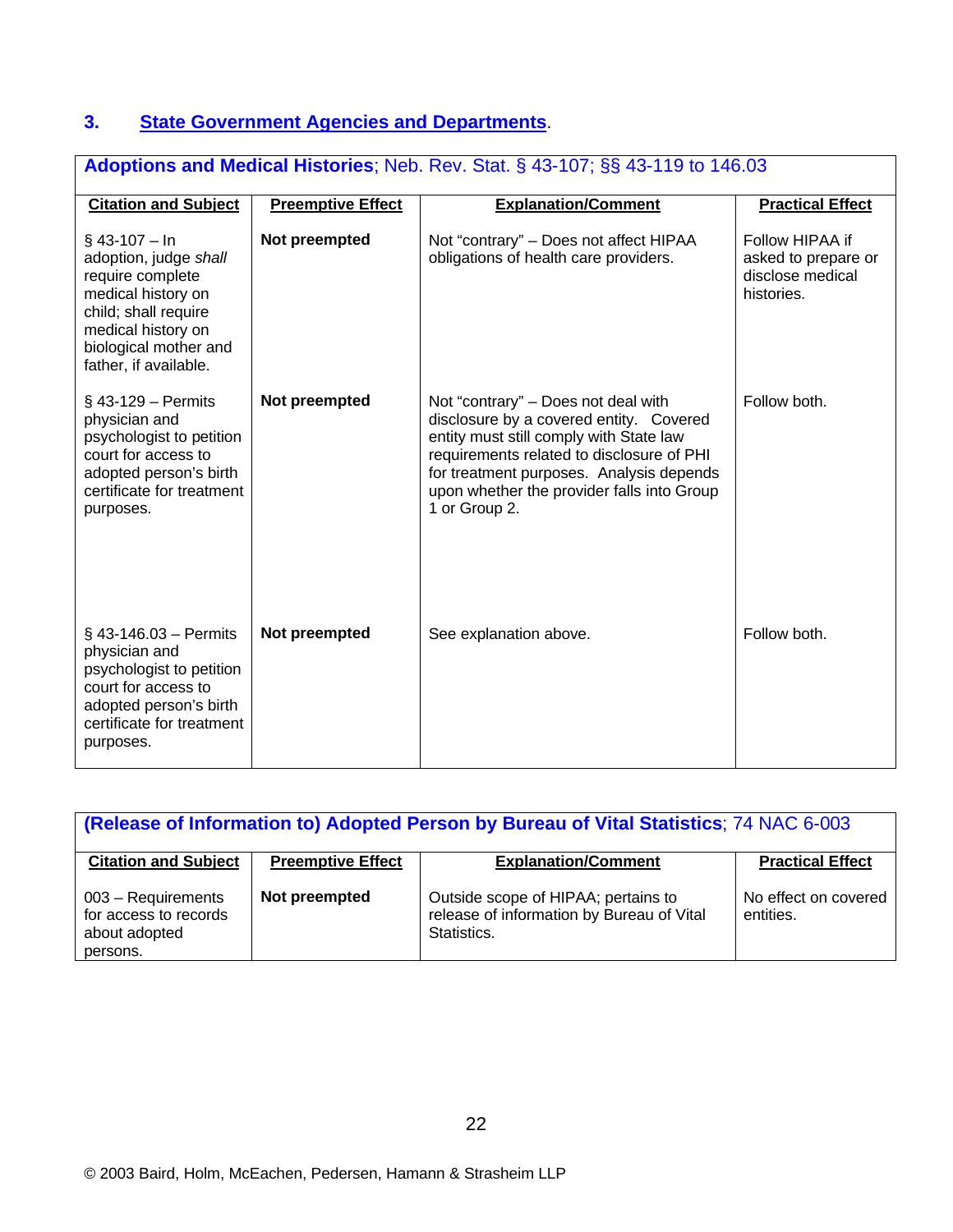#### **(Records of) Developmentally Disabled Persons--Access by Protection & Advocacy System**; Neb. Rev. Stat. §§ 20-161 to 166

| <b>Citation and Subject</b>                                                                                                                                                                                                                                                                                                                                                                                                                                                                                                                                                                                                                                                                                    | <b>Preemptive Effect</b>   | <b>Explanation/Comment</b>                                                                                                                                                                                                                                                                                                                                                                                                                                          | <b>Practical Effect</b>                                                                                                                          |
|----------------------------------------------------------------------------------------------------------------------------------------------------------------------------------------------------------------------------------------------------------------------------------------------------------------------------------------------------------------------------------------------------------------------------------------------------------------------------------------------------------------------------------------------------------------------------------------------------------------------------------------------------------------------------------------------------------------|----------------------------|---------------------------------------------------------------------------------------------------------------------------------------------------------------------------------------------------------------------------------------------------------------------------------------------------------------------------------------------------------------------------------------------------------------------------------------------------------------------|--------------------------------------------------------------------------------------------------------------------------------------------------|
|                                                                                                                                                                                                                                                                                                                                                                                                                                                                                                                                                                                                                                                                                                                |                            |                                                                                                                                                                                                                                                                                                                                                                                                                                                                     |                                                                                                                                                  |
| $\S$ 20-163 – Protection<br>and advocacy system<br>access to individual's<br>records who resides in<br>a facility. When a<br>complaint has been<br>received.                                                                                                                                                                                                                                                                                                                                                                                                                                                                                                                                                   | Not preempted              | Disclosure permitted under $\S$ 164.512(d) –<br>health oversight activities.                                                                                                                                                                                                                                                                                                                                                                                        | Follow State law.                                                                                                                                |
| $\S 20 - 164 -$                                                                                                                                                                                                                                                                                                                                                                                                                                                                                                                                                                                                                                                                                                |                            |                                                                                                                                                                                                                                                                                                                                                                                                                                                                     |                                                                                                                                                  |
| (1) Access to records<br>by protection and<br>advocacy system.                                                                                                                                                                                                                                                                                                                                                                                                                                                                                                                                                                                                                                                 | Not preempted              | Disclosure permitted under $\S$ 164.512(d) –<br>health oversight activities.                                                                                                                                                                                                                                                                                                                                                                                        | Follow State law.                                                                                                                                |
| (2) The protection and<br>advocacy system will<br>not grant records<br>access to the mentally<br>ill person if detrimental<br>to his or her health of if<br>access is denied by<br>court order pursuant to<br>civil commitment<br>proceedings.                                                                                                                                                                                                                                                                                                                                                                                                                                                                 | <b>Partially preempted</b> | Access may not be denied unless the more<br>stringent HIPAA standard is met: "a<br>licensed health care professional has<br>determined, in the exercise of professional<br>judgment, that the access requested is<br>reasonably likely to endanger the life or<br>physical safety of the individual or another<br>person."                                                                                                                                          | Follow the HIPAA<br>standard regarding<br>"detrimental to<br>health" basis for<br>denial; follow State<br>law when court<br>order limits access. |
| $\S$ 20-165 – No re-<br>disclosure of records<br>held by the protection<br>and advocacy system<br>without the<br>authorization of the<br>subject or the subject's<br>legally authorized<br>representative. In<br>addition, the protection<br>and advocacy system<br>is required to give 7<br>days notice to the<br>facility from which the<br>records were received.<br>The facility may seek<br>to enjoin the re-<br>disclosure on the<br>grounds that the<br>disclosure is contrary<br>to the interests of the<br>subject of the record.<br>Such notice shall not<br>be required if re-<br>disclosure is to an<br>entity with legal<br>authority to protect the<br>legal and human rights<br>of the subject. | <b>Partially preempted</b> | HIPAA does not include a prohibition<br>against re-disclosure, therefore the state<br>standard here is higher and should be<br>followed. If a facility seeks to enjoin the<br>disclosure of a record to the subject of the<br>record or his or her legal representative,<br>the HIPAA standard for refusal of access<br>to the individual is higher than that stated<br>in 20-165. Section 164.524 governing<br>access of individuals to PHI should be<br>followed. | Follow State law<br>regarding<br>redisclosure in<br>general; HIPAA, if<br>redisclosure is to the<br>individual.                                  |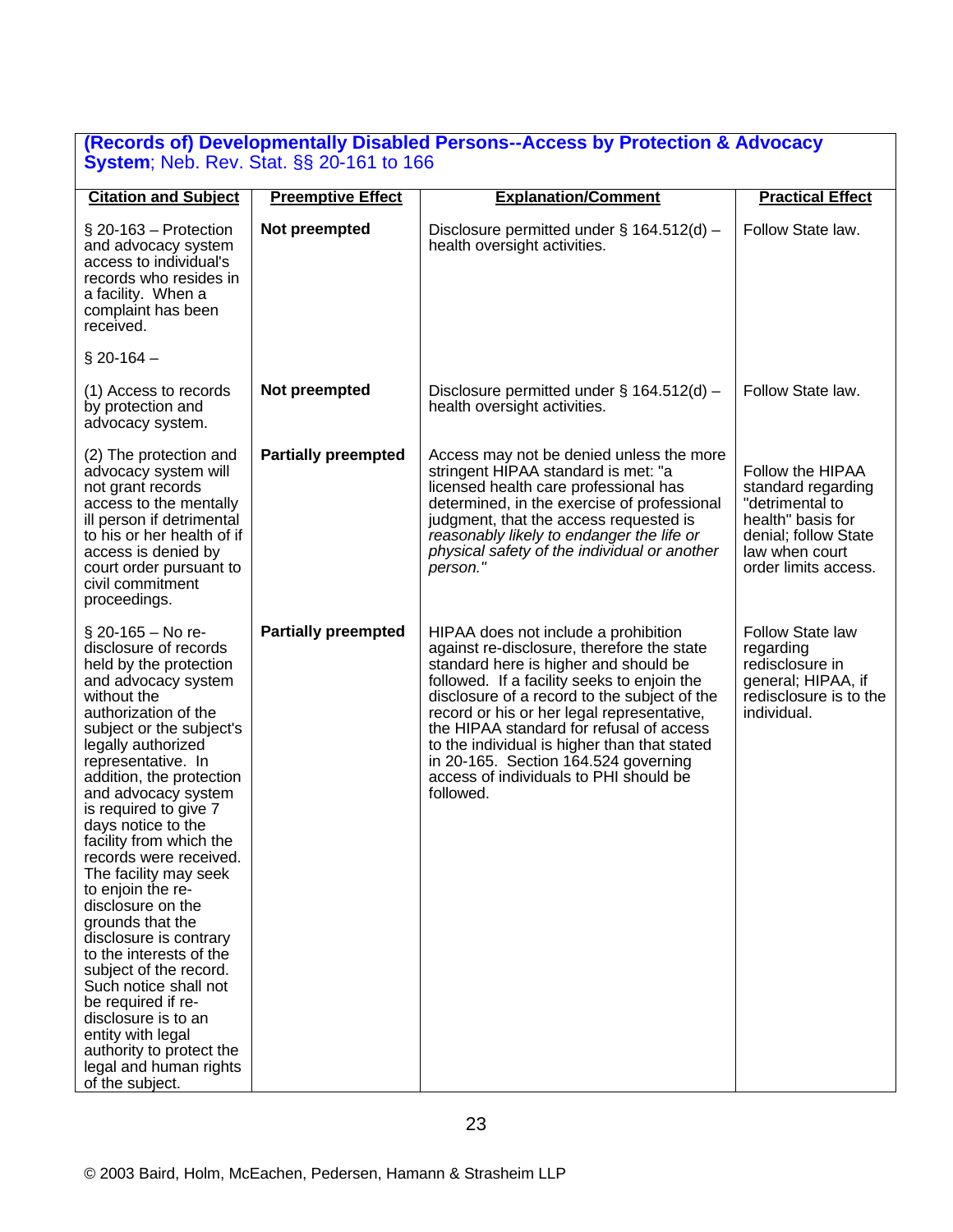| <b>DHHS Databases, Immunity; Neb. Rev. Stat. § 81-672</b>                                                                                                                                                                                                                                                                                     |                          |                                                                                                                                                                                                             |                                 |  |
|-----------------------------------------------------------------------------------------------------------------------------------------------------------------------------------------------------------------------------------------------------------------------------------------------------------------------------------------------|--------------------------|-------------------------------------------------------------------------------------------------------------------------------------------------------------------------------------------------------------|---------------------------------|--|
| <b>Citation and Subject</b>                                                                                                                                                                                                                                                                                                                   | <b>Preemptive Effect</b> | <b>Explanation/Comment</b>                                                                                                                                                                                  | <b>Practical Effect</b>         |  |
| $§ 81-672 - Establishes$<br>immunity for receipt<br>and disclosure of<br>information as<br>permitted by §§ 81-<br>663 to 675                                                                                                                                                                                                                  | Not preempted            | Pertains to state database of health<br>registry information. Immunity provisions<br>are outside the scope of the statute since<br>DHHS is not a covered entity with respect<br>to database administration. | No effect; follow<br>State law. |  |
| $§ 84-1211 -$<br>Individuals listed in<br>state database are not<br>required to submit to<br>medical examination<br>or supervision by<br>DHHS or an approved<br>research accessing<br>the database. No<br>person obtaining<br>database information<br>shall contact a patient<br>or his or her family<br>without the patient's<br>permission. | Not preempted            | It is the duty of the state registry to obtain<br>consent, so the requirement is outside the<br>scope of HIPAA since the registry is not a<br>covered entity.                                               |                                 |  |

| <b>DHHS Databases; Violations; Neb. Rev. Stat. § 81-674</b>                                                                                                                                                                                                                |                          |                                                                                                                                                                                                                                                                                                     |                         |  |
|----------------------------------------------------------------------------------------------------------------------------------------------------------------------------------------------------------------------------------------------------------------------------|--------------------------|-----------------------------------------------------------------------------------------------------------------------------------------------------------------------------------------------------------------------------------------------------------------------------------------------------|-------------------------|--|
| <b>Citation and Subject</b>                                                                                                                                                                                                                                                | <b>Preemptive Effect</b> | <b>Explanation/Comment</b>                                                                                                                                                                                                                                                                          | <b>Practical Effect</b> |  |
| $\S$ 81-674 – Establishes<br>Class IV misdemeanor<br>penalties for wrongful<br>disclosure of<br>confidential<br>information from<br>medical records and<br>health care registries<br>applicable to private or<br>public entity,<br>individuals or<br>approved researchers. | <b>Preempted</b>         | Under Neb Rev. Stat. § 28-106, a Class IV<br>misdemeanor is not subject to<br>imprisonment, but is punishable by a<br>minimum \$100 fine and maximum \$500<br>fine.<br>HIPAA at 42 USC §1320d-5(1) imposes a<br>minimum \$100 fine per violation up to a<br>maximum of \$25,000 for all violations. | Follow HIPAA.           |  |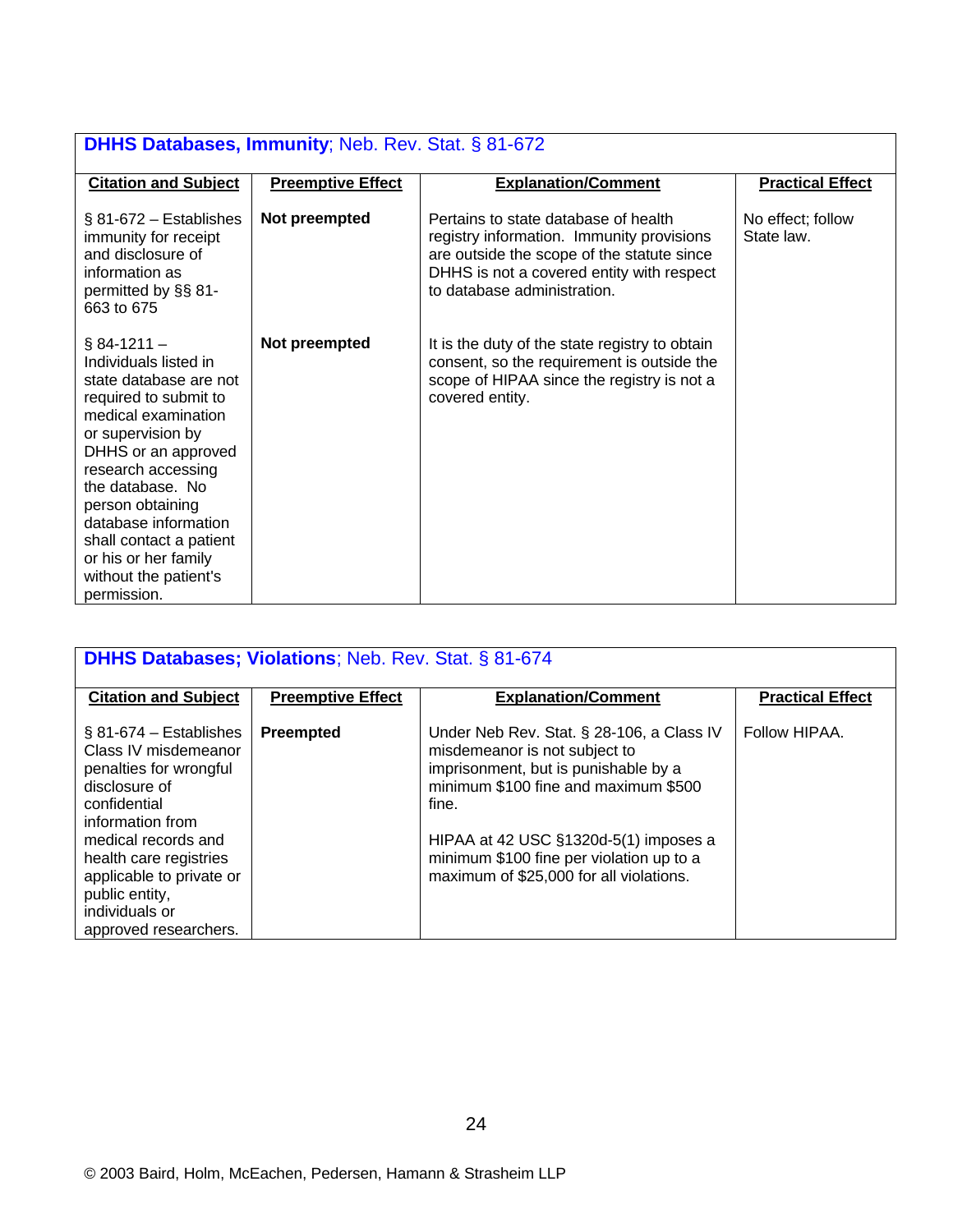#### **DHHS Medical Records, Databases, and Health Information--Release of Information to the Public;** Neb. Rev. Stat. §§ 81-676 to 680

| <b>Citation and Subject</b>                                                                                                                  | <b>Preemptive Effect</b> | <b>Explanation/Comment</b>                                                                                                                                                                                        | <b>Practical Effect</b> |
|----------------------------------------------------------------------------------------------------------------------------------------------|--------------------------|-------------------------------------------------------------------------------------------------------------------------------------------------------------------------------------------------------------------|-------------------------|
| $\S$ 81-676 to 680 $-$<br>Establishment of and<br>duties of state health<br>care data analysis<br>section to conduct<br>research initiatives | Not preempted            | Purpose of State law is to promote<br>efficiency of data management.<br>Consistent with § 164.512(d) of HIPAA<br>allowing for disclosures without<br>authorization or consent for health<br>oversight activities. | Follow State law.       |

| <b>Public Records--Records Management Act</b> ; Neb. Rev. Stat. § 84-1201 et seq.      |                          |                                                                                                                                                              |                                 |  |
|----------------------------------------------------------------------------------------|--------------------------|--------------------------------------------------------------------------------------------------------------------------------------------------------------|---------------------------------|--|
| <b>Citation and Subject</b>                                                            | <b>Preemptive Effect</b> | <b>Explanation/Comment</b>                                                                                                                                   | <b>Practical Effect</b>         |  |
| $§$ 84-1211 – Treatment<br>of confidential records<br>under Records<br>management Act. | Not preempted            | Pertains to PHI in the hands of state<br>officials. Outside the scope of HIPAA as<br>state officials/offices are not covered<br>entities for these purposes. | No effect; follow<br>State law. |  |

#### **Records Which May Be Withheld From the Public By State Officers and Lawful Custodians**; Neb. Rev. Stat. § 84-712.05

| <b>Citation and Subject</b>                                                                                   | <b>Preemptive Effect</b> | <b>Explanation/Comment</b>                                                                                                                                         | <b>Practical Effect</b>         |
|---------------------------------------------------------------------------------------------------------------|--------------------------|--------------------------------------------------------------------------------------------------------------------------------------------------------------------|---------------------------------|
| $§$ 84-712.05 -<br>Establishes<br>confidentiality of<br>medical records<br>except birth and death<br>records. | Not preempted            | Pertains to records of state officers/offices.<br>Outside the scope of HIPAA as Nebraska<br>State offices/officers are not covered<br>entities for these purposes. | No effect; follow<br>State law. |

| State Departments' Subpoena Power; Neb. Rev. Stat. § 81-119                                                                                                               |                          |                                                                                                                                                                                                                                                                                             |                         |  |
|---------------------------------------------------------------------------------------------------------------------------------------------------------------------------|--------------------------|---------------------------------------------------------------------------------------------------------------------------------------------------------------------------------------------------------------------------------------------------------------------------------------------|-------------------------|--|
| <b>Citation and Subject</b>                                                                                                                                               | <b>Preemptive Effect</b> | <b>Explanation/Comment</b>                                                                                                                                                                                                                                                                  | <b>Practical Effect</b> |  |
| $§ 81 - 119 - Power to$<br>compel release of<br>records, testimony,<br>and administer oaths<br>for purpose of carrying<br>out department duties<br>and enforcing the law. | Not preempted            | Depending on the subject matter, could be<br>a statutory exception under §160.203(c)<br>when involving public health surveillance.<br>If not, §164.512(d) provides an exception<br>to requirement for consent, authorization,<br>or opportunity to object for health oversight<br>purposes. | Follow both.            |  |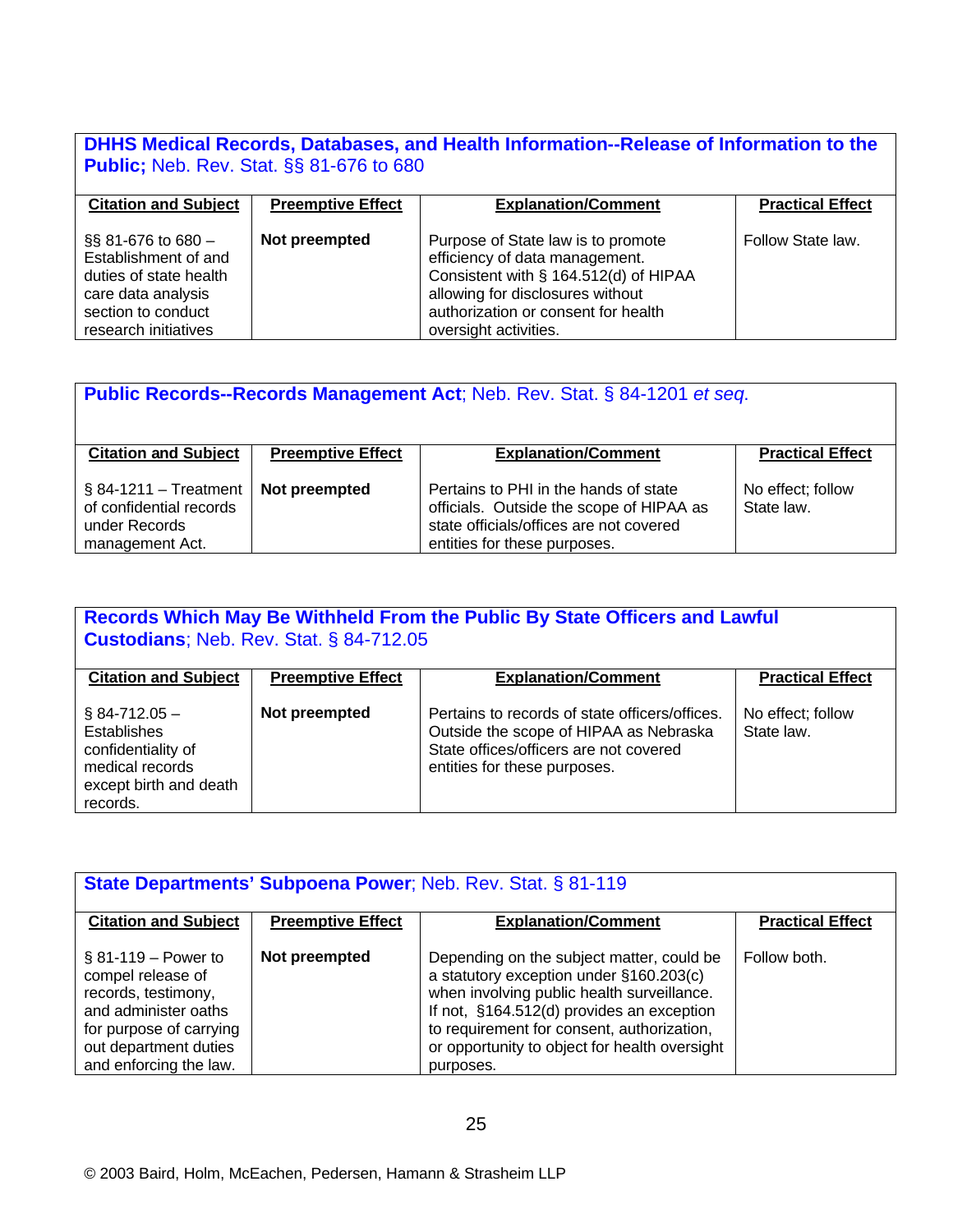### **4. State Institutions, Correctional Facilities, and Other Custodial Arrangements**.

**Children in State Custody; Sharing Information Authorized By Court Order**; Neb. Rev. Stat. § 43-3001

| <b>Citation and Subject</b>                                                                                                                                                                                                                                      | <b>Preemptive Effect</b> | <b>Explanation/Comment</b>                                                                                                         | <b>Practical Effect</b> |
|------------------------------------------------------------------------------------------------------------------------------------------------------------------------------------------------------------------------------------------------------------------|--------------------------|------------------------------------------------------------------------------------------------------------------------------------|-------------------------|
| $\S$ 43-3001 - Juvenile<br>court records and<br>other pertinent<br>information held by<br>agencies and health<br>care practitioners may<br>be disclosed without<br>consent or<br>authorization to<br>individuals and<br>agencies identified in a<br>court order. | Not preempted            | Disclosure is permitted "as required by<br>law" under $\S$ 164.512(e)--disclosures for<br>judicial and administrative proceedings. | Follow State law.       |

| <b>(Access to Records by Office of) Juvenile Services</b> ; Neb. Rev. Stat. § 43-409                                                         |                          |                                                                                                                                                                                                                                                                            |                         |
|----------------------------------------------------------------------------------------------------------------------------------------------|--------------------------|----------------------------------------------------------------------------------------------------------------------------------------------------------------------------------------------------------------------------------------------------------------------------|-------------------------|
| <b>Citation and Subject</b>                                                                                                                  | <b>Preemptive Effect</b> | <b>Explanation/Comment</b>                                                                                                                                                                                                                                                 | <b>Practical Effect</b> |
| $\S$ 43-409 – The "office"<br>may obtain all records,<br>including medical<br>records of juveniles<br>committed to it or<br>placed with it." | Not preempted            | Not "contrary" – This disclosure is<br>permitted under §164.512(a) for uses and<br>disclosures "required by law." HIPAA<br>imposes the additional requirement that<br>when making such a disclosure, the<br>individual must be notified. See<br>$\S164.512(a)(2)$ and (c). | Follow both.            |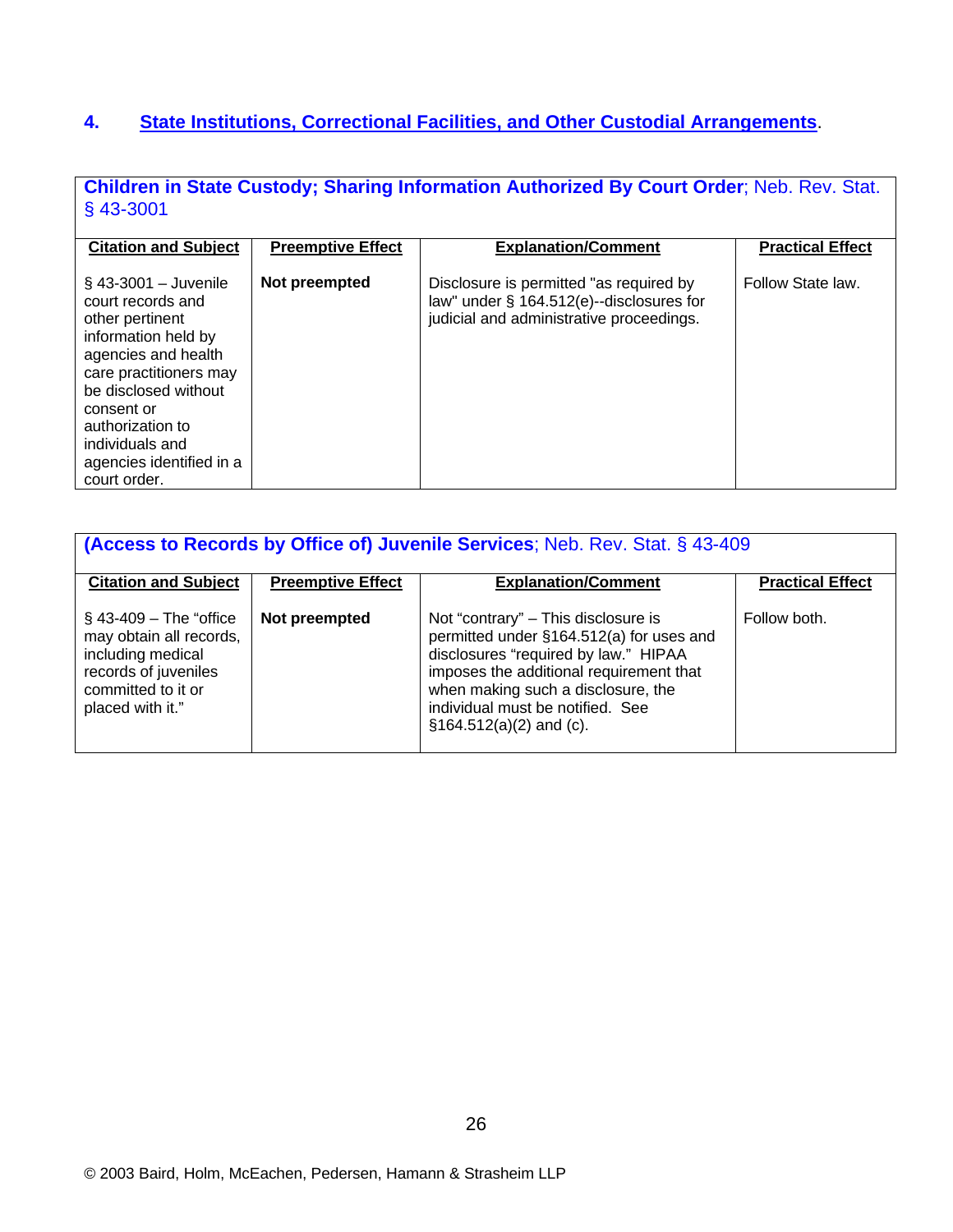#### **(Access to Records for) Inmates in Correctional Facilities**; Neb. Rev. Stat. §§ 83-178 to 83-180

| <b>Citation and Subject</b>                                                                                                                                                                      | <b>Preemptive Effect</b>   | <b>Explanation/Comment</b>                                                                                                                                                                                                                                                                                                                                                                                                                                                                                                                                                                                                                                                                                                                                                                                                                                                                                                                                                   | <b>Practical Effect</b>                                                                                                                                                                                     |
|--------------------------------------------------------------------------------------------------------------------------------------------------------------------------------------------------|----------------------------|------------------------------------------------------------------------------------------------------------------------------------------------------------------------------------------------------------------------------------------------------------------------------------------------------------------------------------------------------------------------------------------------------------------------------------------------------------------------------------------------------------------------------------------------------------------------------------------------------------------------------------------------------------------------------------------------------------------------------------------------------------------------------------------------------------------------------------------------------------------------------------------------------------------------------------------------------------------------------|-------------------------------------------------------------------------------------------------------------------------------------------------------------------------------------------------------------|
| $$83-178(2)$ -<br>Establishes inmate<br>records maintained by<br>the Department of<br>Corrections as<br>confidential; inmate<br>may access his or her<br>own record under §§<br>71-8401 to 8407. | <b>Partially preempted</b> | State law is stricter in some respects,<br>HIPAA is stricter in others.<br>When the medical records of an inmate are<br>maintained by a provider in the community,<br>§ 164.524(a)(2)(ii) of HIPAA allows a<br>covered provider acting under the direction<br>of the correctional institution to deny an<br>inmate's request to obtain a copy of his or<br>her records if obtaining such a copy would<br>jeopardize the healthy, safety, security,<br>custody or rehabilitation of the inmate or<br>other inmates, or the safety of any officer,<br>employee or other person at the<br>correctional institution or responsible for<br>transport. State law limits the ability to<br>withhold records to mental health<br>information of inmates under both<br>§§ 83-178(2) and 71-8403. The provider<br>would look to the HIPAA standard stated<br>above (jeopardize health and safety) for<br>determining that release would not be in<br>the best interest of the patient. | Follow State law in<br>providing access to<br>their PHI; look to<br>HIPAA for grounds<br>on which denial may<br>be based -<br>jeopardize health or<br>safety.                                               |
| $$83-178(6) - Public$<br>Counsel may inspect<br>inmate's records<br>except for medical or<br>mental health records<br>which requires the<br>inmate's consent.                                    | <b>Partially preempted</b> | Section 164.512(k)(5) (correctional<br>institutions) does not identify Public<br>Counsel as a recipient of inmate PHI in the<br>absence of authorization by the inmate.<br>To the extent that the inmate's records<br>(other than medical or mental health<br>records) include PHI, State law is<br>preempted and even Public Counsel may<br>not have access without the inmate's<br>authorization.<br>HIPAA and State law are consistent in<br>regard to medical and mental health<br>records.                                                                                                                                                                                                                                                                                                                                                                                                                                                                              | Follow HIPAA with<br>respect to PHI in<br>inmate records<br>(other than medical<br>or mental health<br>records). Follow<br>both regarding<br>medical and mental<br>health records--get<br>inmate's consent. |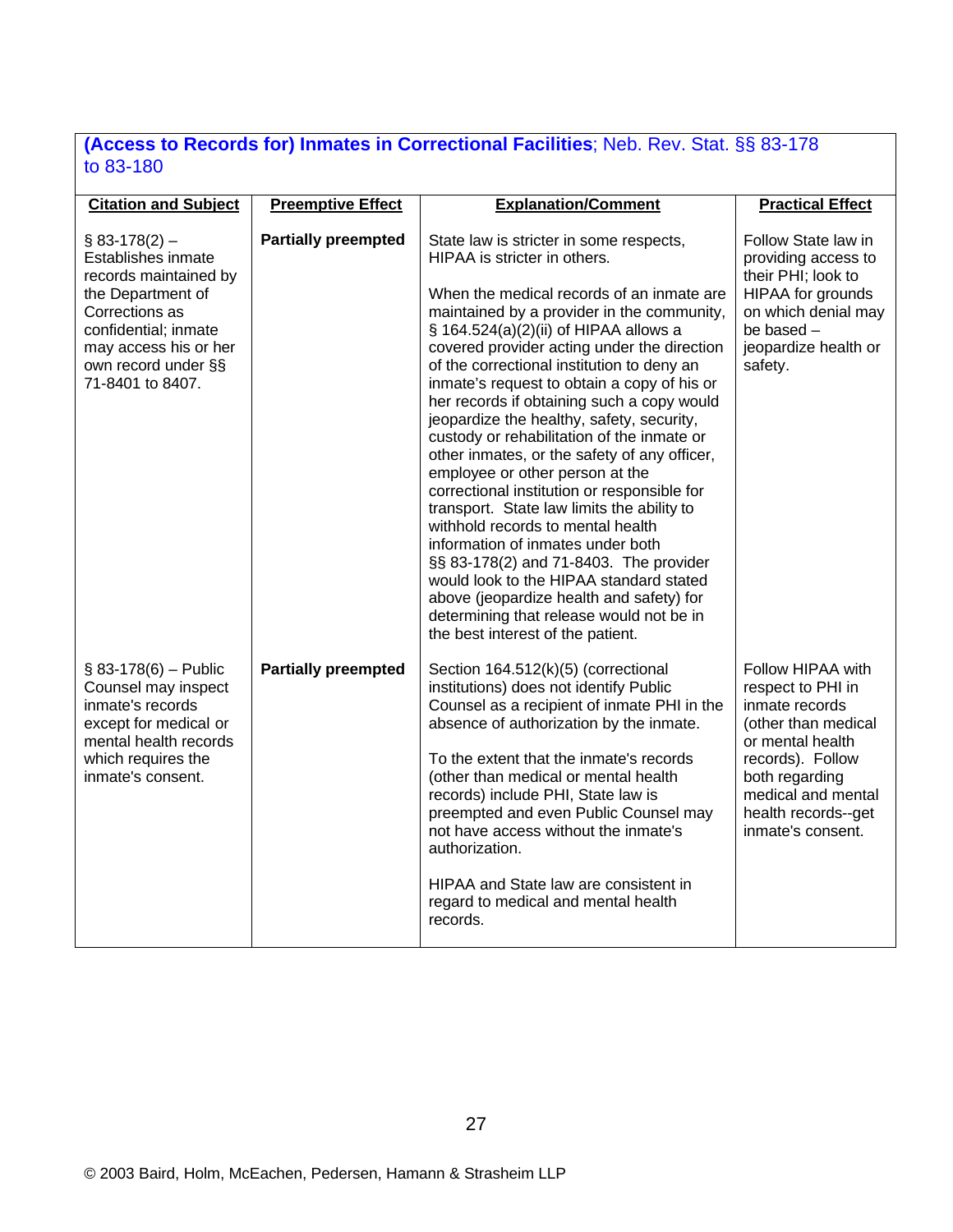| (Access to Records of) Patients in State Institutions; Neb. Rev. Stat. § 83-109                                                                                                                                                                                                                                         |                          |                                                                                                                                                                                                                                                                                                                                  |                                                                                                                                            |  |  |
|-------------------------------------------------------------------------------------------------------------------------------------------------------------------------------------------------------------------------------------------------------------------------------------------------------------------------|--------------------------|----------------------------------------------------------------------------------------------------------------------------------------------------------------------------------------------------------------------------------------------------------------------------------------------------------------------------------|--------------------------------------------------------------------------------------------------------------------------------------------|--|--|
| <b>Citation and Subject</b>                                                                                                                                                                                                                                                                                             | <b>Preemptive Effect</b> | <b>Explanation/Comment</b>                                                                                                                                                                                                                                                                                                       | <b>Practical Effect</b>                                                                                                                    |  |  |
| $\S$ 83-109 – Records<br>shall be accessible<br>only to:<br>$(1) \bullet$<br>Department.<br>Legislative<br>$\bullet$<br>Committee.<br>Governor.<br>$\bullet$<br>Public or<br>$\bullet$<br>private agency<br>under contract<br>to provide<br>facilities,<br>programs, and<br>patient<br>services.<br>Court order.<br>(2) | Not preempted            | All of the disclosures permitted under this<br>statute are also permitted under a HIPAA<br>exception; so with respect to the<br>disclosures listed, State law and HIPAA<br>are consistent. However, State law limits<br>disclosures only to those listed, which is<br>narrower than HIPAA. Thus, State law is<br>more stringent. | <b>Follow State law</b><br>with respect to rules<br>for disclosure; follow<br><b>HIPAA</b> for other<br>provisions such as<br>notice, etc. |  |  |
| (3) Pursuant to laws<br>for<br>developmentally<br>disabled.                                                                                                                                                                                                                                                             |                          |                                                                                                                                                                                                                                                                                                                                  |                                                                                                                                            |  |  |
| (4) State patrol for<br>handgun checks.                                                                                                                                                                                                                                                                                 |                          |                                                                                                                                                                                                                                                                                                                                  |                                                                                                                                            |  |  |
| (5) Pursuant to victim<br>notification laws.                                                                                                                                                                                                                                                                            |                          |                                                                                                                                                                                                                                                                                                                                  |                                                                                                                                            |  |  |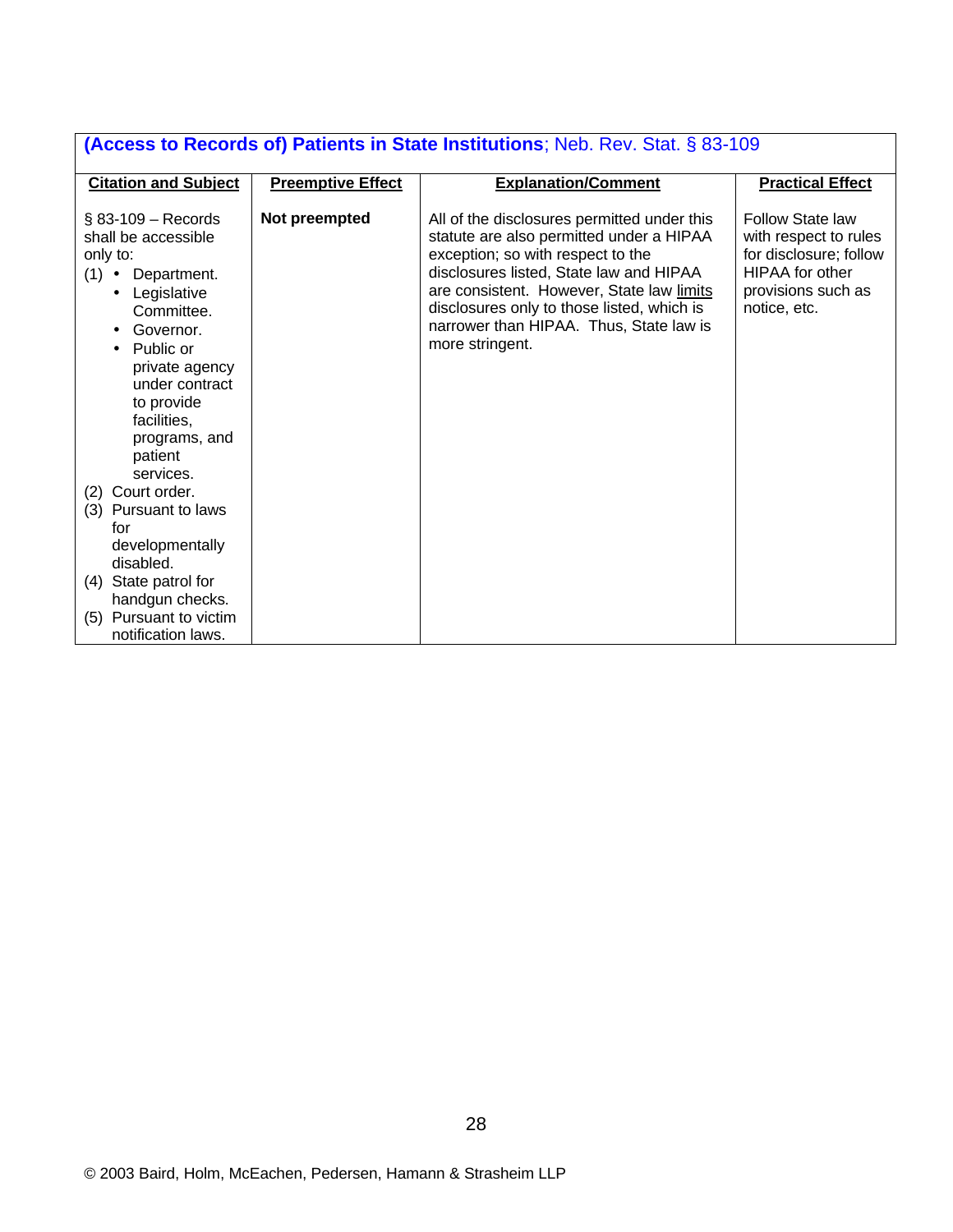| <b>Jail Physician's Report</b> ; Neb. Rev. Stat. § 47-110                                                                           |                            |                                                                                                                                                                                                                                                                                                                                                                                                                                                                                                                                                                       |                                                                                                                                                                           |  |
|-------------------------------------------------------------------------------------------------------------------------------------|----------------------------|-----------------------------------------------------------------------------------------------------------------------------------------------------------------------------------------------------------------------------------------------------------------------------------------------------------------------------------------------------------------------------------------------------------------------------------------------------------------------------------------------------------------------------------------------------------------------|---------------------------------------------------------------------------------------------------------------------------------------------------------------------------|--|
| <b>Citation and Subject</b>                                                                                                         | <b>Preemptive Effect</b>   | <b>Explanation/Comment</b>                                                                                                                                                                                                                                                                                                                                                                                                                                                                                                                                            | <b>Practical Effect</b>                                                                                                                                                   |  |
| $§$ 47-110 - Jail<br>physician authorized to<br>make written reports to<br>County Board, Jail<br>Standards Board, or<br>grand jury. | <b>Partially preempted</b> | Disclosures permitted under § 164.512(d)<br>for health oversight activities with respect<br>to disclosure to County Board and Jail<br>Standards Board. Disclosures to the grand<br>jury may be permitted under $§164.512(e)$ -<br>judicial and administrative proceedings.<br>The State statute does not indicate<br>whether disclosure to the grand jury is in<br>response to subpoena or court order, only<br>states "when required by law." Absent a<br>subpoena or court order, the assurances<br>and notice provisions of $\S$ 164.512(e)(1)(ii)<br>must be met. | Follow State law in<br>the case of<br>disclosures to the<br>County Board and<br><b>Jail Standards</b><br>Board; follow HIPAA<br>in the case of grand<br>jury disclosures. |  |

**Juvenile Preadjudication Physical/Mental Evaluation; Reports; Restrictions**; Neb. Rev. Stat. § 43-258

| <b>Citation and Subject</b>                                                                                                                               | <b>Preemptive Effect</b> | <b>Explanation/Comment</b>                                                                                                                 | <b>Practical Effect</b> |
|-----------------------------------------------------------------------------------------------------------------------------------------------------------|--------------------------|--------------------------------------------------------------------------------------------------------------------------------------------|-------------------------|
| $§$ 43-258 -<br><b>Practitioners are</b><br>authorized to disclose<br>reports of court-<br>ordered examinations<br>of juveniles to the<br>Juvenile Court. | Not preempted            | Court-ordered reports may be disclosed to<br>the court under $\S$ 164.512(e) – disclosures<br>for judicial and administrative proceedings. | Follow State law.       |

# **(Release of Information Regarding) Juveniles in the Custody of the Nebraska Department of Social Services**; 390 NAC 1-007 *et seq*.

| <b>Citation and Subject</b>                                                                                        | <b>Preemptive Effect</b> | <b>Explanation/Comment</b>                                                                                                            | <b>Practical Effect</b> |
|--------------------------------------------------------------------------------------------------------------------|--------------------------|---------------------------------------------------------------------------------------------------------------------------------------|-------------------------|
| 390 NAC 1-007 et seq.<br>- Authorizes release of<br>information about<br>juveniles by DHHS to<br>various entities. | Not preempted            | Pertains to information in the hands of<br>DHHS. Outside the scope of HIPAA as<br>DHHS is not a covered entity for these<br>purposes. | Follow State law.       |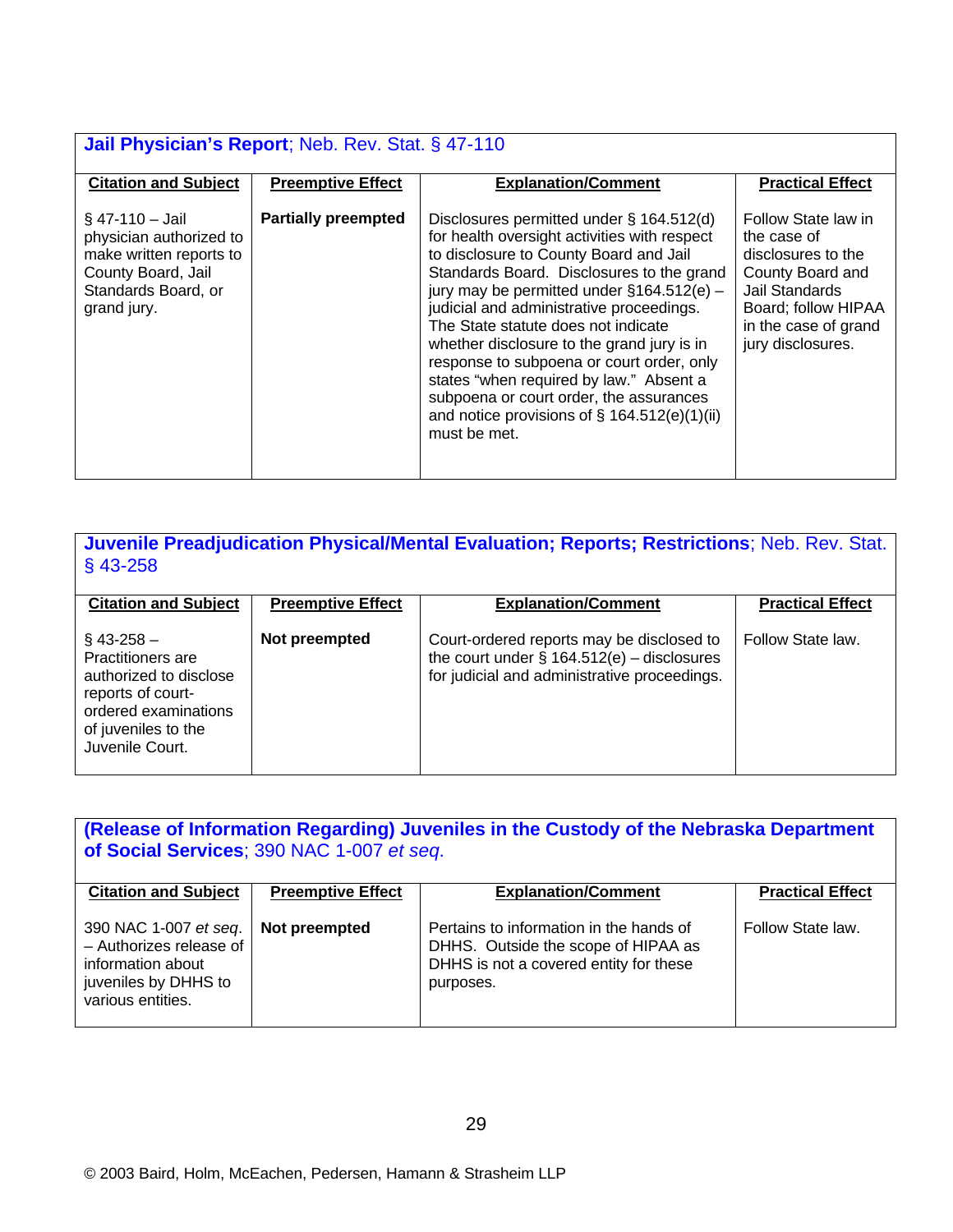#### **Medical Issues Relating to Children in the Custody of the Nebraska Department of Social Services**; 390 NAC 11-002 *et seq.*

| <b>Citation and Subject</b>                                                                        | <b>Preemptive Effect</b>                                                                               | <b>Explanation/Comment</b>                                                                                                                                                                                                            | <b>Practical Effect</b>                                                                                         |
|----------------------------------------------------------------------------------------------------|--------------------------------------------------------------------------------------------------------|---------------------------------------------------------------------------------------------------------------------------------------------------------------------------------------------------------------------------------------|-----------------------------------------------------------------------------------------------------------------|
| $11-002.01D -$<br>Authorized disclosures<br>regarding death or<br>imminent death of<br>State ward. | Not preempted in<br>cases where minor<br>has no capacity to<br>consent. Regulation<br>invalidated when | Each of these sections of regulation cover<br>State agency use and disclosure of the<br>PHI of minors in the custody of the State.<br>In many cases, the regulation specifies the                                                     | <b>HIPAA</b> defers to<br>State law. Follow<br>State statute when<br>minor is authorized<br>to give consent, as |
| 11-002.01 $R -$ Release<br>of photographs and<br>identifying information<br>of State wards.        | State statute<br>authorizes minor's<br>consent.                                                        | persons, in addition to the State social<br>worker, who should be notified and/or<br>consulted under the particular<br>circumstances. HIPAA Section<br>$164.502(g)(3)(i)$ governs personal<br>representatives of unemancipated minors | noted in the column<br>to the left.<br>Otherwise, follow<br>administrative<br>regulations.                      |
| $11-002.04A -$<br>Notification of parents<br>of State ward<br>regarding abortion.                  | State statute provides<br>for judicial bypass.                                                         | and permits, in addition to parents and<br>guardians, other persons acting "in loco<br>parentis" to make health care decisions for<br>the minor, unless the minor has authority<br>to act on his or her own behalf. Because           |                                                                                                                 |
| $11-002.04B -$<br>Notices/authorization<br>for autopsy of State<br>ward.                           |                                                                                                        | $\S$ 164.502(g)(3)(i) appears to permit more<br>than one personal representative, the<br>consultation and notice provided for in<br>these regulations does not conflict with<br>HIPAA.                                                |                                                                                                                 |
| $11 - 002.04C -$<br>Authorization for birth<br>control for State<br>wards.                         |                                                                                                        | There is a potential conflict between State<br>statutes and these administrative<br>regulations which potentially invalidates<br>the regulations. Separate Nebraska                                                                   |                                                                                                                 |
| $11-002.04D -$<br>AIDS/HIV testing of<br>State wards.                                              | State statute<br>authorizes minor<br>consent.                                                          | statutes permit minors to give informed<br>consent in the cases of:                                                                                                                                                                   |                                                                                                                 |
| $11-002.04E -$<br>Disclosures related to<br>informed consent for                                   | Under State law,<br>minors may consent<br>for STD testing and                                          | Examination and treatment for<br>(i)<br>sexually transmitted diseases (Neb.<br>Rev. Stat. § 71-504);                                                                                                                                  |                                                                                                                 |
| medical diagnosis and<br>treatment of State<br>wards.                                              | treatment.                                                                                             | (ii)<br>Alcohol or drug abuse counseling<br>(Neb. Rev. Stat. § 71-5041);                                                                                                                                                              |                                                                                                                 |
| $11-002.04F$ – Medical<br>decision making by<br>foster parents.                                    |                                                                                                        | (iii)<br>Blood donation when the minor is at<br>least 17 years of age and does not<br>receive compensation (Neb. Rev.<br>Stat. § 71-4808);                                                                                            |                                                                                                                 |
| $11 - 002.046G -$<br>Disclosures and<br>authorization for organ                                    | State permits minors<br>"of sound mind" to<br>donate organs;                                           | (iv) HIV testing (Neb. Rev. Stat. § 71-<br>531(i)); and                                                                                                                                                                               |                                                                                                                 |
| donation by State<br>wards.                                                                        | presumably includes<br>minors.                                                                         | Judicial bypass for abortion in the<br>(V)<br>case of mature minors states that "any<br>individual of sound mind" may make                                                                                                            |                                                                                                                 |
| $11-002.04H -$<br>Disclosures and<br>authorization for<br>sterilization of State<br>wards.         |                                                                                                        | an anatomical gift $-$ suggesting that<br>mature minors may do so (Neb. Rev.<br>Stat. § 71-4802).                                                                                                                                     |                                                                                                                 |
|                                                                                                    |                                                                                                        |                                                                                                                                                                                                                                       |                                                                                                                 |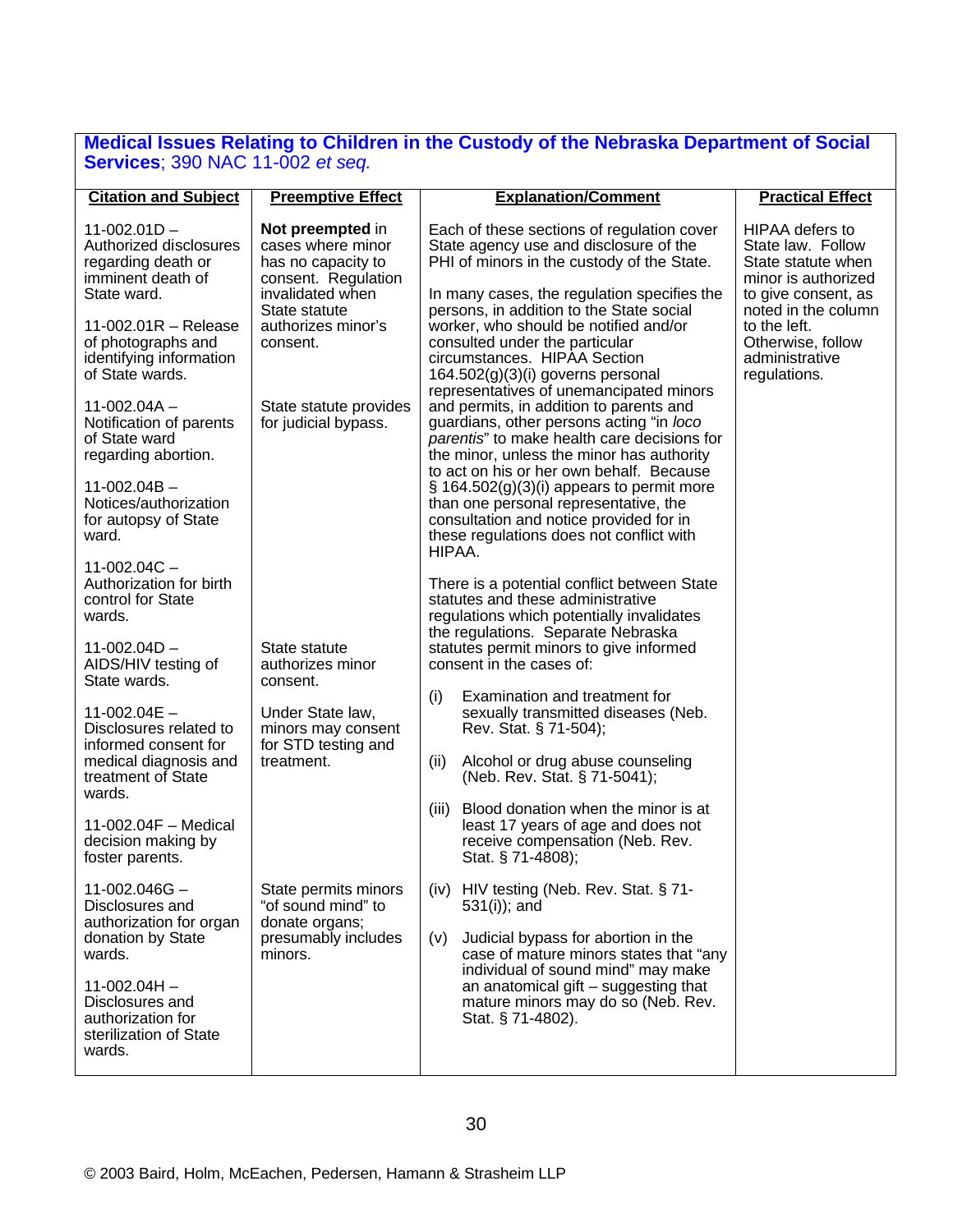#### **Medical Issues Relating to Children in the Custody of the Nebraska Department of Social Services**; 390 NAC 11-002 *et seq.* (Cont.)

| <b>Citation and Subject</b>                                                                                                     | <b>Preemptive Effect</b> | <b>Explanation/Comment</b> | <b>Practical Effect</b>                 |
|---------------------------------------------------------------------------------------------------------------------------------|--------------------------|----------------------------|-----------------------------------------|
| $11-002.041 -$<br>Disclosures and<br>authorization for<br>withholding or<br>withdrawing life<br>support from State<br>wards.    | Not preempted            | See explanation above.     | Follow<br>administrative<br>regulation. |
| $11-002.04K -$<br>Disclosures and<br>authorization regarding<br>participation by State<br>ward in medical<br>research projects. | Not preempted            |                            |                                         |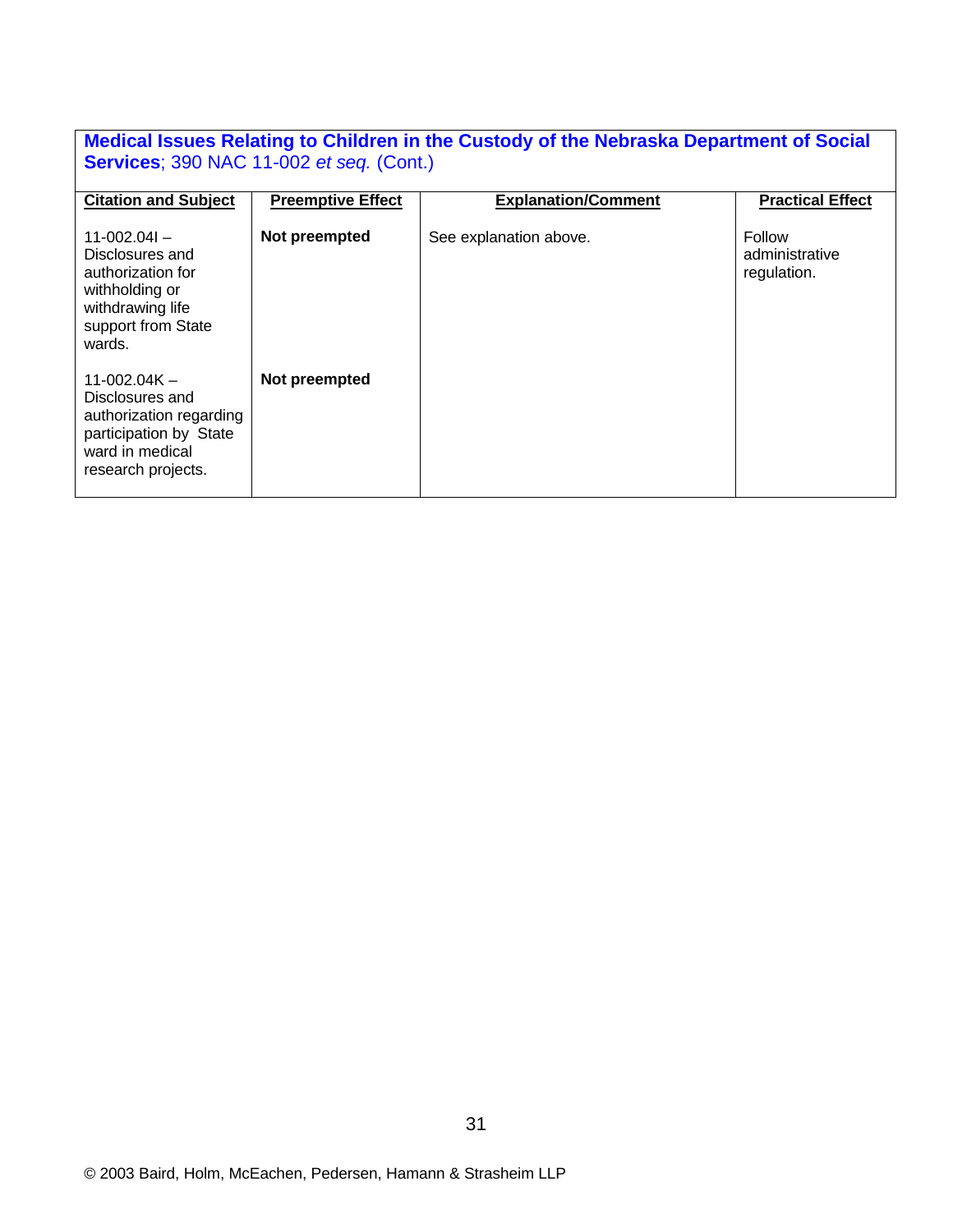# **Medical Records in Juvenile Detention Facilities**; 83 NAC 6-013 to 6-015

| <b>Citation and Subject</b>                                                                                     | <b>Preemptive Effect</b> | <b>Explanation/Comment</b>                                                                     | <b>Practical Effect</b> |
|-----------------------------------------------------------------------------------------------------------------|--------------------------|------------------------------------------------------------------------------------------------|-------------------------|
|                                                                                                                 |                          |                                                                                                |                         |
| $6-014$ – Facility<br>administrator shall<br>establish procedures<br>to determine access to<br>medical records. | Not preempted            | Not preempted, provided that such<br>procedures are consistent with or stricter<br>than HIPAA. | Follow both.            |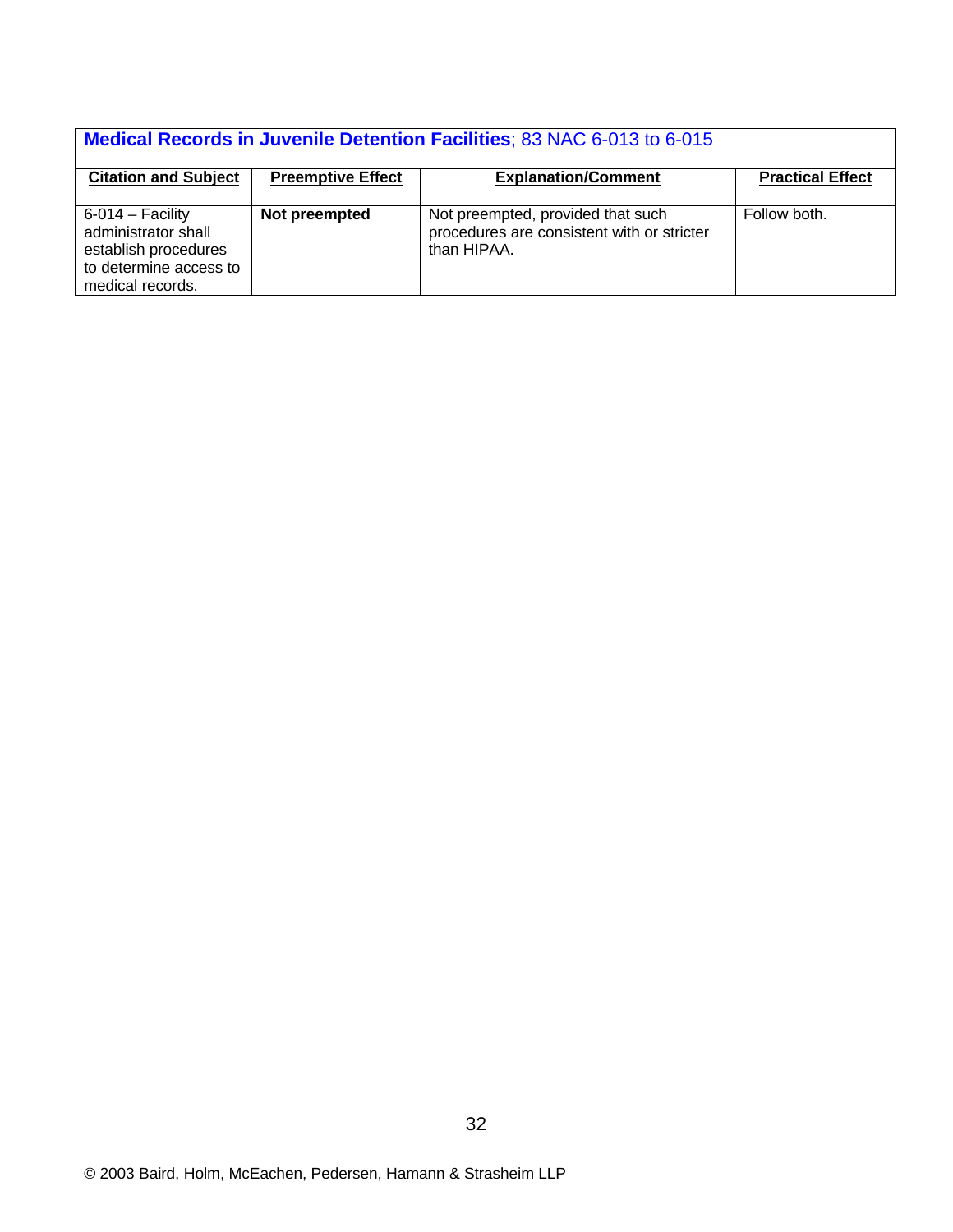| <b>Mental Health Commitment Act</b> ; Neb. Rev. Stat. § 83-1001 <i>et seq.</i>                                                                                                                                                                                                                                                                                                                                                                                                  |                                                                                 |                                                                                                                                                                                                                                                                                                                                                                                                                                                                                                                                                                                          |                                                                                                    |  |
|---------------------------------------------------------------------------------------------------------------------------------------------------------------------------------------------------------------------------------------------------------------------------------------------------------------------------------------------------------------------------------------------------------------------------------------------------------------------------------|---------------------------------------------------------------------------------|------------------------------------------------------------------------------------------------------------------------------------------------------------------------------------------------------------------------------------------------------------------------------------------------------------------------------------------------------------------------------------------------------------------------------------------------------------------------------------------------------------------------------------------------------------------------------------------|----------------------------------------------------------------------------------------------------|--|
| <b>Citation and Subject</b>                                                                                                                                                                                                                                                                                                                                                                                                                                                     | <b>Preemptive Effect</b>                                                        | <b>Explanation/Comment</b>                                                                                                                                                                                                                                                                                                                                                                                                                                                                                                                                                               | <b>Practical Effect</b>                                                                            |  |
| $§$ 83-1068 (1) -<br>Commitment records<br>are confidential unless<br>released: per<br>exception to subject's<br>guardian, to the mental<br>health board with<br>jurisdiction, to persons<br>authorized by a judge<br>or court order, to<br>persons authorized by<br>permission of subject,<br>or to the Nebraska<br>State patrol or DHHS<br>under §69-2409.01<br>(handgun checks).                                                                                             | Partially preempted;<br>except for<br>unauthorized release<br>to legal counsel. | Except for disclosures to legal counsel,<br>HIPAA exceptions permit releases without<br>consent, authorization, or opportunity to<br>object:<br>§164.512(e) disclosures for judicial and<br>administrative proceedings;<br>§164.512(f) disclosures for law<br>enforcement purposes<br>Where subject authorizes; HIPAA detailed<br>requirements for authorizations apply. See<br>\$164.502(a)(1)(iv).<br>HIPAA does not explicitly include legal<br>counsel in definition of "personal<br>representative." See §164.502(g)(1) and<br>Preamble discussion of "personal<br>representative." | Follow both; except<br>that, releases to<br>legal counsel must<br>be authorized by the<br>subject. |  |
| $$83-1068(3) - "When$<br>a subject is absent<br>without authorization<br>from a hospital or<br>treatment program as<br>described in §83-1071<br>and is currently<br>considered to be<br>dangerous to others,<br>the subject's name<br>and description and a<br>statement that the<br>subject is believed to<br>be considered<br>currently dangerous to<br>others may be<br>disclosed in order to<br>aid the subject's<br>apprehension and to<br>warn of such<br>dangerousness." | Not preempted                                                                   | Permitted under § 164.512(j) - Uses and<br>disclosures to avert a serious threat to<br>health and safety. This exception applies<br>when the patient has escaped from a<br>correctional institution or from lawful<br>custody, involving civil commitments. (See<br>§ 164.501.                                                                                                                                                                                                                                                                                                           | Follow both.                                                                                       |  |
| $§$ 83-1071 -<br>Authorized disclosures<br>by hospital in the event<br>of a committed<br>person's absence<br>without authorization.                                                                                                                                                                                                                                                                                                                                             | Not preempted                                                                   | Disclosure permitted under<br>§ 164.512(j)(1)(ii)(B) - Uses and<br>disclosures to avert a serious threat to<br>health or safety, specifically governing<br>escapes from lawful custody.                                                                                                                                                                                                                                                                                                                                                                                                  | Follow both.                                                                                       |  |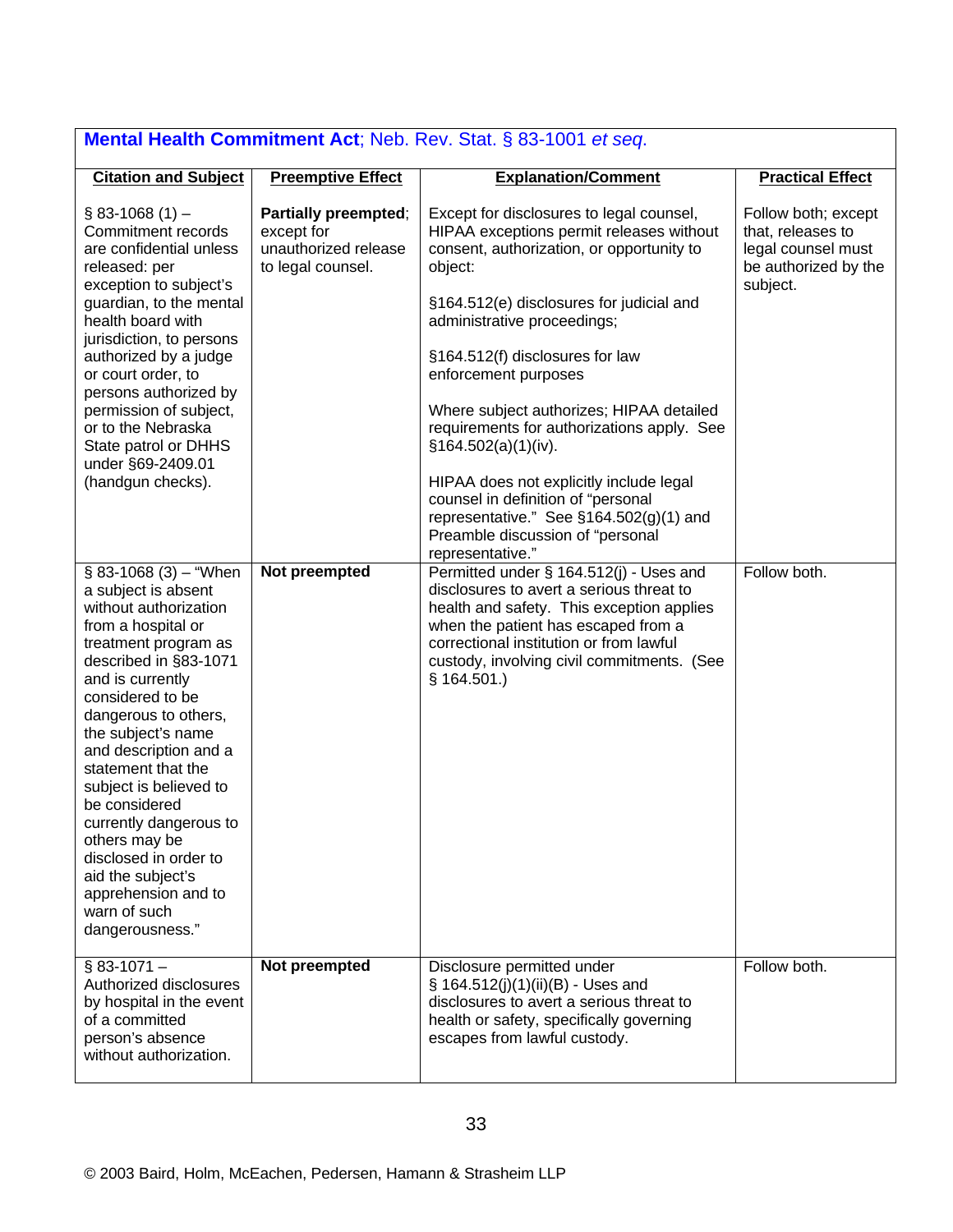#### **Mental Health Commitment and Release; Individualized Treatment Plan; Progress Reports**; Neb. Rev. Stat. §§ 83-1040 to 83-1047

| <b>Citation and Subject</b>                                                                                                                                                                                          | <b>Preemptive Effect</b> | <b>Explanation/Comment</b>                                                                                                                                                                                                                                           | <b>Practical Effect</b> |
|----------------------------------------------------------------------------------------------------------------------------------------------------------------------------------------------------------------------|--------------------------|----------------------------------------------------------------------------------------------------------------------------------------------------------------------------------------------------------------------------------------------------------------------|-------------------------|
| $§$ 83-1040 -<br>Authorizes disclosure<br>of report of mental<br>health board - ordered<br>treatment by<br>practitioner.                                                                                             | Not preempted            | Section $164.512(e)(1)(i)$ permits<br>disclosures for administrative and judicial<br>proceedings pursuant to an order.                                                                                                                                               | Follow both.            |
| $\S$ § 83-1044 to 1045 -<br>Authority to disclose<br>treatment plan and<br>progress to mental<br>health board and to<br>the county attorney,<br>the patient, his or her<br>legal counsel and his<br>or her guardian. | Not preempted            | Disclosures are permitted under<br>164.512(e) - Disclosures for judicial and<br>administrative proceedings because the<br>disclosures are pursuant to the Board's<br>"order of final disposition under Neb. Rev.<br>Stat. § 83-1037."                                | Follow both.            |
| $§$ 83-1044.01 -<br>Subject is entitled to<br>know the extent of the<br>individualized<br>treatment plan and<br>requirements,<br>changes, or discharge<br>from the plan.                                             | Not preempted            | HIPAA does not specifically address<br>access to treatment plans by a committed<br>individual but generally requires providing<br>an individual with access to his or her PHI.                                                                                       | Follow both.            |
| $\S$ 83-1045.01(i) –<br>Disclosures by<br>outpatient treatment<br>providers to the mental<br>health board.                                                                                                           | Not preempted            | Because the purpose of these disclosures<br>is to alert the Board when a Board-ordered<br>outpatient commitment plan is not being<br>followed by the patient, it is permitted<br>under $\S$ 164.512(e) – disclosures for<br>judicial and administrative proceedings. | Follow both.            |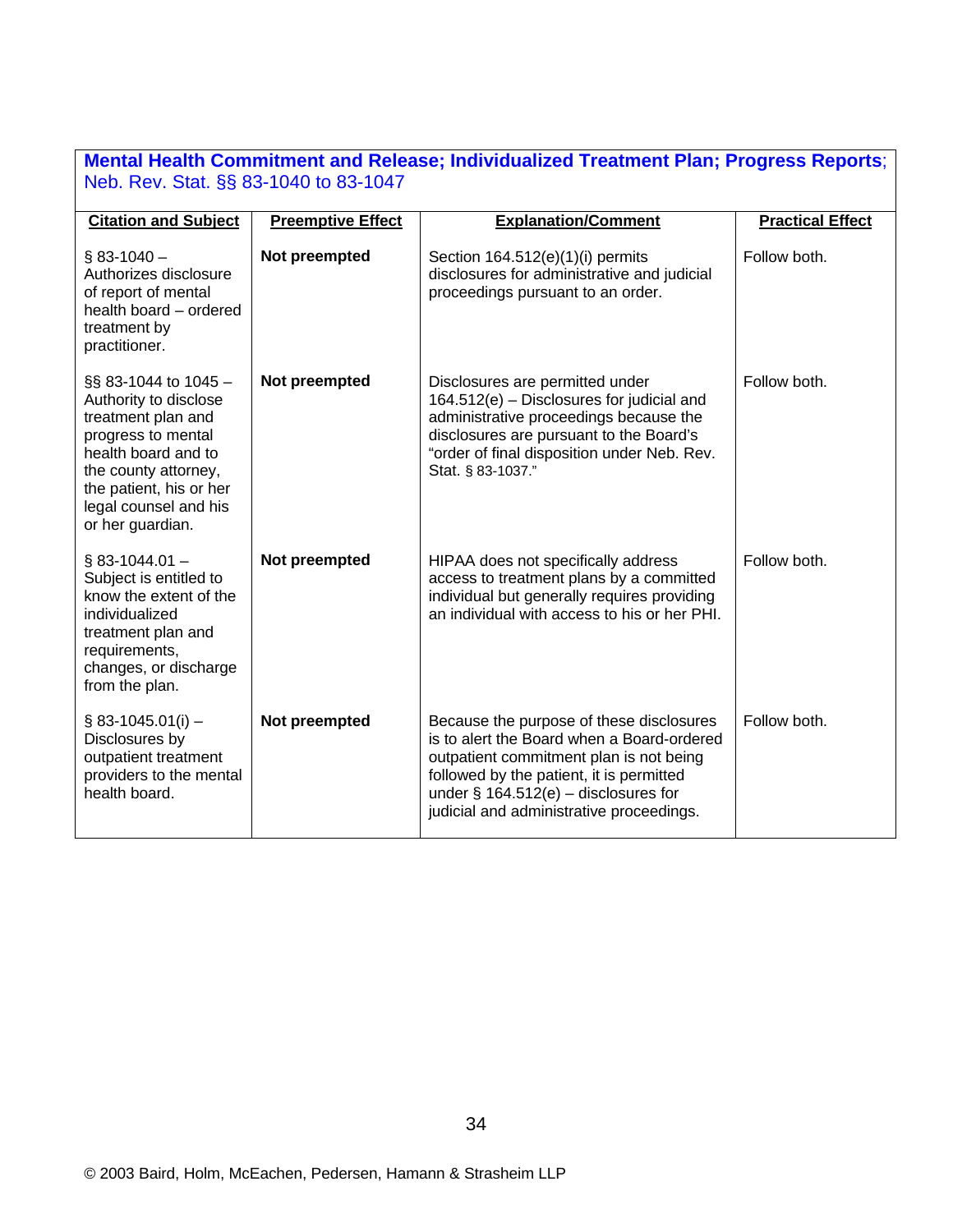#### **5. Judicial and Administrative Proceedings/Privileges**.

**(Disclosure of Results of) Blood Sample to Prosecuting Attorney in Criminal Prosecution**; Neb. Rev. Stat. § 60-6,210

| <b>Citation and Subject</b>                                                                                 | <b>Preemptive Effect</b> | <b>Explanation/Comment</b>                                                                                                                                                                                                                                                                                                                                                                                                        | <b>Practical Effect</b> |  |
|-------------------------------------------------------------------------------------------------------------|--------------------------|-----------------------------------------------------------------------------------------------------------------------------------------------------------------------------------------------------------------------------------------------------------------------------------------------------------------------------------------------------------------------------------------------------------------------------------|-------------------------|--|
| $\S$ 60-6,210(2) –<br>Disclosure of blood<br>results to prosecuting<br>attorney in criminal<br>prosecution. | Not preempted            | Not "contrary" $-$ § 164.512(f) permits<br>disclosures to a law enforcement official for<br>law enforcement purposes if certain<br>conditions are met. One condition is for<br>disclosures "required by law" which include<br>State law. Assuming a prosecuting<br>attorney in a criminal case is a law<br>enforcement official, disclosure would be<br>permitted under this HIPAA exception<br>without consent or authorization. | Follow both.            |  |

| <b>Evidence Under a Protective Order: 184 NAC 1-011.06</b>                                               |                          |                                                                                                                                        |                                 |
|----------------------------------------------------------------------------------------------------------|--------------------------|----------------------------------------------------------------------------------------------------------------------------------------|---------------------------------|
| <b>Citation and Subject</b>                                                                              | <b>Preemptive Effect</b> | <b>Explanation/Comment</b>                                                                                                             | <b>Practical Effect</b>         |
| 184 NAC 1-011.06 $-$<br>Authorizes "in camera"<br>review of evidence<br>subject to a protective<br>order | Not preempted            | Outside the scope of HIPAA. Pertains to<br>PHI in the hands of DHHS hearing officer.<br>No apparent disclosure by a covered<br>entity. | No effect. Follow<br>State law. |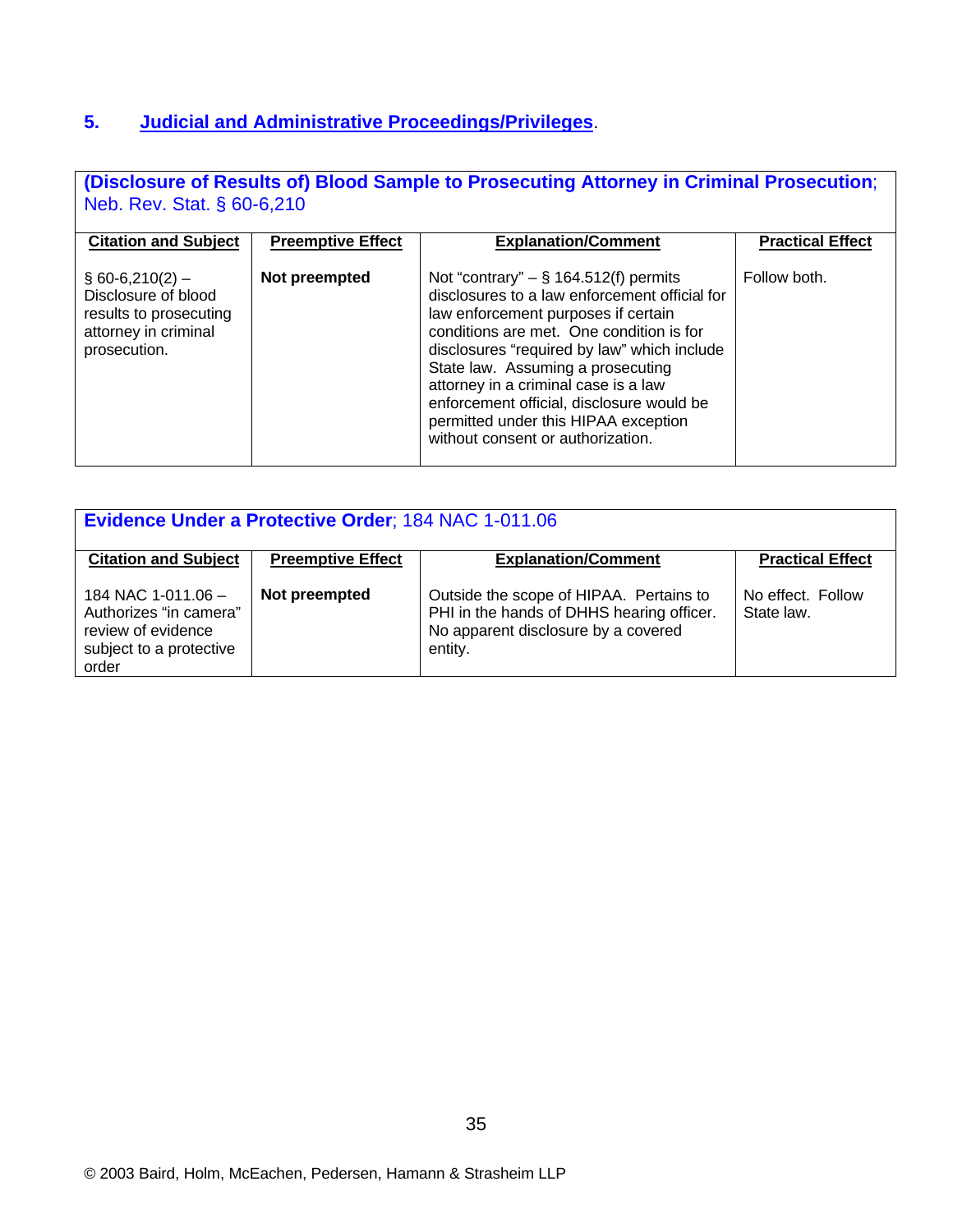| <b>Invasion of Privacy Tort; Neb. Rev. Stat. § 20-202 et seq.</b>                                                       |                          |                                                                                                                                                                                                                                                                                                                                                                                                                                                                                                                      |                         |
|-------------------------------------------------------------------------------------------------------------------------|--------------------------|----------------------------------------------------------------------------------------------------------------------------------------------------------------------------------------------------------------------------------------------------------------------------------------------------------------------------------------------------------------------------------------------------------------------------------------------------------------------------------------------------------------------|-------------------------|
| <b>Citation and Subject</b>                                                                                             | <b>Preemptive Effect</b> | <b>Explanation/Comment</b>                                                                                                                                                                                                                                                                                                                                                                                                                                                                                           | <b>Practical Effect</b> |
| $\S$ 20-203 – Establishes<br>right of action under<br>tort for trespass or<br>intrusion upon a<br>person's solitude.    | Not preempted            | Not inconsistent with HIPAA; rights of<br>action under State law are cumulative to<br>federally-protected rights under HIPAA.                                                                                                                                                                                                                                                                                                                                                                                        | Follow both.            |
| $\S$ 20-204 – Establishes<br>invasion of privacy tort<br>for placing a person<br>before the public in a<br>false light. | Not preempted            | Not inconsistent with HIPAA; rights of<br>action under State law are cumulative to<br>federally-protected rights under HIPAA.                                                                                                                                                                                                                                                                                                                                                                                        | Follow both.            |
| $\S$ 20-205 - Consent is<br>a defense to invasion<br>of privacy tort.                                                   | Not preempted            | Under both HIPAA and State law,<br>consent/authorization is not required where<br>the disclosure is legally required.                                                                                                                                                                                                                                                                                                                                                                                                | Follow both.            |
|                                                                                                                         |                          | In the case of some mandatory reporting<br>statutes, immunity is expressly granted to<br>reporters.                                                                                                                                                                                                                                                                                                                                                                                                                  |                         |
|                                                                                                                         |                          | Where immunity is not expressly granted<br>by statute, the Nebraska case of Simonsen<br>v. Swenson, 177 N.W. 831 (Neb. 1920)<br>denied a claim for damages arising from a<br>physician's report of contagious illness<br>without the patient's authorization. The<br>Court held that no liability results "when a<br>physician, in response to a duly imposed<br>by statute, makes disclosure to a public<br>authority to the extent only of what is<br>necessary , in the manner prescribed<br>by law." Id. at 832. |                         |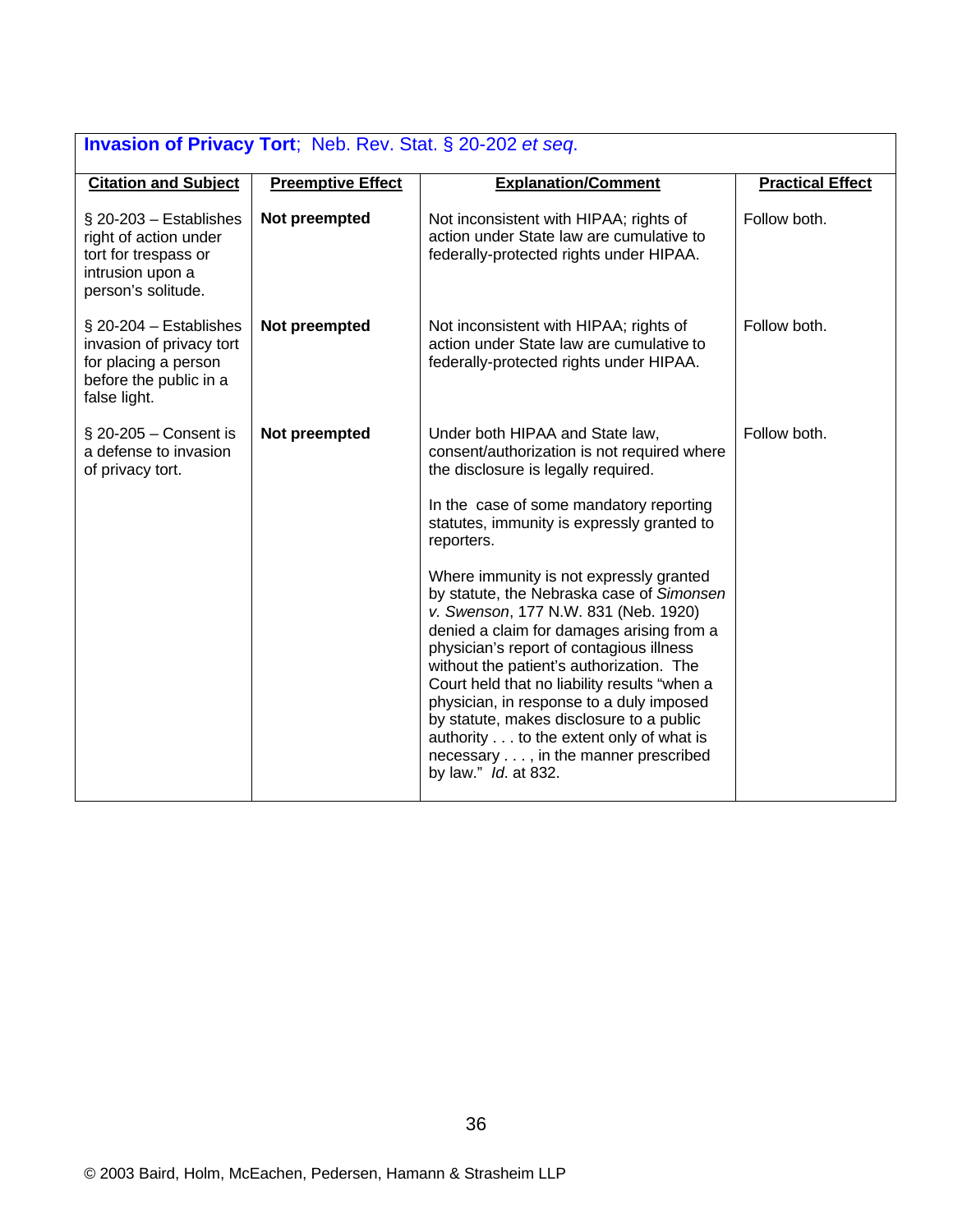| Rule 26: Nebraska Discovery Rules; General Provisions Regarding Discovery                                                                                                                                                                                               |                                                   |                                                                                                                                                                                                                                                                                                                                                                                                                                                                                                                                               |                                                                                                                                                            |  |
|-------------------------------------------------------------------------------------------------------------------------------------------------------------------------------------------------------------------------------------------------------------------------|---------------------------------------------------|-----------------------------------------------------------------------------------------------------------------------------------------------------------------------------------------------------------------------------------------------------------------------------------------------------------------------------------------------------------------------------------------------------------------------------------------------------------------------------------------------------------------------------------------------|------------------------------------------------------------------------------------------------------------------------------------------------------------|--|
| <b>Citation and Subject</b>                                                                                                                                                                                                                                             | <b>Preemptive Effect</b>                          | <b>Explanation/Comment</b>                                                                                                                                                                                                                                                                                                                                                                                                                                                                                                                    | <b>Practical Effect</b>                                                                                                                                    |  |
| Rule $26(a)$ – Outlines<br>general discovery<br>methods which could<br>be used to access<br>PHI.<br>Rule $26(b)(i) -$<br>authorizes discovery of<br>relevant, non-<br>privileged information.<br>Rule $26(c)$ – Sets out<br>method for obtaining a<br>protective order. | <b>Partially preempted</b><br>if notice not given | Section $164.512(e)(1)(ii)$ permits<br>disclosures for judicial or administrative<br>proceedings in response to a discovery<br>request if certain assurances and notices<br>have been obtained or given: Subject of<br>PHI has notice of discovery request or<br>seeking party has obtained a qualified<br>protective order. This sets higher<br>requirements than Rule 26, with the effect<br>that Rule 26 is preempted by HIPAA if<br>notice meeting HIPAA requirements was<br>not given, a qualified protective order must<br>be obtained. | Follow State law and<br>HIPAA regarding<br>notice to subject of<br>PHI.<br>Follow HIPAA if<br>notice not given to<br>obtain qualified<br>protective order. |  |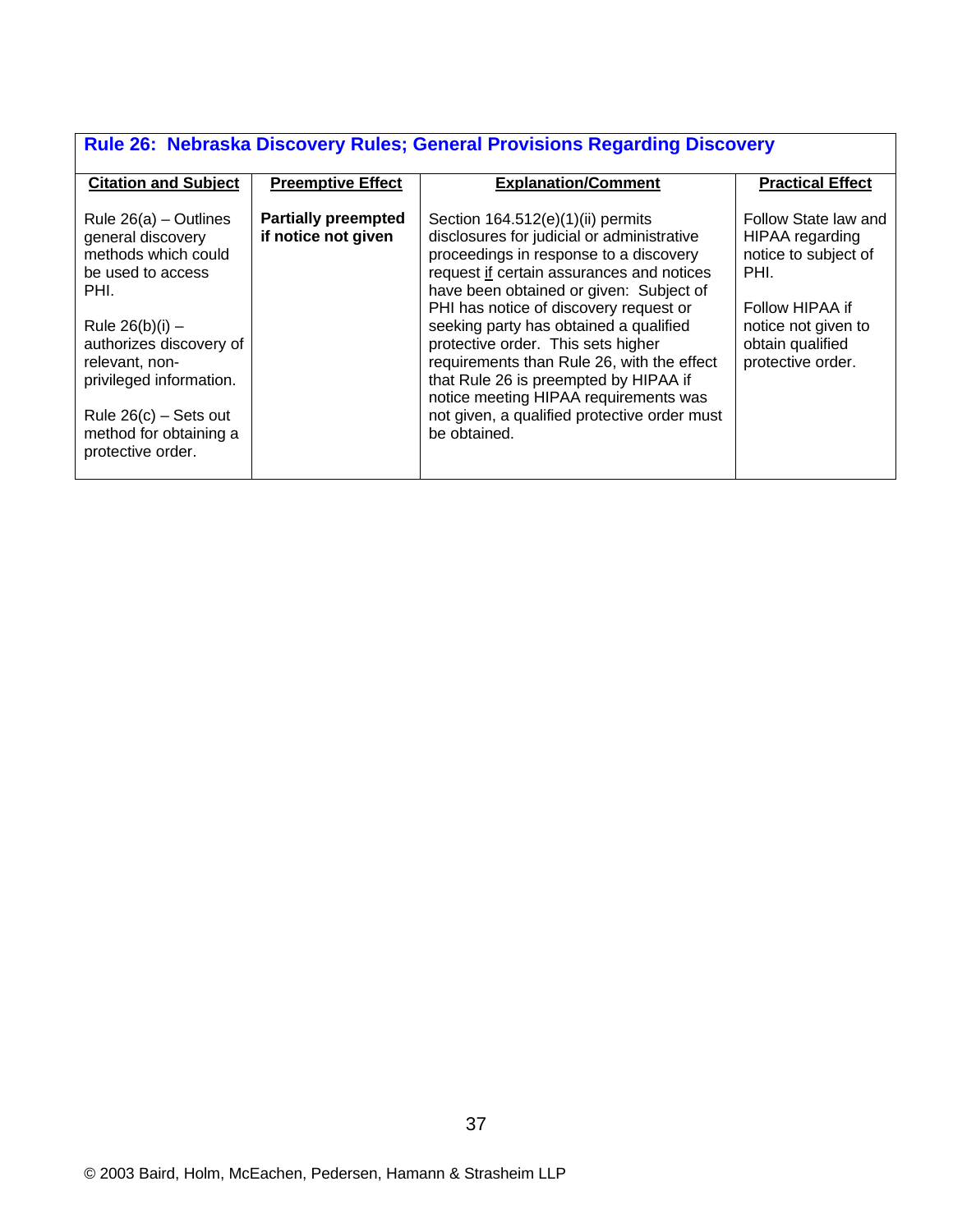| Health Clinic Peer Review; Neb. Rev. Stat. § 71-7901 (cross-reference)                                                                     |                          |                                                                                                                                                                                        |                         |  |
|--------------------------------------------------------------------------------------------------------------------------------------------|--------------------------|----------------------------------------------------------------------------------------------------------------------------------------------------------------------------------------|-------------------------|--|
| <b>Citation and Subject</b>                                                                                                                | <b>Preemptive Effect</b> | <b>Explanation/Comment</b>                                                                                                                                                             | <b>Practical Effect</b> |  |
| $\S$ 71-7901 – Licensed<br>health clinic or other<br>association of<br>practitioners may form<br>or contract for peer<br>review committee. | Not preempted            | Not "contrary" - The function described in<br>the statute appears to be "health care<br>operations" to be conducted either<br>internally or by external body as business<br>associate. | Follow both.            |  |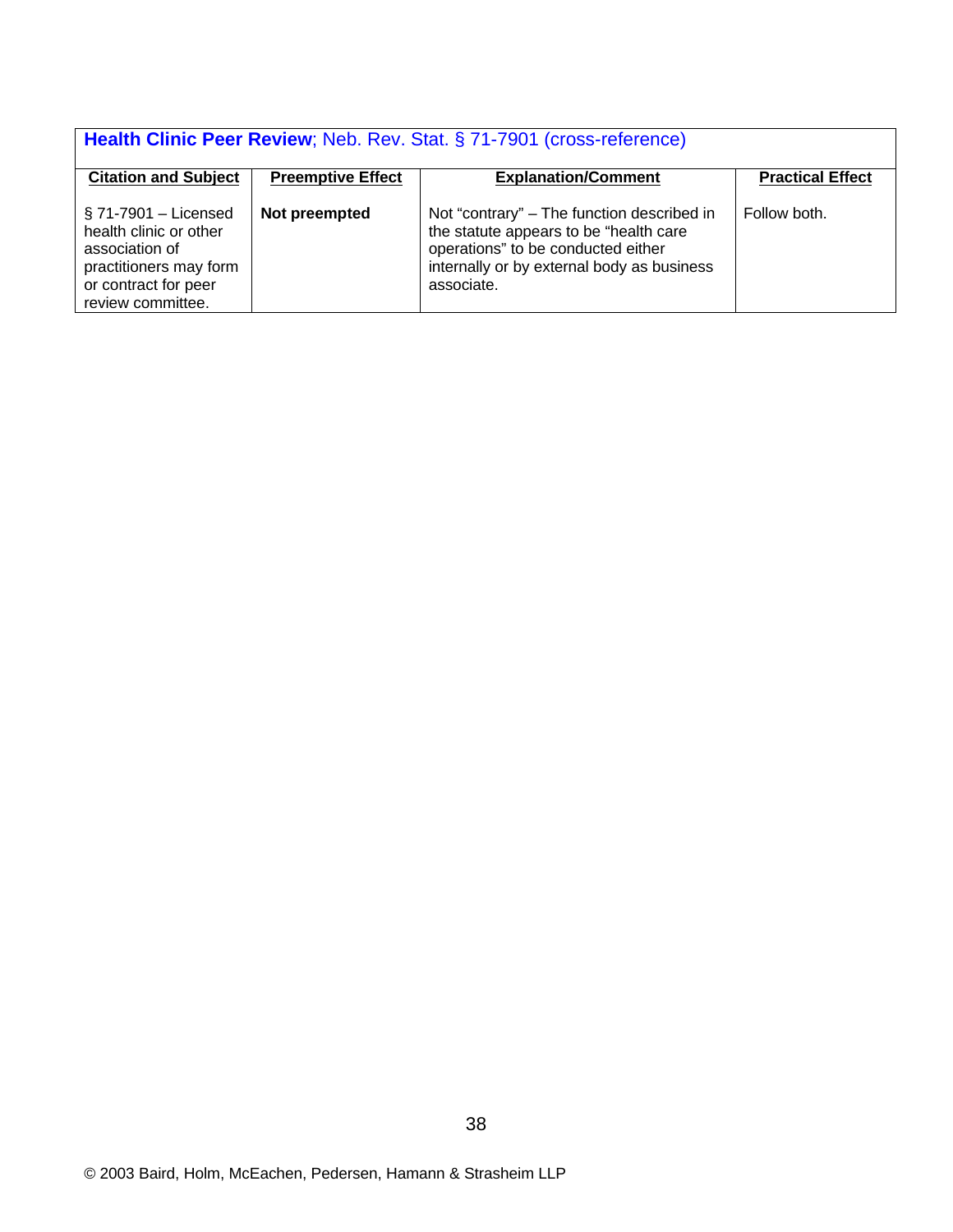#### **(Hospital) Peer Review and Utilization Review**; Neb. Rev. Stat. §§ 71-2046 to 2048 (crossreference)

| <b>Citation and Subject</b>                                                                                                                                                                                                   | <b>Preemptive Effect</b> | <b>Explanation/Comment</b>                                                                                                                                                                                                                                                                                                                  | <b>Practical Effect</b>                                                                                                                                                                                                                                                                                 |
|-------------------------------------------------------------------------------------------------------------------------------------------------------------------------------------------------------------------------------|--------------------------|---------------------------------------------------------------------------------------------------------------------------------------------------------------------------------------------------------------------------------------------------------------------------------------------------------------------------------------------|---------------------------------------------------------------------------------------------------------------------------------------------------------------------------------------------------------------------------------------------------------------------------------------------------------|
| $\S$ 71-2046 – Hospitals<br>must form Med Staff<br>Committee and UR<br>Committee to review<br>quality and efficiency<br>at the Hospital.                                                                                      | Not preempted            | Not "contrary" - As described, the<br>committees and their function should come<br>within "health care operations" at<br>§ 164.501.                                                                                                                                                                                                         | Follow both; follow<br>State law with<br>respect to forming<br>and charging the<br>committees and any<br>required consent for<br>health care<br>operations based on<br>which group the<br>provider is in; follow<br><b>HIPAA</b> requirements<br>applicable to health<br>care operations and<br>notice. |
| $\S$ 71-2047 - Licensees<br>and other personnel<br>are required to furnish<br>information to such<br>committees upon<br>request.                                                                                              | Not preempted            | Permitted under HIPAA if the entity meets<br>requirements for health care operations.<br>Additionally, a covered entity may use or<br>disclose PHI "to the extent that such use or<br>disclosure is required by law and the use<br>or disclosure complies with and is limited<br>to the relevant requirements of such law.<br>§ 164.512(a). | Follow both.                                                                                                                                                                                                                                                                                            |
| One furnishing<br>information to a<br>committee has a<br>privilege to refuse to<br>disclose to anyone<br>else the information so<br>provided, unless a<br>court orders disclosure<br>and the patient waives<br>the privilege. | Not preempted            | More stringent; HIPAA has numerous<br>exceptions which would permit compelling<br>the individual to disclose the information<br>without consent or authorization; here<br>State law appears to trump and eliminate<br>those exceptions.                                                                                                     | Follow State law,<br>unless the provider<br>chooses not to<br>exercise the<br>privilege; then follow<br><b>HIPAA to determine</b><br>if the disclosure is<br>permitted.                                                                                                                                 |
| §71-2048 - Work<br>product of committees<br>is privileged unless<br>waived by the patient<br>and a court orders<br>disclosure.                                                                                                | Not preempted            | Not "contrary" - HIPAA permits disclosure<br>without consent or authorization of the<br>patient (§§ 164.506 and .508) and per<br>court order in legal proceedings<br>(S. 164.512(e)).                                                                                                                                                       | Follow both; be sure<br><b>HIPAA</b> requirements<br>for the two State law<br>conditions for<br>disclosure are fully<br>satisfied.                                                                                                                                                                      |
| Privilege does not<br>apply to medical<br>records or fact<br>information.                                                                                                                                                     | Not preempted            | Not "contrary" – HIPAA continues to apply<br>to PHI, even in the absence of a State<br>privilege.                                                                                                                                                                                                                                           | Follow HIPAA in<br>evaluating<br>disclosures not<br>protected by the<br>privilege.                                                                                                                                                                                                                      |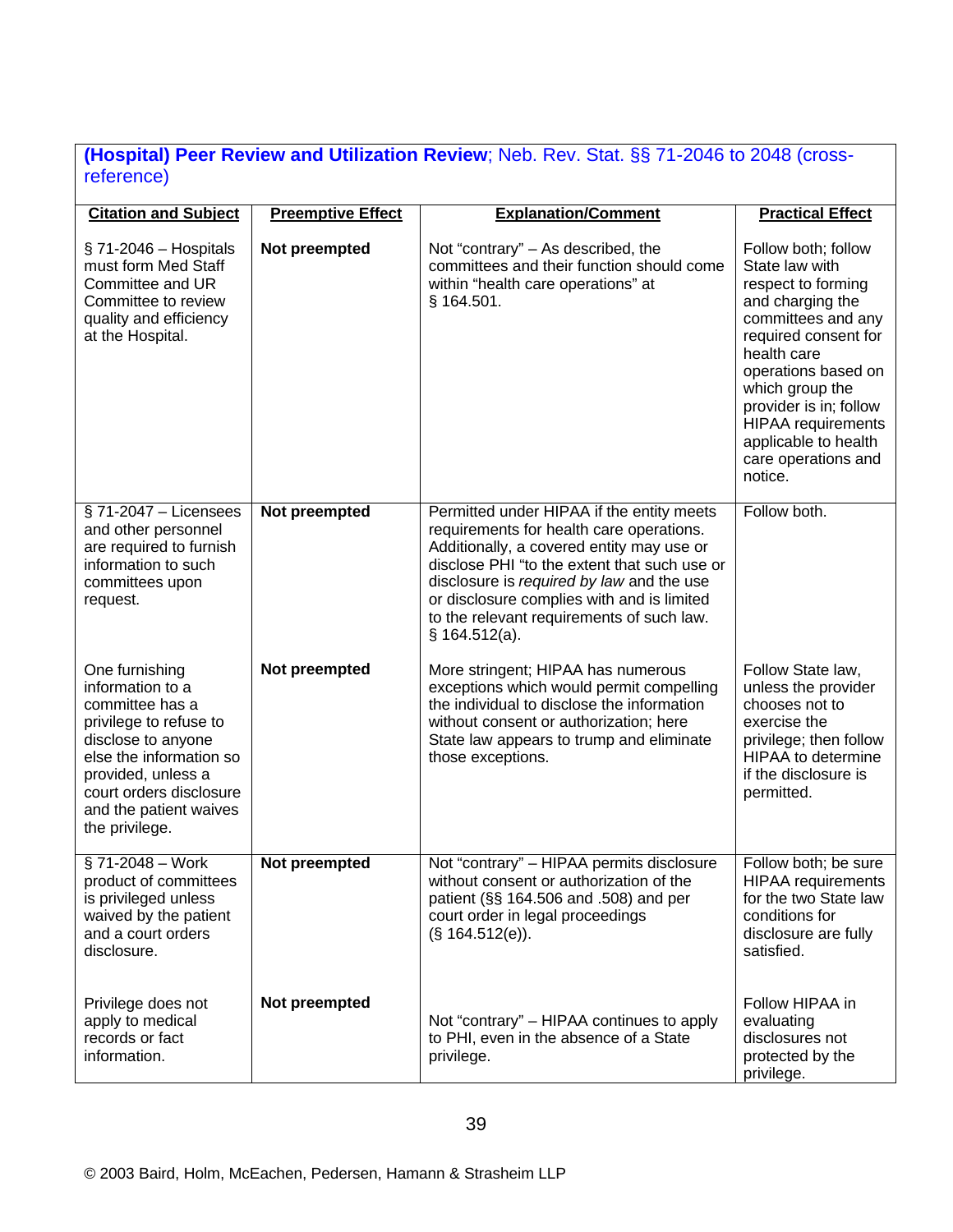#### **Hospital-Medical Liability Act--Medical Review Panels; Evidence Considered**; Neb. Rev. Stat. §§ 44-2840 to 2847

| <b>Preemptive Effect</b> | <b>Explanation/Comment</b>                                                                           | <b>Practical Effect</b>                    |
|--------------------------|------------------------------------------------------------------------------------------------------|--------------------------------------------|
| Not preempted            | Outside the scope of HIPAA; medical<br>review panels are not covered entities for<br>these purposes. | Follow State law.                          |
| Not preempted            | Outside the scope of HIPAA; medical<br>review panels are not covered entities for<br>these purposes. | Follow State law.                          |
| Not preempted            | Outside the scope of HIPAA; medical                                                                  | Follow State law.                          |
|                          | these purposes.                                                                                      |                                            |
|                          |                                                                                                      |                                            |
|                          |                                                                                                      | review panels are not covered entities for |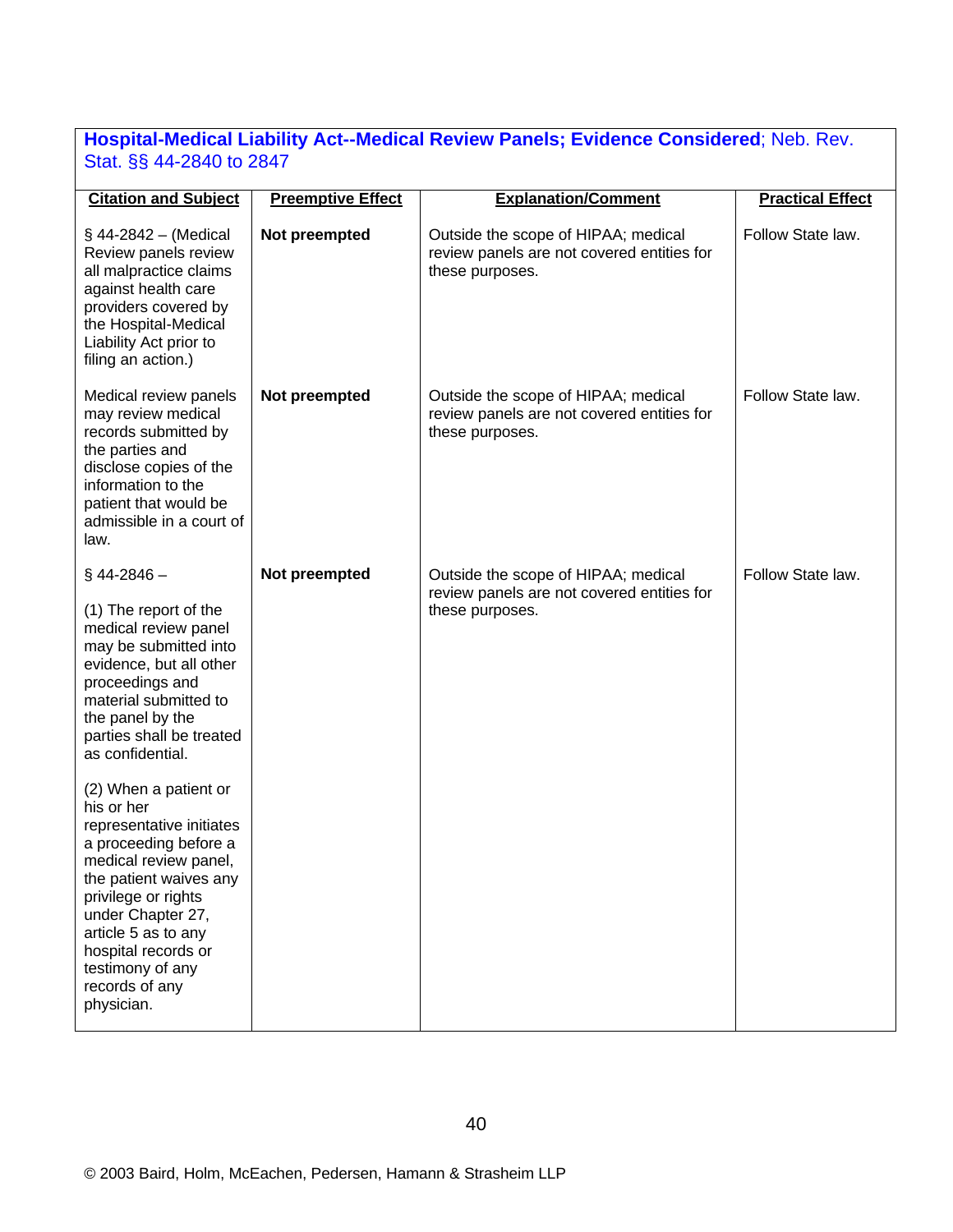#### **Medical Staff Committee and Utilization Review Committee Record**; Neb. Rev. Stat. §§ 25-12,120 to 12,123

| <b>Citation and Subject</b>                                                                                                                                                                                                                                              | <b>Preemptive Effect</b> | <b>Explanation/Comment</b>                                                                                                                                                                  | <b>Practical Effect</b>                                                                                                           |
|--------------------------------------------------------------------------------------------------------------------------------------------------------------------------------------------------------------------------------------------------------------------------|--------------------------|---------------------------------------------------------------------------------------------------------------------------------------------------------------------------------------------|-----------------------------------------------------------------------------------------------------------------------------------|
| $\S$ 25-12,120 – Hospital<br>and extended care<br>facility patients are<br>deemed to have<br>consented to an<br>examination of their<br>records by a Medical<br>Staff Committee or<br><b>Utilization Review</b><br>Committee for quality<br>and utilization<br>purposes. | Not preempted            | HIPAA permits use and disclosure for<br>healthcare operations without consent or<br>authorization.                                                                                          | Follow HIPAA notice<br>requirements;<br>operate the<br>committee to qualify<br>as "health care<br>operations."                    |
| $\S$ 25-12,123 -<br>Confidentiality and<br>privilege of certain<br>peer review<br>information of<br>professional societies.                                                                                                                                              | Not preempted            | Not "contrary"; more stringent- Adds a<br>layer of protection by imposing a State<br>privacy duty on professional associations<br>which are probably not "covered entities"<br>under HIPAA. | Follow both; State<br>law does not relieve<br>covered health care<br>providers of any<br>duties to protect<br>health information. |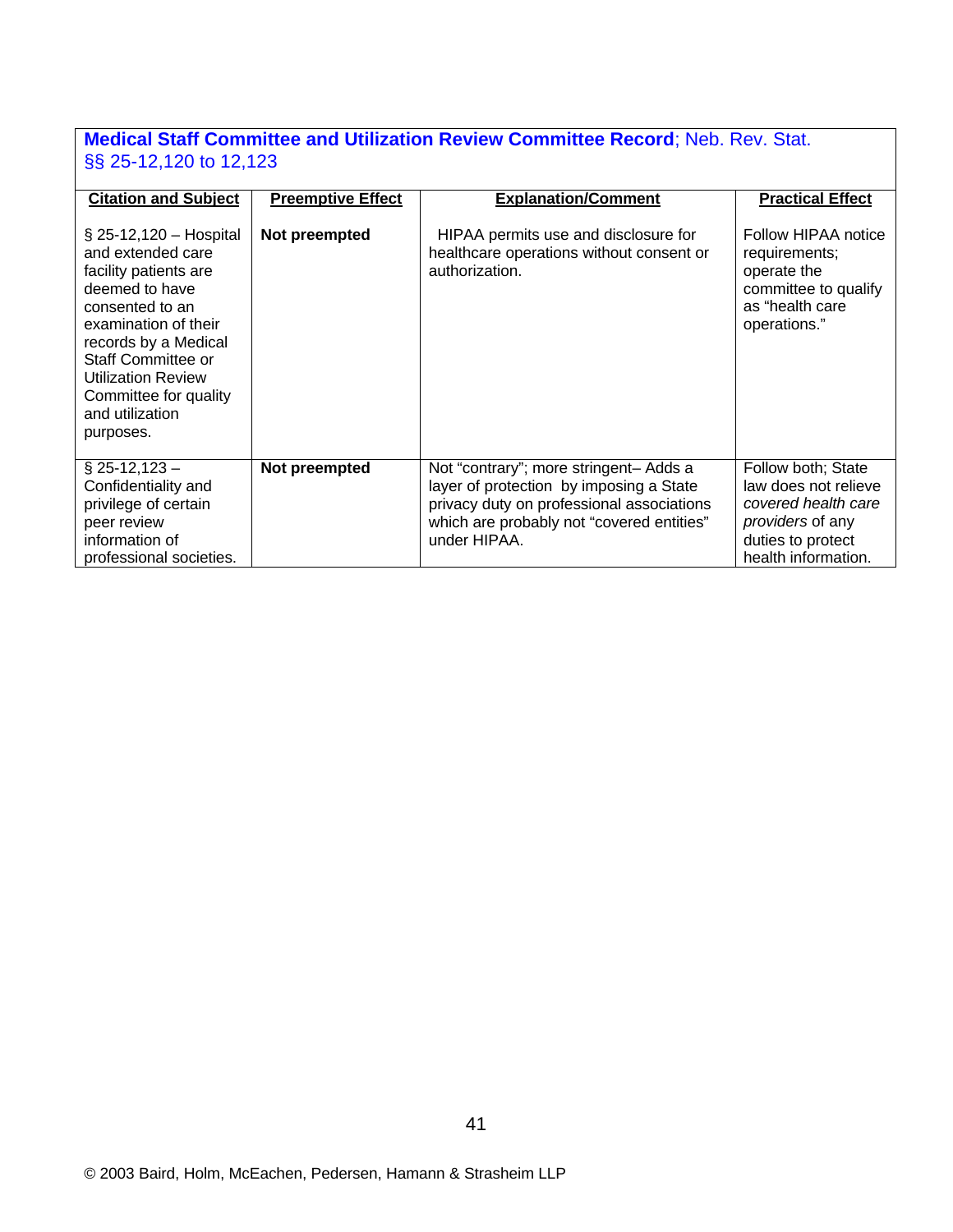### **Physician/Patient–Client/Counselor Privilege; Court–Ordered Evaluations**; Neb. Rev. Stat. § 27-504

| <b>Citation and Subject</b>                                                                                                                       | <b>Preemptive Effect</b> | <b>Explanation/Comment</b>                                                                                                                                                                                                                                                                                                                                                                                                                             | <b>Practical Effect</b> |
|---------------------------------------------------------------------------------------------------------------------------------------------------|--------------------------|--------------------------------------------------------------------------------------------------------------------------------------------------------------------------------------------------------------------------------------------------------------------------------------------------------------------------------------------------------------------------------------------------------------------------------------------------------|-------------------------|
| $\S$ 27-504(2)(a) –<br>Patient has privilege to<br>refuse to disclose and<br>to prevent others from<br>disclosing confidential<br>communications. | Not preempted            | Not "contrary" – HIPAA $\S$ 164.512(e)<br>allows for disclosures for judicial and<br>administrative proceedings either pursuant<br>to (i) court order or (ii) subpoena, discovery<br>request, or other lawful process not<br>accompanied by a court order if (a)<br>satisfactory assurances of reasonable<br>efforts to provide notice to patients. The<br>above conditions should allow for the<br>patient to raise the privilege under State<br>law. | Follow both.            |
| $\S$ 27-504(4)(b) – No<br>privilege for<br>communications made<br>during a court-ordered<br>examination.                                          | Not preempted            | Not "contrary" – Under $\S$ 164.512(e), can<br>disclose pursuant to court order.                                                                                                                                                                                                                                                                                                                                                                       | Follow both.            |
| All other sections<br>regarding when there<br>is no privilege.                                                                                    | Not preempted            | Even though no privilege under State law,<br>HIPAA still applies. Enforcement of HIPAA<br>obligations does not depend on State<br>privilege statute, so absence of privilege in<br>any particular proceeding is not contrary to<br>any HIPAA rule.                                                                                                                                                                                                     | Follow both.            |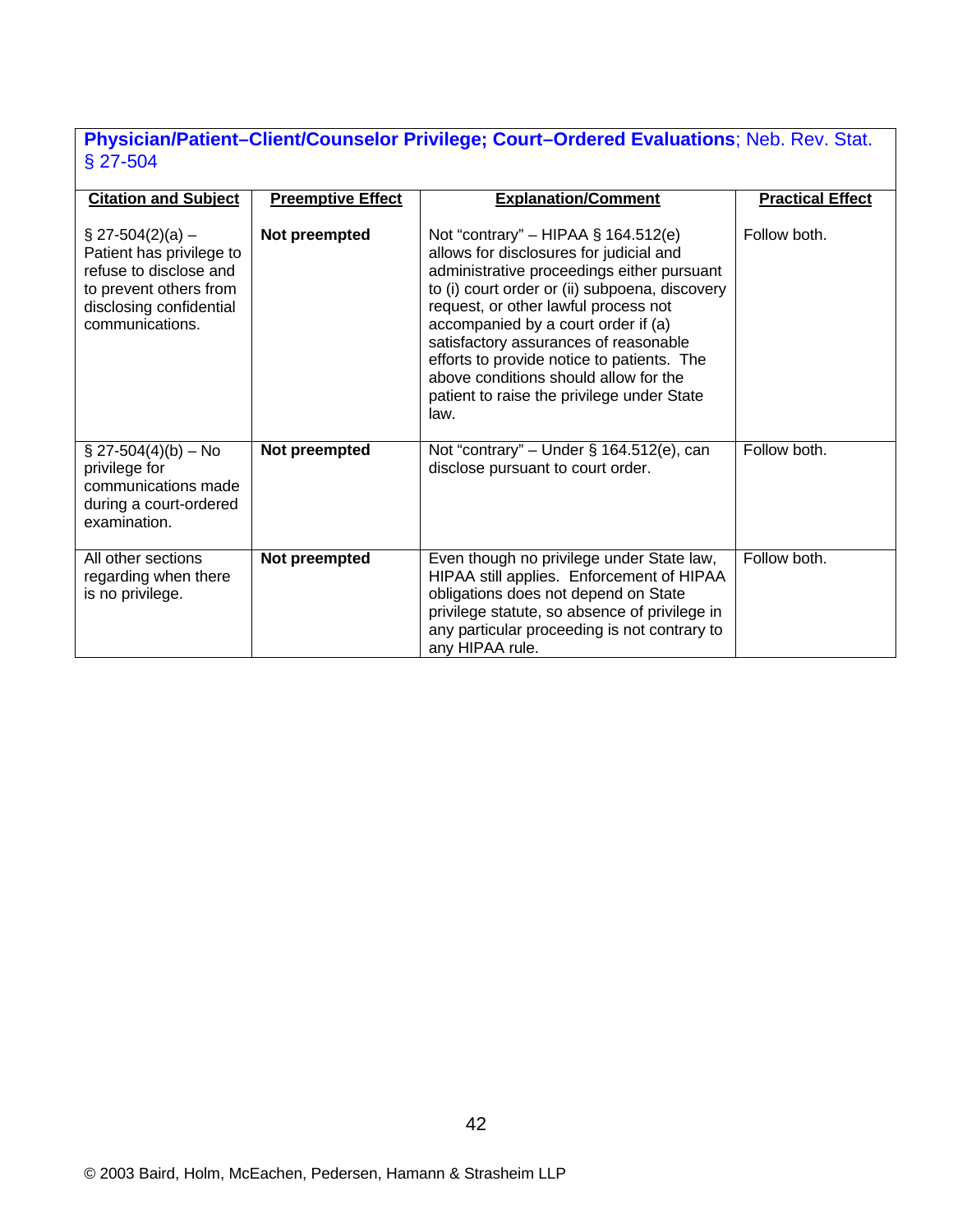| <b>Preferred Provider Arrangements;</b> Neb. Rev. Stat. §§ 44-4110.01 to .03                                                                                                                                                        |                          |                                                                                                                                                                                                                                                                                                                                                              |                                                                                                                                                                                                                                             |  |
|-------------------------------------------------------------------------------------------------------------------------------------------------------------------------------------------------------------------------------------|--------------------------|--------------------------------------------------------------------------------------------------------------------------------------------------------------------------------------------------------------------------------------------------------------------------------------------------------------------------------------------------------------|---------------------------------------------------------------------------------------------------------------------------------------------------------------------------------------------------------------------------------------------|--|
| <b>Citation and Subject</b>                                                                                                                                                                                                         | <b>Preemptive Effect</b> | <b>Explanation/Comment</b>                                                                                                                                                                                                                                                                                                                                   | <b>Practical Effect</b>                                                                                                                                                                                                                     |  |
| $$44-4110.01 - Clinical$<br>data held by a PPO is<br>confidential; no<br>disclosure unless one<br>of three exceptions is<br>present.                                                                                                | Not preempted            | More stringent in the sense that State law<br>provides fewer grounds for disclosure<br>without consent than HIPAA. Actual<br>disclosure would also need a HIPAA<br>exception, unless the entire subject is<br>excepted from the preemption analysis by<br>virtue of Section 1178(b) of the Social<br>Security Act and Section 160.203 of the<br>regulations. | Follow State law to<br>determine grounds<br>for disclosure; then<br>verify that a<br>disclosure permitted<br>under State law is<br>also permitted under<br>HIPAA; follow<br><b>HIPAA</b> requirements<br>as to notice and<br>authorization. |  |
| $§$ 44-4110.02 -<br>Immunity for one who<br>serves on or furnishes<br>information to a health<br>care review<br>committee.                                                                                                          | Not preempted            | Not "contrary" – Only provides immunity<br>from unique State causes of action.<br>HIPAA immunity is measured by HIPAA<br>compliance.                                                                                                                                                                                                                         | Follow both.                                                                                                                                                                                                                                |  |
| $§$ 44-4110.03 - Health<br>care review committee<br>records are<br>confidential; not<br>subject to subpoena or<br>order to produce<br>"except in proceedings<br>before the appropriate<br>State licensing or<br>certifying agency " | Not preempted            | More stringent; State law narrows the<br>possible disclosures of PHI in health care<br>review committee records to health care<br>oversight activities.                                                                                                                                                                                                      | Follow State law.                                                                                                                                                                                                                           |  |

#### **Preferred Provider Arrangements;** Neb. Rev. Stat. §§ 44-4110.01 to .03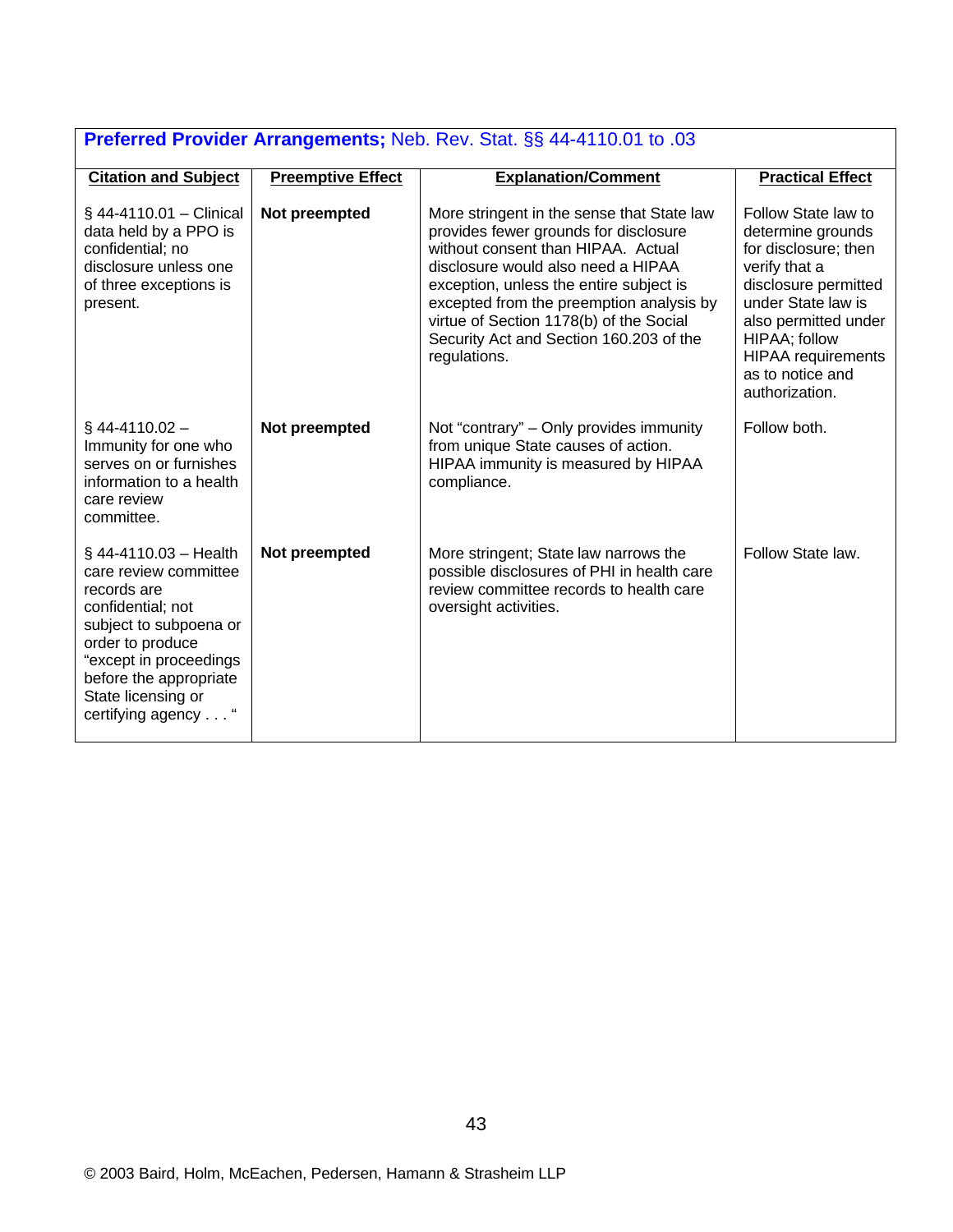| <b>1 Sydnologials</b> – Filmiege Agamat Disclosing, maner, neb. nev. Olal. 3 TT 200.20                                                                                                                                                                                                                                                                         |                          |                                                                                                                                                                                                                                                                                                                                                                                                                                                                                                                                                                                                                                                                                                                                                                                                                                                                                                        |                                                                                                                                                                                                      |  |
|----------------------------------------------------------------------------------------------------------------------------------------------------------------------------------------------------------------------------------------------------------------------------------------------------------------------------------------------------------------|--------------------------|--------------------------------------------------------------------------------------------------------------------------------------------------------------------------------------------------------------------------------------------------------------------------------------------------------------------------------------------------------------------------------------------------------------------------------------------------------------------------------------------------------------------------------------------------------------------------------------------------------------------------------------------------------------------------------------------------------------------------------------------------------------------------------------------------------------------------------------------------------------------------------------------------------|------------------------------------------------------------------------------------------------------------------------------------------------------------------------------------------------------|--|
| <b>Citation and Subject</b>                                                                                                                                                                                                                                                                                                                                    | <b>Preemptive Effect</b> | <b>Explanation/Comment</b>                                                                                                                                                                                                                                                                                                                                                                                                                                                                                                                                                                                                                                                                                                                                                                                                                                                                             | <b>Practical Effect</b>                                                                                                                                                                              |  |
| $\S$ 71-1,206.29 -<br>psychologist-patient<br>relationship has same<br>confidentiality footing<br>as physician-patient<br>relationship.<br>Psychologist can claim<br>privilege on behalf of<br>patients.<br>Psychologists cannot<br>claim privilege in<br>judicial, administrative,<br>legislative or similar<br>proceedings in any of<br>9 listed situations. | Not preempted            | Not "contrary" – This is only a State<br>privilege statute. Enforcement of HIPAA<br>obligations does not depend on State<br>privilege statute, so absence of privilege in<br>particular proceedings is not contrary to<br>any HIPAA rule. The psychologist, as a<br>covered entity, would still need a HIPAA<br>exception, consent or authorization in any<br>of the 9 listed proceedings in order to<br>disclose PHI. The statute simply withholds<br>the evidentiary privilege as a basis for<br>refusing to disclose, so the psychologist<br>looks to HIPAA.<br>Additionally, if when the psychologist is<br>asked or compelled to disclose where<br>there is no HIPAA exception applicable to<br>the subject matter or circumstances, the<br>psychologist would cite HIPAA preemption<br>rules to the court, but ultimately comply<br>with any court order to disclose pursuant to<br>§164.512(d). | Follow HIPAA in<br>deciding whether the<br>psychologist has<br>authority to disclose<br>in the listed<br>circumstances.<br>Follow State law in<br>determining whether<br>State privilege<br>applies. |  |
|                                                                                                                                                                                                                                                                                                                                                                |                          |                                                                                                                                                                                                                                                                                                                                                                                                                                                                                                                                                                                                                                                                                                                                                                                                                                                                                                        |                                                                                                                                                                                                      |  |

#### **Psychologists – Privilege Against Disclosing; Waiver**; Neb. Rev. Stat. § 71-206.29

1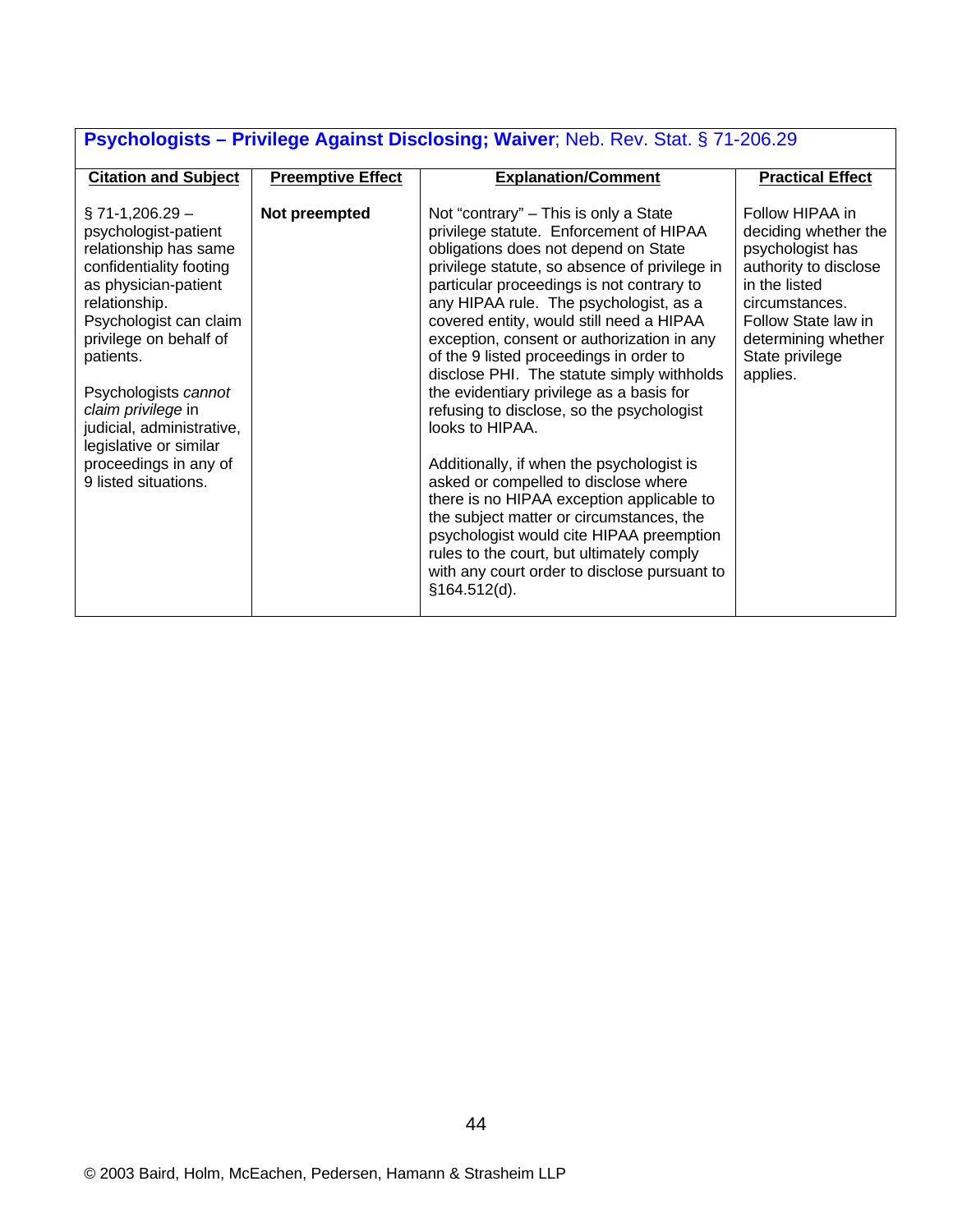| <b>Quality Improvement Act; Neb. Rev. Stat. §§ 44-7209 to 7210</b>                                                                                                                                                      |                          |                                                                                                                                                                                                                 |                                                                                                                                                                                                                                                                                                                                 |  |
|-------------------------------------------------------------------------------------------------------------------------------------------------------------------------------------------------------------------------|--------------------------|-----------------------------------------------------------------------------------------------------------------------------------------------------------------------------------------------------------------|---------------------------------------------------------------------------------------------------------------------------------------------------------------------------------------------------------------------------------------------------------------------------------------------------------------------------------|--|
| <b>Citation and Subject</b>                                                                                                                                                                                             | <b>Preemptive Effect</b> | <b>Explanation/Comment</b>                                                                                                                                                                                      | <b>Practical Effect</b>                                                                                                                                                                                                                                                                                                         |  |
| $\S$ 44-7210 - Clinical<br>information is<br>confidential; may not<br>be disclosed except in<br>the case of several<br>listed exceptions.                                                                               | Not preempted            | More stringent in the sense that it limits<br>disclosure to fewer grounds without patient<br>authorization than HIPAA. Also, each State<br>exception must have a comparable HIPAA<br>exception to be effective. | First, follow State<br>law and eliminate all<br>additional HIPAA<br>grounds for release<br>not described in the<br>State law. Next, test<br>actual releases<br>under State law to<br>be sure they are<br>also authorized by<br>HIPAA. Finally,<br>follow HIPAA with<br>respect to the<br>mechanics of notice/<br>authorization. |  |
| Immunity for furnishing<br>information to a health<br>carrier's quality<br>committee in<br>furtherance of the Act.                                                                                                      | Not preempted            | Appears to fit within the statutory and<br>regulatory exception from preemption at<br>Section 1178(d) of the Social Security Act<br>and Section 160.203 of the regulations.                                     | Also, follow HIPAA<br>as to notice and<br>authorization.                                                                                                                                                                                                                                                                        |  |
| Information considered<br>by quality committee is<br>confidential and not<br>subject to subpoena or<br>other discovery except<br>proceedings before the<br>State licensure<br>agency.                                   | Not preempted            | More stringent; only one exception to<br>confidentiality in the case of quality<br>committee records.                                                                                                           | Follow State law to<br>determine authority<br>to release; verify<br>that the authority is<br>also consistent with<br>a HIPAA exception.                                                                                                                                                                                         |  |
| To fulfill their<br>obligations, health<br>carriers "shall have<br>access to treatment<br>records and other<br>information pertaining<br>to the diagnosis,<br>treatment, or health<br>status of any covered<br>person." | Not preempted            | Not "contrary" - But a covered entity<br>disclosing PHI would still need to<br>determine that its acts are authorized by<br>HIPAA.                                                                              | Follow both.                                                                                                                                                                                                                                                                                                                    |  |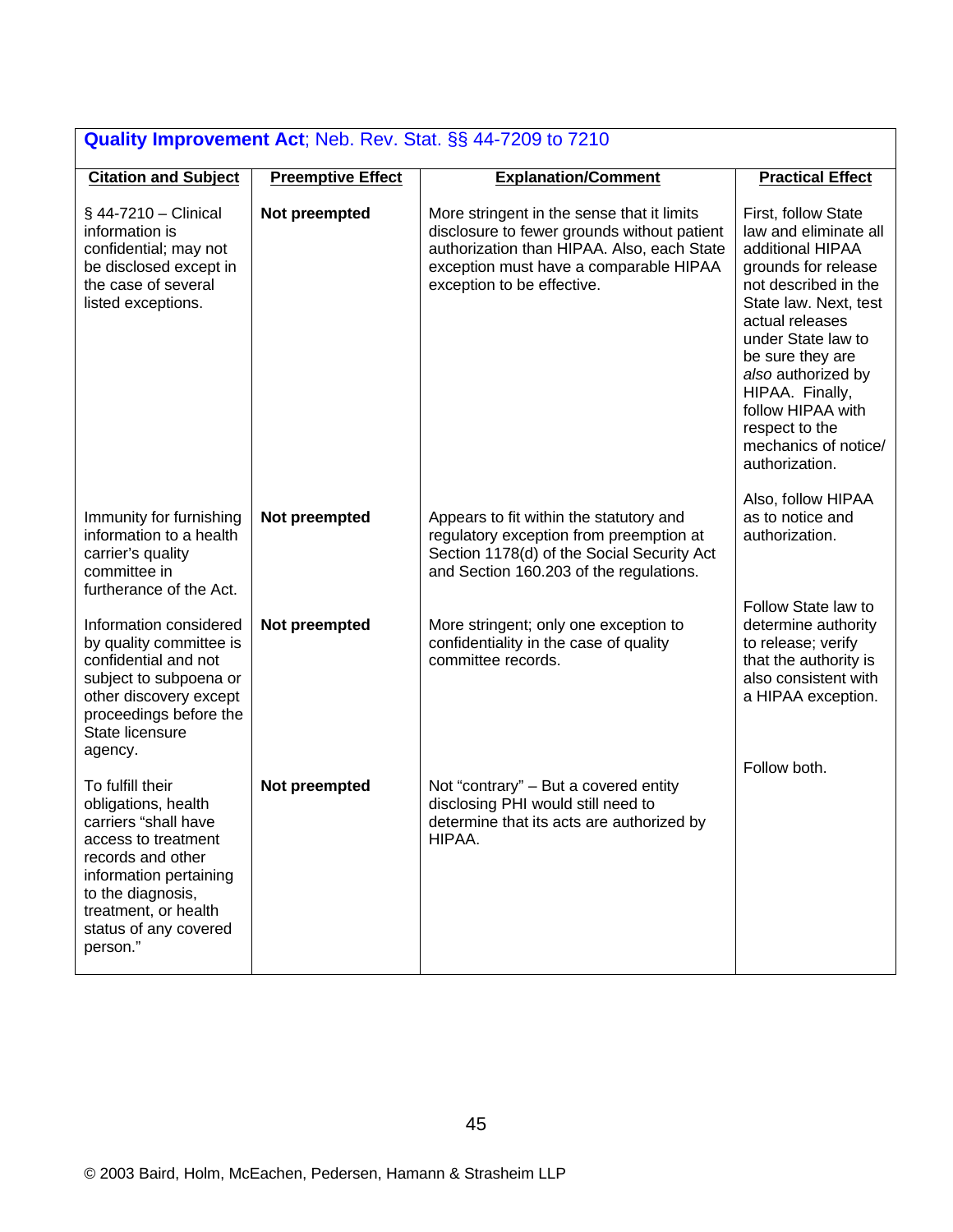#### **6. Law Enforcement Purposes**.

**Controlled Substance; Practitioner Provide Information; Limitation on Liability or Penalty**; Neb. Rev. Stat. § 28-1438.01 (related to Neb. Rev. Stat. § 28-418(1)(c) controlled substances violations (obtaining controlled substances by misrepresentation)).

| <b>Citation and Subject</b>                                                                                                                                                                                                                                                                          | <b>Preemptive Effect</b> | <b>Explanation/Comment</b>                                                   | <b>Practical Effect</b> |
|------------------------------------------------------------------------------------------------------------------------------------------------------------------------------------------------------------------------------------------------------------------------------------------------------|--------------------------|------------------------------------------------------------------------------|-------------------------|
| $\S$ 28-1438.01 –<br>Provides immunity to<br>any practitioner who<br>discloses information<br>to law enforcement or<br>a professional<br>licensure board<br>regarding unlawfully<br>obtaining or attempting<br>to obtain a controlled<br>substance or<br>prescription for a<br>controlled substance. | Not preempted            | Disclosure permitted under $\S$ 164.512(d) –<br>health oversight activities. | Follow State law.       |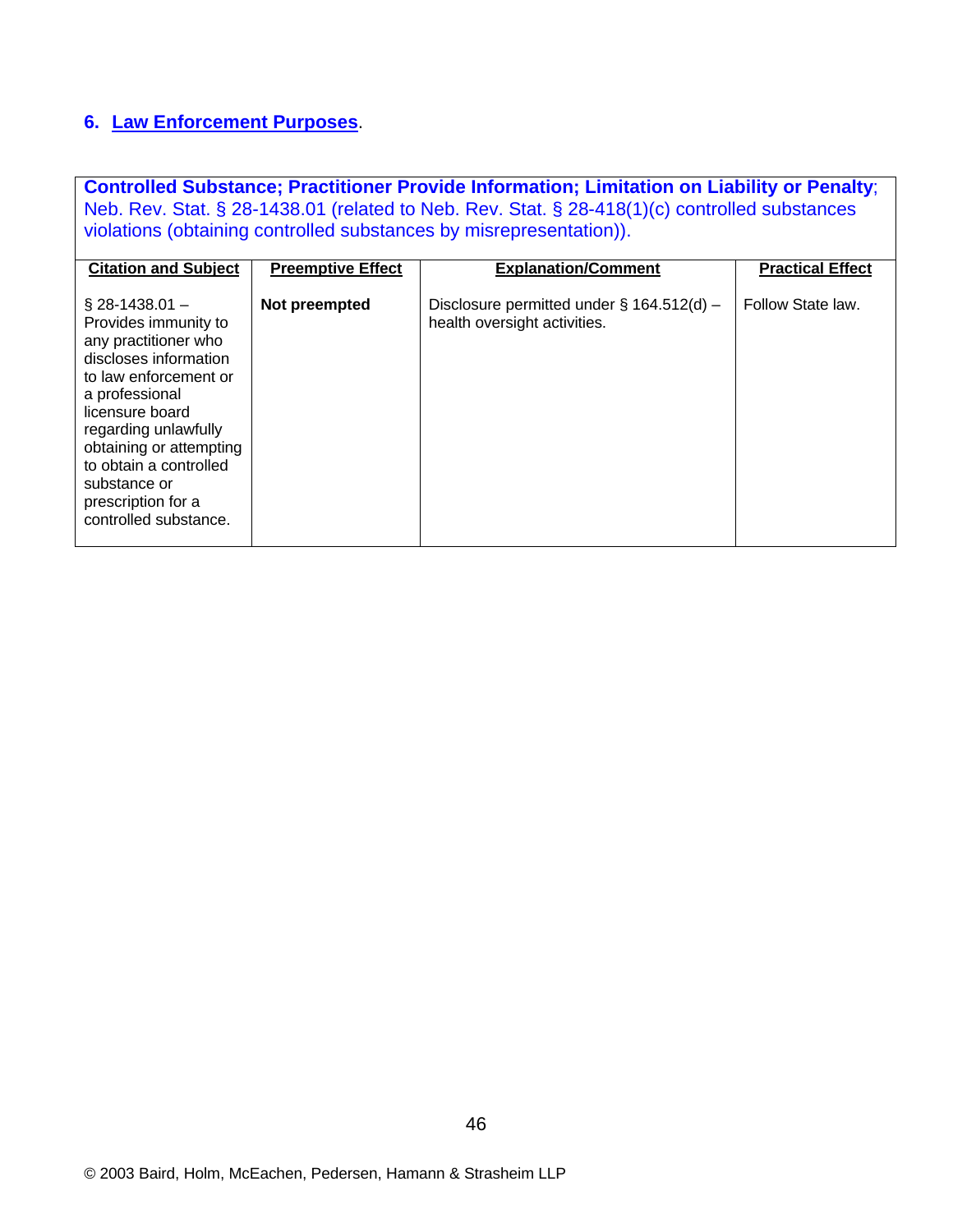| Death During Apprehension or Custody; Neb. Rev. Stat. § 23-1821                                                                                                                                                                                                                                                                                                                                                     |                          |                                                                                                                                                                 |                         |  |
|---------------------------------------------------------------------------------------------------------------------------------------------------------------------------------------------------------------------------------------------------------------------------------------------------------------------------------------------------------------------------------------------------------------------|--------------------------|-----------------------------------------------------------------------------------------------------------------------------------------------------------------|-------------------------|--|
| <b>Citation and Subject</b>                                                                                                                                                                                                                                                                                                                                                                                         | <b>Preemptive Effect</b> | <b>Explanation/Comment</b>                                                                                                                                      | <b>Practical Effect</b> |  |
| $\S$ 23-1821 – "(1) Every<br>hospital, emergency<br>care facility, physician,<br>nurse, out-of-hospital<br>emergency care<br>provider, or law<br>enforcement officer<br>shall immediately<br>notify the county<br>coroner in all cases<br>when it appears that<br>an individual has died<br>while being<br>apprehended by or<br>while in the custody of<br>a law enforcement<br>officer or detention<br>personnel." | Not preempted            | Not "contrary" – HIPAA $\S$ 164.512(g)<br>permits disclosures to coroners and<br>medical examiners without consent,<br>authorization, or opportunity to object. | Follow both.            |  |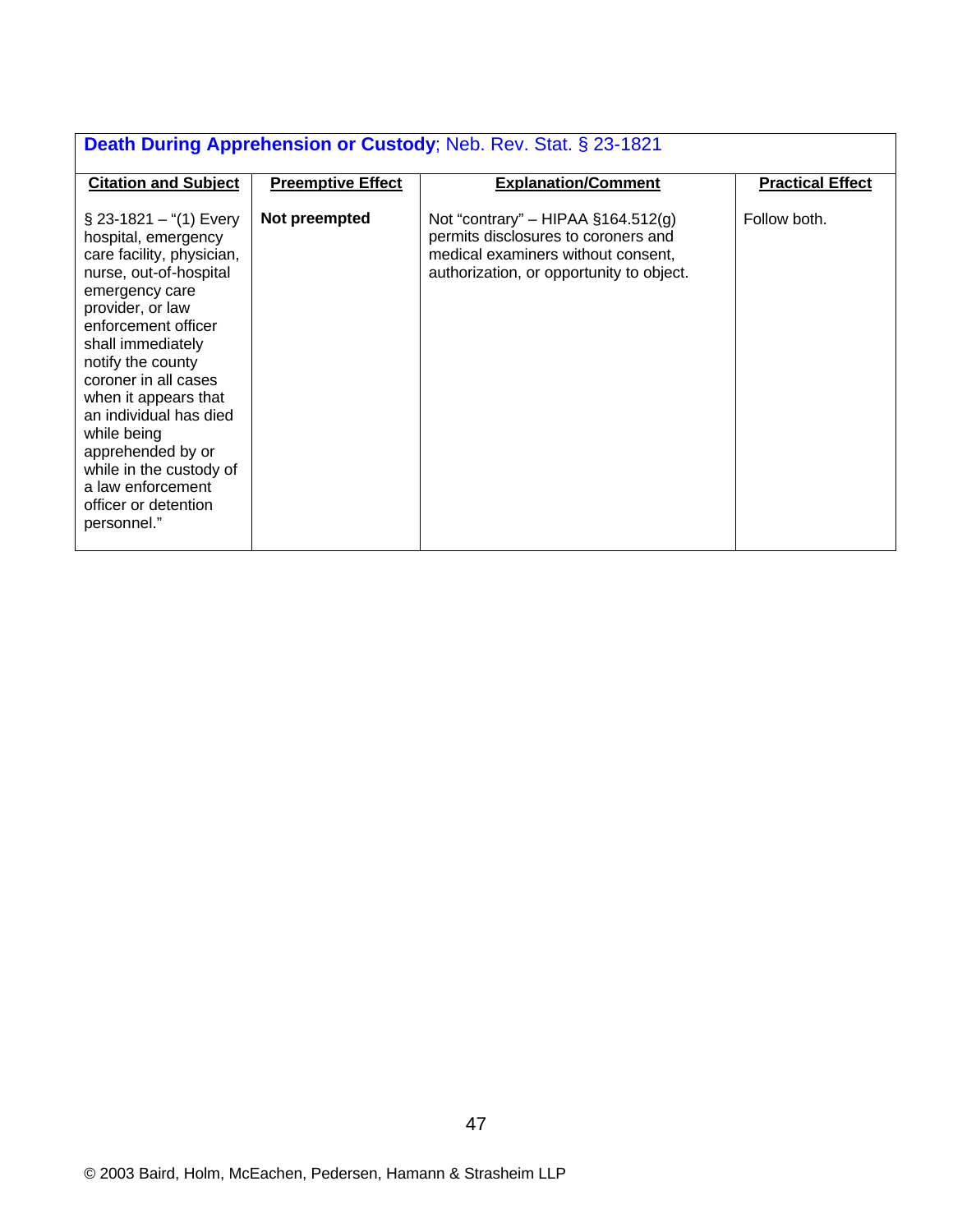| DNA Samples and Records; Neb. Rev. Stat. §§ 4105- to 4111                                                                                                                                                                                                                    |                          |                                                                                                                                                                                                                                 |                         |  |
|------------------------------------------------------------------------------------------------------------------------------------------------------------------------------------------------------------------------------------------------------------------------------|--------------------------|---------------------------------------------------------------------------------------------------------------------------------------------------------------------------------------------------------------------------------|-------------------------|--|
| <b>Citation and Subject</b>                                                                                                                                                                                                                                                  | <b>Preemptive Effect</b> | <b>Explanation/Comment</b>                                                                                                                                                                                                      | <b>Practical Effect</b> |  |
| $$29-4105(2) -$<br>Nebraska State Patrol<br>may contract with the<br>University of Nebraska<br><b>Medical Center to</b><br>establish the State<br>DNA Sample Bank at<br>UNMC, which shall<br>serve as the repository<br>of DNA samples<br>collected under the<br>Act.        | Not preempted            | DNA samples and records become PHI<br>once in the hands of UNMC. UNMC must<br>follow HIPAA as to all administrative,<br>technical and physical safeguards of such<br>information, as well as notice and policy<br>requirements. | Follow both.            |  |
| $$29-4107(1) - The$<br>DNA sample and<br>thumbprint drawn<br>pursuant to this<br>section shall be<br>delivered to the<br>Nebraska State Patrol<br>within 5 working days<br>after drawing the<br>sample.                                                                      | Not preempted            | Not "contrary" - Must rely on HIPAA<br>exception found at § 164.512(a) which<br>authorizes uses and disclosures required<br>by law. May only disclose the DNA sample<br>and thumbprint.                                         | Follow both.            |  |
| § 29-4107(2) - Person<br>drawing sample and<br>transmitting DNA<br>records not criminally<br>liable if done in good<br>faith; not civilly liable if<br>done in reasonable<br>manner.                                                                                         | Not preempted            | Not "contrary" – Immunity from civil and<br>criminal liability is only applicable to unique<br>State causes of action. May be civilly or<br>criminally liable for HIPAA violations<br>independent of this State law immunity.   | Follow both.            |  |
| $\S$ 29-4110(1) – Any<br>person who has<br>possession of or<br>access to records in<br>the State DNA<br>Sample Bank shall not<br>disclose such in any<br>manner to any person<br>or agency knowing<br>that such person or<br>agency is not<br>authorized to receive<br>them. | Not preempted            | Not "contrary" - Cannot disclose except<br>pursuant to State law and HIPAA authority.                                                                                                                                           | Follow both.            |  |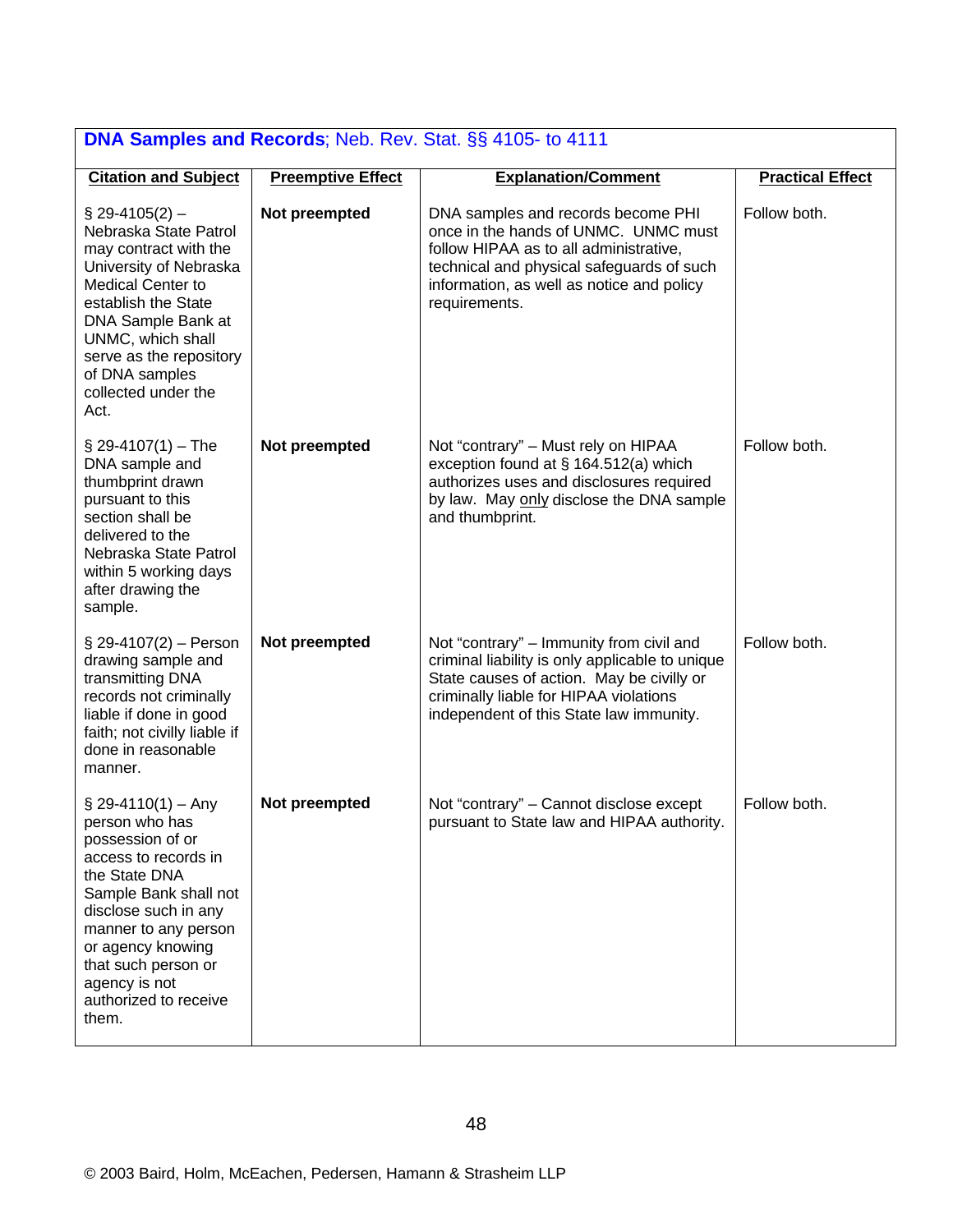| <b>DNA Samples and Records</b> ; Neb. Rev. Stat. §§ 4105- to 4111 (Cont.)                                                                                                                                                                                               |                          |                                                                                                                       |                                                      |  |
|-------------------------------------------------------------------------------------------------------------------------------------------------------------------------------------------------------------------------------------------------------------------------|--------------------------|-----------------------------------------------------------------------------------------------------------------------|------------------------------------------------------|--|
| <b>Citation and Subject</b>                                                                                                                                                                                                                                             | <b>Preemptive Effect</b> | <b>Explanation/Comment</b>                                                                                            | <b>Practical Effect</b>                              |  |
| $\S$ 29-4110(2) –<br>Obtaining individually<br>identifiable DNA<br>samples or records<br>without authorization is<br>a Class III<br>misdemeanor.                                                                                                                        | Not preempted            | Not "contrary" – HIPAA may impose<br>additional penalties for any violations of<br>HIPAA.                             | Follow both to avoid<br>State or HIPAA<br>penalties. |  |
| $\S$ 29-4111(1) – Any<br>person with<br>possession of or<br>access to DNA<br>samples or records in<br>the DNA Data Base or<br>DNA Sample Bank<br>who discloses such<br>info for pecuniary gain<br>to unauthorized<br>recipient is guilty of a<br>Class III misdemeanor. | Not preempted            | Not "contrary" – HIPAA may impose<br>additional penalties for violations which<br>also amount to violations of HIPAA. | Follow both to avoid<br>State or HIPAA<br>penalties. |  |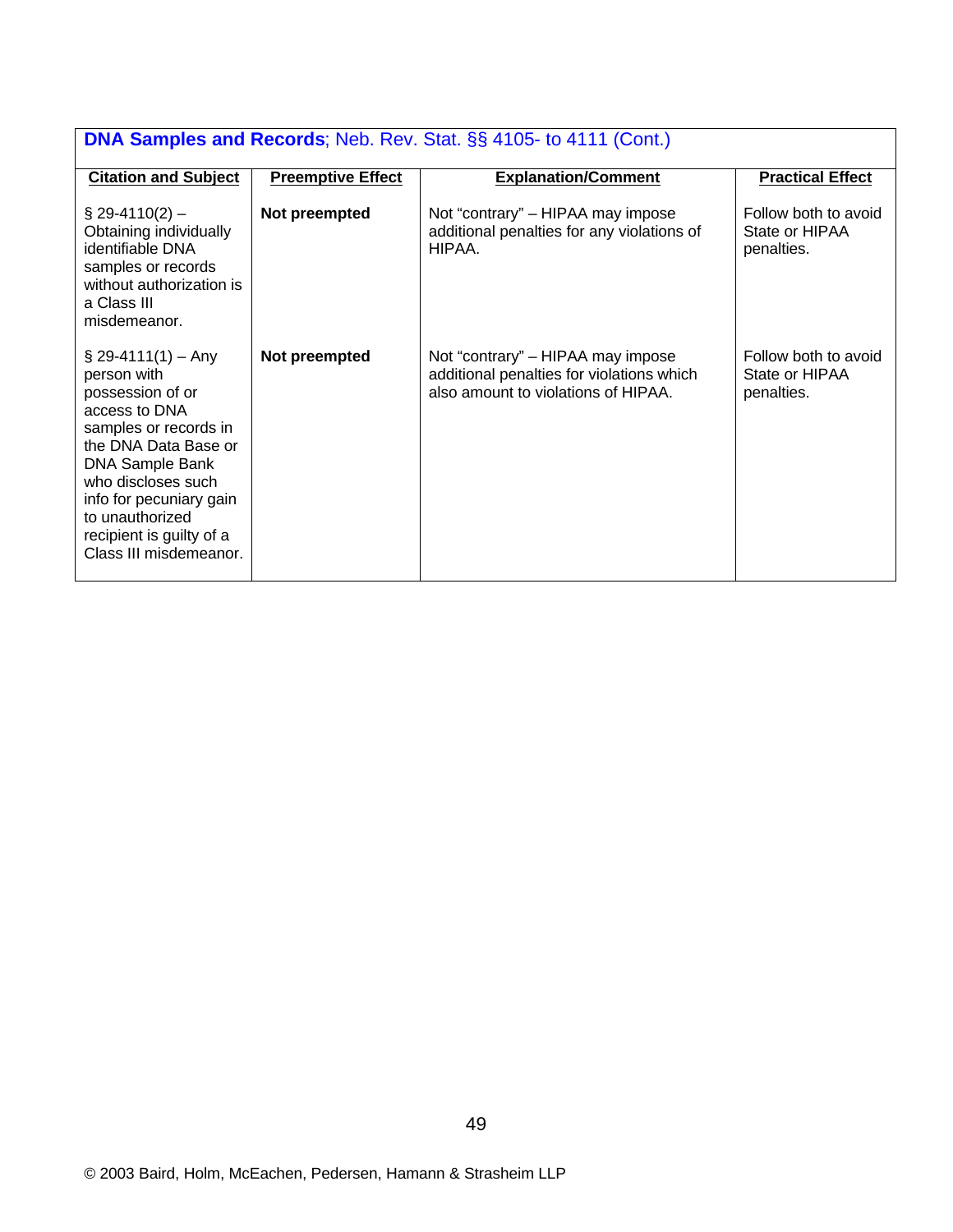#### **Motor Vehicle Accidents--Body Fluid Testing & Reporting**; Neb. Rev. Stat. § 60-6,104 (crossreference)

| <b>Citation and Subject</b>                                                                           | <b>Preemptive Effect</b> | <b>Explanation/Comment</b>                                                                                                             | <b>Practical Effect</b>                                                                                                                                             |
|-------------------------------------------------------------------------------------------------------|--------------------------|----------------------------------------------------------------------------------------------------------------------------------------|---------------------------------------------------------------------------------------------------------------------------------------------------------------------|
| $$60-6,104-$<br>Authorizes disclosure<br>of test results to the<br>official submitting the<br>sample. | Not preempted            | Disclosure permitted pursuant to<br>"authorized investigative demand" under<br>§ 164.512(f)(1)(ii)(C) to official submitting<br>sample | Follow State law as<br>to subject matter.<br>Where State law<br>and HIPAA can be<br>read together, follow<br>both (i.e., describe<br>such notice in<br>disclosure). |

| Motor Vehicle Operators' Licenses; Medical Reviews; Health Advisory Board; Reports;<br>Neb. Rev. Stat. § 60-4,118                                                                                   |                          |                                                                                                            |                                                                                                                                                                   |  |
|-----------------------------------------------------------------------------------------------------------------------------------------------------------------------------------------------------|--------------------------|------------------------------------------------------------------------------------------------------------|-------------------------------------------------------------------------------------------------------------------------------------------------------------------|--|
| <b>Citation and Subject</b>                                                                                                                                                                         | <b>Preemptive Effect</b> | <b>Explanation/Comment</b>                                                                                 | <b>Practical Effect</b>                                                                                                                                           |  |
| $\S$ 60-4,118.03 -<br>Authorizes disclosure<br>of physical or mental<br>findings by<br>practitioners to Health<br><b>Advisory Board without</b><br>the individual's<br>consent or<br>authorization. | Not preempted            | Disclosure permitted pursuant to<br>"authorized investigative demand," under<br>$\S$ 164.512(f)(1)(ii)(C). | Follow State law as<br>to subject matter.<br>Where State law<br>and HIPAA can be<br>read together, follow<br>both (i.e. describe<br>such disclosure in<br>notice) |  |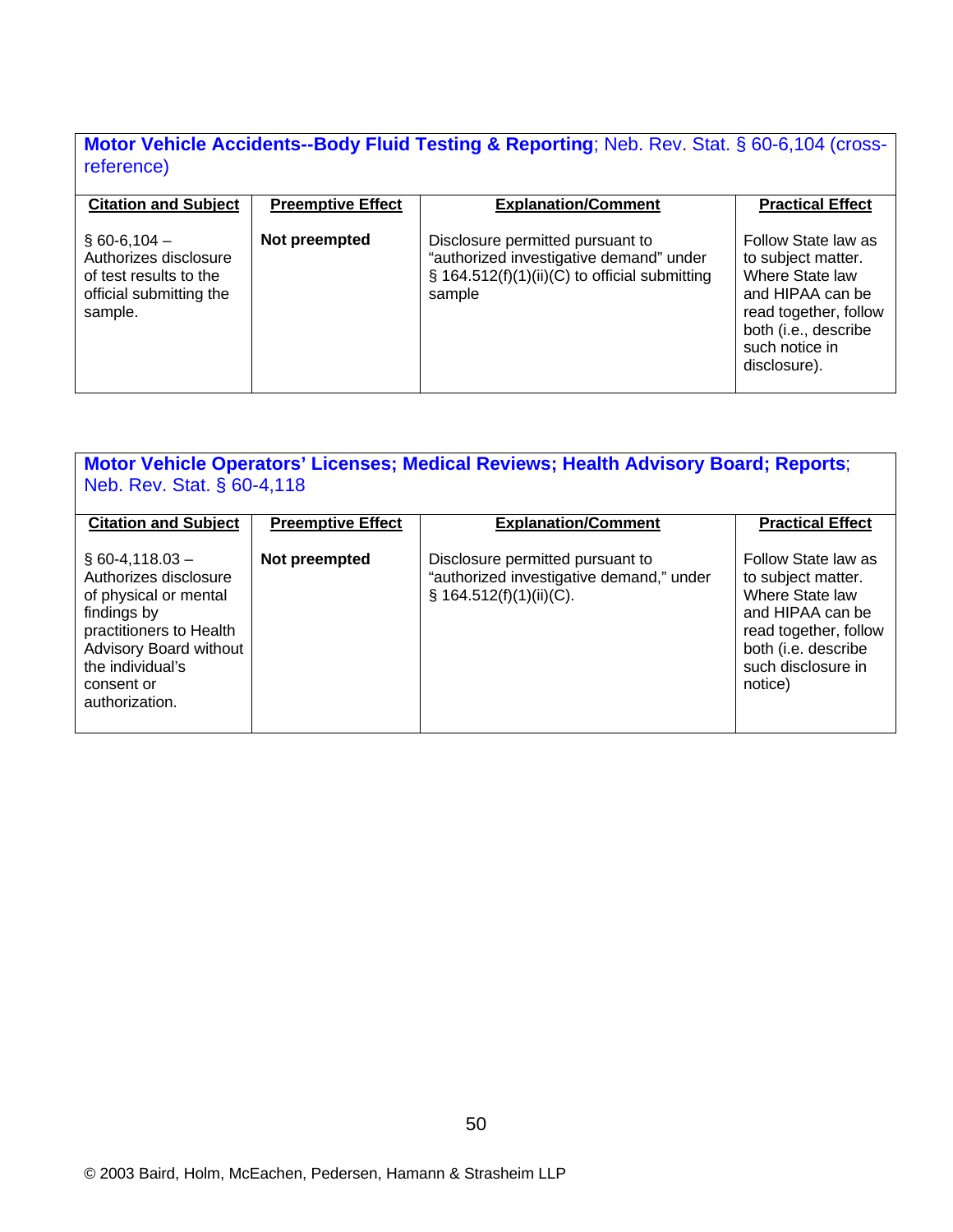# **Release of Records to Law Enforcement Training Center**; 79 NAC Chapter 8

| <b>Citation and Subject</b>                                                                                                                                                                                                                                                                                                                   | <b>Preemptive Effect</b> | <b>Explanation/Comment</b>                                                                                                                                                                                                                                                                                                                                                                          | <b>Practical Effect</b>                            |
|-----------------------------------------------------------------------------------------------------------------------------------------------------------------------------------------------------------------------------------------------------------------------------------------------------------------------------------------------|--------------------------|-----------------------------------------------------------------------------------------------------------------------------------------------------------------------------------------------------------------------------------------------------------------------------------------------------------------------------------------------------------------------------------------------------|----------------------------------------------------|
| $004.01A7c -$<br>Applicants complete a<br>health questionnaire;<br>the regulations specify<br>minimum information,<br>including: "a signed<br>release by the<br>examinee to allow<br>doctors, hospitals or<br>clinics involved in<br>treatment of the<br>examinee to release<br>the examinee's<br>medical records to the<br>Training Center." | Not preempted            | Not "contrary" – Merely describes contents<br>of the health questionnaire.<br>However, and importantly, a covered entity<br>could not rely on the release in the health<br>questionnaire as a basis to disclose PHI.<br>The provider will need an authorization<br>meeting the requirements of §164.508<br>which cannot be a "compound"<br>authorization combined with any other<br>subject matter. | The covered entity<br>should comply with<br>HIPAA. |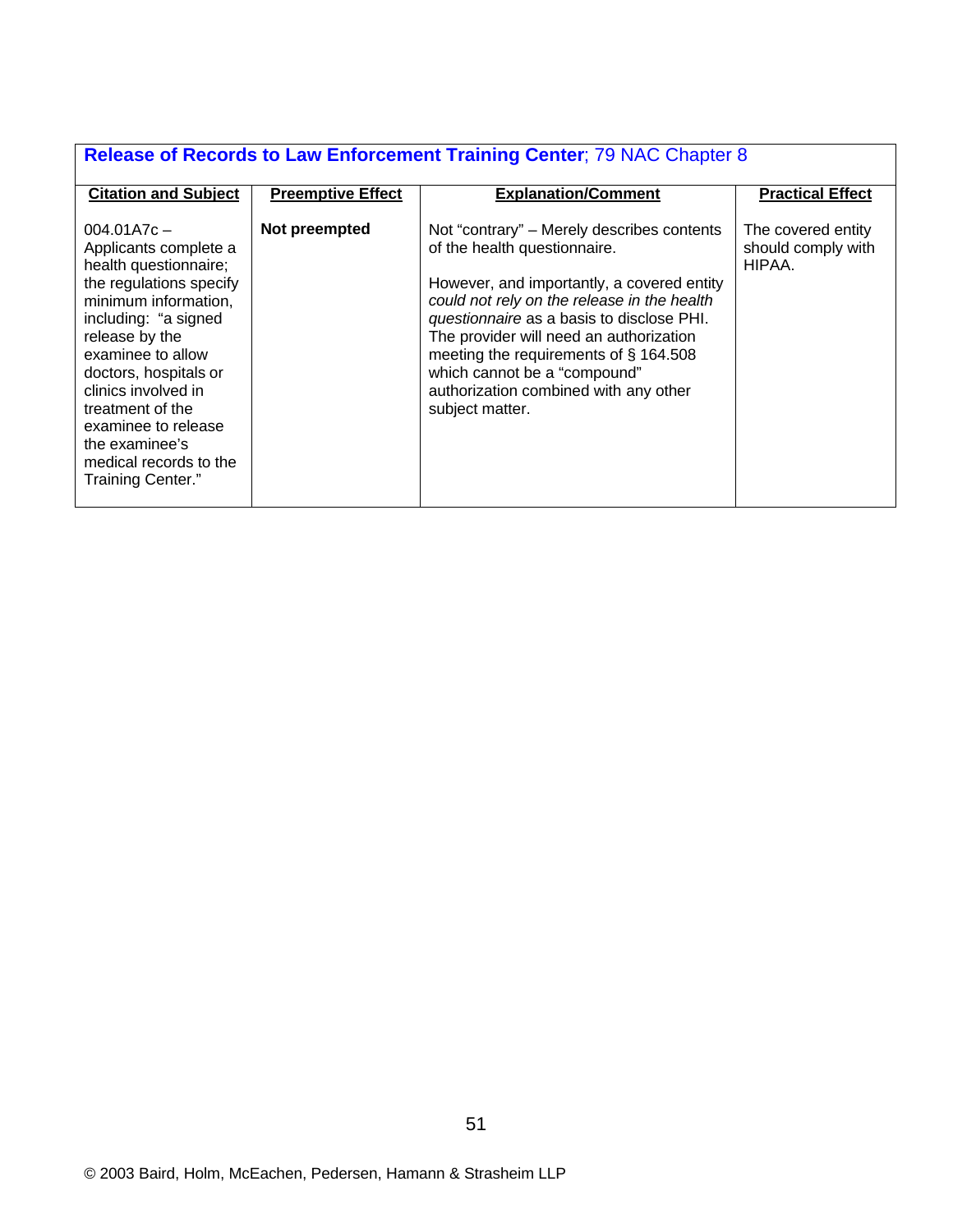#### **Sexual Offenders--Disclosure of Discharge Plan**; Neb. Rev. Stat. § 29-2930 **Citation and Subject Preemptive Effect Explanation/Comment Practical Effect** § 29-2930 – Authorizes disclosure of findings of inpatient program and aftercare treatment plan for sexual offenders by treatment programs to the Department of Correctional Services, the Parole Board and the designated aftercare treatment program without consent or authorization. **Preempted** Disclosure is permissive and does not clearly fall within any of the HIPAA provisions. Therefore, HIPAA provides greater protection and State law is preempted. Obtain authorization or court order to release information to Department of Corrections and Parole Board. Release to aftercare program permitted without consent for treatment purposes.

| <b>Sexual Offenders--HIV Testing; Neb. Rev. Stat. § 29-2290</b>                                                                                         |                          |                                                                                                             |                         |  |
|---------------------------------------------------------------------------------------------------------------------------------------------------------|--------------------------|-------------------------------------------------------------------------------------------------------------|-------------------------|--|
| <b>Citation and Subject</b>                                                                                                                             | <b>Preemptive Effect</b> | <b>Explanation/Comment</b>                                                                                  | <b>Practical Effect</b> |  |
| $\S$ 29-2290 $-$<br>Authorizes release of<br>HIV test results of<br>sexual offender by the<br>Department of<br>Corrections to the<br>victim of a crime. | <b>Not Preempted</b>     | Outside the scope of HIPAA, the<br>Department of Corrections is not a covered<br>entity for these purposes. | Follow state law.       |  |

| <b>Sexual Offender--Progress Reports</b> ; Neb. Rev. Stat. § 29-2929                                                                                                                                              |                          |                                                                                                                                                                             |                                                                                                      |  |
|-------------------------------------------------------------------------------------------------------------------------------------------------------------------------------------------------------------------|--------------------------|-----------------------------------------------------------------------------------------------------------------------------------------------------------------------------|------------------------------------------------------------------------------------------------------|--|
| <b>Citation and Subject</b>                                                                                                                                                                                       | <b>Preemptive Effect</b> | <b>Explanation/Comment</b>                                                                                                                                                  | <b>Practical Effect</b>                                                                              |  |
| $\S$ 29-2929 $-$<br>Authorizes disclosures<br>of progress reports of<br>sexual offenders by<br>treatment programs to<br>the Department of<br><b>Correctional Services</b><br>without consent or<br>authorization. | Preempted                | Disclosure is permissive and does not<br>clearly fall within any of the HIPAA<br>provisions, therefore, HIPAA provides<br>greater protection and State law is<br>preempted. | Obtain authorization<br>or court order to<br>release information<br>to Department of<br>Corrections. |  |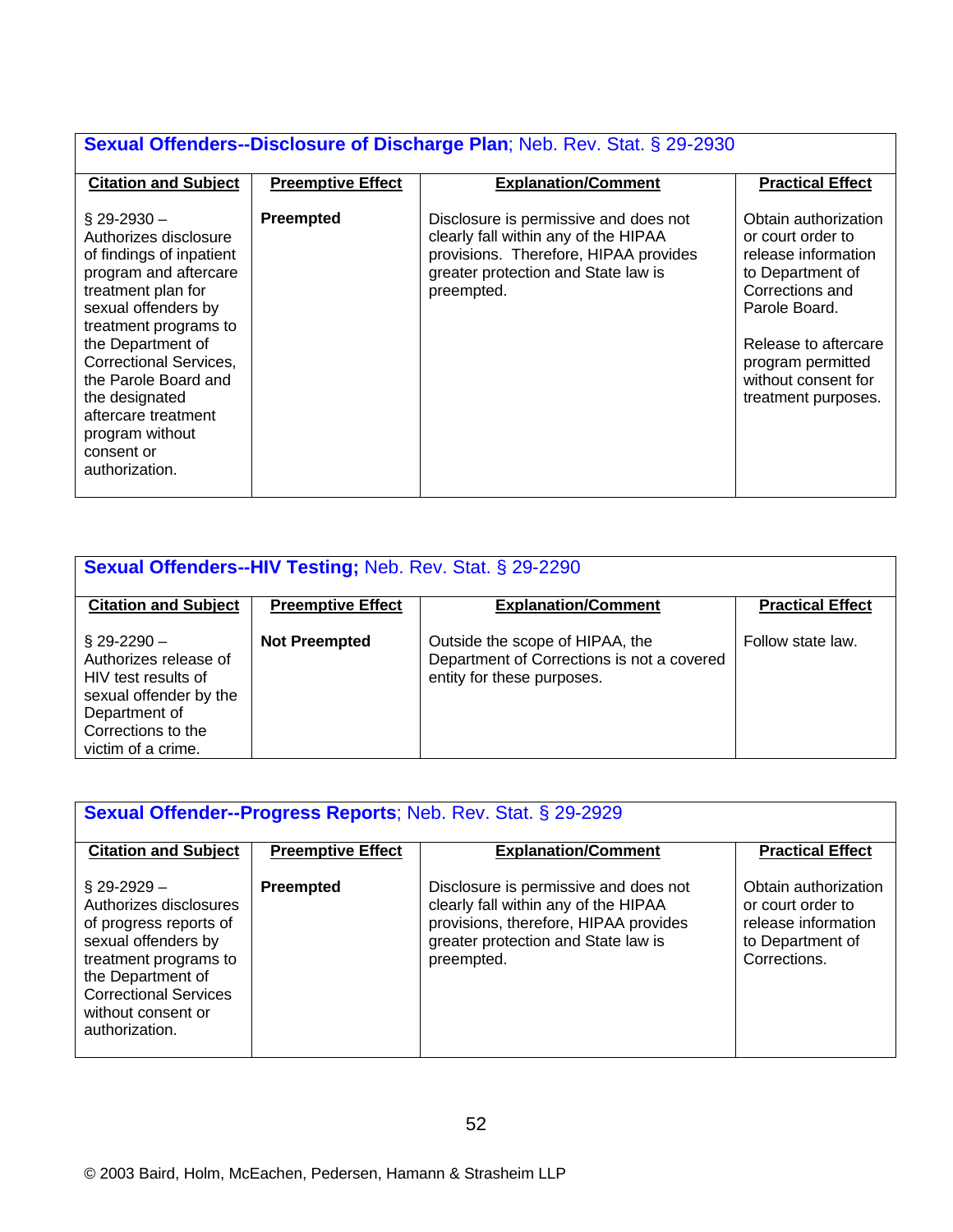## **Sexual Offenders--Release of Information/Sex Offender Registration Act**; Neb. Rev. Stat. § 29-4013

| <b>Citation and Subject</b><br>$\S$ 29-4013(f) –<br>Authorizes access to<br>records, including birth<br>certificates, regarding<br>sexual offenders, by<br>mental health<br>professional working in<br>connection with the<br>Nebraska State Patrol<br>Sex Offender<br>registration and<br>community notification<br>program. | <b>Preemptive Effect</b><br>Not preempted | <b>Explanation/Comment</b><br>Disclosure permitted pursuant to<br>"authorized investigative demand," under<br>$\S$ 164.512(f)(1)(ii)(C). | <b>Practical Effect</b><br>Follow both. |
|-------------------------------------------------------------------------------------------------------------------------------------------------------------------------------------------------------------------------------------------------------------------------------------------------------------------------------|-------------------------------------------|------------------------------------------------------------------------------------------------------------------------------------------|-----------------------------------------|
|                                                                                                                                                                                                                                                                                                                               |                                           |                                                                                                                                          |                                         |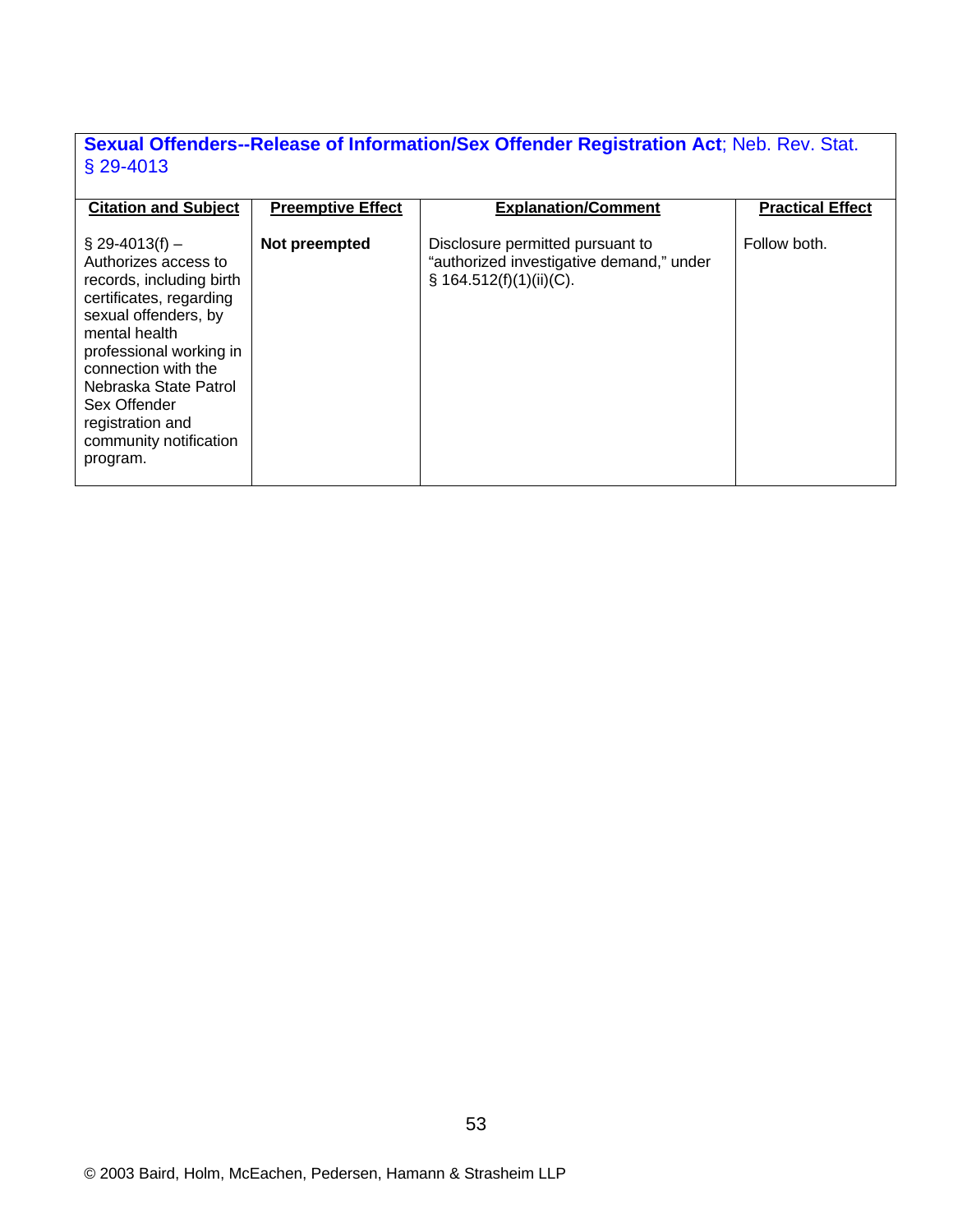### **7. Organ/Tissue/Blood/Cadaveric Donation Purposes**.

| <b>Blood Donation</b> ; Neb. Rev. Stat. § 71-4808                                                                                                                                         |                          |                                                                                                                                      |                         |  |
|-------------------------------------------------------------------------------------------------------------------------------------------------------------------------------------------|--------------------------|--------------------------------------------------------------------------------------------------------------------------------------|-------------------------|--|
| <b>Citation and Subject</b>                                                                                                                                                               | <b>Preemptive Effect</b> | <b>Explanation/Comment</b>                                                                                                           | <b>Practical Effect</b> |  |
| $\S$ 71-4808 – No person<br>seventeen or eighteen<br>years of age shall<br>receive compensation<br>for any donation of<br>whole blood without<br>parental permission or<br>authorization. | Not preempted            | Not "contrary" – Required notices to<br>parents are expressly not preempted. See<br>§ 160.202 and definition of "more<br>stringent." | Follow State law.       |  |

| (Authorization for) Removal and Transport of Organs; Neb. Rev. Stat. § 71-1341                                                                     |                          |                                                                                                                                                                        |                         |  |
|----------------------------------------------------------------------------------------------------------------------------------------------------|--------------------------|------------------------------------------------------------------------------------------------------------------------------------------------------------------------|-------------------------|--|
| <b>Citation and Subject</b>                                                                                                                        | <b>Preemptive Effect</b> | <b>Explanation/Comment</b>                                                                                                                                             | <b>Practical Effect</b> |  |
| $\S$ 71-1341 – Provides<br>for authorization of<br>donation by<br>survivors(s) and<br>disclosure to various<br>organ procurement<br>organizations. | Not preempted            | HIPAA §164.152(h) permits uses and<br>disclosures for cadaveric organ, eye, or<br>tissue donation purposes without consent,<br>authorization or opportunity to object. | Follow both.            |  |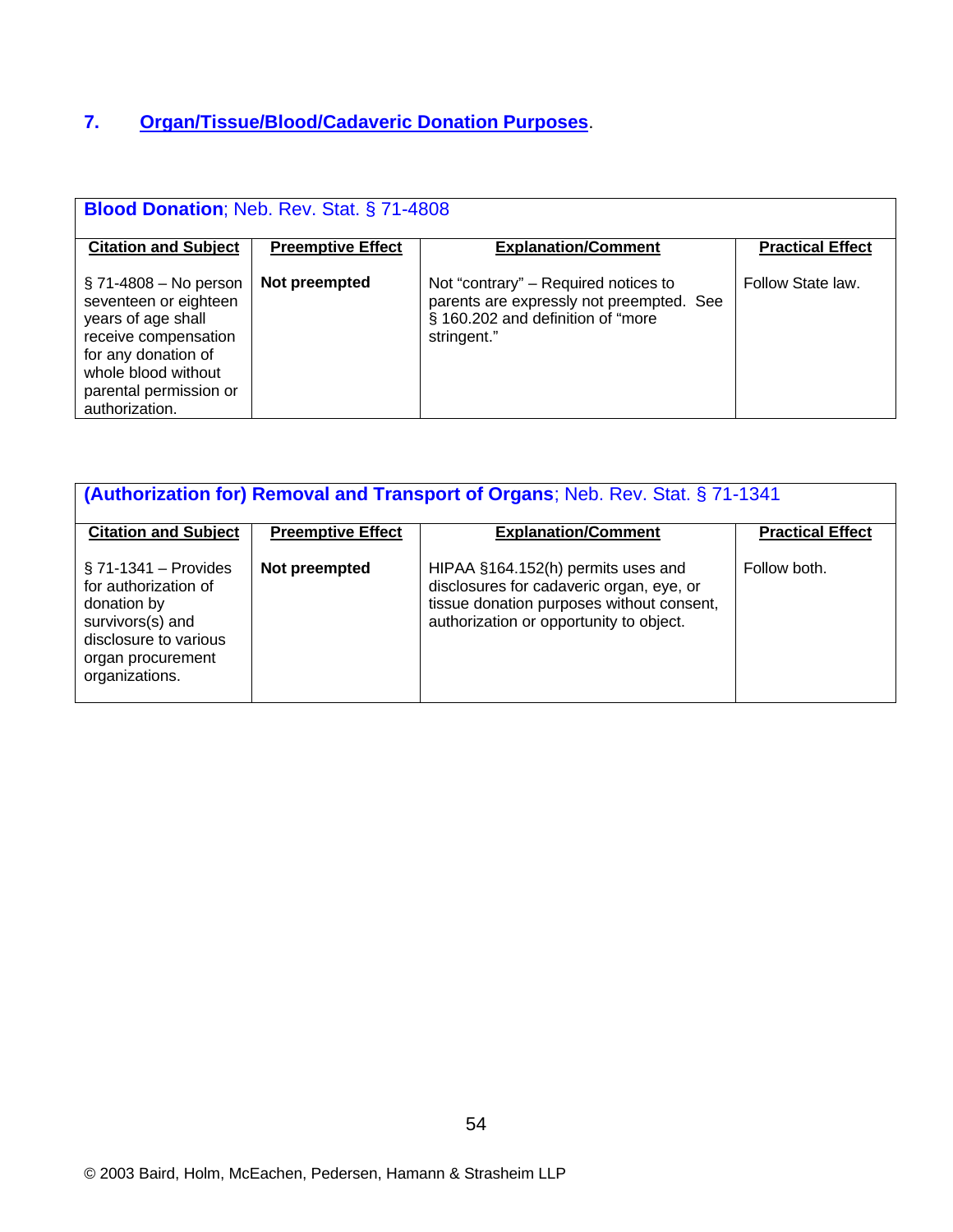#### **8. Employers**.

#### **Employers--Discrimination on Basis of Genetic Information of Employee Prohibited**; Neb. Rev. Stat. § 48-236

| <b>Citation and Subject</b>                                                                                                                               | <b>Preemptive Effect</b> | <b>Explanation/Comment</b>                                                                                                                                                       | <b>Practical Effect</b> |
|-----------------------------------------------------------------------------------------------------------------------------------------------------------|--------------------------|----------------------------------------------------------------------------------------------------------------------------------------------------------------------------------|-------------------------|
| $\S$ 48.236 – Prohibits<br>employers from using<br>genetic information to<br>refuse to hire or<br>otherwise affect the<br>employment of an<br>individual. | Not preempted            | Subject matter not specifically addressed<br>by HIPAA for providers. Group health<br>plans are not permitted to disclose PHI to<br>employer for employment-related<br>decisions. | Follow both.            |

| <b>Employment Practices--Genetic Testing Requirement Prohibited; Neb. Rev. Stat. § 77-5537</b>                                                                                                             |                          |                                                        |                         |  |
|------------------------------------------------------------------------------------------------------------------------------------------------------------------------------------------------------------|--------------------------|--------------------------------------------------------|-------------------------|--|
| <b>Citation and Subject</b>                                                                                                                                                                                | <b>Preemptive Effect</b> | <b>Explanation/Comment</b>                             | <b>Practical Effect</b> |  |
| $\S$ 77-5537 – Prohibits<br>companies with<br>agreements under the<br>Invest Nebraska Act<br>from requiring genetic<br>testing or disclosure of<br>genetic information as<br>a condition of<br>employment. | Not preempted            | Subject matter not specifically addressed<br>by HIPAA. | Follow State law.       |  |

#### **Workplace Inquiries and Fatalities; Reporting to Department of Labor**; Neb. Rev. Stat. § 48-421

| <b>Citation and Subject</b>                                                                                                           | <b>Preemptive Effect</b> | <b>Explanation/Comment</b>                                                           | <b>Practical Effect</b> |  |
|---------------------------------------------------------------------------------------------------------------------------------------|--------------------------|--------------------------------------------------------------------------------------|-------------------------|--|
| $\S$ 48-421 – Requires<br>plants using machinery<br>to report all accidents,<br>fatal or otherwise, to<br>the Department of<br>Labor. | Not preempted            | Statutorily excluded from preemption as<br>workplace-related public health activity. | Follow State law.       |  |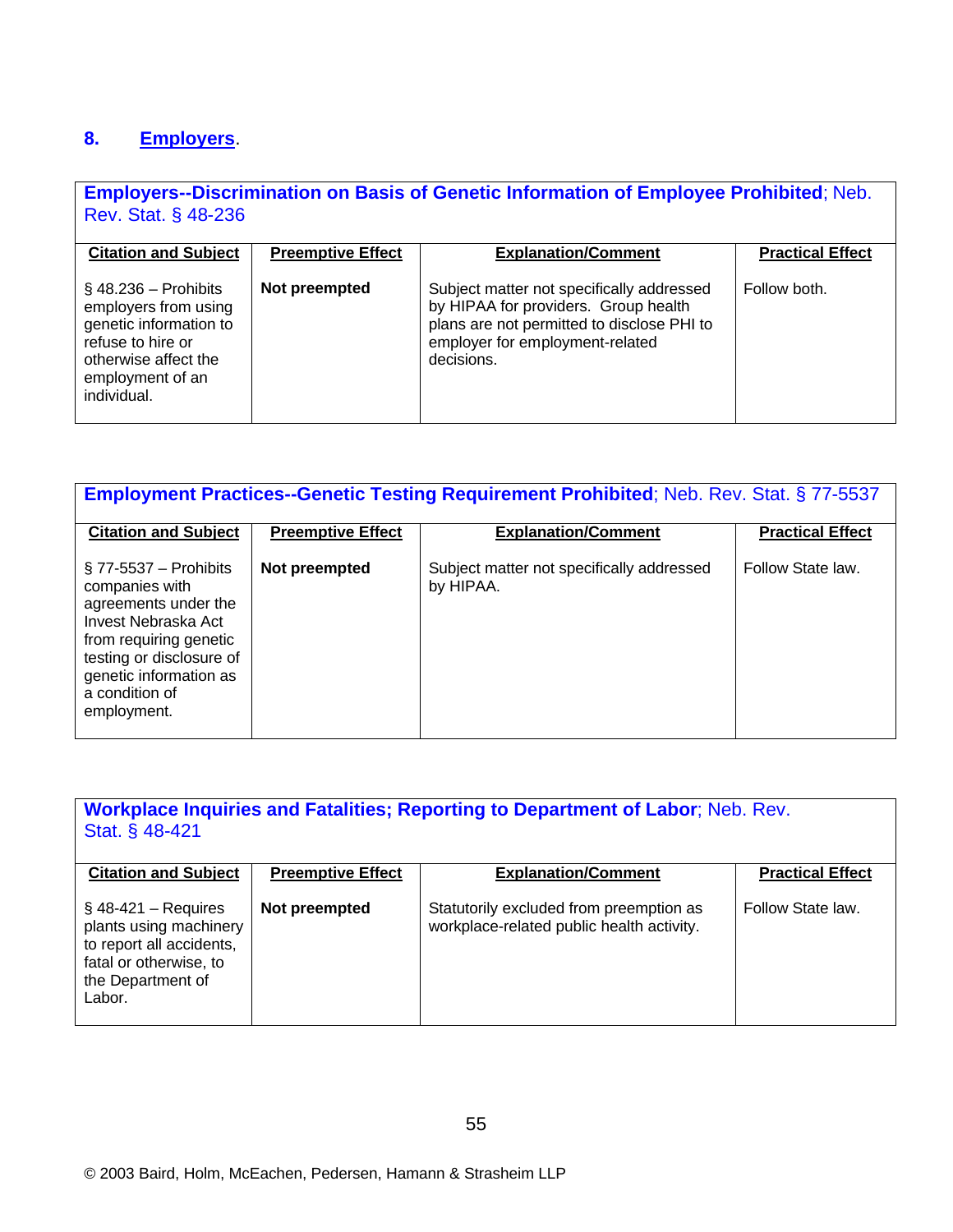# **9. Workers' Compensation**.

| <b>Workers' Compensation</b> ; Neb. Rev. Stat. § 48-120                                                                                                                |                          |                                                                                                                                                                                                      |                         |  |
|------------------------------------------------------------------------------------------------------------------------------------------------------------------------|--------------------------|------------------------------------------------------------------------------------------------------------------------------------------------------------------------------------------------------|-------------------------|--|
| <b>Citation and Subject</b>                                                                                                                                            | <b>Preemptive Effect</b> | <b>Explanation/Comment</b>                                                                                                                                                                           | <b>Practical Effect</b> |  |
| $\S$ 48-120(4) – Records<br>relevant to the injury<br>shall be made<br>available on demand<br>to employer,<br>employee, the carrier,<br>and the compensation<br>court. | Not preempted            | Not "contrary" $-$ § 164.512(I) provides for<br>release of records without consent or<br>authorization as authorized by and to the<br>extent necessary to comply with workers'<br>compensation laws. | Follow both.            |  |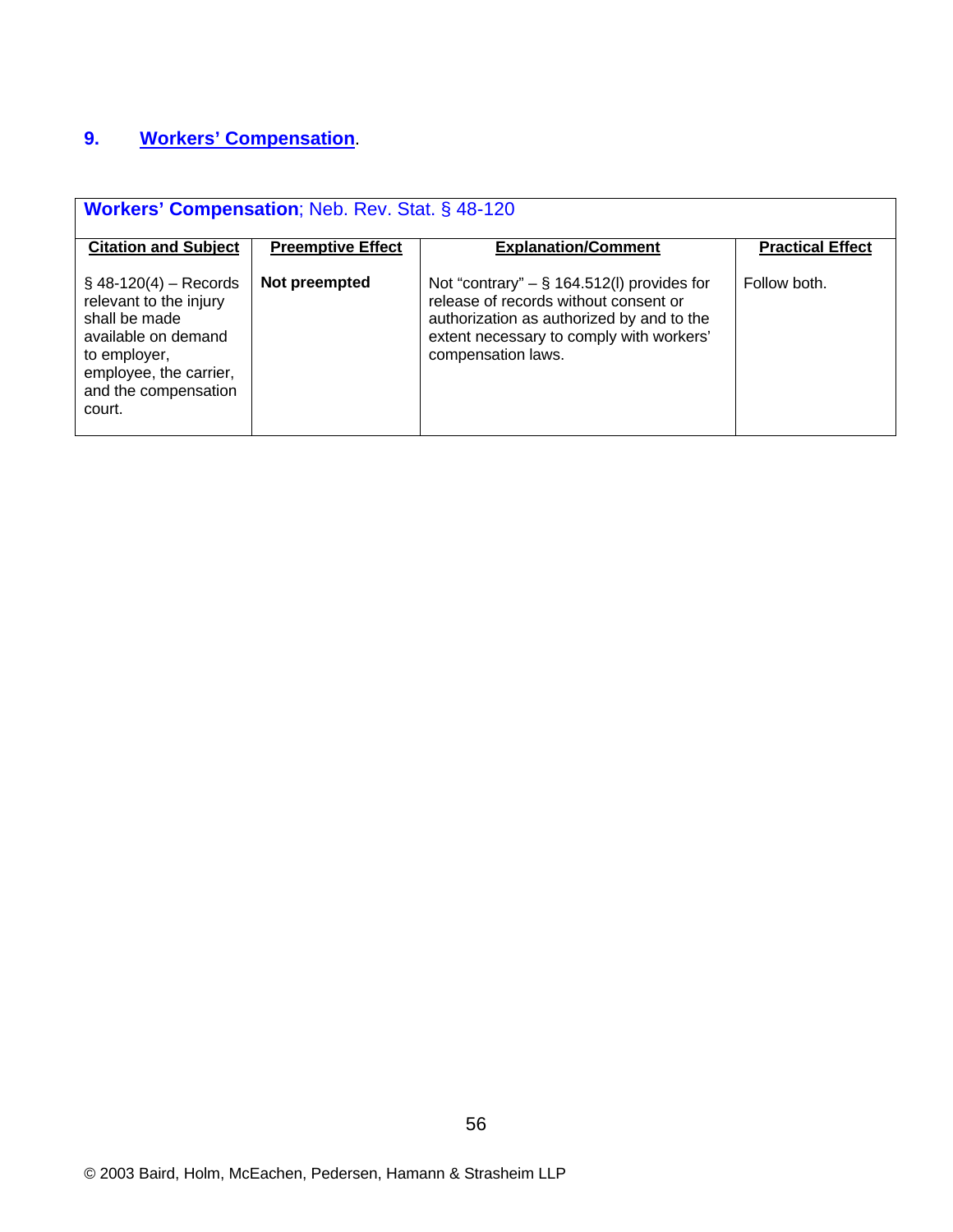#### **10. Health Care Facilities**. Please read discussion on pages 12 and 13 regarding Group 1 and Group 2 providers.

| <b>Assisted Living Facilities' Licensure Regulations; 175 NAC 4-004</b>                                                                                                     |                            |                                                                                                                                                                                                                                             |                                                                               |  |
|-----------------------------------------------------------------------------------------------------------------------------------------------------------------------------|----------------------------|---------------------------------------------------------------------------------------------------------------------------------------------------------------------------------------------------------------------------------------------|-------------------------------------------------------------------------------|--|
| <b>Citation and Subject</b>                                                                                                                                                 | <b>Preemptive Effect</b>   | <b>Explanation/Comment</b>                                                                                                                                                                                                                  | <b>Practical Effect</b>                                                       |  |
| $4 - 004.03S -$<br>Requirement that<br>residents have a right<br>"to review and receive<br>a copy, within two<br>working days of their<br>permanent record"                 | Not preempted              | More stringent; HIPAA requires action on<br>an individual's request for access to their<br>records no later than thirty days after<br>receipt of the request. See<br>§164.524(b)(2).                                                        | Follow State law.                                                             |  |
| $4-004.11H - States:$<br>"the facility shall keep<br>such records<br>confidential unless<br>medically<br>contraindicated."                                                  | <b>Partially preempted</b> | Access may only be denied if the more<br>stringent HIPAA standard for claiming the<br>therapeutic privilege at $\S$ 164.524(a)(3)(i) is<br>met. Use this HIPAA standard to measure<br>when release would be "medically<br>contraindicated." | <b>Follow HIPAA</b><br>standard to<br>determine if State<br>exception is met. |  |
| 4-004.11H, cont. -<br>"Records shall be<br>subject to inspection<br>by authorized<br>representatives of the<br>department [DHHS].                                           | Not preempted              | Not "contrary" - HIPAA §164.512(d)(iii)<br>permits disclosure of PHI to a health<br>oversight agency.                                                                                                                                       | Follow both.                                                                  |  |
| $4-006.12A4 -$<br>"Resident information<br>and/or records shall be<br>released only with the<br>consent of the patient<br>or designee or as<br>permitted by law."           | Not preempted;<br>Group 1  | HIPAA is the law that permits disclosure<br>without authorization or consent as<br>"required by law."                                                                                                                                       | Follow both.                                                                  |  |
| $4 - 006.12A3 - "The$<br>facility must keep such<br>records confidential<br>and available only for<br>use by authorized<br>persons or as<br>otherwise permitted by<br>law." | Not preempted;<br>Group 2  | HIPAA is the law that permits disclosure<br>without authorization or consent as<br>"required by law."                                                                                                                                       | Follow both.                                                                  |  |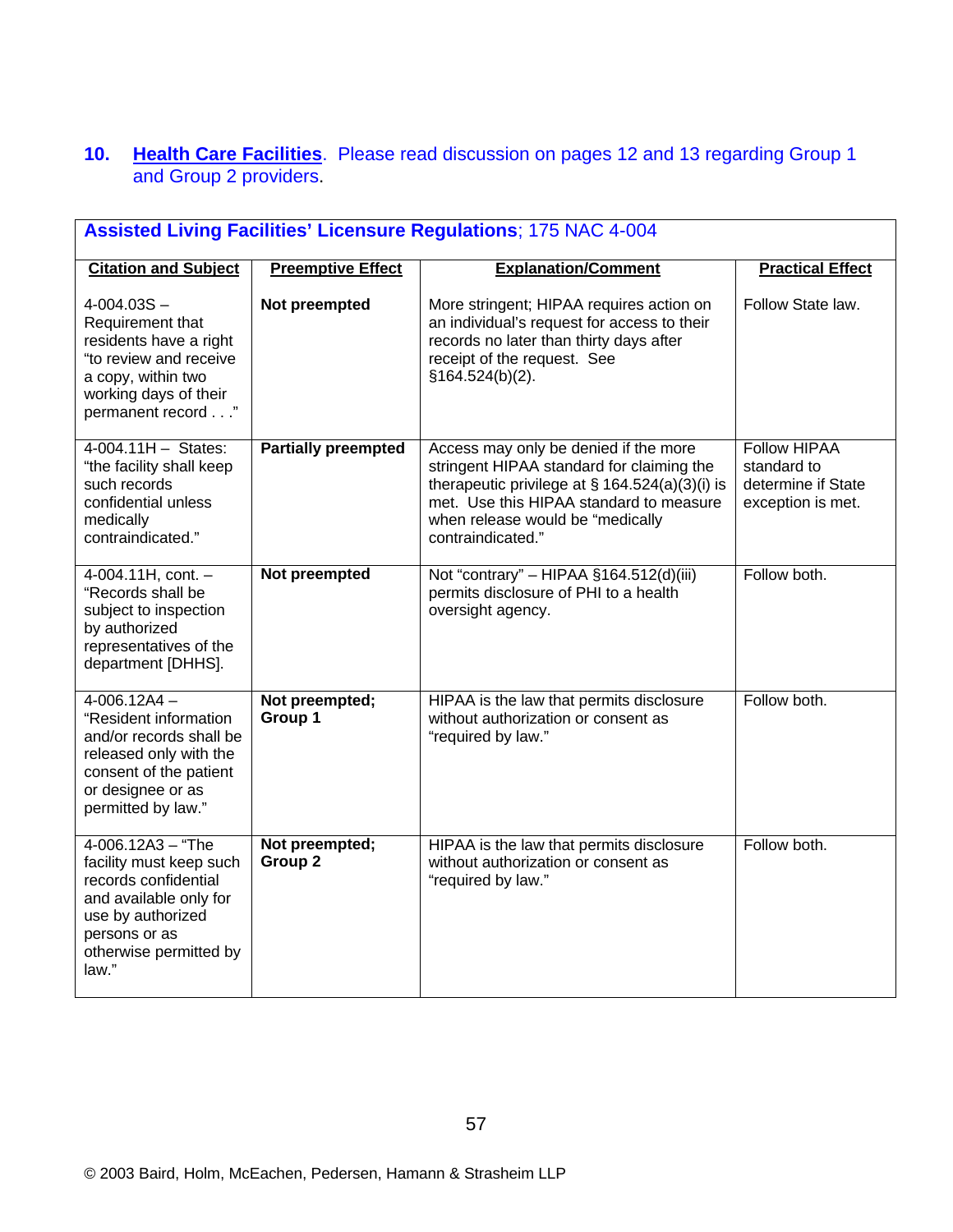| <b>Adult Day Services: 175 NAC 5-006.15A3 and 5-006.15A4, 473 NAC 5-002.08D3</b>                                                                                                                                                                                                                    |                           |                                                                                                                                                                                                |                              |  |
|-----------------------------------------------------------------------------------------------------------------------------------------------------------------------------------------------------------------------------------------------------------------------------------------------------|---------------------------|------------------------------------------------------------------------------------------------------------------------------------------------------------------------------------------------|------------------------------|--|
| <b>Citation and Subject</b>                                                                                                                                                                                                                                                                         | <b>Preemptive Effect</b>  | <b>Explanation/Comment</b>                                                                                                                                                                     | <b>Practical Effect</b>      |  |
| 175 NAC 5-006.15A3<br>- "The ADS must keep<br>client records<br>confidential and<br>available only for use<br>by authorized persons<br>or as otherwise<br>permitted by law. The<br>ADS must make<br>records available for<br>examination by<br>authorized<br>representatives of the<br>Department." | Not preempted             | Disclosures to department permitted under<br>§ 164.512(d) for "health oversight<br>activities." Otherwise, HIPAA is the law<br>that authorizes disclosure without<br>authorization or consent. | Follow both.                 |  |
| 175 NAC 5-006.15A4<br>- "The ADS must<br>release client<br>information and<br>records only with<br>consent of the client or<br>designee or as<br>permitted by law.                                                                                                                                  | Not preempted;<br>Group 1 | Disclosures to department permitted under<br>§ 164.512(d) for "health oversight<br>activities." Otherwise, HIPAA is the law<br>that authorizes disclosure without<br>authorization or consent. | Follow both.<br>Follow both. |  |
| 473 NAC 5-002.08D3<br>- "Adult day services<br>staff shall maintain the<br>following records:<br>signed consents for<br>release of information<br>about clients (i.e., for<br>information-sharing<br>with county staff<br>regarding client needs<br>assessment).                                    | Not preempted             | Disclosures to department permitted under<br>§ 164.512(d) for "health oversight<br>activities." Otherwise, HIPAA is the law<br>that authorizes disclosure without<br>authorization or consent. |                              |  |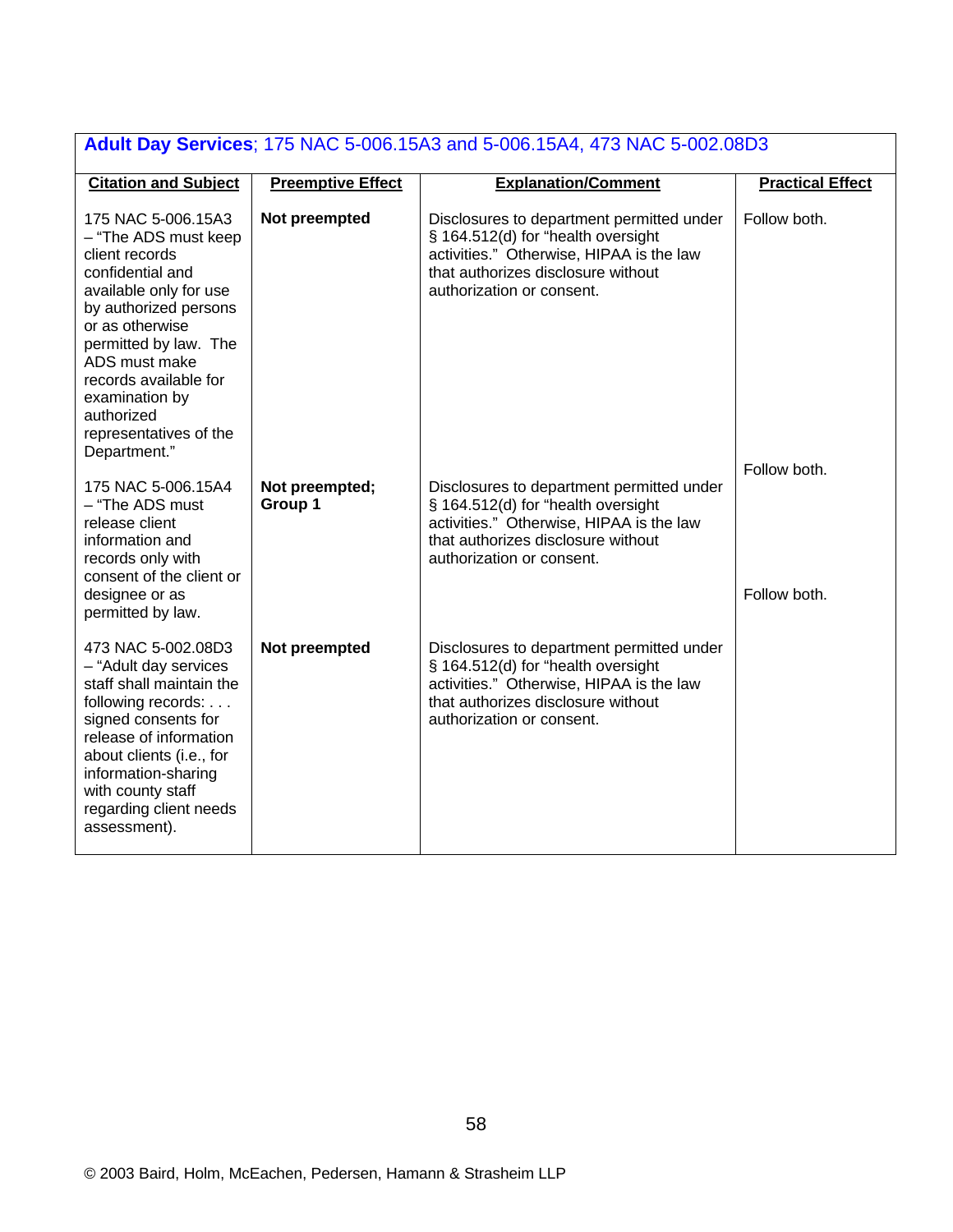| <b>Centers for the Developmentally Disabled; 175 NAC 3-005.05H</b>                                                                                                                                                                                                                                                                                                                                                           |                           |                                                               |                         |  |
|------------------------------------------------------------------------------------------------------------------------------------------------------------------------------------------------------------------------------------------------------------------------------------------------------------------------------------------------------------------------------------------------------------------------------|---------------------------|---------------------------------------------------------------|-------------------------|--|
| <b>Citation and Subject</b>                                                                                                                                                                                                                                                                                                                                                                                                  | <b>Preemptive Effect</b>  | <b>Explanation/Comment</b>                                    | <b>Practical Effect</b> |  |
| 3-005.05H – "Each<br>resident shall be<br>assured of confidential<br>treatment of all<br>information contained<br>in his or her records<br>and his or her written,<br>informed consent, or<br>the written, informed<br>consent of his or her<br>family, guardian, or<br>representative, if<br>applicable, shall be<br>required for the<br>release of information<br>to persons not<br>authorized under law<br>to receive it. | Not preempted;<br>Group 1 | HIPAA permits disclosure without<br>authorization or consent. | Follow both.            |  |

| <b>Health Clinics Licensure Regulations; 175 NAC 7-006.04</b>                                                                                                                                       |                           |                                                                                                                                 |                                                                           |
|-----------------------------------------------------------------------------------------------------------------------------------------------------------------------------------------------------|---------------------------|---------------------------------------------------------------------------------------------------------------------------------|---------------------------------------------------------------------------|
| <b>Citation and Subject</b>                                                                                                                                                                         | <b>Preemptive Effect</b>  | <b>Explanation/Comment</b>                                                                                                      | <b>Practical Effect</b>                                                   |
| 175 NAC 7-006.04.7 $-$<br>Health clinics are<br>required to establish<br>patients' rights policies<br>and procedures<br>including personal<br>privacy and<br>confidentiality of<br>medical records. | Not preempted             | Not inconsistent with HIPAA. Policies may<br>include or be comprised of HIPAA-required<br>policies and procedures.              | Follow both.                                                              |
| 175 NAC 7-006.07A5<br>- "Patient information<br>and records will be<br>released only with<br>consent of the patient<br>or designee or as<br>required by law."                                       | Not preempted;<br>Group 2 | State law sets higher standard; no<br>permissive disclosures; only required<br>disclosures without consent or<br>authorization. | Obtain consent for<br>disclosures other<br>than those required<br>by law. |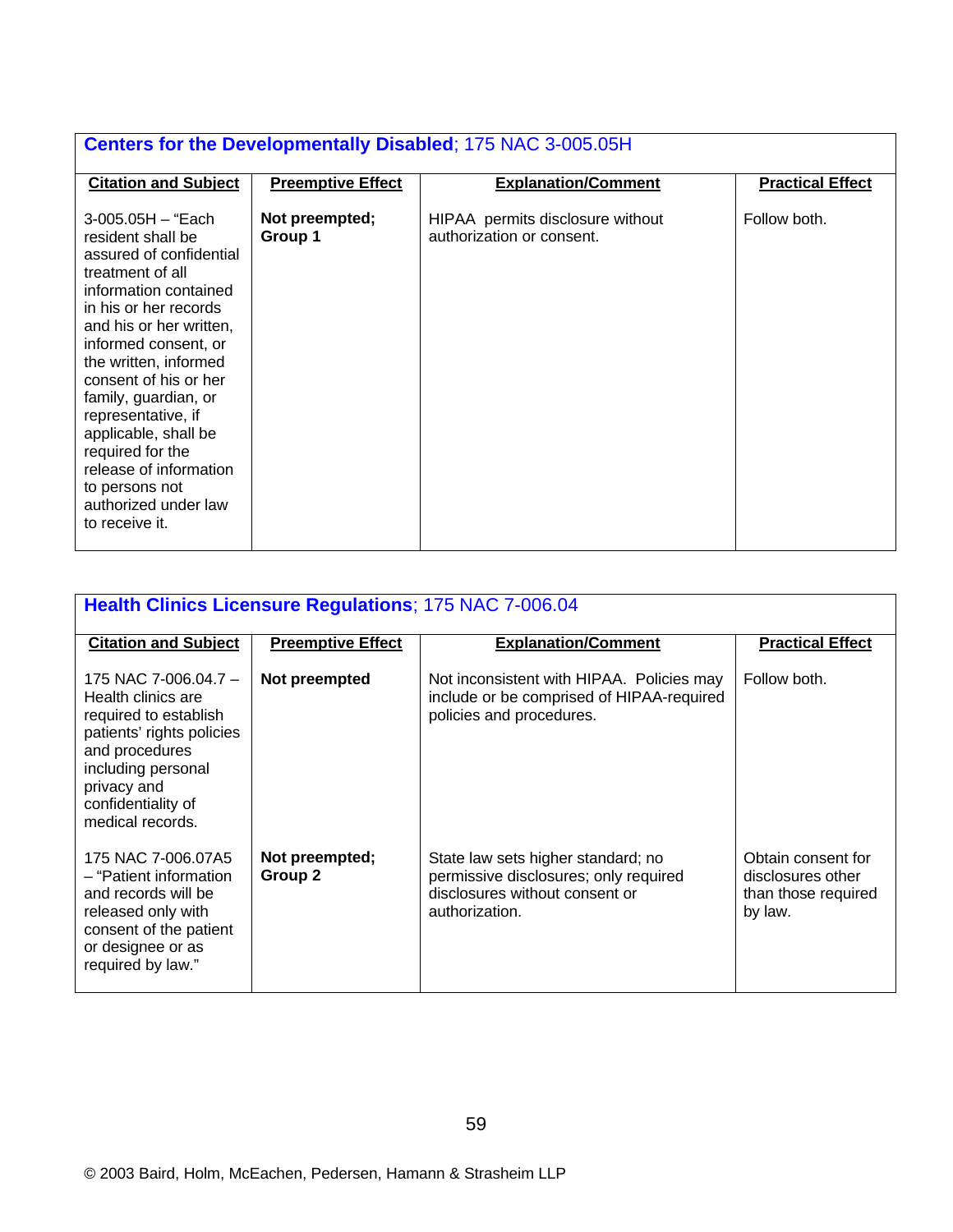| Home Health Agencies; 175 NAC 14                                                                                                                   |                                      |                                                                                                                                                                                                                                                |                                                                                                                                         |
|----------------------------------------------------------------------------------------------------------------------------------------------------|--------------------------------------|------------------------------------------------------------------------------------------------------------------------------------------------------------------------------------------------------------------------------------------------|-----------------------------------------------------------------------------------------------------------------------------------------|
| <b>Citation and Subject</b>                                                                                                                        | <b>Preemptive Effect</b>             | <b>Explanation/Comment</b>                                                                                                                                                                                                                     | <b>Practical Effect</b>                                                                                                                 |
| $009.01H -$ Patient<br>shall have access<br>unless it is medically<br>contraindicated in<br>record.                                                | Not preempted                        | Access may not be denied unless the more<br>stringent HIPAA standard for claiming the<br>therapeutic privilege at $\S$ 164.524(a)(3)(i) is<br>met. Use this HIPAA standard to measure<br>when release would be "medically<br>contraindicated." | Follow HIPAA<br>standard to<br>determine if State<br>exception is met.                                                                  |
| $006.03 - Records$<br>must be available for<br>inspection and copying<br>by Department.                                                            | Not preempted                        | Health care oversight activity permitted<br>under § 164.512(d).                                                                                                                                                                                | Follow both.                                                                                                                            |
| 006.01K - For transfer<br>of patient to another<br>agency, must transfer<br>appropriate<br>information with<br>consent of patient.                 | Not preempted;<br>Group <sub>2</sub> | State law sets higher standard; requires<br>consent for disclosure for treatment.                                                                                                                                                              | Follow state law.                                                                                                                       |
| $006 - 01J - Must$<br>maintain information in<br>parent home health<br>agency office.                                                              | Not preempted                        | Would be included as health care<br>operations under HIPAA.                                                                                                                                                                                    | Follow both.                                                                                                                            |
| 006.01I1 - Destruction<br>of records by<br>shredding, mutilation,<br>or burning.                                                                   | Not preempted                        | Not "contrary" - State law adds stricter<br>requirements than HIPAA. HIPAA privacy<br>rule requires administrative, physical, and<br>technical safeguards, but does not specify<br>approach.                                                   | Follow both.                                                                                                                            |
| $006.01H -$ Clinical<br>records shall be kept<br>in locked storage.                                                                                | Not preempted                        | Same as above.                                                                                                                                                                                                                                 | Follow both.                                                                                                                            |
| $006.01H - W$ ritten<br>policies and<br>procedures shall be<br>developed regarding<br>use and removal of<br>records and conditions<br>for release. | Not preempted                        | Policies and procedures must be<br>consistent with HIPAA, or more stringent.                                                                                                                                                                   | If more stringent,<br>follow State law as<br>to those issues.<br>Follow HIPAA on<br>remaining issues. If<br>consistent, follow<br>both. |
| $006.01H - The$<br>patient's or legal<br>representative's<br>consent shall be<br>required for the<br>release of records not<br>authorized by law.  | Not preempted;<br>Group <sub>2</sub> | State law sets higher standard; no<br>permissive disclosures, only disclosures<br>required by law without consent or<br>authorization.                                                                                                         | Obtain consent<br>when disclosure not<br>required by law.                                                                               |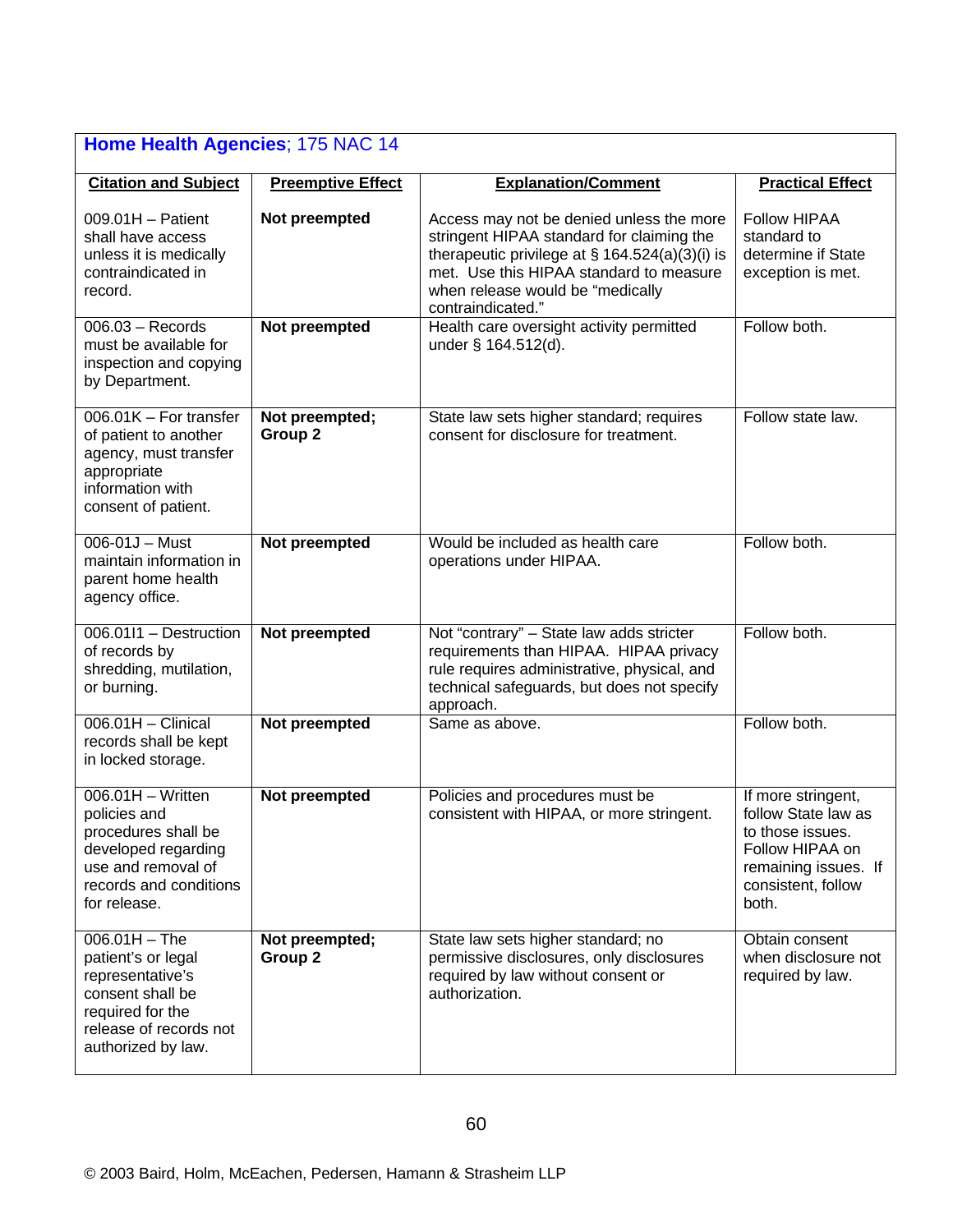| Home Health Agencies; 175 NAC 1 (Cont.)                                                                       |                          |                                                                       |                         |
|---------------------------------------------------------------------------------------------------------------|--------------------------|-----------------------------------------------------------------------|-------------------------|
| <b>Citation and Subject</b>                                                                                   | <b>Preemptive Effect</b> | <b>Explanation/Comment</b>                                            | <b>Practical Effect</b> |
| $005.03B -$ Agency<br>providing care shall<br>send a written<br>summary report to the<br>attending physician. | Not preempted            | Consistent with HIPAA; may disclose for<br>treatment without consent. | Follow both.            |

| Hospices; 175 NAC Chapter 16                                                                                                                |                                      |                                                                                                                                                                                                                                                                              |                                                           |  |
|---------------------------------------------------------------------------------------------------------------------------------------------|--------------------------------------|------------------------------------------------------------------------------------------------------------------------------------------------------------------------------------------------------------------------------------------------------------------------------|-----------------------------------------------------------|--|
| <b>Citation and Subject</b>                                                                                                                 | <b>Preemptive Effect</b>             | <b>Explanation/Comment</b>                                                                                                                                                                                                                                                   | <b>Practical Effect</b>                                   |  |
| 006.12C - Confidential<br>information released<br>only with consent of<br>the patient or "as<br>required by law."                           | Not preempted;<br>Group <sub>2</sub> | More stringent; narrows the list of<br>exceptions to those required by law. No<br>permissive disclosures without consent.                                                                                                                                                    | Obtain consent<br>when disclosure not<br>required by law. |  |
| $006.12D - If a patient$<br>is transferred to<br>another health care<br>provider, a copy of the<br>record must be sent<br>with the patient. | Not preempted                        | Not "contrary" - Subject to meeting HIPAA<br>notice requirements, the sending facility<br>can disclose to the receiving facility for<br>treatment purposes without consent<br>pursuant to § 164.506 or because the<br>disclosure is "required by law" under<br>§ 164.512(a). | Follow both.<br>Follow both.                              |  |
| $006.12D - The record$<br>must be subject to<br>inspection by an<br>authorized<br>representative of<br>Department.                          | Not preempted                        | Not "contrary" – HIPAA exception for<br>health oversight activities at § 164.512(d).                                                                                                                                                                                         | Follow both.                                              |  |
| 006.12E - Destruction<br>by shredding,<br>mutilation or other<br>means to preserve<br>confidentiality.                                      | Not preempted                        | Not "contrary."                                                                                                                                                                                                                                                              |                                                           |  |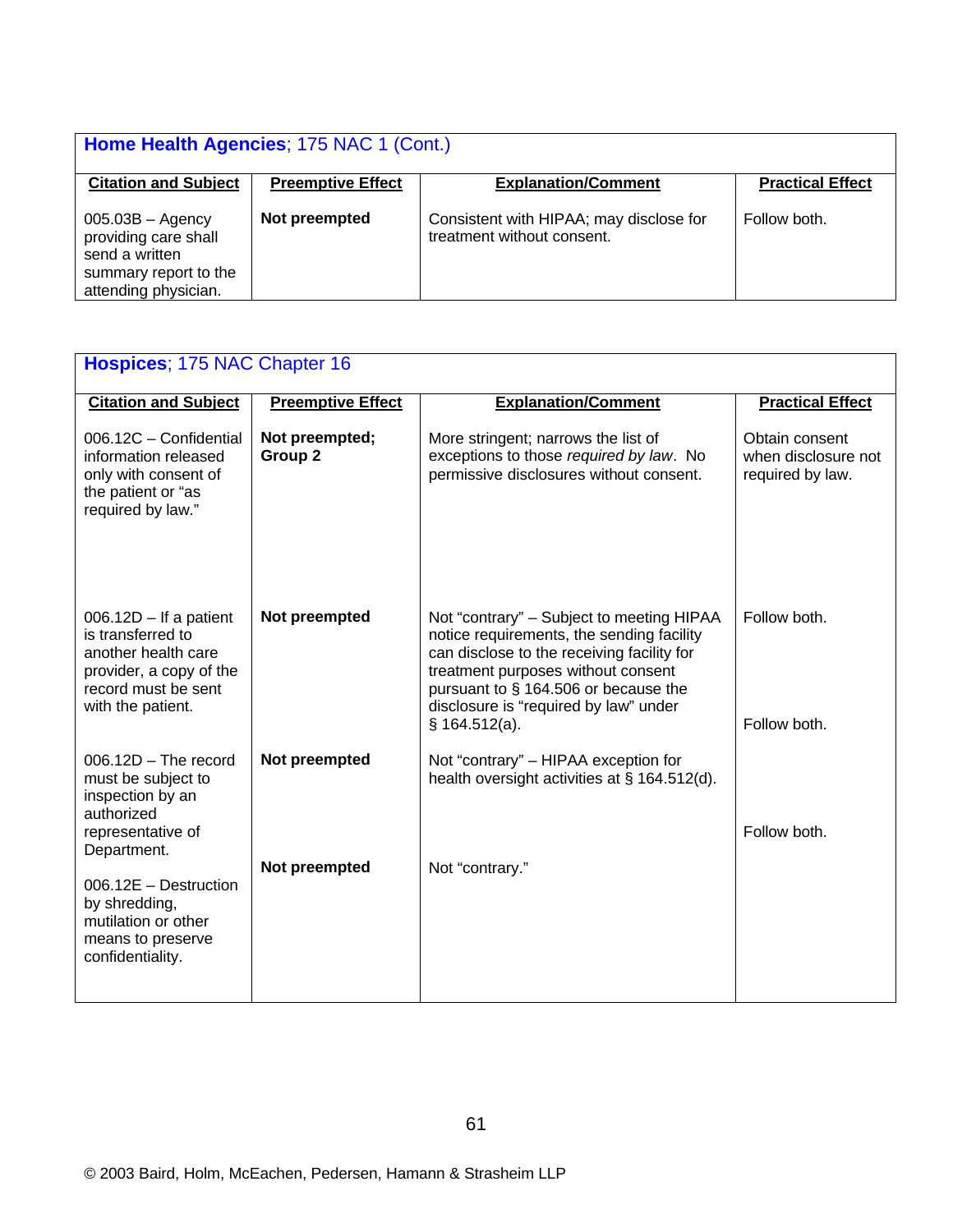| <b>Hospitals: 175 NAC 9-003.04A</b>                                                                                                                                                                        |                           |                                                                                                                                                                                                                                           |                         |  |
|------------------------------------------------------------------------------------------------------------------------------------------------------------------------------------------------------------|---------------------------|-------------------------------------------------------------------------------------------------------------------------------------------------------------------------------------------------------------------------------------------|-------------------------|--|
| <b>Citation and Subject</b>                                                                                                                                                                                | <b>Preemptive Effect</b>  | <b>Explanation/Comment</b>                                                                                                                                                                                                                | <b>Practical Effect</b> |  |
| $.04A - Requires$<br>medical record; limits<br>access to "authorized<br>persons" and<br>representatives of the<br>Department.                                                                              | Not preempted             | Not "contrary" – Reference to "authorized<br>persons" must be read to mean authorized<br>per HIPAA; release to representatives of<br>"Department" covered by § 164.512(d)<br>("uses and disclosures for health oversight<br>activities"). | Follow both.            |  |
| $.04A6 - In case of$<br>closure, medical<br>records "shall be<br>transferred" to the<br>hospital or other facility<br>to which the patient is<br>transferred.                                              | Not preempted             | Not "contrary" - HIPAA permits disclosures<br>"required by law" when done in accordance<br>with that law. §164.512. Additionally,<br>HIPAA permits disclosure for treatment<br>purposes when included in the notice.                      | Follow both.            |  |
| "All other" hospital<br>medical records not<br>governed by specific<br>provision "shall be<br>disposed of" by<br>shredding, mutilation,<br>burning, or another<br>equally effective<br>protective measure. | Not preempted             | Not "contrary" - There is no HIPAA<br>medical record retention period, so<br>disposition is permitted. State mandate on<br>method is consistent with general provider<br>obligation to assure privacy.                                    | Follow both.            |  |
| $.07A - "$<br>information may be<br>released only with<br>consent of the patient<br>or designee or as<br>permitted by law."                                                                                | Not preempted;<br>Group 1 | HIPAA may be source of disclosures<br>"permitted by law." May disclose without<br>consent or authorization for permitted<br>purposes under State law and HIPAA.                                                                           | Follow both.            |  |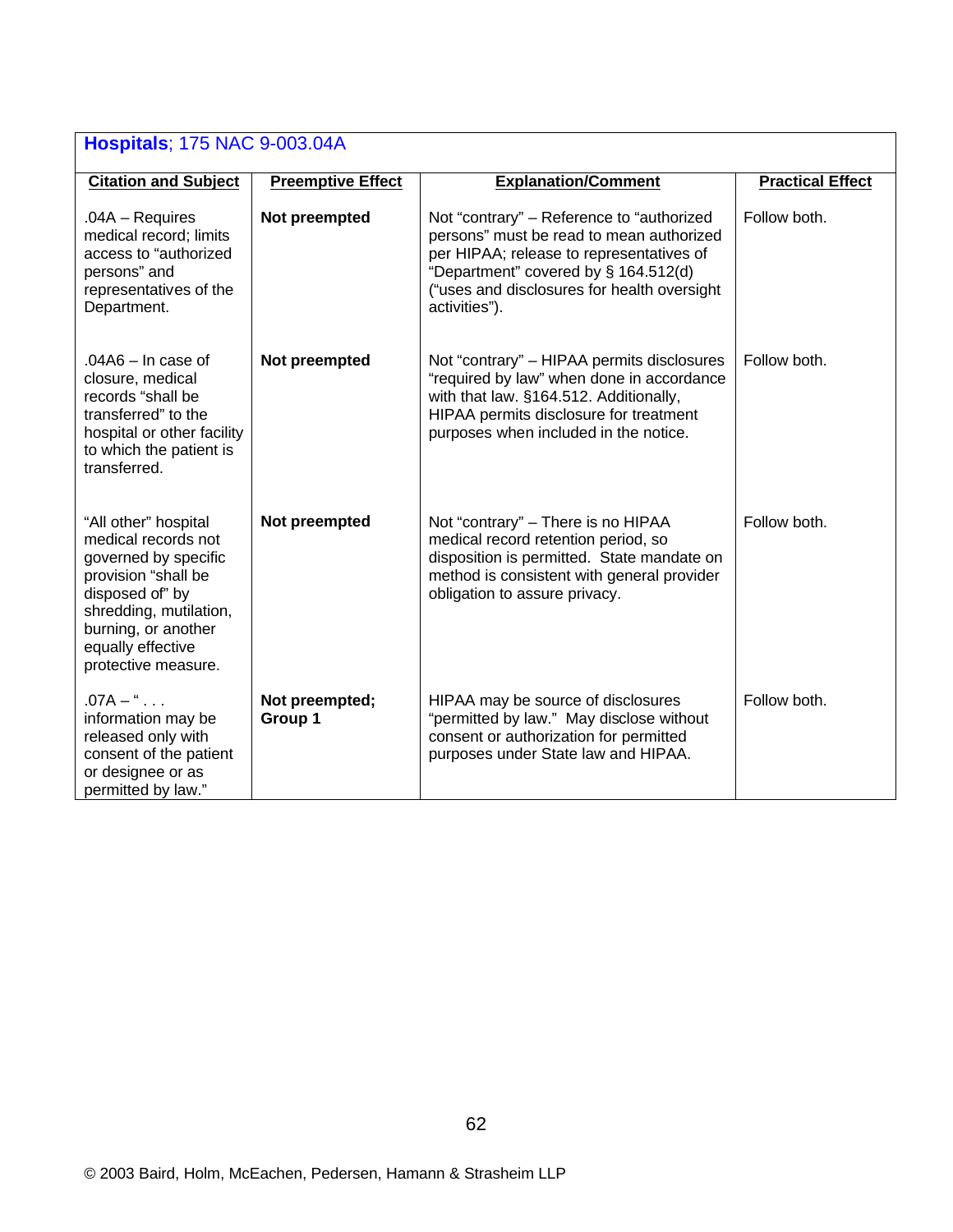### **(Medicaid (NMAP) Requirements for) Hospital Medical Records Services**; 471 NAC 10- 013.01 (cross-reference)

| <b>Citation and Subject</b> | <b>Preemptive Effect</b> | <b>Explanation/Comment</b>                  | <b>Practical Effect</b> |
|-----------------------------|--------------------------|---------------------------------------------|-------------------------|
|                             |                          |                                             |                         |
| 471 NAC 10-013.01           | Not preempted            | Not "contrary" – HIPAA $§164.530(c)(2)$     | Follow both.            |
| "The hospital must          |                          | requires covered entities to provide        |                         |
| have a procedure for        |                          | protection for intentional or unintentional |                         |
| ensuring the                |                          | use or disclosure in violation of HIPAA.    |                         |
| confidentiality of          |                          |                                             |                         |
| patient records.            |                          | Authorizes releases without consent or      |                         |
| Information from, or        |                          |                                             |                         |
|                             |                          | authorization for permitted purposes under  |                         |
| copies of records may       |                          | HIPAA, other federal, and State law.        |                         |
| be released only to         |                          |                                             |                         |
| authorized individuals,     |                          |                                             |                         |
| and the hospital must       |                          |                                             |                         |
| ensure that                 |                          |                                             |                         |
| unauthorized                |                          |                                             |                         |
| individuals cannot gain     |                          |                                             |                         |
| access to or alter          |                          |                                             |                         |
| patient records.            |                          |                                             |                         |
| Original medical            |                          |                                             |                         |
| records must be             |                          |                                             |                         |
| released by the             |                          |                                             |                         |
| hospital only in            |                          |                                             |                         |
| accordance with             |                          |                                             |                         |
| federal or State laws,      |                          |                                             |                         |
| court orders or             |                          |                                             |                         |
| subpoenas."                 |                          |                                             |                         |
|                             |                          |                                             |                         |
|                             |                          |                                             |                         |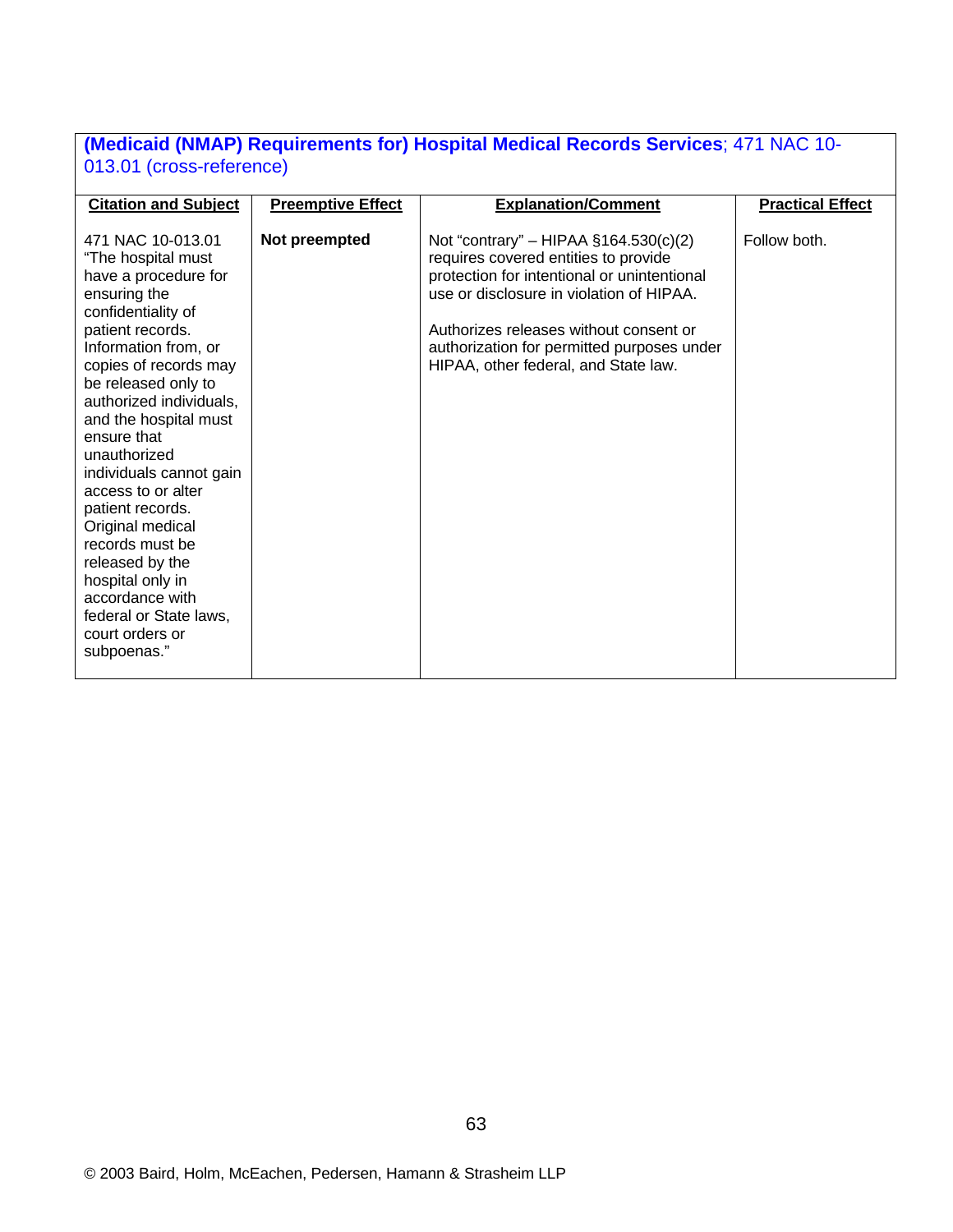| <b>Intermediate Care Facilities; 175 NAC Chapter 8</b>                                                                                                                                                                                                                                                                                                                                               |                           |                                                                                                                                                                                                                                                 |                                                                                   |  |
|------------------------------------------------------------------------------------------------------------------------------------------------------------------------------------------------------------------------------------------------------------------------------------------------------------------------------------------------------------------------------------------------------|---------------------------|-------------------------------------------------------------------------------------------------------------------------------------------------------------------------------------------------------------------------------------------------|-----------------------------------------------------------------------------------|--|
| <b>Citation and Subject</b>                                                                                                                                                                                                                                                                                                                                                                          | <b>Preemptive Effect</b>  | <b>Explanation/Comment</b>                                                                                                                                                                                                                      | <b>Practical Effect</b>                                                           |  |
| $003.02F3 -$<br>"[Resident] is fully<br>informed by a<br>physician of his or her<br>health and medical<br>condition unless<br>medically<br>contraindicated (as<br>documented by a<br>physician in the<br>resident record)"                                                                                                                                                                           | Not preempted             | Not "contrary" – Can be read together with<br>the more stringent HIPAA standard for<br>claiming the therapeutic privilege at<br>§ 164.524(a)(3)(i). Use this HIPAA<br>standard to measure when release would<br>be "medically contraindicated." | Follow both; use<br>HIPAA standards to<br>determine if State<br>exception is met. |  |
| 003.02F8 - "[The<br>Resident] is ensured<br>confidential treatment<br>of all information<br>contained in his or her<br>records, including<br>information contained<br>in an automatic data<br>bank. His or her<br>written consent or that<br>of his or her guardian<br>shall be required for<br>the release of<br>information to persons<br>not otherwise<br>authorized under law<br>to receive it." | Not preempted;<br>Group 1 | Not "contrary" - HIPAA expands on which<br>releases would be "authorized under law."                                                                                                                                                            | Follow both.                                                                      |  |
| $003.02F8a - "The$<br>facility shall limit<br>access to any medical<br>records to staff and<br>consultants providing<br>medical services to the<br>resident. This is not<br>meant to preclude<br>access by<br>representatives of<br>State and Federal<br>regulatory agencies."                                                                                                                       | Not preempted             | Access by regulatory agencies is excepted<br>from consent, authorization, and objection<br>requirements under §164.512(d) health<br>oversight activities.                                                                                       | Follow both.                                                                      |  |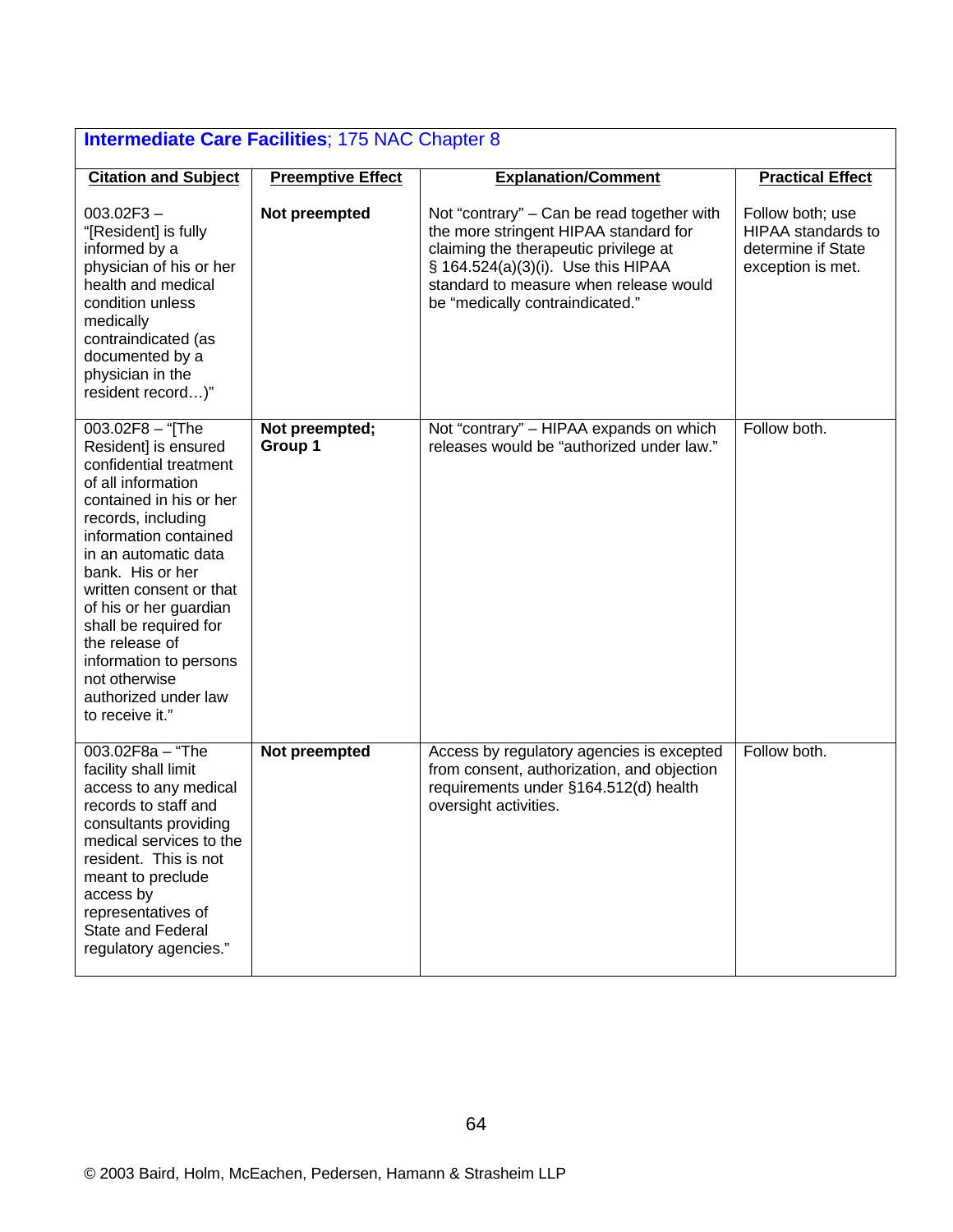| <b>Intermediate Care Facilities; 175 NAC Chapter 8</b>                                                                                                                                                                                                                                                                            |                          |                                                                                                                                                                        |                         |
|-----------------------------------------------------------------------------------------------------------------------------------------------------------------------------------------------------------------------------------------------------------------------------------------------------------------------------------|--------------------------|------------------------------------------------------------------------------------------------------------------------------------------------------------------------|-------------------------|
| <b>Citation and Subject</b>                                                                                                                                                                                                                                                                                                       | <b>Preemptive Effect</b> | <b>Explanation/Comment</b>                                                                                                                                             | <b>Practical Effect</b> |
| $003.02F8b - "Similar$<br>procedures must<br>safeguard the<br>confidentiality of a<br>resident's personal<br>records (e.g., financial<br>records and social<br>services records).<br>Only those personnel<br>concerned with the<br>fiscal affairs of<br>residents are permitted<br>to have access to their<br>financial records." | Not preempted            | Under HIPAA §164.501, the definition of<br>"individually identifiable health information,"<br>includes all aspects of the record listed<br>under the State regulation. | Follow both.            |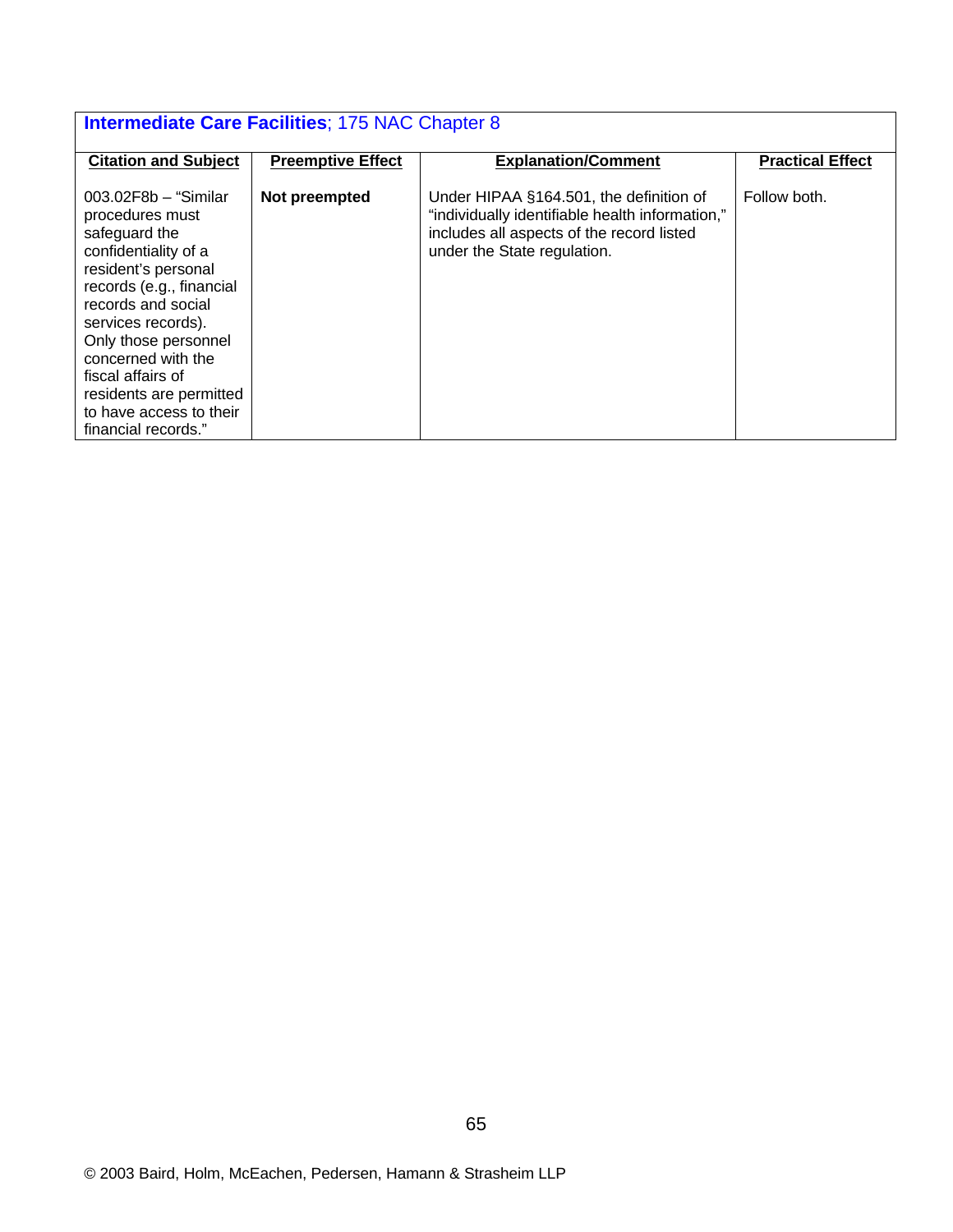| Intermediate Care Facilities for the Mentally Retarded; 175 NAC Chapter 17                                                                                                                                                                                                                                                                                             |                          |                                                                           |                         |  |
|------------------------------------------------------------------------------------------------------------------------------------------------------------------------------------------------------------------------------------------------------------------------------------------------------------------------------------------------------------------------|--------------------------|---------------------------------------------------------------------------|-------------------------|--|
| <b>Citation and Subject</b>                                                                                                                                                                                                                                                                                                                                            | <b>Preemptive Effect</b> | <b>Explanation/Comment</b>                                                | <b>Practical Effect</b> |  |
| 175 NAC 17-006.02 -<br>Develop procedures<br>which require reporting<br>of any evidence of<br>abuse, neglect or<br>exploitation of any<br>individual served by<br>the facility in<br>accordance with Neb.<br>Rev. Stat. §§ 28-732<br>and 28-711. (There<br>are no express<br>medical records or<br>confidentiality<br>requirements pertinent<br>to ICF-MR facilities.) | Not preempted            | Reports of abuse and neglect are<br>statutorily excluded from preemption. | Follow State law.       |  |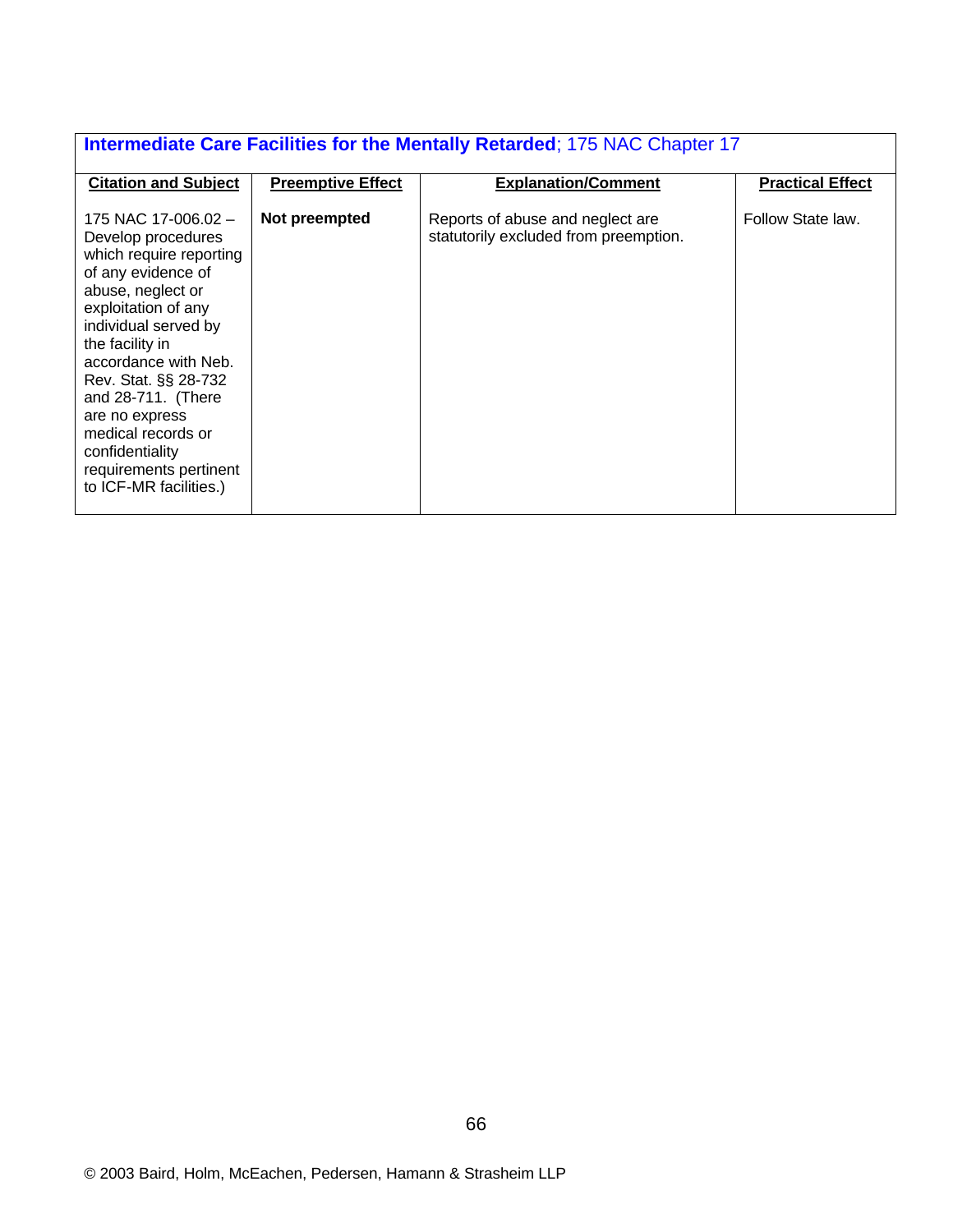# **Mental Health Centers**; Neb. Rev. Stat. § 71-423 and Related Regulations; 175 NAC Chapter 19

| <b>Citation and Subject</b>                                                                                                                                                | <b>Preemptive Effect</b>             | <b>Explanation/Comment</b>                                                                                                                                                                                                                                                | <b>Practical Effect</b>                                   |
|----------------------------------------------------------------------------------------------------------------------------------------------------------------------------|--------------------------------------|---------------------------------------------------------------------------------------------------------------------------------------------------------------------------------------------------------------------------------------------------------------------------|-----------------------------------------------------------|
|                                                                                                                                                                            |                                      |                                                                                                                                                                                                                                                                           |                                                           |
| $\S$ 71-423 – Merely<br>establishes mental<br>health centers as a<br>facility category.                                                                                    | Not preempted                        | No preemptive effect.                                                                                                                                                                                                                                                     | Follow State law.                                         |
| 175 NAC 19-006.18B2<br>- "The facility must<br>keep records<br>confidential unless<br>medically<br>contraindicated.                                                        | <b>Partially preempted</b>           | HIPAA does not permit records to be<br>withheld from an individual for reason of<br>"medical contraindication" alone. Must<br>meet higher standard of "access is<br>reasonably likely to endanger the life or<br>physical safety or the individual or another<br>person." | Follow HIPAA.                                             |
| "Records are subject<br>to inspection by an<br>authorized<br>representative of the<br>Department."                                                                         | Not preempted                        | Permitted under § 164.512(d) as a "health<br>oversight activity."                                                                                                                                                                                                         | Follow both.                                              |
| 175 NAC 19-006.18B4<br>- "Client information<br>and/or records may be<br>released only with the<br>consent of the client or<br>client's designee or as<br>required by law. | Not preempted;<br>Group <sub>2</sub> | Higher standard under State law. No<br>permissive disclosures without consent or<br>authorization.                                                                                                                                                                        | Obtain consent for<br>disclosures not<br>required by law. |
| When a client is<br>transferred to another<br>facility or service,<br>appropriate<br>information must be<br>sent to the receiving<br>facility or service."                 | Not preempted                        | This disclosure to another covered entity is<br>permitted for treatment purposes without<br>consent under § 164.506                                                                                                                                                       | Follow both.                                              |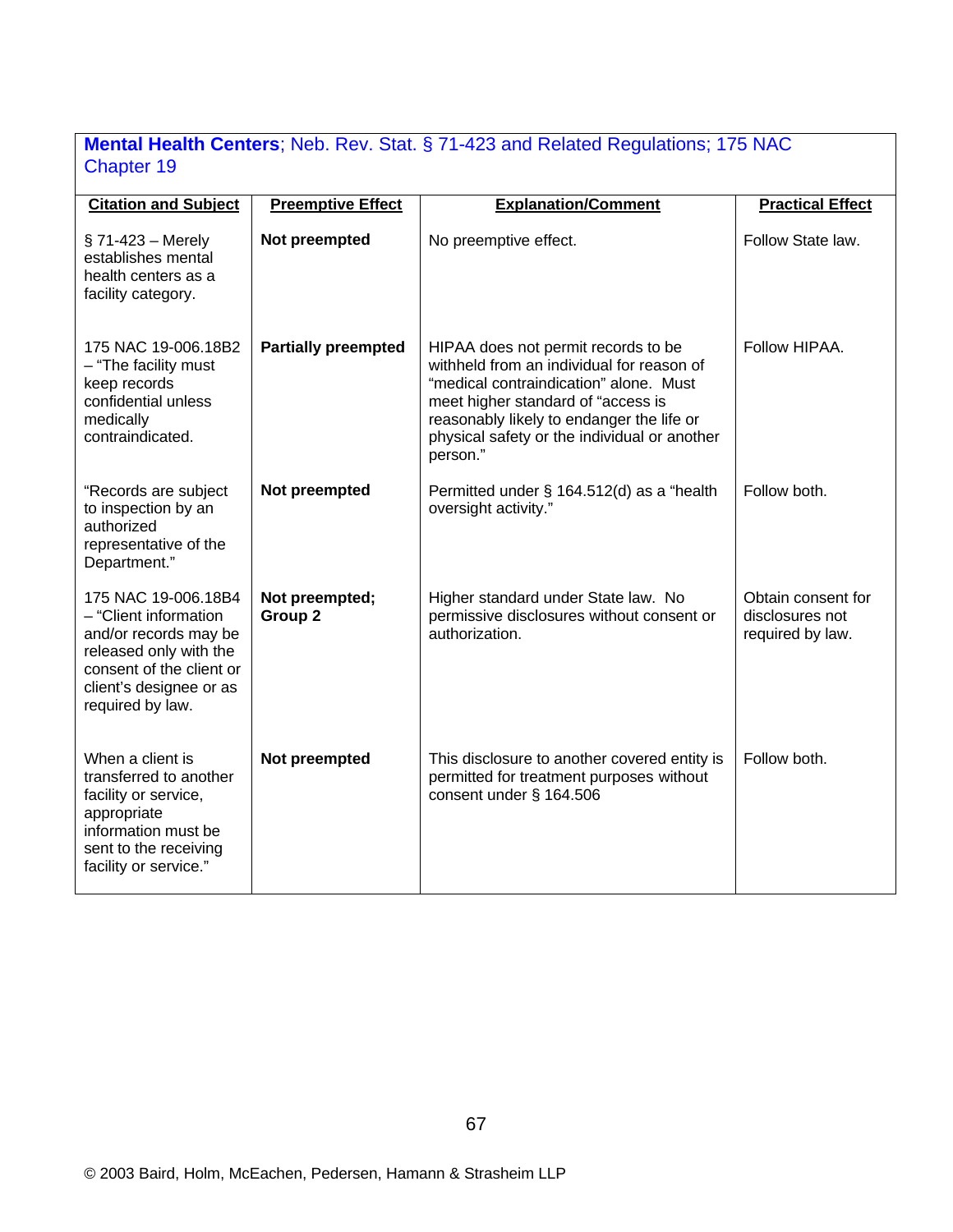# **Patient Access to and Rights Regarding Medical Records**; Neb. Rev. Stat. §§ 71-8401 to 71-8407

| <b>Citation and Subject</b>                                                                                                                                                                                                                                                                                                                                                                                                                                                                                                                                                                                                                      | <b>Preemptive Effect</b>                          | <b>Explanation/Comment</b>                                                                                                                                                                                                                                                                                                                                                                                                                                                                                                                                                                                                                                                                                                                                                                         | <b>Practical Effect</b>       |
|--------------------------------------------------------------------------------------------------------------------------------------------------------------------------------------------------------------------------------------------------------------------------------------------------------------------------------------------------------------------------------------------------------------------------------------------------------------------------------------------------------------------------------------------------------------------------------------------------------------------------------------------------|---------------------------------------------------|----------------------------------------------------------------------------------------------------------------------------------------------------------------------------------------------------------------------------------------------------------------------------------------------------------------------------------------------------------------------------------------------------------------------------------------------------------------------------------------------------------------------------------------------------------------------------------------------------------------------------------------------------------------------------------------------------------------------------------------------------------------------------------------------------|-------------------------------|
| $\S$ 71-8403 (1) –<br>Therapeutic privilege<br>to refuse patient<br>access to the record<br>when release "would<br>not be in the best<br>interest of the patient."                                                                                                                                                                                                                                                                                                                                                                                                                                                                               | <b>Partially preempted</b>                        | Access may not be denied unless the more<br>stringent HIPAA standard is met for<br>claiming the therapeutic privilege where "a<br>licensed health care professional has<br>determined, in the exercise of professional<br>judgment, that the access requested is<br>reasonably likely to endanger the life or<br>physical safety of the individual or another<br>person." Use the HIPAA standard to<br>measure when release would not be "in the<br>best interest of the patient" under State<br>law.                                                                                                                                                                                                                                                                                              | Follow the HIPAA<br>standard. |
| "The request and any<br>authorization [for<br>access or copies of a<br>medical record] shall<br>be in writing and shall<br>be valid for one<br>hundred eighty days<br>after the date of<br>execution by the<br>patient." Note: while<br>somewhat unclear, this<br>provision appears to<br>be limited to requests<br>for access and copies<br>by the patient, not to<br>authorizations to<br>disclose to third parties<br>generally. While there<br>is some ambiguity in<br>how the statute is<br>worded, this limited<br>view of the meaning of<br>the statute seems to<br>make the most sense,<br>given the surrounding<br>context and wording. | Not preempted<br>Balance of 8403 not<br>preempted | HIPAA § 164.524 permits access by the<br>patient or personal representative. There<br>is no prescribed manner for exercising the<br>right and the covered entity can require<br>that the request be in writing. The 180 day<br>limitation on a request or authorization for<br>access by the patient is not in conflict with<br>HIPAA.<br>If $\S$ 71-8403(1) is viewed as applying to all<br>patient authorizations for release to third<br>parties, the State law provision limiting the<br>effective duration of patient authorizations<br>to 180 days would be viewed as more<br>stringent and would control. HIPAA<br>§ 164.508(c)(iv) governing core<br>requirements for authorizations merely<br>requires authorizations to state an<br>expiration date, but no maximum period is<br>stated. | Follow State law.             |
| $\S$ 71-8404 – Access to<br>records; charges.                                                                                                                                                                                                                                                                                                                                                                                                                                                                                                                                                                                                    | Not preempted                                     | Not "contrary" - HIPAA Section<br>164.524(c)(4) permits fees; State law<br>§ 8404 has the effect of imposing upper<br>limits on fees.                                                                                                                                                                                                                                                                                                                                                                                                                                                                                                                                                                                                                                                              | Follow both.                  |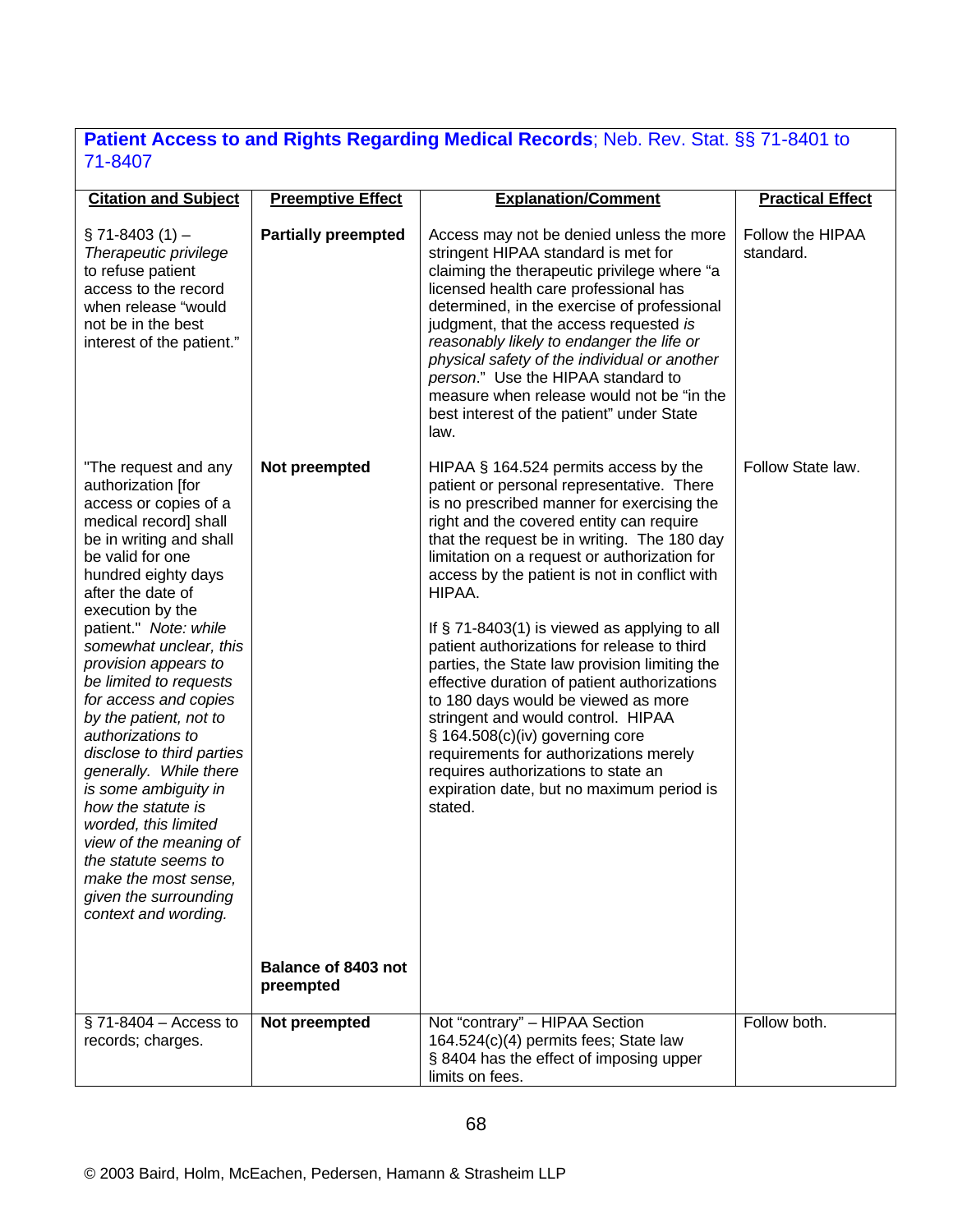| $$71-8405 - No$<br>copying charge<br>permitted in certain<br>cases.                                                                                          | Not preempted | State law is more stringent and controls.                                                                                                        | Follow State law. |
|--------------------------------------------------------------------------------------------------------------------------------------------------------------|---------------|--------------------------------------------------------------------------------------------------------------------------------------------------|-------------------|
| $\S$ 71-8407 – The Act<br>[relating to access,<br>copies, therapeutic<br>privilege and fees]<br>does not apply to<br>records under the<br>Workers' Comp Act. | Not preempted | Not "contrary" - HIPAA requirements<br>continue to apply to PHI in the hands of<br>covered health care providers, even if<br>State rules do not. | Follow HIPAA.     |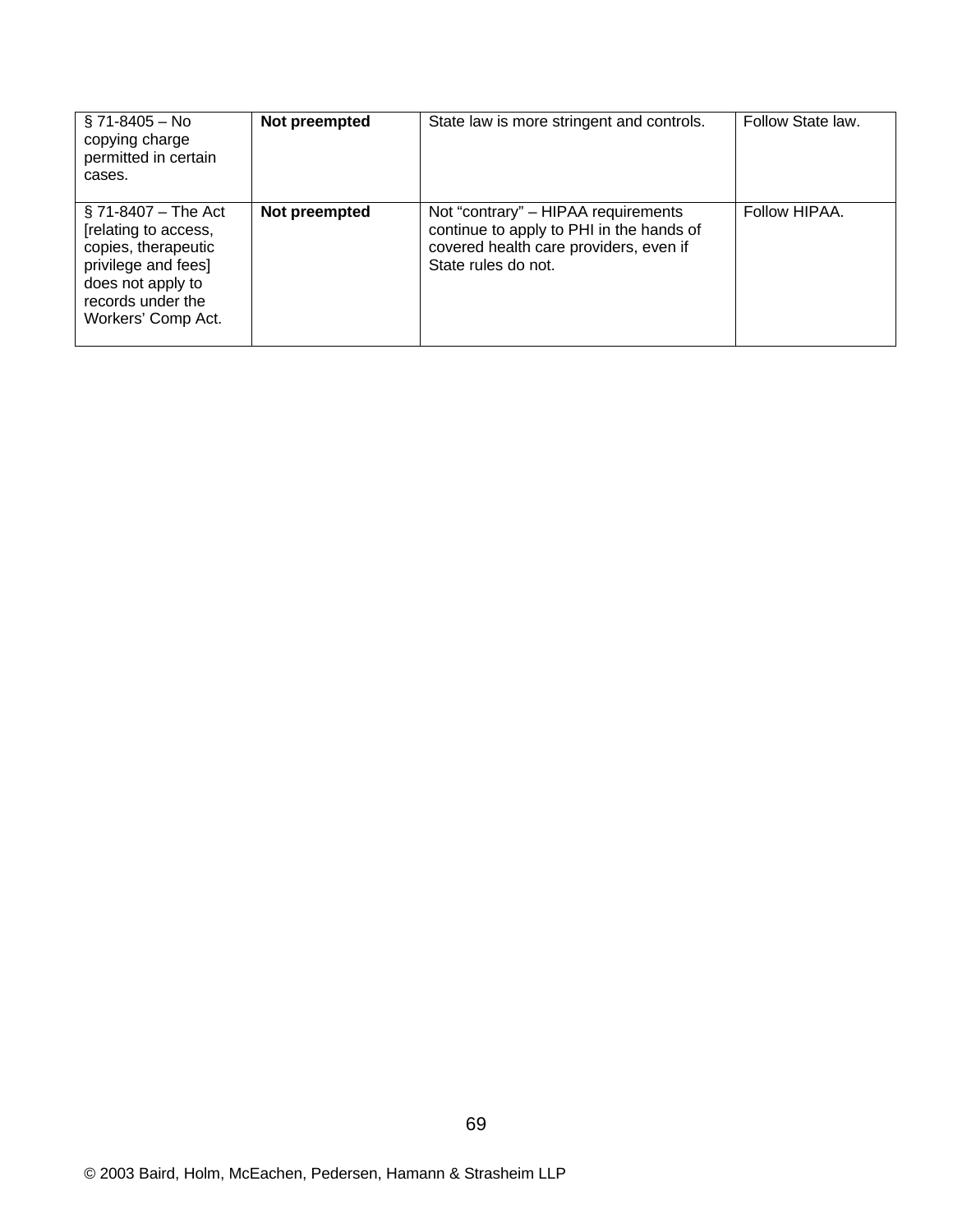| <b>Skilled Nursing Facilities; 175 NAC Chapter 12</b>                                                                                                              |                            |                                                                                                                                                        |                                                                               |  |
|--------------------------------------------------------------------------------------------------------------------------------------------------------------------|----------------------------|--------------------------------------------------------------------------------------------------------------------------------------------------------|-------------------------------------------------------------------------------|--|
| <b>Citation and Subject</b>                                                                                                                                        | <b>Preemptive Effect</b>   | <b>Explanation/Comment</b>                                                                                                                             | <b>Practical Effect</b>                                                       |  |
| $006.05-3 - Residents$<br>have the right to be<br>informed by a<br>physician of their<br>health and medical<br>condition "unless<br>medically<br>contraindicated." | <b>Partially preempted</b> | Access may be denied only if the stricter<br>HIPAA standard for invoking the<br>therapeutic privilege at $\S16\overline{4}$ .524(a)(3)(i) is<br>met.   | <b>Follow HIPAA</b><br>standard to<br>determine if State<br>exception is met. |  |
| $006.05 - 18 - Residents$<br>have the right to<br>"receive a copy of their<br>permanent record<br>within 2 working days."                                          | Not preempted              | More stringent; HIPAA standard is 30<br>days.                                                                                                          | Follow State law.                                                             |  |
| $006.05 - 20 - All$<br>information<br>confidential. Release<br>requires consent of the<br>resident unless<br>"otherwise authorized<br>under law."                  | Not preempted;<br>Group 1  | Not "contrary" – Read with HIPAA which<br>establishes other circumstances in which<br>release is "authorized by law" without<br>patient consent        | Follow both.                                                                  |  |
| $006.16C2 -$ Facility<br>must protect<br>confidentiality,<br>regardless of the form<br>or method of storage,<br>except when release is<br>authorized by:           |                            |                                                                                                                                                        |                                                                               |  |
| (1) Transfer<br>agreement to<br>another facility.                                                                                                                  | Not preempted              | Not "contrary" – Can be read together with<br>HIPAA requirement that the SNF include<br>this type of disclosure in its notice of<br>privacy practices. | Follow both.                                                                  |  |
| $(2)$ Law.                                                                                                                                                         | Not preempted              | Not "contrary" - Incorporates HIPAA and<br>HIPAA preemption principles.                                                                                | Follow both.                                                                  |  |
| (3) Third party<br>payment contract.                                                                                                                               | Not preempted              | Not "contrary" – Can be read together with<br>HIPAA notice requirements for disclosure<br>of information for payment purposes<br>without consent.      | Follow both.                                                                  |  |
| (4) The resident or<br>designee.                                                                                                                                   | Not preempted              | Not "contrary" – Can be read together with<br>HIPAA notice and authorization<br>requirements.                                                          | Follow both.                                                                  |  |
| $006.16C3 - Records$<br>subject to inspection<br>by authorized<br>representatives of the<br>Department.                                                            | Not preempted              | Not "contrary" - HIPAA exception for<br>health oversight activities at $\S$ 64.512(d).                                                                 | Follow both.                                                                  |  |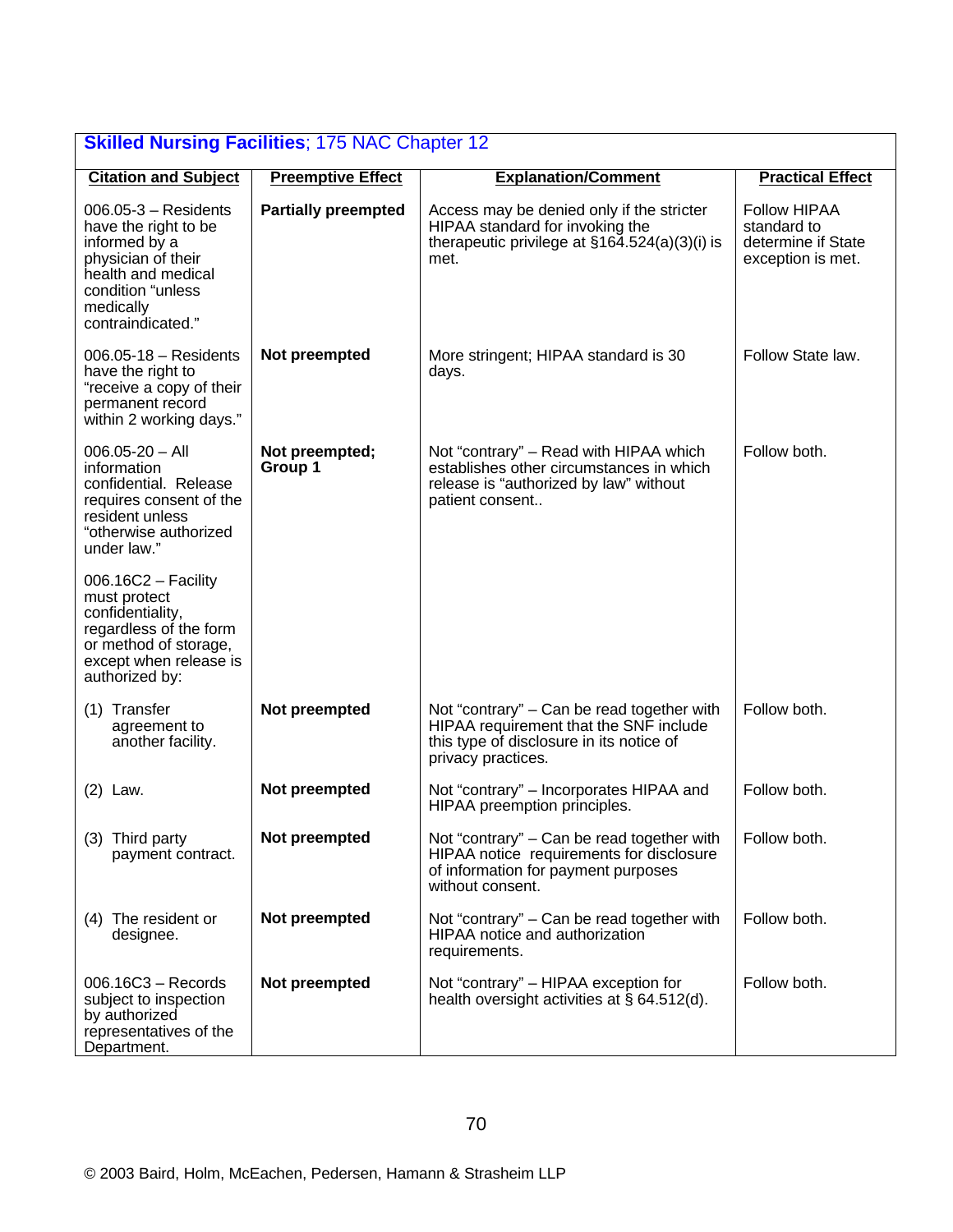# (**Regulations for Certifying) Substance Abuse Programs**; 203 NAC 15-012.02 and 203 NAC 15-015

| <b>Citation and Subject</b>                                                                                                                             | <b>Preemptive Effect</b> | <b>Explanation/Comment</b>                                                                                              | <b>Practical Effect</b>                                            |
|---------------------------------------------------------------------------------------------------------------------------------------------------------|--------------------------|-------------------------------------------------------------------------------------------------------------------------|--------------------------------------------------------------------|
| $012.02 -$ Must have<br>written procedures to<br>ensure coordination<br>and continuity of care<br>which comply with<br>confidentiality<br>requirements. | Not preempted            | Not "contrary" $-$ § 164.506 governs uses<br>and disclosures for treatment purposes<br>without consent.                 | Follow both.                                                       |
| 015 - All information<br>concerning the identity<br>of clients in substance<br>abuse programs is<br>confidential.                                       | Not preempted            | HIPAA's definition of individually<br>identifiable information (§ 164.501) is<br>broader.                               | <b>HIPAA</b> places<br>additional<br>requirements; follow<br>both. |
| Requires policy<br>describing specific<br>procedures used to<br>ensure confidentiality.                                                                 | Not preempted            | Policy must be consistent with HIPAA.                                                                                   | Follow both.                                                       |
| Policy must include<br>procedures for release<br>of information to, and<br>obtaining information<br>from, other providers.                              | Not preempted            | Policy must be consistent with or more<br>stringent than HIPAA.                                                         | Follow both.                                                       |
| Forms for release of<br>information must be<br>attached to policy.                                                                                      | Not preempted            | Forms must comply with HIPAA.                                                                                           | Follow both.                                                       |
| Must have policy for<br>storage of records.                                                                                                             | Not preempted            | HIPAA requires physical, technical, and<br>administrative safeguards, but does not<br>expressly mandate storage policy. | Follow both.                                                       |
| Copy of 42 CFR, Part<br>2, must be included.                                                                                                            | Not preempted            | Not "contrary" - State law adds<br>requirement.                                                                         | Follow both.                                                       |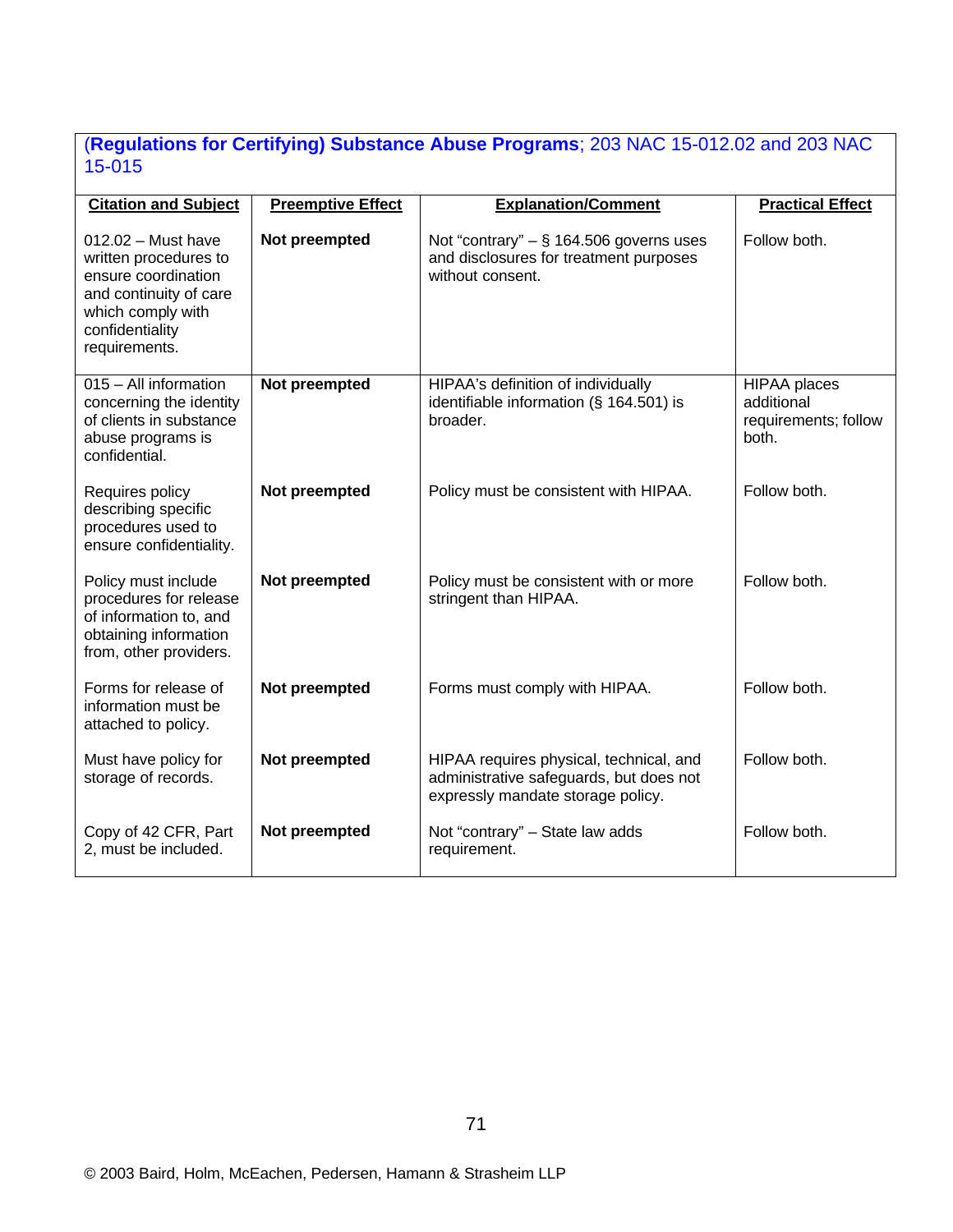# (**Regulations for Certifying) Substance Abuse Programs**; 203 NAC 15-012.02 and 203 NAC 15-015 (Cont.)

| <b>Citation and Subject</b>                                                                                                                                                      | <b>Preemptive Effect</b>  | <b>Explanation/Comment</b>                                                                        | <b>Practical Effect</b>                                                       |
|----------------------------------------------------------------------------------------------------------------------------------------------------------------------------------|---------------------------|---------------------------------------------------------------------------------------------------|-------------------------------------------------------------------------------|
| Client record must<br>document that<br>confidentiality<br>procedures are<br>followed for each<br>release.                                                                        | Not preempted             | Not "contrary" – State law adds this<br>requirement not found in HIPAA.                           | Follow both.                                                                  |
| 175 NAC 18-006.16B4<br>- "Client information"<br>and/or records may be<br>released only with the<br>consent of the client or<br>the client's designee or<br>as required by law." | Not preempted;<br>Group 2 | State law sets higher standard; no<br>permissive disclosures without consent or<br>authorization. | Obtain consent or<br>authorization for<br>disclosures not<br>required by law. |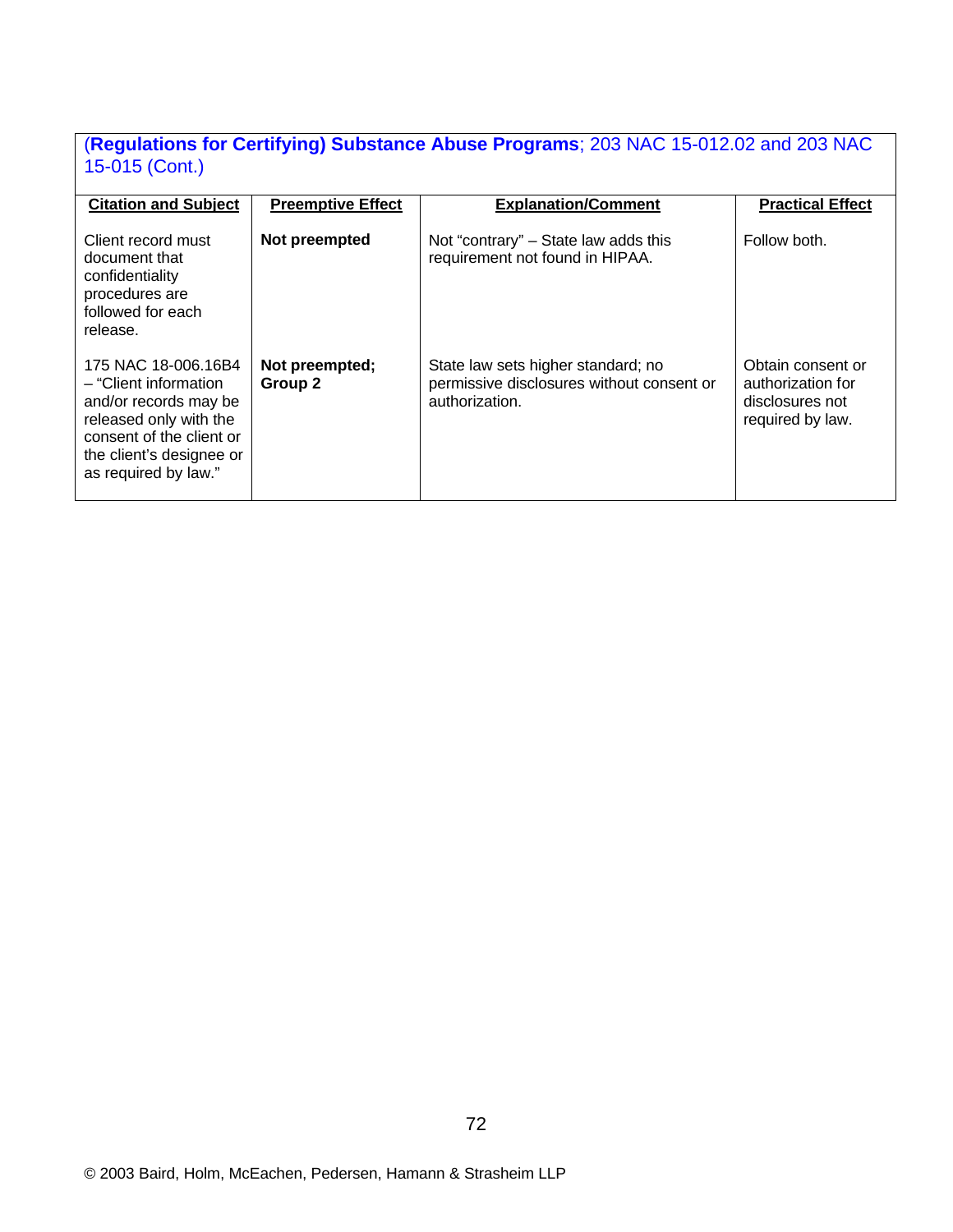# (**Confidential Records of) Substance Abuse Treatment Centers**; 175 NAC 18-006.16B to.16B5

| <b>Citation and Subject</b>                                                                                                                                                                      | <b>Preemptive Effect</b> | <b>Explanation/Comment</b>                                                                                                                                                                                                                                                                                                                                                                      | <b>Practical Effect</b>                                                                           |
|--------------------------------------------------------------------------------------------------------------------------------------------------------------------------------------------------|--------------------------|-------------------------------------------------------------------------------------------------------------------------------------------------------------------------------------------------------------------------------------------------------------------------------------------------------------------------------------------------------------------------------------------------|---------------------------------------------------------------------------------------------------|
| $006.16B4 -$<br>Confidential<br>information may be<br>released with consent<br>of the client or<br>designee "or as<br>required by law."                                                          | Not preempted            | More stringent; narrows the list of<br>exceptions to those required by law. The<br>phrase "required by law" would mean by<br>State law or HIPAA or other applicable law.<br>Be sure when releasing because<br>disclosure is "required by" State law that<br>there is a corresponding HIPAA exception<br>or that the HIPAA exception for disclosures<br>"required by law" at §164.512(a) is met. | Follow State law<br>regarding consent;<br>follow HIPAA with<br>regard to<br>authorization/notice. |
| $006.16B4 - When a$<br>patient is transferred to<br>another facility or<br>service, appropriate<br>information must be<br>sent to the receiving<br>facility.                                     | Not preempted            | Not "contrary" – HIPAA permits disclosures<br>for treatment purposes if described in<br>facility's notice. Also, HIPAA permits<br>disclosures "required by law" at § 164.512.                                                                                                                                                                                                                   | Follow both.<br>Follow both; follow                                                               |
| $006.16B5 - All records$<br>remain with the facility<br>if there is change of<br>ownership. In case of<br>dissolution, facility<br>notifies Department of<br>location and storage of<br>records. | Not preempted            | Not "contrary" - While leaving records with<br>the facility is a disclosure to the new<br>owner, the disclosure is required by State<br>law pursuant to $§164.512(a)$ .                                                                                                                                                                                                                         | <b>HIPAA with respect</b><br>to notice.                                                           |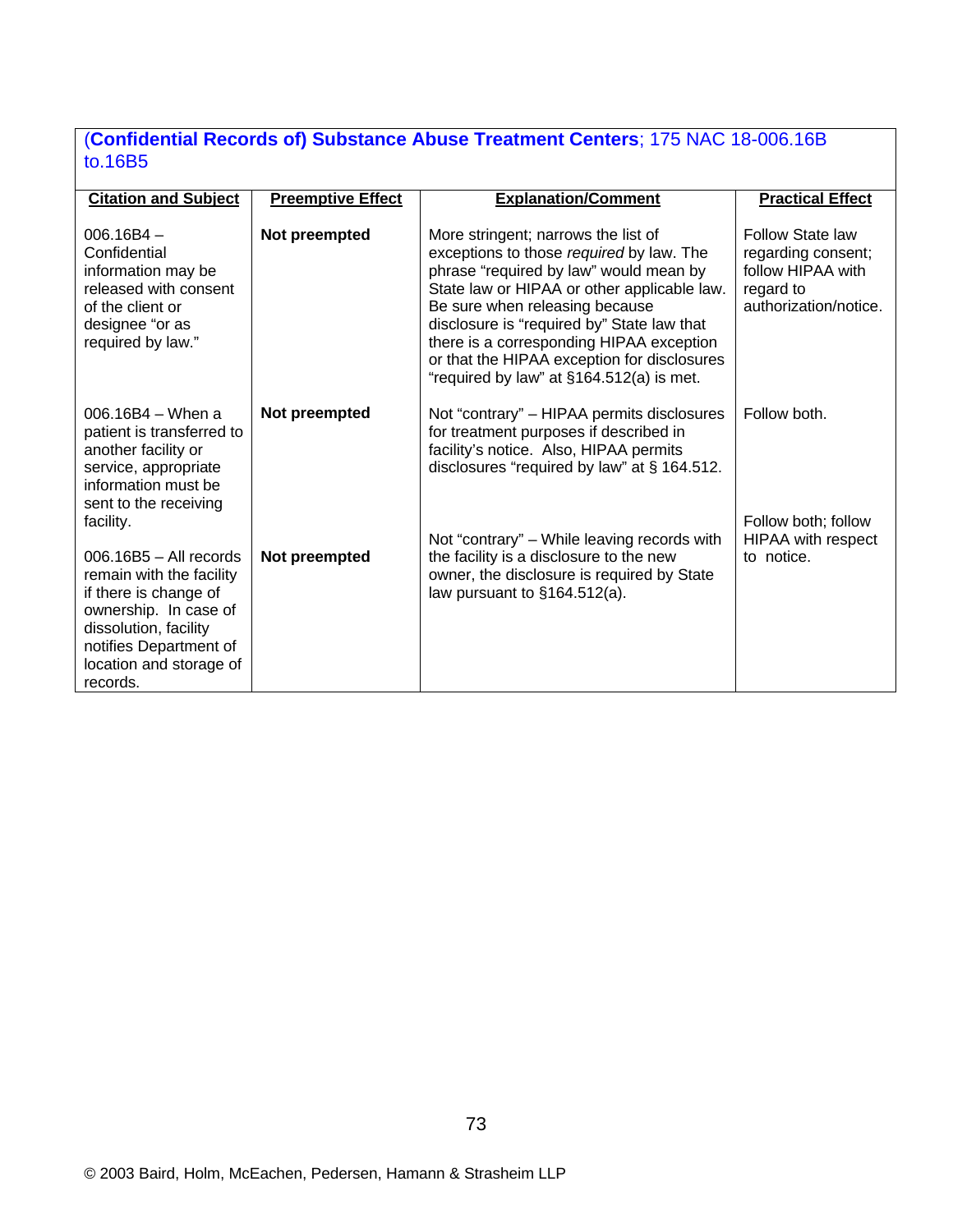# 11. **Licensed Professionals/Providers**. Please read discussion on pages 12 and 13 regarding Group 1 and Group 2 providers.

| <b>Confidentiality Requirements for Licensed Professionals; Neb. Rev. Stat. § 71-148(9)</b>                                                                                         |                           |                                                                                                                                                                                                                                                                                 |                         |  |
|-------------------------------------------------------------------------------------------------------------------------------------------------------------------------------------|---------------------------|---------------------------------------------------------------------------------------------------------------------------------------------------------------------------------------------------------------------------------------------------------------------------------|-------------------------|--|
| <b>Citation and Subject</b>                                                                                                                                                         | <b>Preemptive Effect</b>  | <b>Explanation/Comment</b>                                                                                                                                                                                                                                                      | <b>Practical Effect</b> |  |
| $\S$ 71-148(9) – For<br>disciplinary purposes,<br>"unprofessional<br>conduct" includes<br>"willful betrayal of a<br>professional secret<br>except as otherwise<br>provided by law." | Not preempted;<br>Group 1 | Not "contrary" – This is simply State law<br>grounds for an additional penalty and has<br>no effect on HIPAA grounds and penalties.<br>HIPAA privacy standards may become the<br>basis for measuring what is a "willful<br>betrayal of a professional secret" in the<br>future. | Follow both.            |  |

| <b>Advanced Practice Registered Nurses; 172 NAC 100-008.02</b>                                                                                                                                   |                           |                               |                         |  |
|--------------------------------------------------------------------------------------------------------------------------------------------------------------------------------------------------|---------------------------|-------------------------------|-------------------------|--|
| <b>Citation and Subject</b>                                                                                                                                                                      | <b>Preemptive Effect</b>  | <b>Explanation/Comment</b>    | <b>Practical Effect</b> |  |
| 172 NAC 100-008.02 -<br>[Grounds for denial of<br>a license or discipline<br>of a license.] $-$<br>"Violating the<br>confidentiality of<br>information or<br>knowledge concerning<br>a patient." | Not preempted;<br>Group 1 | Does not conflict with HIPAA. | Follow both.            |  |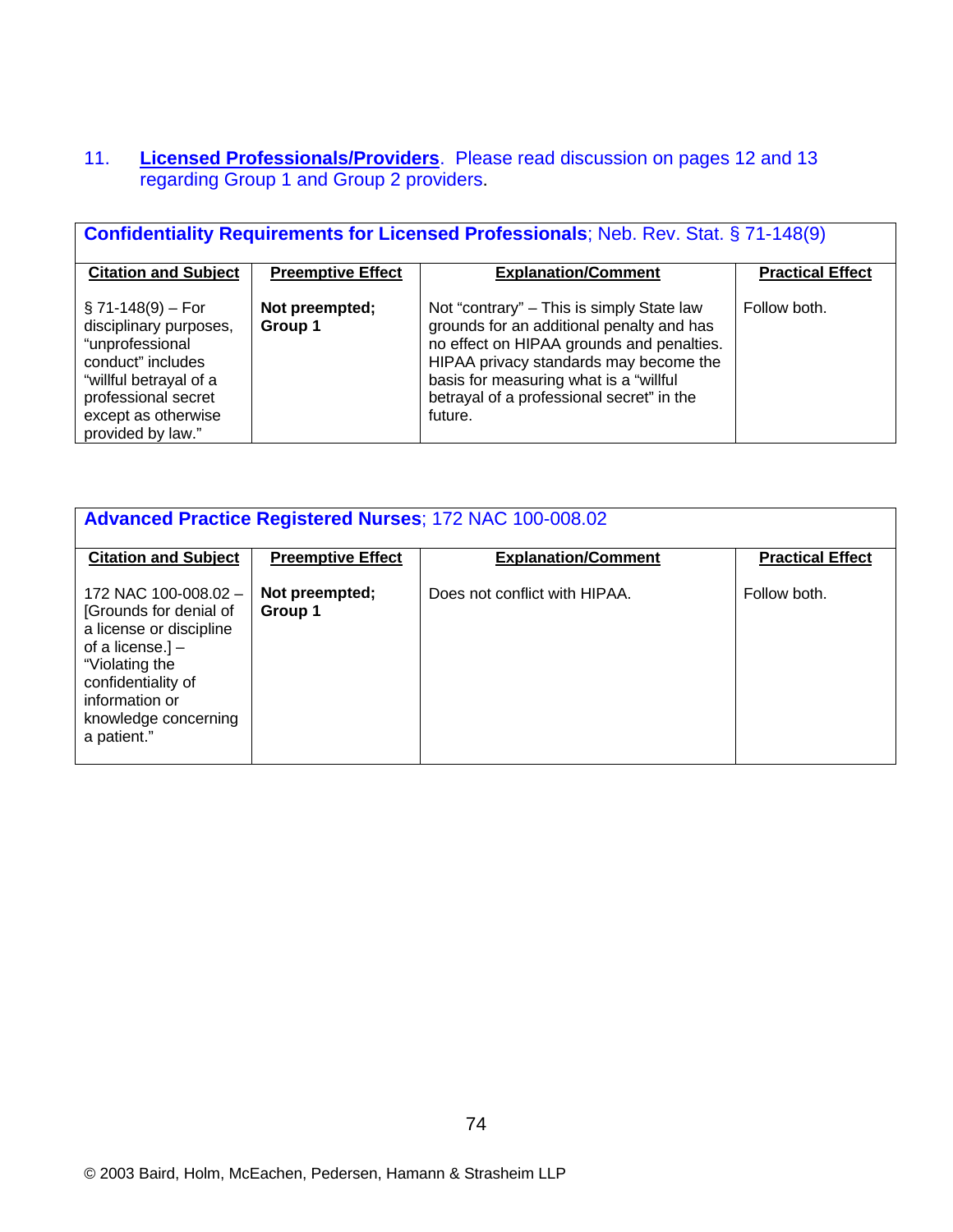| Audiologists/Speech Pathologists; 172 NAC 23-013.0310                                                                                                                                                                                                                                                                                                                  |                           |                                                                                                                                    |                                                                               |  |
|------------------------------------------------------------------------------------------------------------------------------------------------------------------------------------------------------------------------------------------------------------------------------------------------------------------------------------------------------------------------|---------------------------|------------------------------------------------------------------------------------------------------------------------------------|-------------------------------------------------------------------------------|--|
| <b>Citation and Subject</b>                                                                                                                                                                                                                                                                                                                                            | <b>Preemptive Effect</b>  | <b>Explanation/Comment</b>                                                                                                         | <b>Practical Effect</b>                                                       |  |
| 172 NAC 23-013.0310<br>- "Without the prior"<br>written consent of a<br>patient, an Audiologist<br>or Speech Pathologist<br>holds in confidence<br>information obtained<br>from a patient, except<br>in those unusual<br>circumstances in<br>which to do so would<br>result in a clear danger<br>to the person or<br>others, or where<br>otherwise required by<br>law. | Not preempted;<br>Group 2 | State law provides higher standard. No<br>permissive disclosures, only required<br>disclosure without consent or<br>authorization. | Obtain consent or<br>authorization when<br>disclosure not<br>required by law. |  |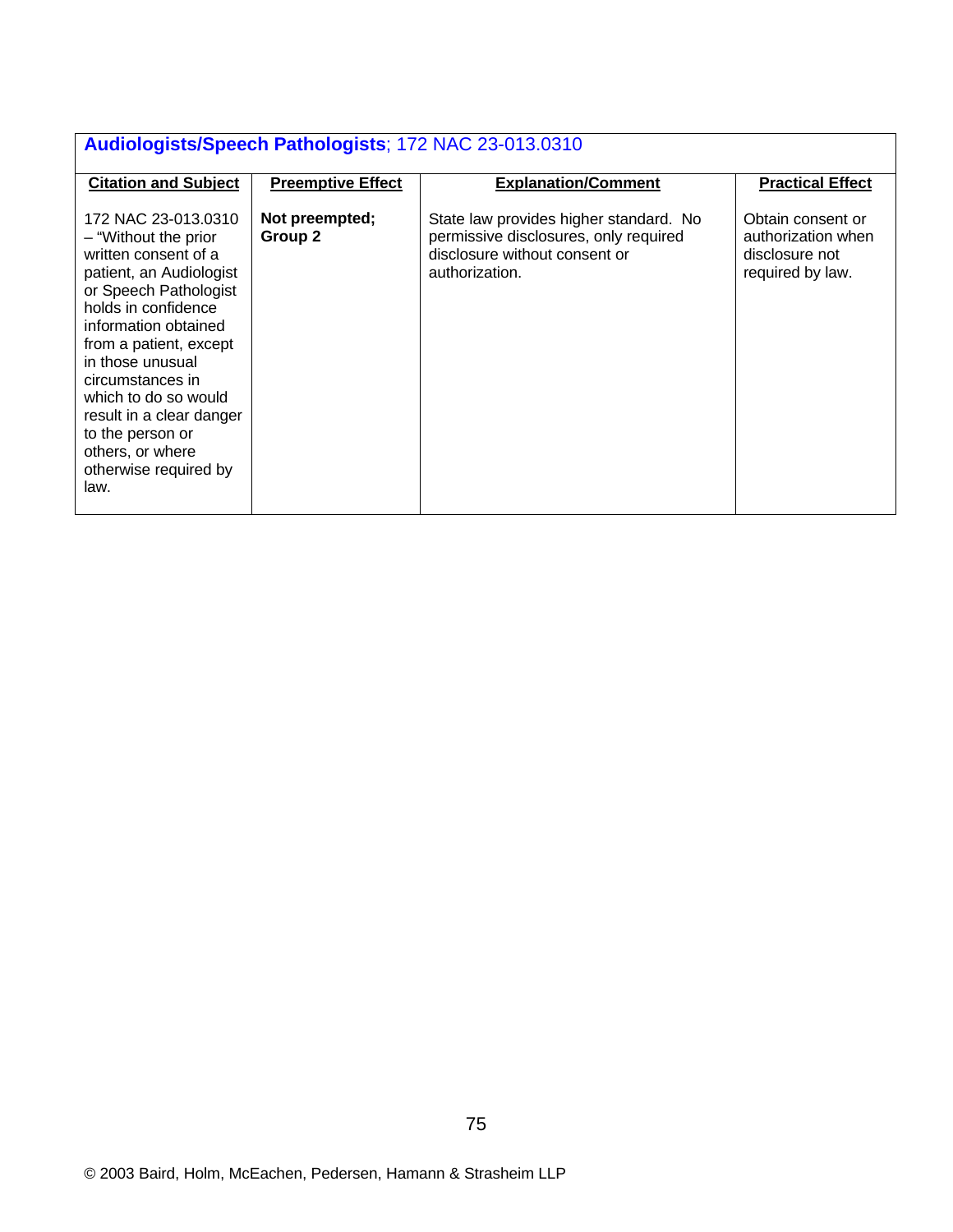| Certified Nurse Midwife; 172 NAC 104-008.02B                                                                                                                                                      |                           |                               |                         |  |
|---------------------------------------------------------------------------------------------------------------------------------------------------------------------------------------------------|---------------------------|-------------------------------|-------------------------|--|
| <b>Citation and Subject</b>                                                                                                                                                                       | <b>Preemptive Effect</b>  | <b>Explanation/Comment</b>    | <b>Practical Effect</b> |  |
| 172 NAC 104-008.02B<br>[Grounds for denial of<br>a license or discipline<br>of a license.] $-$<br>"Violating the<br>confidentiality of<br>information or<br>knowledge concerning<br>the patient." | Not preempted;<br>Group 1 | Does not conflict with HIPAA. | Follow both.            |  |

| <b>Certified Registered Nurse Anesthetist; 172 NAC 103-006.02B</b>                                                                                                                                |                           |                               |                         |  |
|---------------------------------------------------------------------------------------------------------------------------------------------------------------------------------------------------|---------------------------|-------------------------------|-------------------------|--|
| <b>Citation and Subject</b>                                                                                                                                                                       | <b>Preemptive Effect</b>  | <b>Explanation/Comment</b>    | <b>Practical Effect</b> |  |
| 172 NAC 103-006.02B<br>[Grounds for denial of<br>a license or discipline<br>of a license.] $-$<br>"Violating the<br>confidentiality of<br>information or<br>knowledge concerning<br>the patient." | Not preempted;<br>Group 1 | Does not conflict with HIPAA. | Follow both.            |  |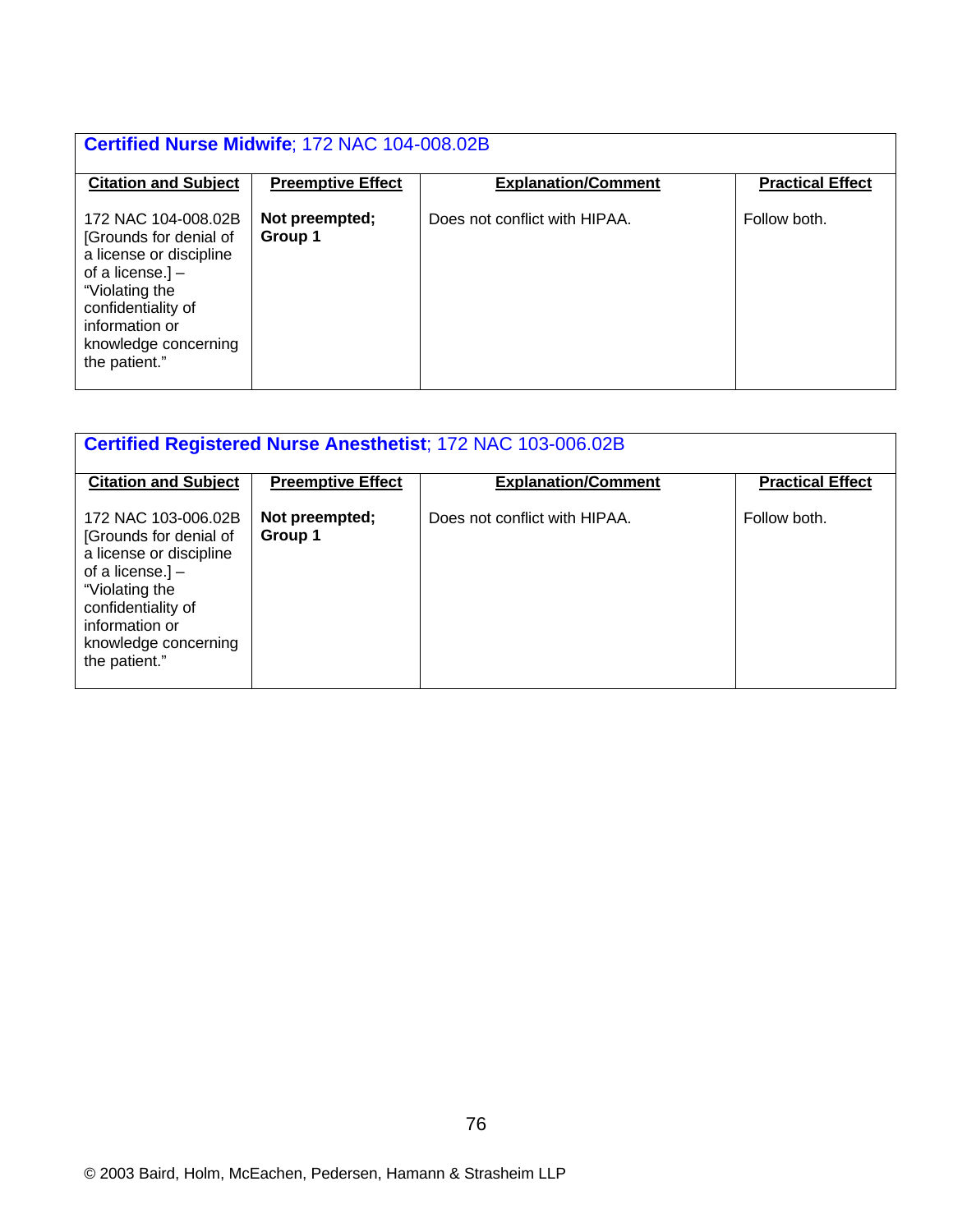| <b>Chiropractors</b> ; 172 NAC 29-009.10b                                                                                                                                                                                                                                                                                                                                               |                           |                                                                                                                                    |                                                                               |  |
|-----------------------------------------------------------------------------------------------------------------------------------------------------------------------------------------------------------------------------------------------------------------------------------------------------------------------------------------------------------------------------------------|---------------------------|------------------------------------------------------------------------------------------------------------------------------------|-------------------------------------------------------------------------------|--|
| <b>Citation and Subject</b>                                                                                                                                                                                                                                                                                                                                                             | <b>Preemptive Effect</b>  | <b>Explanation/Comment</b>                                                                                                         | <b>Practical Effect</b>                                                       |  |
| 172 NAC 29-009.10b -<br>"A chiropractor/<br>chiropractic physician<br>must hold in<br>confidence information<br>obtained from a<br>patient, except in<br>those unusual<br>circumstances in<br>which to do so would<br>result in clear danger<br>to the person or to<br>others, or where<br>otherwise required by<br>law. Failure to do so<br>constitutes<br>unprofessional<br>conduct." | Not preempted;<br>Group 2 | State law provides higher standard. No<br>permissive disclosures, only required<br>disclosure without consent or<br>authorization. | Obtain consent or<br>authorization when<br>disclosure not<br>required by law. |  |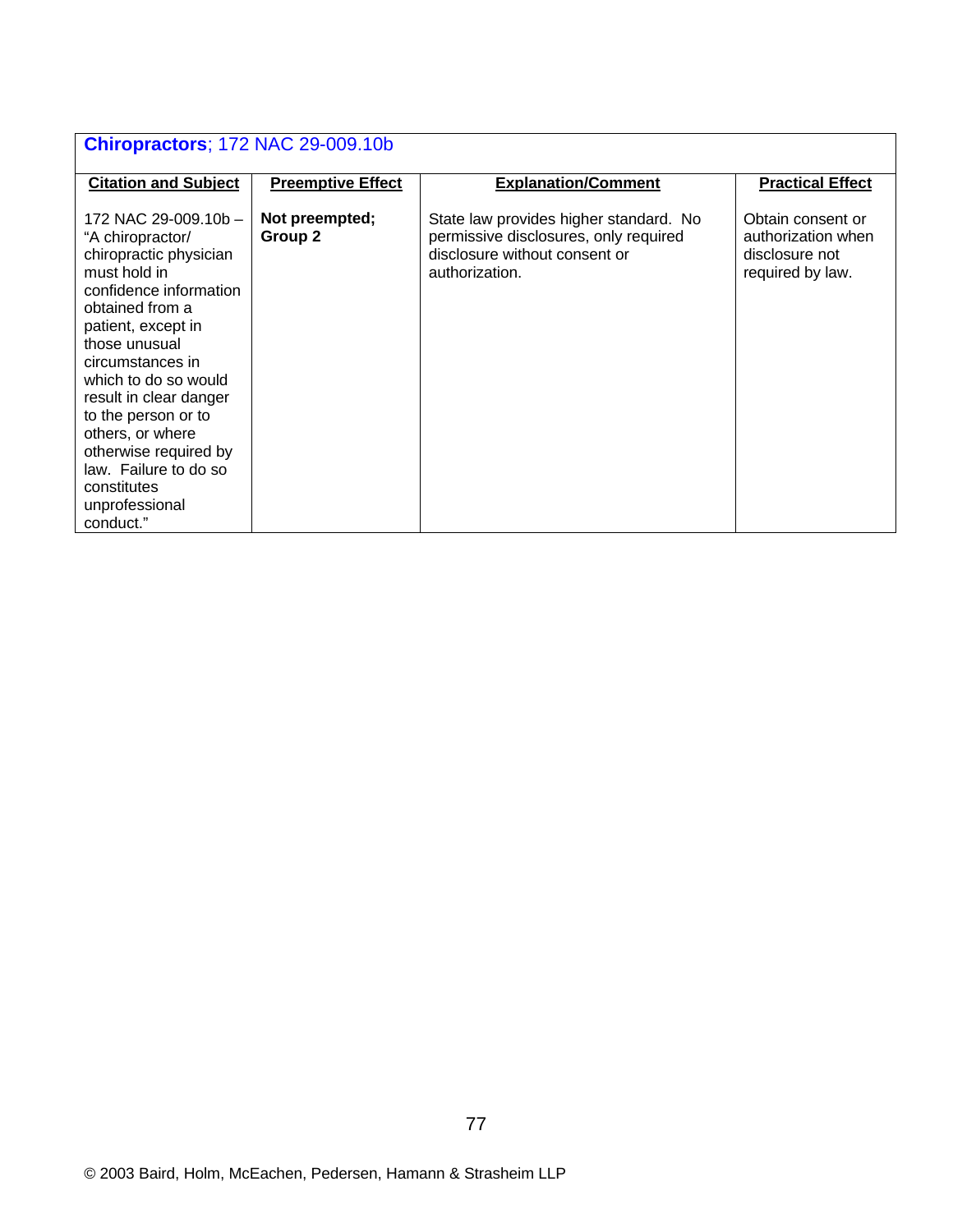# **Emergency Medical Service (EMS) Patient Data**; Neb. Rev. Stat. § 71-5185 (and Related Regulations at 172 NAC 12)

| <b>Citation and Subject</b>                                                                                                                                                                                                                                                          | <b>Preemptive Effect</b>   | <b>Explanation/Comment</b>                                                                                                                                                                                                                                                                                                                                                                           | <b>Practical Effect</b>                                                                     |
|--------------------------------------------------------------------------------------------------------------------------------------------------------------------------------------------------------------------------------------------------------------------------------------|----------------------------|------------------------------------------------------------------------------------------------------------------------------------------------------------------------------------------------------------------------------------------------------------------------------------------------------------------------------------------------------------------------------------------------------|---------------------------------------------------------------------------------------------|
| $\S$ 71-5185 – EMS<br>providers must keep<br>patient data<br>confidential except to<br>disclose to the<br>receiving facility, as<br>aggregate data reports<br>or as "case specific<br>data to approved<br>researchers for<br>specific research<br>projects pursuant to<br>$$81-666.$ | <b>Partially preempted</b> | Data may be released to receiving facility<br>without consent for treatment purposes<br>under § 164.506(a); aggregate data would<br>meet standards for de-identified data under<br>§ 164.514(a). Uncertain regarding<br>research purpose. HIPAA requires<br>research to be approved by IRB or Privacy<br>Board. Unclear whether state department<br>as described in § 81.666 meets this<br>standard. | Follow State law<br>except, obtain<br>authorization for<br>data released to<br>researchers. |

| <b>Emergency Medical Service Providers; 172 NAC 12-006.0302</b>                                                                                                                                                                                                                                                                                                                               |                           |                                                                                                                                    |                                                                               |  |
|-----------------------------------------------------------------------------------------------------------------------------------------------------------------------------------------------------------------------------------------------------------------------------------------------------------------------------------------------------------------------------------------------|---------------------------|------------------------------------------------------------------------------------------------------------------------------------|-------------------------------------------------------------------------------|--|
| <b>Citation and Subject</b>                                                                                                                                                                                                                                                                                                                                                                   | <b>Preemptive Effect</b>  | <b>Explanation/Comment</b>                                                                                                         | <b>Practical Effect</b>                                                       |  |
| 172 NAC 12-006.0302<br>- "An emergency<br>medical services<br>provider must hold in<br>confidence information<br>obtained from a<br>patient, except in<br>those unusual<br>circumstances in<br>which to do so would<br>result in clear danger<br>to the person or to<br>others, or where<br>otherwise required by<br>law. Failure to do so<br>shall constitute<br>unprofessional<br>conduct." | Not preempted;<br>Group 2 | State law provides higher standard. No<br>permissive disclosures, only required<br>disclosure without consent or<br>authorization. | Obtain consent or<br>authorization when<br>disclosure not<br>required by law. |  |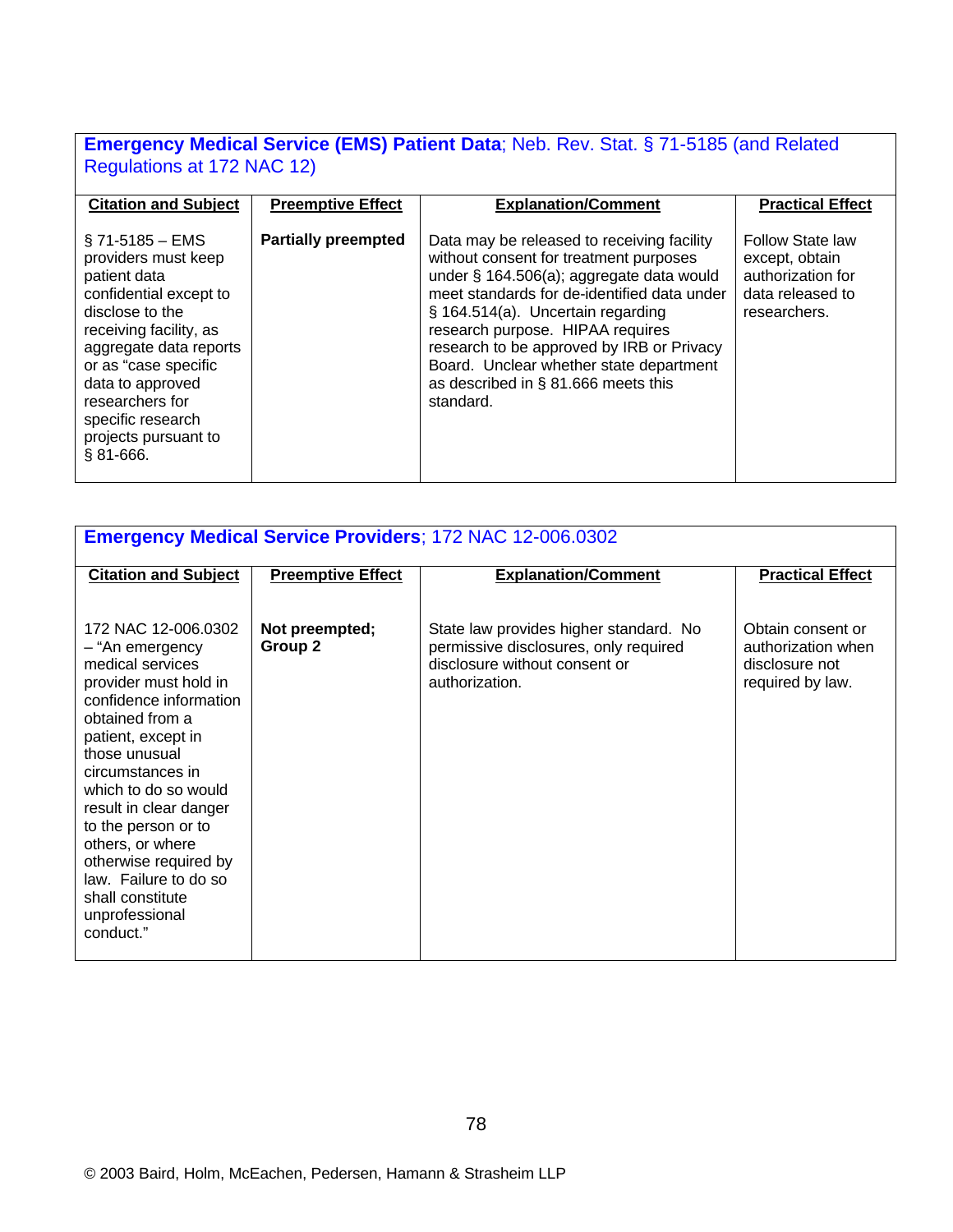| (Licensed) Dentists-Incident Reports; Neb. Rev. Stat. § 71-193.34                                                                                                                                                                                                 |                           |                                                                                                                                                                                                                                                                          |                         |  |
|-------------------------------------------------------------------------------------------------------------------------------------------------------------------------------------------------------------------------------------------------------------------|---------------------------|--------------------------------------------------------------------------------------------------------------------------------------------------------------------------------------------------------------------------------------------------------------------------|-------------------------|--|
| <b>Citation and Subject</b>                                                                                                                                                                                                                                       | <b>Preemptive Effect</b>  | <b>Explanation/Comment</b>                                                                                                                                                                                                                                               | <b>Practical Effect</b> |  |
| $\S$ 71-193.34 $-$<br>Licensed dentists are<br>required to submit<br>reports of death or<br>physical or mental<br>injury to patients<br>requiring<br>hospitalization<br>resulting from<br>inhalation analgesia,<br>parenteral sedation, or<br>general anesthesia. | Not Preempted;<br>Group 1 | Information required to be reported does<br>not identify patients, so meets the<br>standards under § 164.514 for de-<br>identification of data. May also rely on<br>§ 164.5121(a) which permits uses and<br>disclosures "required by law" for public<br>health purposes. | Follow both.            |  |

# **Licensed Health Practitioners' Peer Review Committees--Proceedings & Records**; Neb. Rev. Stat. § 25-12,123

| $\S$ 25-12,123 -        | Not preempted | Not "contrary"; more stringent- Adds a    | Follow both; State      |
|-------------------------|---------------|-------------------------------------------|-------------------------|
| Confidentiality and     |               | layer of protection by imposing a State   | law does not relieve    |
| privilege of certain    |               | privacy duty on professional associations | covered health care     |
| peer review             |               | which are probably not "covered entities" | <i>providers</i> of any |
| information of          |               | under HIPAA.                              | duties to protect       |
| professional societies. |               |                                           | health information.     |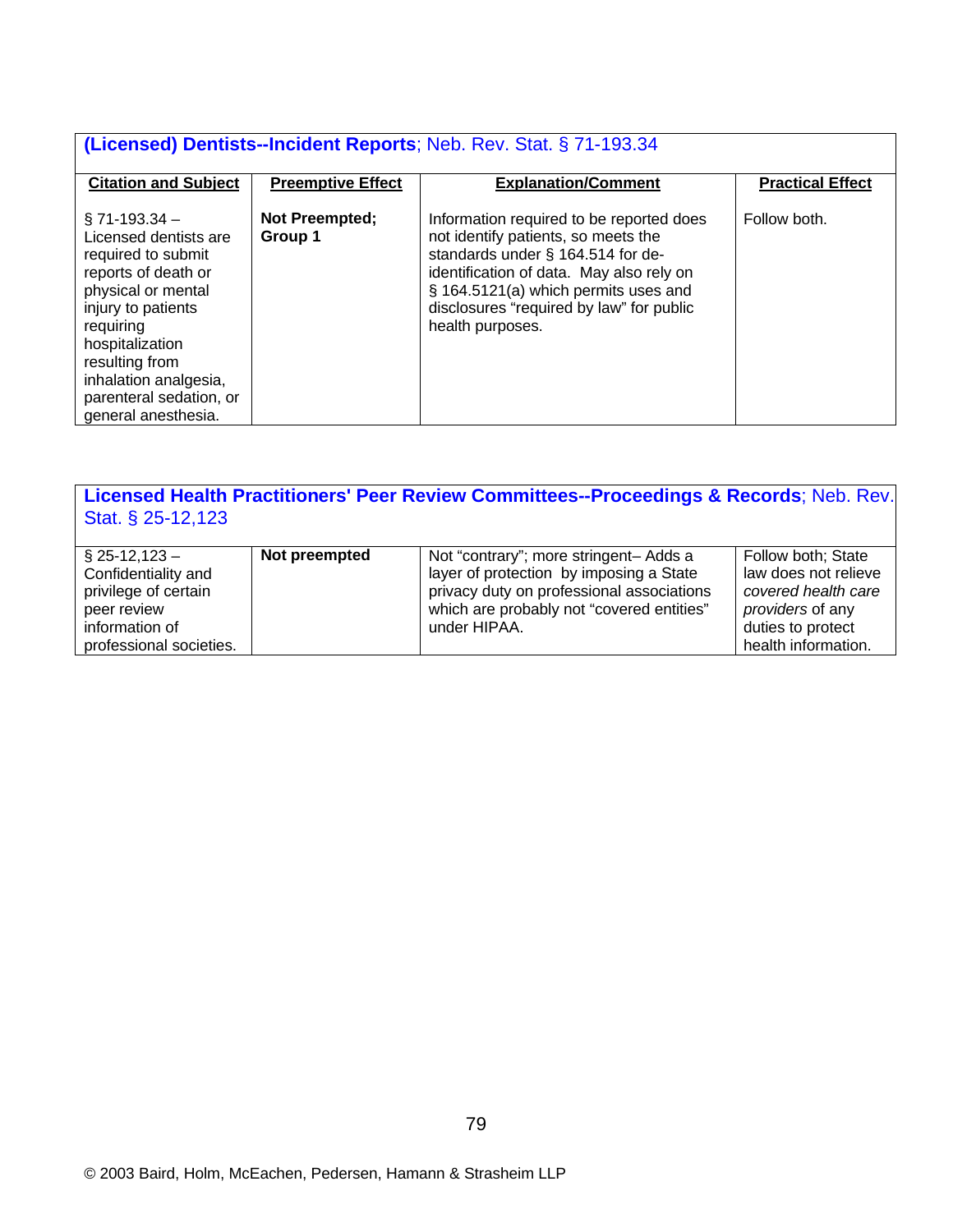| Licensed Mental Health Practitioners; Neb. Rev. Stat. 88 71-1,295 to 1,338                                                                                                                                                                                                                                                                                                                                          |                           |                                                                                                                                                                                                                                                                                                                                                                                                  |                                                                                                                                         |  |
|---------------------------------------------------------------------------------------------------------------------------------------------------------------------------------------------------------------------------------------------------------------------------------------------------------------------------------------------------------------------------------------------------------------------|---------------------------|--------------------------------------------------------------------------------------------------------------------------------------------------------------------------------------------------------------------------------------------------------------------------------------------------------------------------------------------------------------------------------------------------|-----------------------------------------------------------------------------------------------------------------------------------------|--|
| <b>Citation and Subject</b>                                                                                                                                                                                                                                                                                                                                                                                         | <b>Preemptive Effect</b>  | <b>Explanation/Comment</b>                                                                                                                                                                                                                                                                                                                                                                       | <b>Practical Effect</b>                                                                                                                 |  |
| § 71-1,335 - LMHP<br>duty of confidentiality;<br>Exceptions for:<br>(1) written consent of<br>the individual(s).<br>(2) As limited by NAC.<br>(3) When the<br>individual "waives<br>the privilege by<br>bringing charges<br>against the<br>licensee."<br>(4) When there is a<br>duty to warn per<br>statute.                                                                                                        | Not preempted             | Not "contrary"<br>Can be read to incorporate HIPAA<br>(1)<br>notice and authorization<br>requirements.<br>(2)<br>Depends upon particular rule.<br>Evaluate.<br>The activity may be "health care<br>(3)<br>operations" or other specific<br>disclosure exceptions may apply.<br>See analysis of 71-1,336 ("duty to<br>(4)<br>warn").                                                              | Follow both; under<br>(2) examine the<br>particular NAC rule<br>for HIPAA<br>compliance; for (4)<br>follow analysis of<br>$§$ 71-1,336. |  |
| $\S$ 71-1,336 -                                                                                                                                                                                                                                                                                                                                                                                                     |                           |                                                                                                                                                                                                                                                                                                                                                                                                  |                                                                                                                                         |  |
| (1) No liability for<br>failure to warn<br>except when "the<br>patient has<br>communicated<br>a serious threat of<br>physical violence<br>against [self] or a<br>reasonably<br>identifiable victim<br>or victims."<br>(2) Duty to warn<br>limited to the<br>circumstances<br>described above;<br>Can warn intended<br>victim and law<br>enforcement<br>agency.<br>(3) No liability to<br>licensee for<br>complying. | Not preempted             | Not "contrary" $-$ § 164.512(j) permits<br>disclosure without consent or authorization<br>"consistent with applicable law and<br>standards of ethical conduct" when<br>necessary to prevent or lessen a serious or<br>imminent threat to the health or safety of a<br>person or the public. HIPAA and State<br>standards can be read as consistent; State<br>law can be read as creating a duty. | Follow both. Include<br>in notice of privacy<br>practices.                                                                              |  |
| 172 NAC 94-011.02 -<br>"A licensee/certificate<br>holder must hold in<br>confidence information<br>obtained from a<br>patient/client, except in<br>those unusual<br>circumstances in<br>which to do so would<br>result in clear danger<br>to the person or where<br>otherwise required by<br>law."                                                                                                                  | Not preempted;<br>Group 2 | State law provides higher standard. No<br>permissive disclosures, only required<br>disclosures without consent or<br>authorization.                                                                                                                                                                                                                                                              | Consent when<br>disclosure not<br>required by law.                                                                                      |  |

### **Licensed Mental Health Practitioners**; Neb. Rev. Stat. §§ 71-1,295 to 1,338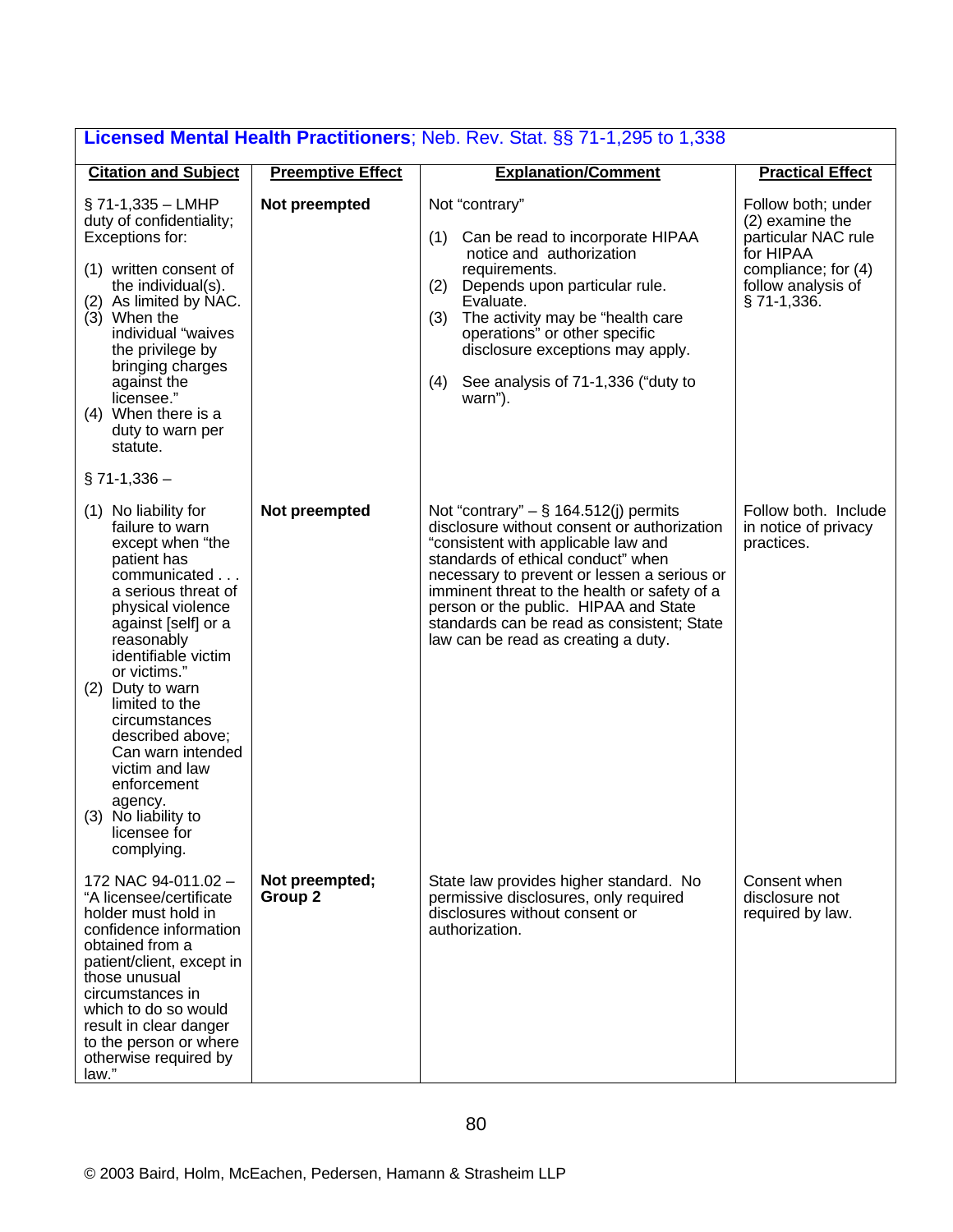| <b>Lipari v. Ocars, Nocouch &amp; Oo.</b> , 437 T. Oupp. 100 (1960. 1900)                                                                                                                                                                                                                                                                                                                                                                                                                                                                                                                                                                                                                                                                                                                                                                 |                          |                                                                                                                                                                                                                                                                                                                                              |                         |  |  |
|-------------------------------------------------------------------------------------------------------------------------------------------------------------------------------------------------------------------------------------------------------------------------------------------------------------------------------------------------------------------------------------------------------------------------------------------------------------------------------------------------------------------------------------------------------------------------------------------------------------------------------------------------------------------------------------------------------------------------------------------------------------------------------------------------------------------------------------------|--------------------------|----------------------------------------------------------------------------------------------------------------------------------------------------------------------------------------------------------------------------------------------------------------------------------------------------------------------------------------------|-------------------------|--|--|
| <b>Citation and Subject</b>                                                                                                                                                                                                                                                                                                                                                                                                                                                                                                                                                                                                                                                                                                                                                                                                               | <b>Preemptive Effect</b> | <b>Explanation/Comment</b>                                                                                                                                                                                                                                                                                                                   | <b>Practical Effect</b> |  |  |
| Lipari v. Sears,<br>Roebuck & Co. -<br>Common law; duty to<br>warn.<br>(See also analysis of<br>Neb. Rev. Stat. §§ 71-<br>1,295 to 1,338 (duty to<br>warn for LMHPs) and<br>§ 71-206.29 (duty to<br>warn for<br>psychologists). The<br>relationship between a<br>psychotherapist and<br>his patient gives rise to<br>an affirmative duty for<br>the benefit of third<br>persons. This duty<br>requires the therapist<br>to initiate whatever<br>precautions are<br>necessary to protect<br>potential victims of his<br>patient. The duty<br>arises when, in<br>accordance with the<br>standards of his<br>profession, the<br>therapist knows or<br>should know that his<br>patient's dangerous<br>propensities present<br>an unreasonable risk<br>of harm to others.<br>(Applies to professions<br>other than LMHPs or<br>psychologists.) | Not preempted            | Not "contrary" -- § 164.512(j) permits good<br>faith disclosures to "avert a serious or<br>imminent threat to health or safety." There<br>are limitations as to the type of information<br>that may be disclosed depending on the<br>circumstances, so case-by-case analysis is<br>required and HIPAA may impose additional<br>requirements. | Follow both.            |  |  |

# *Lipari v. Sears, Roebuck & Co.*; 497 F. Supp. 185 (Neb. 1980)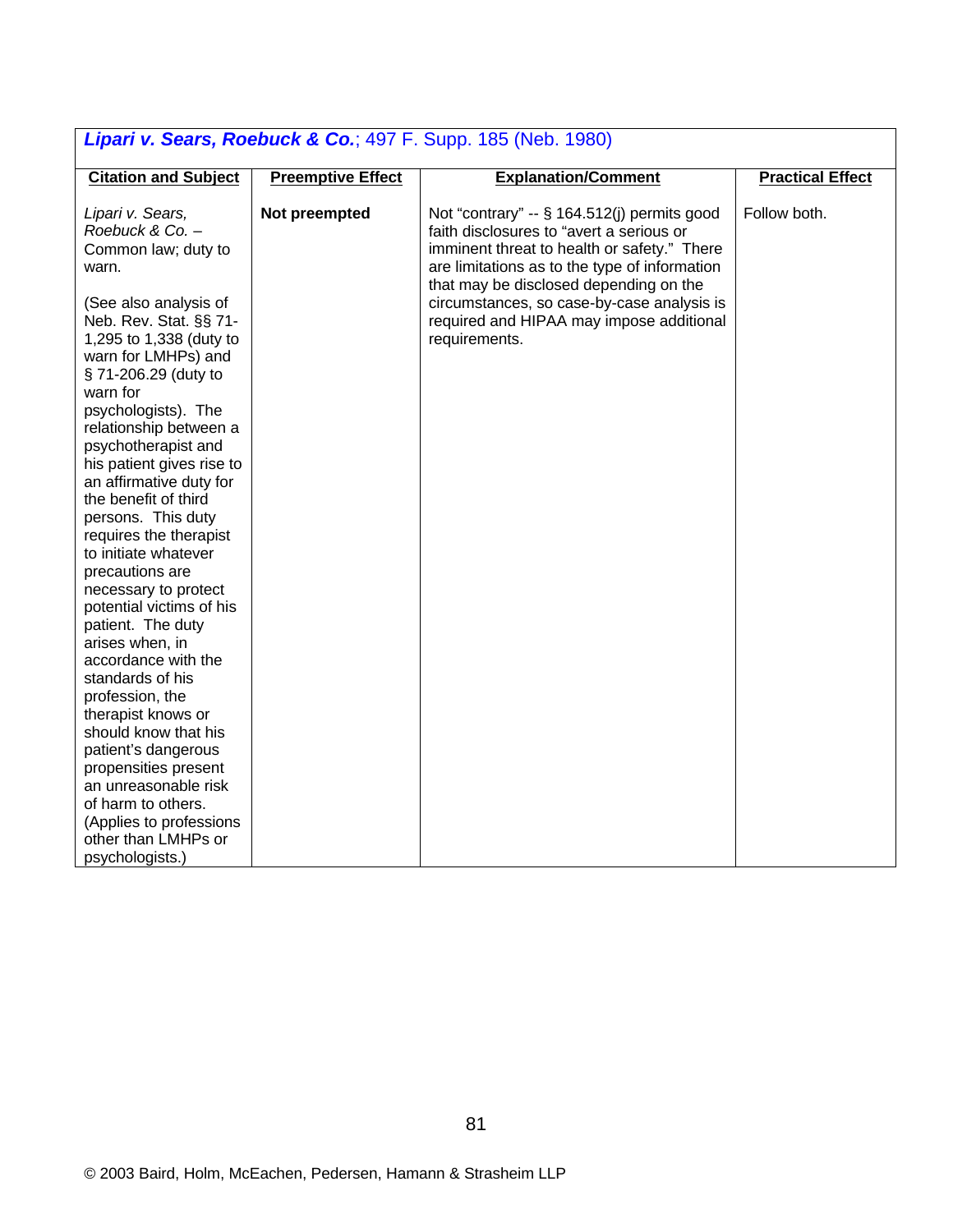# **Mammography Supplier; Eligibility for State Reimbursement**; Neb. Rev. Stat. § 71-7004

| <b>Citation and Subject</b>                                                                                                                                                                                                                                                | <b>Preemptive Effect</b> | <b>Explanation/Comment</b>                                                                                                                                                                                                                                                                | <b>Practical Effect</b> |
|----------------------------------------------------------------------------------------------------------------------------------------------------------------------------------------------------------------------------------------------------------------------------|--------------------------|-------------------------------------------------------------------------------------------------------------------------------------------------------------------------------------------------------------------------------------------------------------------------------------------|-------------------------|
|                                                                                                                                                                                                                                                                            |                          |                                                                                                                                                                                                                                                                                           |                         |
| $\S$ 71-7004(5) –<br>"Mammogram supplier<br>agrees to provide to<br>the department a<br>written report of the<br>interpretation of the<br>results of the<br>screening<br>mammogram<br>procedure."<br>Submission of report<br>appears to be<br>prerequisite for<br>payment. | Not preempted            | Not "contrary" – HIPAA $§164.512(d)$<br>permits uses and disclosures for health<br>oversight activities (ii) Gov't benefit<br>programs for which health information is<br>relevant to beneficiary eligibility. HIPAA<br>also permits disclosures for payment<br>purposes without consent. | Follow both.            |

**Mammograms--Interpreting Physician--Inclusion in Medical Records**; Neb. Rev. Stat. § 71-7007

| <b>Citation and Subject</b>                                                                                                                     | <b>Preemptive Effect</b> | <b>Explanation/Comment</b>                                                                                                                  | <b>Practical Effect</b> |
|-------------------------------------------------------------------------------------------------------------------------------------------------|--------------------------|---------------------------------------------------------------------------------------------------------------------------------------------|-------------------------|
| $\S$ 71-7007 - Physician<br>authorized to send<br>written report and films<br>to mammogram<br>supplier for the<br>patient's medical<br>records. | Not preempted            | Disclosure to another health care provider<br>for purposes of health care operations is<br>permitted under § 164.506(c) without<br>consent. | Follow both.            |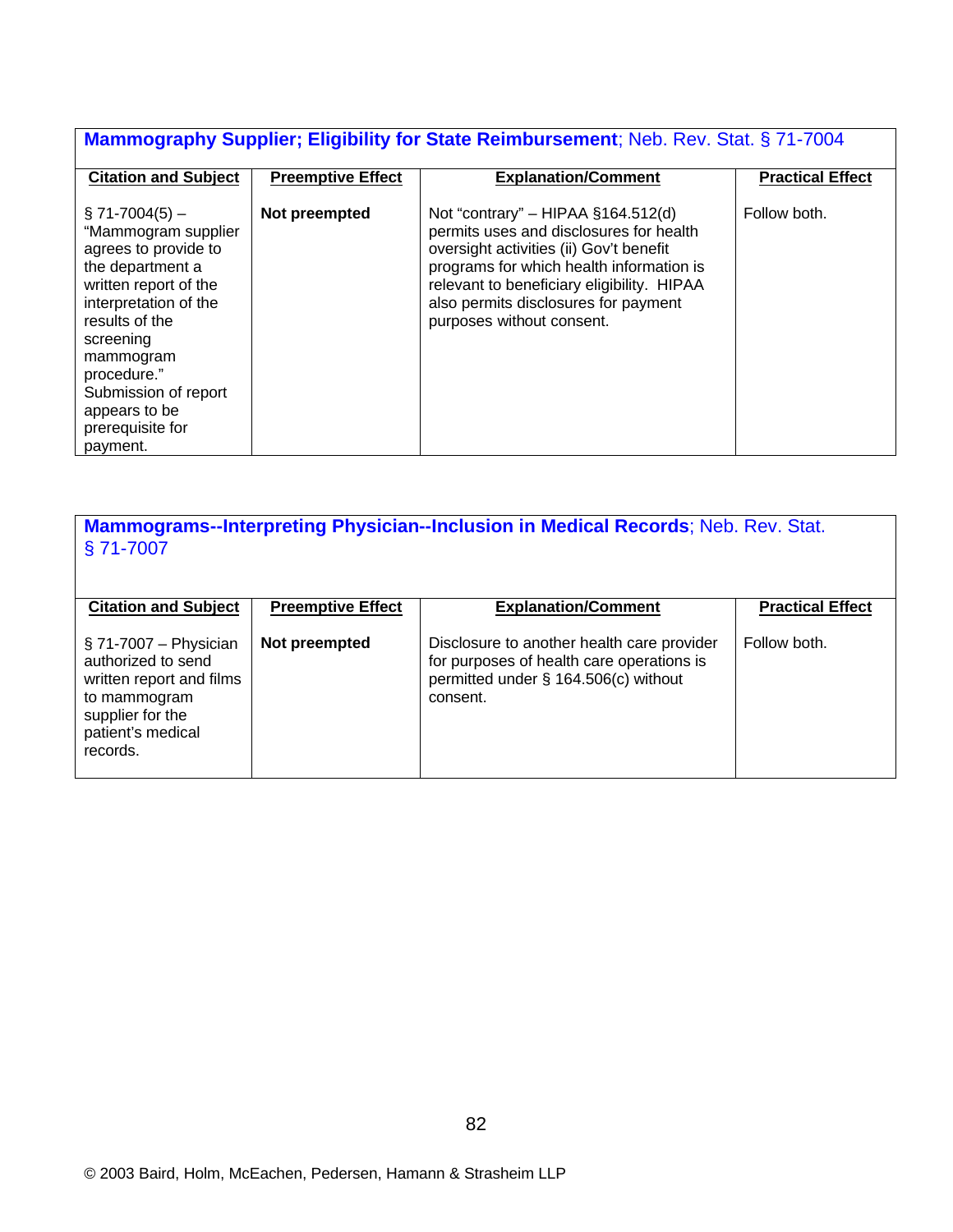#### **Medical Nutrition Therapists**; 172 NAC 61-010.05 **Citation and Subject Preemptive Effect Explanation/Comment Practical Effect** 172 NAC 61-010.05 – [Grounds for denial of a license or discipline of license.] – [Unprofessional conduct includes . . .] "Failure to maintain confidentiality of information." **Not preempted; Group 1** Does not conflict with HIPAA. Follow both.

| <b>Nursing Home Administrator; 172 NAC 106-015.5</b>                                                                                                                                                               |                           |                              |                         |  |
|--------------------------------------------------------------------------------------------------------------------------------------------------------------------------------------------------------------------|---------------------------|------------------------------|-------------------------|--|
| <b>Citation and Subject</b>                                                                                                                                                                                        | <b>Preemptive Effect</b>  | <b>Explanation/Comment</b>   | <b>Practical Effect</b> |  |
| 172 NAC 106-015.5 $-$<br>[Grounds for denial of<br>a license or discipline<br>of a license. $]-$<br>"Violating the<br>confidentiality of<br>information or<br>knowledge concerning<br>the patient or<br>resident." | Not preempted;<br>Group 1 | Dos not conflict with HIPAA. | Follow both.            |  |

|                                                                                                                                                                                                                     | <b>Nurses: 172 NAC 101-007.03.5</b> |                               |                         |  |  |
|---------------------------------------------------------------------------------------------------------------------------------------------------------------------------------------------------------------------|-------------------------------------|-------------------------------|-------------------------|--|--|
|                                                                                                                                                                                                                     |                                     |                               |                         |  |  |
| <b>Citation and Subject</b>                                                                                                                                                                                         | <b>Preemptive Effect</b>            | <b>Explanation/Comment</b>    | <b>Practical Effect</b> |  |  |
|                                                                                                                                                                                                                     |                                     |                               |                         |  |  |
| 172 NAC 101-007.03.5<br>- [Grounds for denial<br>of a license or<br>discipline of a license.]<br>$-$ "Violating the<br>confidentiality of<br>information or<br>knowledge concerning<br>the patient or<br>resident." | Not preempted;<br>Group 1           | Does not conflict with HIPAA. | Follow both.            |  |  |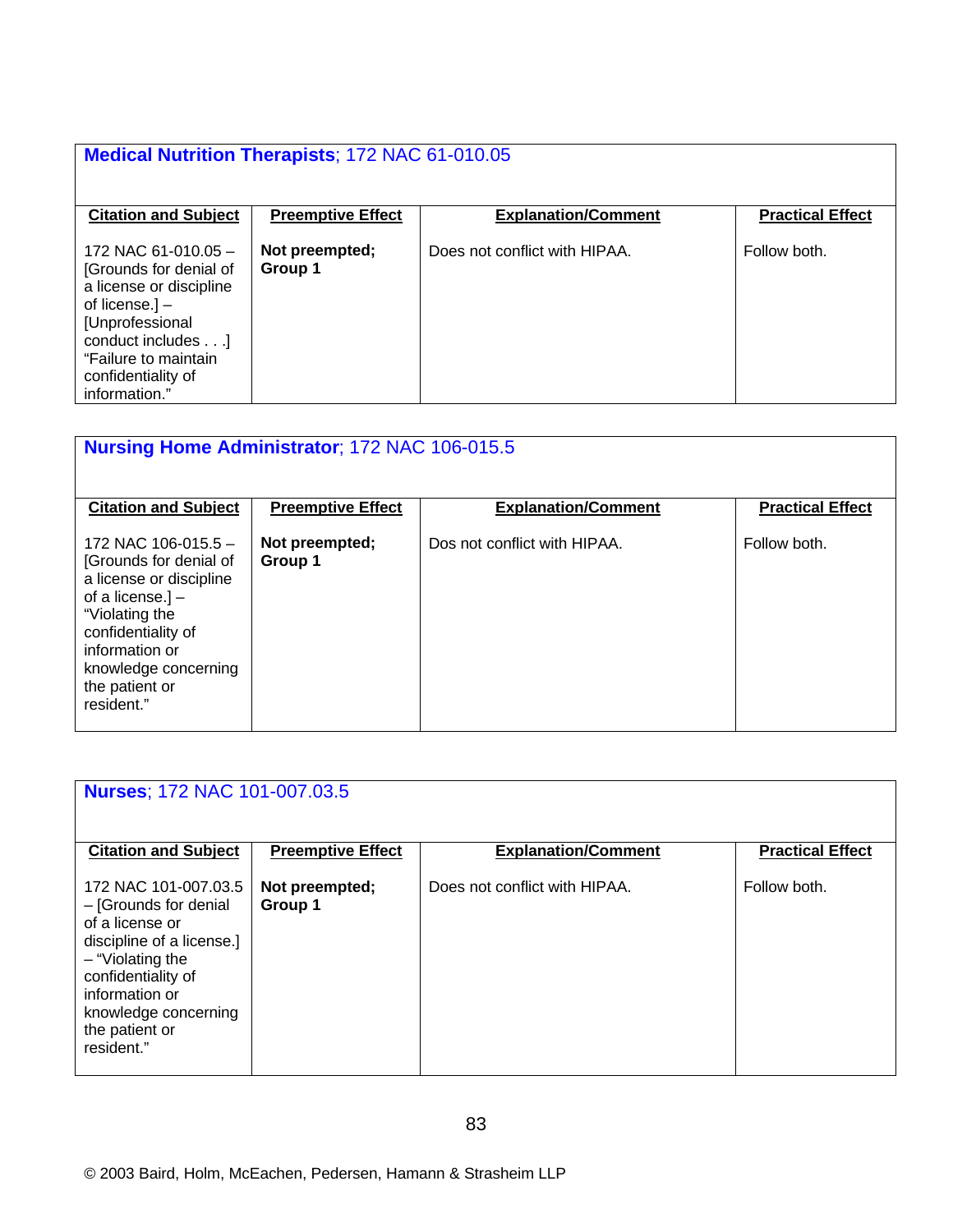| <b>Occupational Therapists; 172 NAC 114-008.03.105</b>                                                                                                                                                                     |                           |                               |                         |  |
|----------------------------------------------------------------------------------------------------------------------------------------------------------------------------------------------------------------------------|---------------------------|-------------------------------|-------------------------|--|
| <b>Citation and Subject</b>                                                                                                                                                                                                | <b>Preemptive Effect</b>  | <b>Explanation/Comment</b>    | <b>Practical Effect</b> |  |
| 172 NAC 114-<br>$008.03.105 -$ [Grounds]<br>for denial of a license<br>or discipline of a<br>$license.$ ] – "Violating<br>the confidentiality of<br>information or<br>knowledge concerning<br>the patient or<br>resident." | Not preempted;<br>Group 1 | Does not conflict with HIPAA. | Follow both.            |  |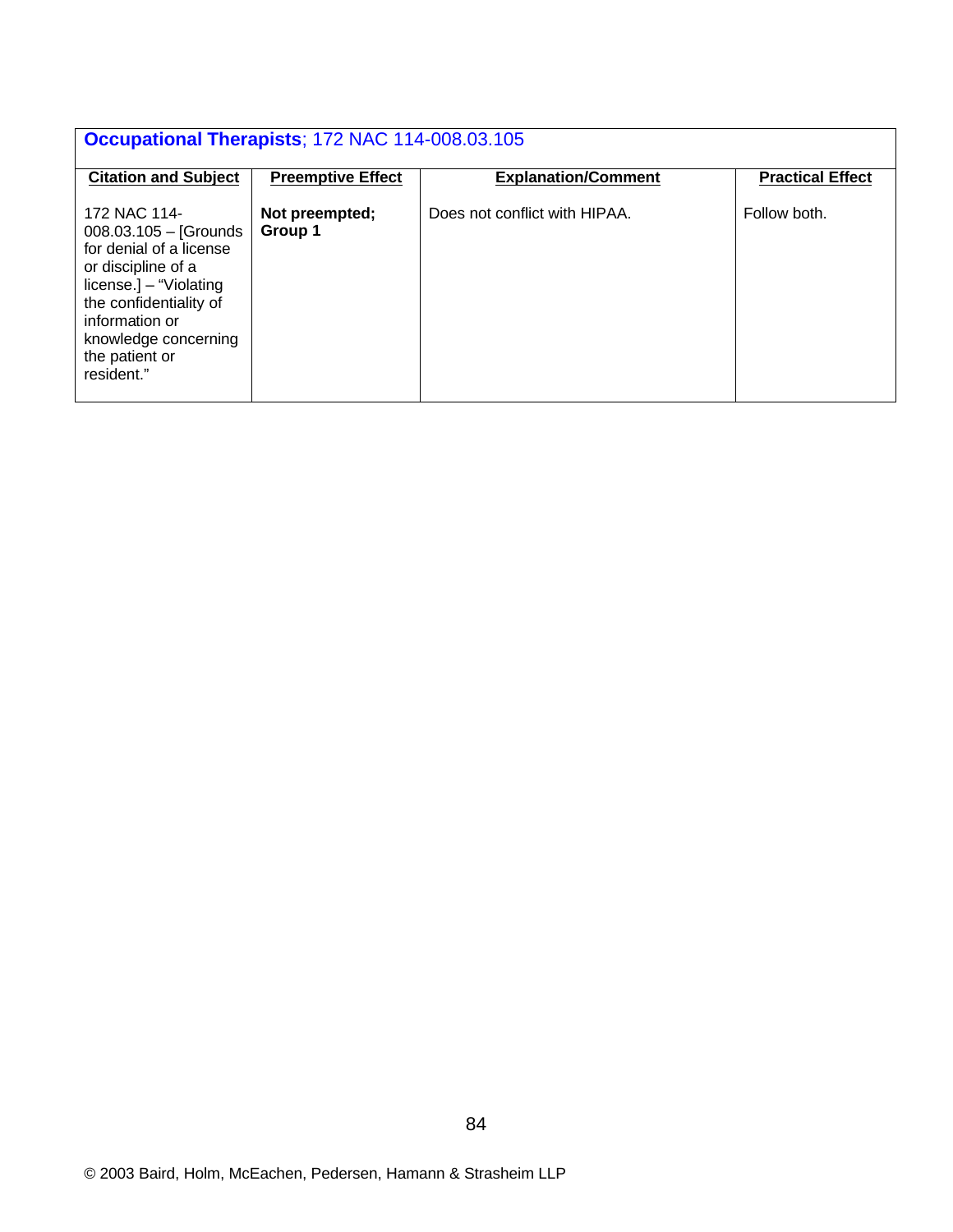### **Pharmacist/Pharmacy Confidentiality Requirements**; Neb. Rev. Stat. §§ 71-1,147.33 and 71-1,147.36

| <b>Citation and Subject</b>                                                                                                                                                                                                                                                                                                                                     | <b>Preemptive Effect</b>  | <b>Explanation/Comment</b>                                                                                                                                                                          | <b>Practical Effect</b>                               |
|-----------------------------------------------------------------------------------------------------------------------------------------------------------------------------------------------------------------------------------------------------------------------------------------------------------------------------------------------------------------|---------------------------|-----------------------------------------------------------------------------------------------------------------------------------------------------------------------------------------------------|-------------------------------------------------------|
| $\S$ 71-1,147.33 -<br>Pharmacy techs may<br>not release<br>confidential<br>information maintained<br>by the pharmacy.                                                                                                                                                                                                                                           | Not preempted             | Higher standard than HIPAA.                                                                                                                                                                         | Pharmacy techs<br>may not release any<br>information. |
| §71-1,147.36                                                                                                                                                                                                                                                                                                                                                    |                           |                                                                                                                                                                                                     |                                                       |
| (1) Patient information<br>is privileged and<br>confidential and may<br>be released only to:<br>the patient or<br>designee, the patient's<br>physician, other<br>physicians or<br>pharmacists when<br>necessary to protect<br>the patient's health or<br>well-being, or other<br>persons or<br>government agencies<br>authorized to receive<br>the information. | Not preempted;<br>Group 1 | Wording does not limit disclosures only to<br>those required by law, but to other persons<br>or government agencies authorized to<br>receive. Authority could then include all<br>HIPAA provisions. | Follow both.                                          |
| (2) Confidential<br>information may be<br>released to<br>researchers approved<br>by an IRB compliant<br>with 21 CFR Parts 50<br>and 56 or 45 CFR Part<br>46.                                                                                                                                                                                                    | Not preempted             | Permitted by HIPAA under § 164.512(i)<br>disclosures for research purposes.                                                                                                                         | Follow both.                                          |

### **Pharmacy Regulations; Recordkeeping of Drugs Dispensed Pursuant to a Prescription or Prescription Order**; 172 NAC 178-005.12

| <b>Citation and Subject</b>                                                    | <b>Preemptive Effect</b> | <b>Explanation/Comment</b>                                                                   | <b>Practical Effect</b> |
|--------------------------------------------------------------------------------|--------------------------|----------------------------------------------------------------------------------------------|-------------------------|
| $005.12C - Shall$<br>generate a daily<br>printout of controlled<br>substances. | Not preempted            | State law does not include any<br>requirements regarding maintenance, use,<br>or disclosure. | Follow both.            |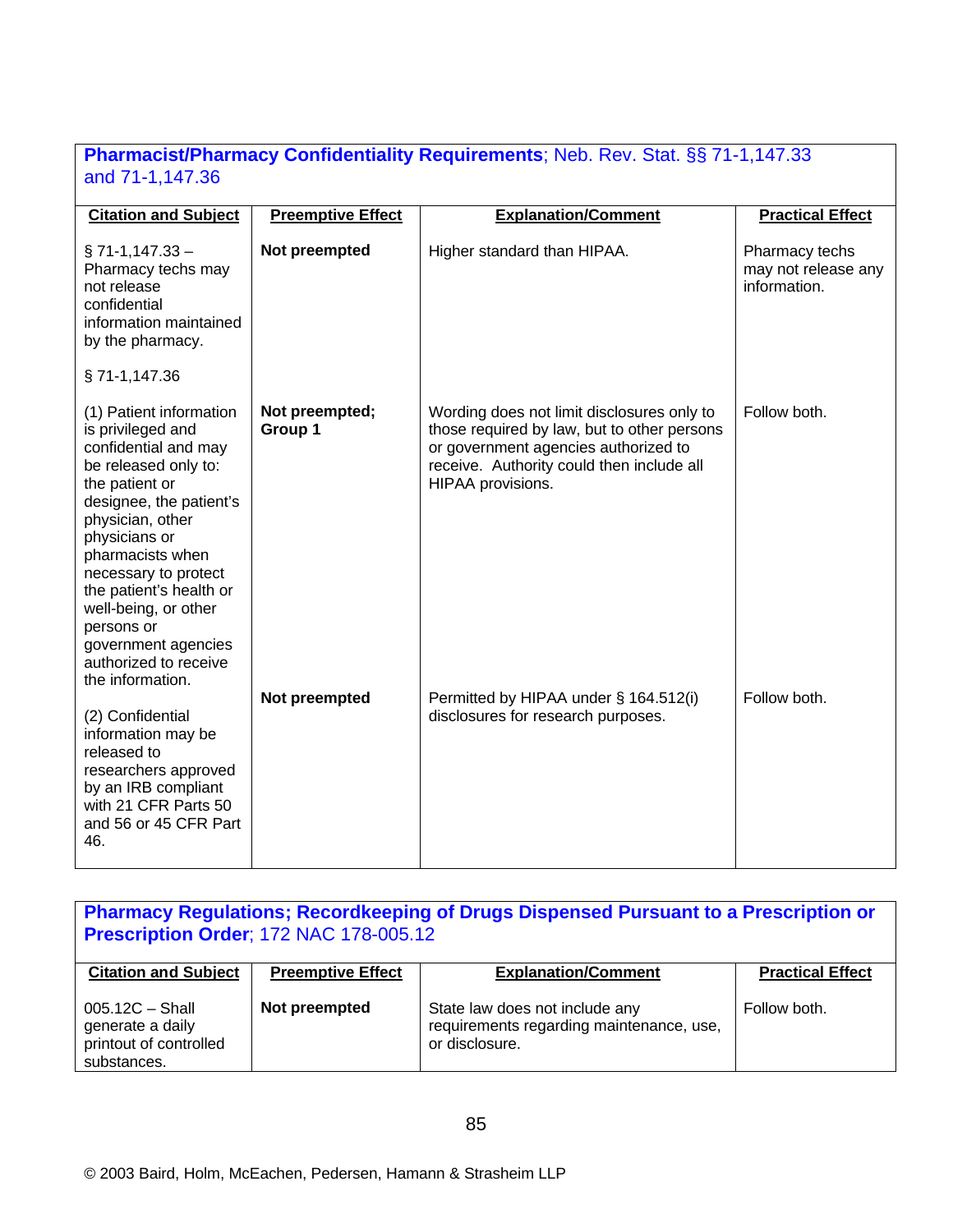| Physical Therapists; 172 NAC 137-019.03.10b                                                                                                                                                                                                                                                                                                                                                                                                                      |                           |                                                                                                                                   |                                                                               |
|------------------------------------------------------------------------------------------------------------------------------------------------------------------------------------------------------------------------------------------------------------------------------------------------------------------------------------------------------------------------------------------------------------------------------------------------------------------|---------------------------|-----------------------------------------------------------------------------------------------------------------------------------|-------------------------------------------------------------------------------|
| <b>Citation and Subject</b>                                                                                                                                                                                                                                                                                                                                                                                                                                      | <b>Preemptive Effect</b>  | <b>Explanation/Comment</b>                                                                                                        | <b>Practical Effect</b>                                                       |
| 172 NAC 137-<br>$019.03.10b - "Without"$<br>the prior consent of a<br>patient, a physical<br>therapist/physical<br>therapist assistant<br>must hold in<br>confidence information<br>obtained from a<br>patient, except in<br>those unusual<br>circumstances in<br>which to do so would<br>result in clear danger<br>to the person or to<br>others, or where<br>otherwise required by<br>law. Failure to do so<br>shall constitute<br>unprofessional<br>conduct." | Not preempted;<br>Group 2 | State law provides higher standard; no<br>permissive disclosures, only those required<br>by law without consent or authorization. | Obtain consent or<br>authorization when<br>disclosure not<br>required by law. |

| <b>Physicians and Surgeons and Osteopathic Physicians and Surgeons</b> ; 172 NAC 88-013.002                                                                                                      |                           |                                                                                                                                   |                                                                               |  |
|--------------------------------------------------------------------------------------------------------------------------------------------------------------------------------------------------|---------------------------|-----------------------------------------------------------------------------------------------------------------------------------|-------------------------------------------------------------------------------|--|
| <b>Citation and Subject</b>                                                                                                                                                                      | <b>Preemptive Effect</b>  | <b>Explanation/Comment</b>                                                                                                        | <b>Practical Effect</b>                                                       |  |
| 172 NAC 88-013.002 -<br>[Unprofessional<br>conduct includes]<br>"Willfully or negligently<br>violating the<br>confidentiality between<br>physician and patient<br>except as required by<br>law." | Not preempted;<br>Group 2 | State law provides higher standard; no<br>permissive disclosures, only those required<br>by law without consent or authorization. | Obtain consent or<br>authorization when<br>disclosure not<br>required by law. |  |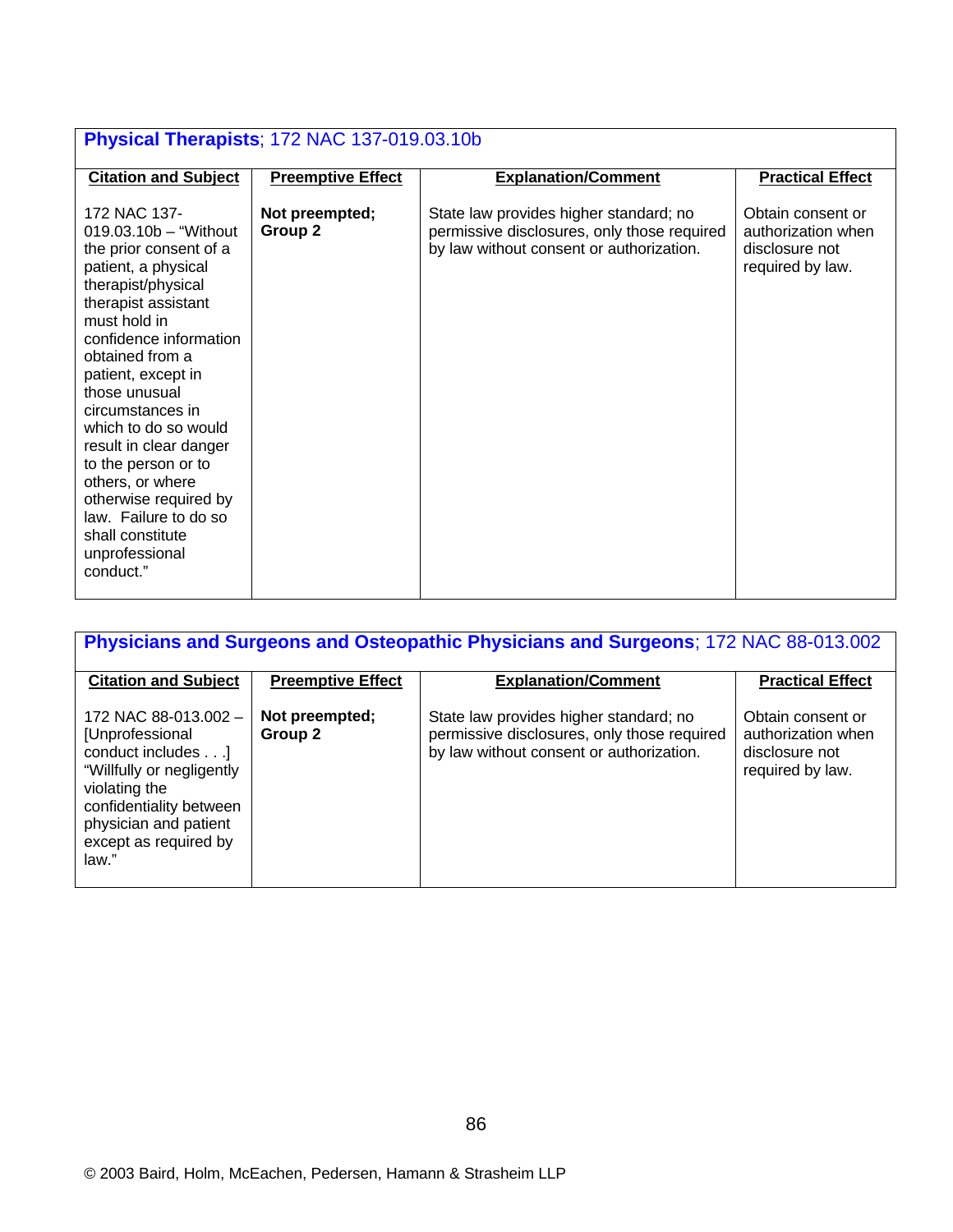| Physician Assistants; 172 NAC 90-004.18b                                                                                                                                                         |                           |                                                                                                                                   |                                                                               |  |
|--------------------------------------------------------------------------------------------------------------------------------------------------------------------------------------------------|---------------------------|-----------------------------------------------------------------------------------------------------------------------------------|-------------------------------------------------------------------------------|--|
| <b>Citation and Subject</b>                                                                                                                                                                      | <b>Preemptive Effect</b>  | <b>Explanation/Comment</b>                                                                                                        | <b>Practical Effect</b>                                                       |  |
| 172 NAC 90-004.18b -<br>[Unprofessional<br>conduct includes]<br>"Willfully or negligently<br>violating the<br>confidentiality between<br>physician and patient<br>except as required by<br>law." | Not preempted;<br>Group 2 | State law provides higher standard; no<br>permissive disclosures, only those required<br>by law without consent or authorization. | Obtain consent or<br>authorization when<br>disclosure not<br>required by law. |  |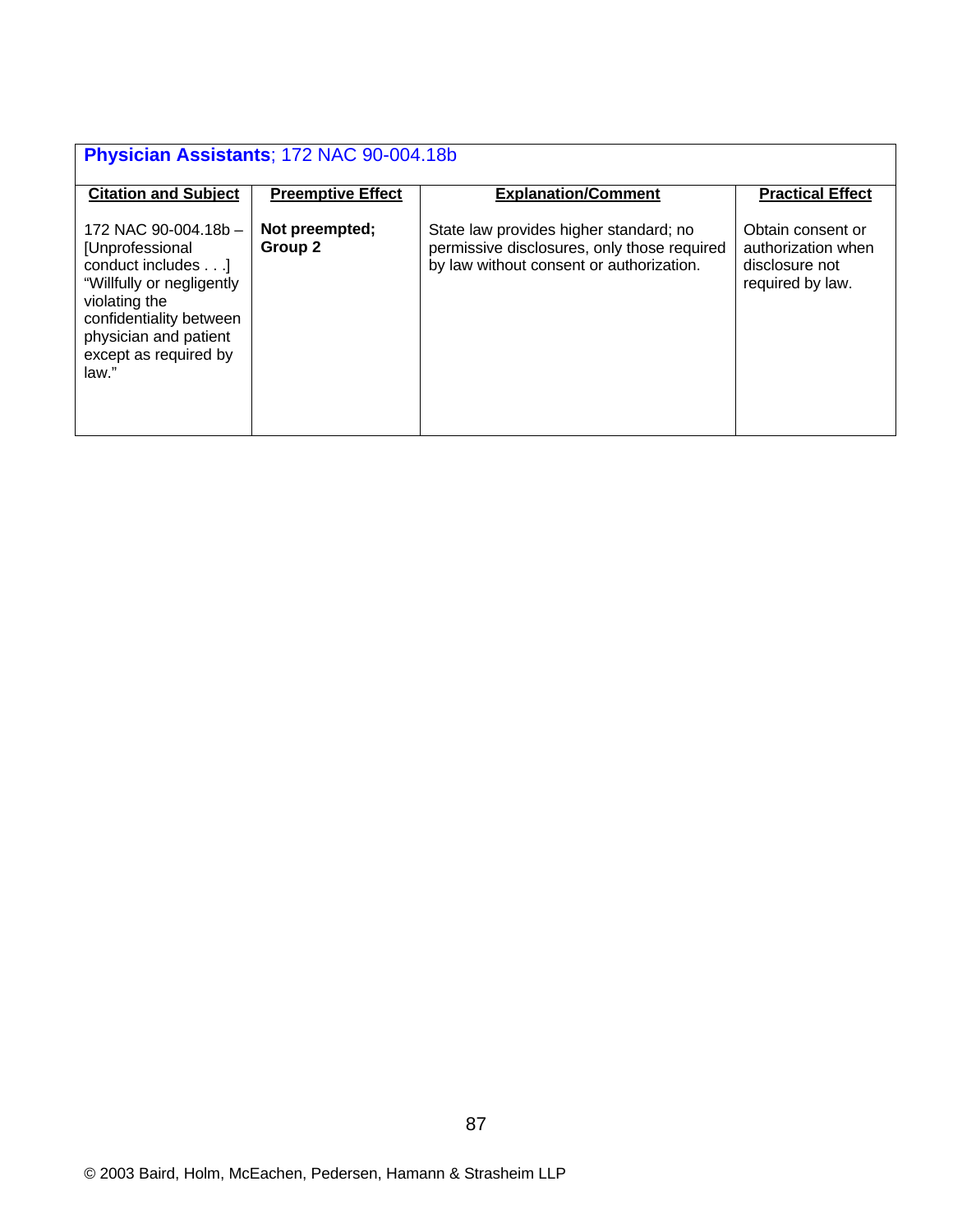# **Psychologists**; 172 NAC 156-006

| <b>Citation and Subject</b>                                                                                                                                                                                                                                                                                                                               | <b>Preemptive Effect</b>  | <b>Explanation/Comment</b>                                                                                                          | <b>Practical Effect</b>                                                       |
|-----------------------------------------------------------------------------------------------------------------------------------------------------------------------------------------------------------------------------------------------------------------------------------------------------------------------------------------------------------|---------------------------|-------------------------------------------------------------------------------------------------------------------------------------|-------------------------------------------------------------------------------|
| 172 NAC 156-006 – "A<br>psychologist must hold<br>in confidence<br>information obtained<br>from a client, except in<br>those unusual<br>circumstances in<br>which to do so would<br>result in clear danger<br>to the person or to<br>others or where<br>otherwise required by<br>law. Failure to do so<br>shall constitute<br>unprofessional<br>conduct." | Not preempted;<br>Group 2 | State law provides higher standard; no<br>permissive disclosures, only required<br>disclosures without consent or<br>authorization. | Obtain consent or<br>authorization when<br>disclosure not<br>required by law. |

| Respiratory Therapists; 172 NAC 162-010.03.10b                                                                                                                                                                                                                                                                                                                                             |                           |                                                                                                                                   |                                                                               |  |
|--------------------------------------------------------------------------------------------------------------------------------------------------------------------------------------------------------------------------------------------------------------------------------------------------------------------------------------------------------------------------------------------|---------------------------|-----------------------------------------------------------------------------------------------------------------------------------|-------------------------------------------------------------------------------|--|
| <b>Citation and Subject</b>                                                                                                                                                                                                                                                                                                                                                                | <b>Preemptive Effect</b>  | <b>Explanation/Comment</b>                                                                                                        | <b>Practical Effect</b>                                                       |  |
| 172 NAC 162-<br>$010.03.10b - "A$<br>respiratory care<br>practitioner must hold<br>in confidence<br>information obtained<br>from a client, except in<br>those unusual<br>circumstances in<br>which to do so would<br>result in clear danger<br>to the person or to<br>others or where<br>otherwise required by<br>law. Failure to do so<br>shall constitute<br>unprofessional<br>conduct." | Not preempted;<br>Group 2 | State law provides higher standard; no<br>permissive disclosures, only those required<br>by law without consent or authorization. | Obtain consent or<br>authorization when<br>disclosure not<br>required by law. |  |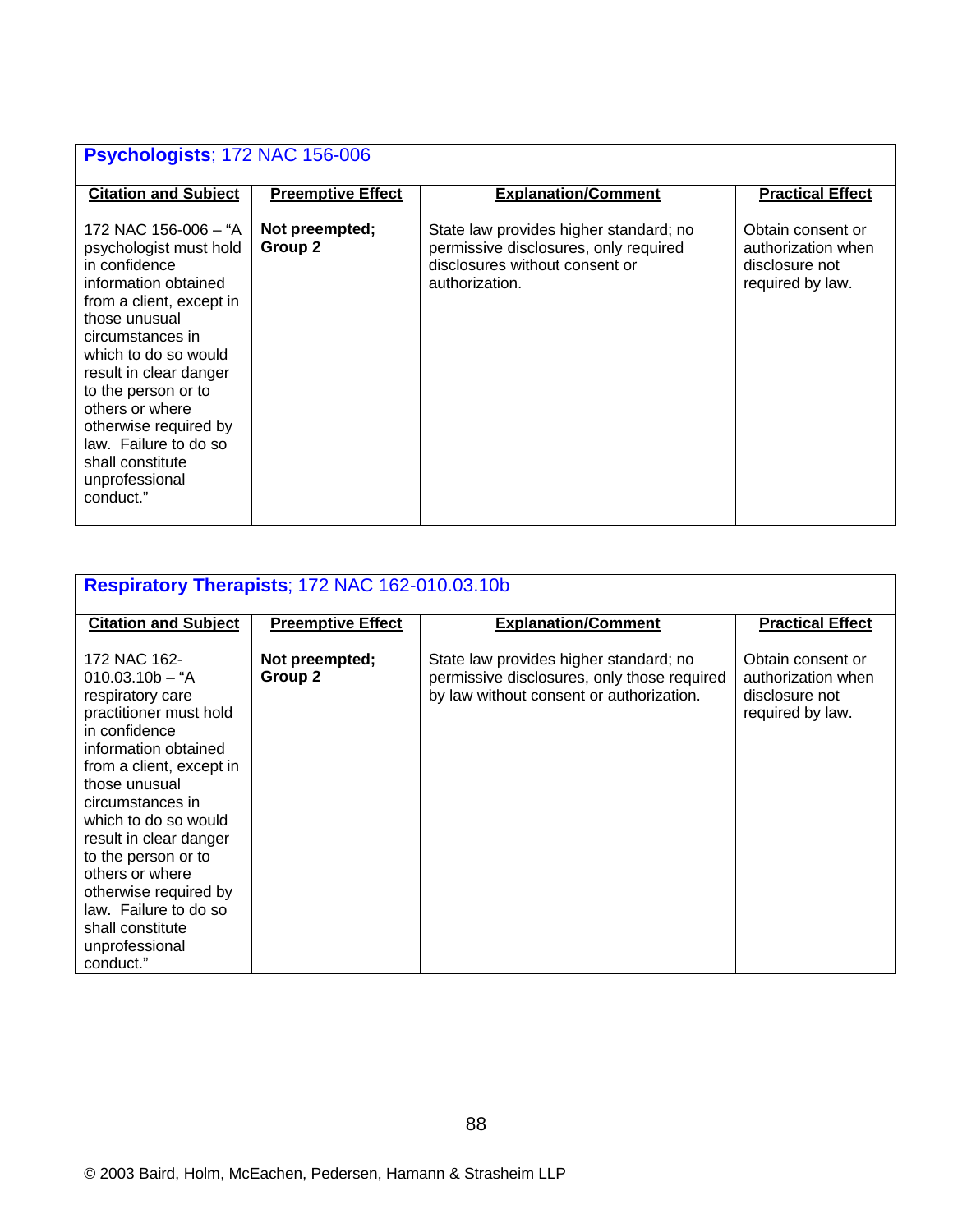# 12. **Insurance/Managed Care/HMOs**.

| <b>Genetic Testing Requirement For Policies--Prohibited;</b> Neb. Rev. Stat. § 44-7,100                                                                                                                                                                                                                                                                                                    |                          |                                |                         |  |
|--------------------------------------------------------------------------------------------------------------------------------------------------------------------------------------------------------------------------------------------------------------------------------------------------------------------------------------------------------------------------------------------|--------------------------|--------------------------------|-------------------------|--|
| <b>Citation and Subject</b>                                                                                                                                                                                                                                                                                                                                                                | <b>Preemptive Effect</b> | <b>Explanation/Comment</b>     | <b>Practical Effect</b> |  |
| $\S$ 44-7,100 – Hospital,<br>medical, or surgical<br>insurance policies/<br>certificates or self-<br>funded employee<br>benefit plans "shall not<br>require a covered<br>person or a dependent<br>or a symptomatic<br>applicant for coverage<br>of an asymptomatic<br>dependent to undergo<br>any genetic test before<br>issuing, renewing, or<br>continuing the policy or<br>certificate" | Not preempted            | Not within the scope of HIPAA. | Follow State law.       |  |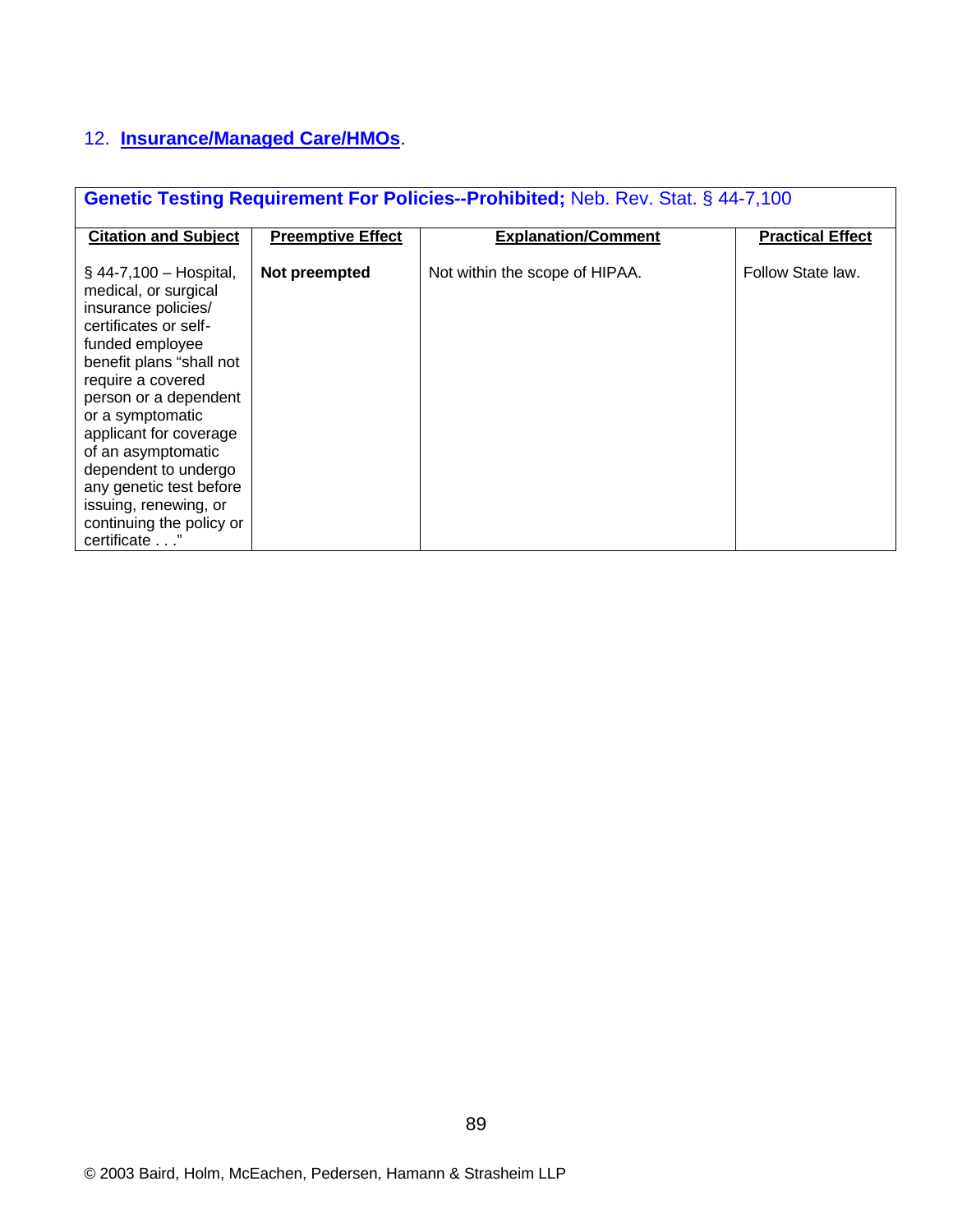| <b>HMO; Confidentiality of Enrollee Information</b> ; Neb. Rev. Stat. §§ 44-32,172 to 32,174                                                                                         |                          |                                                                                                                                                                                                                                  |                                                                                                                                                                                                                                                                                                                                       |  |
|--------------------------------------------------------------------------------------------------------------------------------------------------------------------------------------|--------------------------|----------------------------------------------------------------------------------------------------------------------------------------------------------------------------------------------------------------------------------|---------------------------------------------------------------------------------------------------------------------------------------------------------------------------------------------------------------------------------------------------------------------------------------------------------------------------------------|--|
| <b>Citation and Subject</b>                                                                                                                                                          | <b>Preemptive Effect</b> | <b>Explanation/Comment</b>                                                                                                                                                                                                       | <b>Practical Effect</b>                                                                                                                                                                                                                                                                                                               |  |
| $\S$ 44-32,172 – Clinical<br>information in the<br>hands of an HMO is<br>confidential; can only<br>be released with<br>patient consent or in<br>three other listed<br>circumstances. | Not preempted            | More stringent in the sense that this statute<br>sets forth only three grounds for release<br>without patient consent.<br>Additionally, eliminate any of the listed<br>State grounds which do not also have a<br>basis in HIPAA. | First, follow State<br>law and eliminate all<br>additional HIPAA<br>grounds for release<br>not described in the<br>State law. Next, test<br>actual releases<br>under State law to<br>be sure they are<br>also authorized by<br>HIPAA. Finally,<br>follow HIPAA with<br>respect to the<br>mechanics of notice<br>and<br>authorization. |  |
| $\S$ 32,173 - Immunity<br>for furnishing<br>information to an HMO<br>health care review<br>committee.                                                                                | Not preempted            | Not "contrary" – Only grants immunity from<br>unique State causes of action. Liability<br>under HIPAA still measured by HIPAA<br>rules.                                                                                          | Follow both.                                                                                                                                                                                                                                                                                                                          |  |

| <b>HMO Quality Assurance Program--Requirements; Neb. Rev. Stat. § 44-32,127</b>                                                                       |                          |                                                                              |                         |
|-------------------------------------------------------------------------------------------------------------------------------------------------------|--------------------------|------------------------------------------------------------------------------|-------------------------|
| <b>Citation and Subject</b>                                                                                                                           | <b>Preemptive Effect</b> | <b>Explanation/Comment</b>                                                   | <b>Practical Effect</b> |
| $\S$ 44-32,127(2)(d) –<br>HMOs are required to<br>maintain quality<br>assurance programs<br>which include<br>confidential policies<br>and procedures. | Not preempted            | "Confidential policies and procedures"<br>should include HIPAA requirements. | Follow both.            |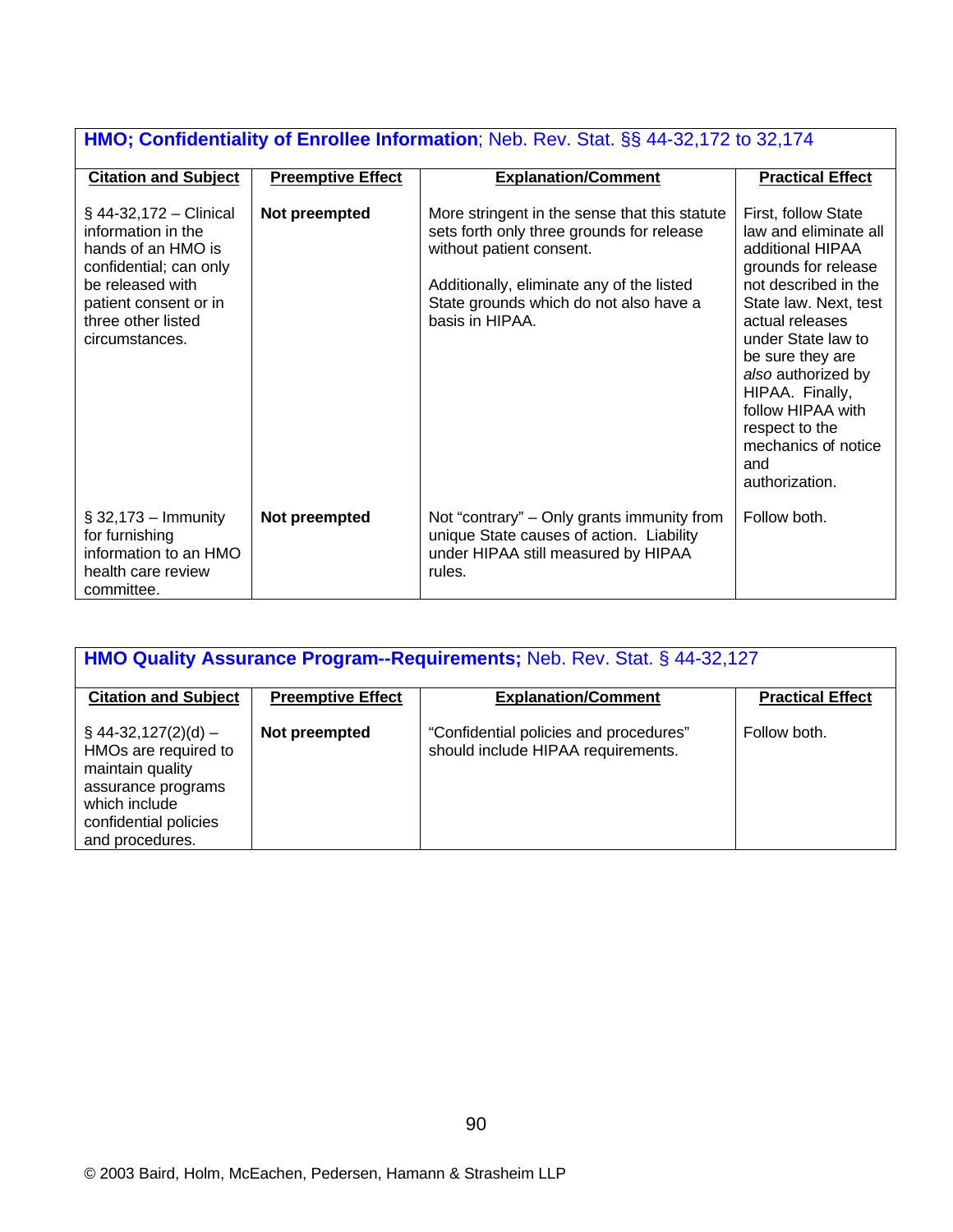| <b>Insurers--Reporting Violations of Professional Regulations by Health Care Practitioners to</b> |  |
|---------------------------------------------------------------------------------------------------|--|
| the Department; Neb. Rev. Stat. $\S$ 71-1,199                                                     |  |

| <b>Citation and Subject</b>                                                                                                                                                                                                             | <b>Preemptive Effect</b> | <b>Explanation/Comment</b>                                                                                                                    | <b>Practical Effect</b> |
|-----------------------------------------------------------------------------------------------------------------------------------------------------------------------------------------------------------------------------------------|--------------------------|-----------------------------------------------------------------------------------------------------------------------------------------------|-------------------------|
| $\S$ 71-1,199 – "Unless<br>such knowledge or<br>information is based<br>on confidential medical<br>records protected by<br>[federal substance<br>abuse information<br>confidentiality<br>regulations]:                                  | Not preempted            | Disclosures permitted pursuant to<br>§ 164.512(d) "disclosures for health<br>oversight activities" of state professional<br>licensure boards. | Follow State law.       |
| (1) Any insurer having<br>knowledge of any<br>violation of the<br>regulatory provisions<br>governing the<br>profession of the<br>practitioner being<br>reported shall report<br>the facts of the<br>violation to the<br>department; and |                          |                                                                                                                                               |                         |
| (2) All insurers shall<br>cooperate with the<br>department and<br>provide such<br>information as<br>requested by the<br>department concerning<br>any possible violations<br>by any practitioner.                                        |                          |                                                                                                                                               |                         |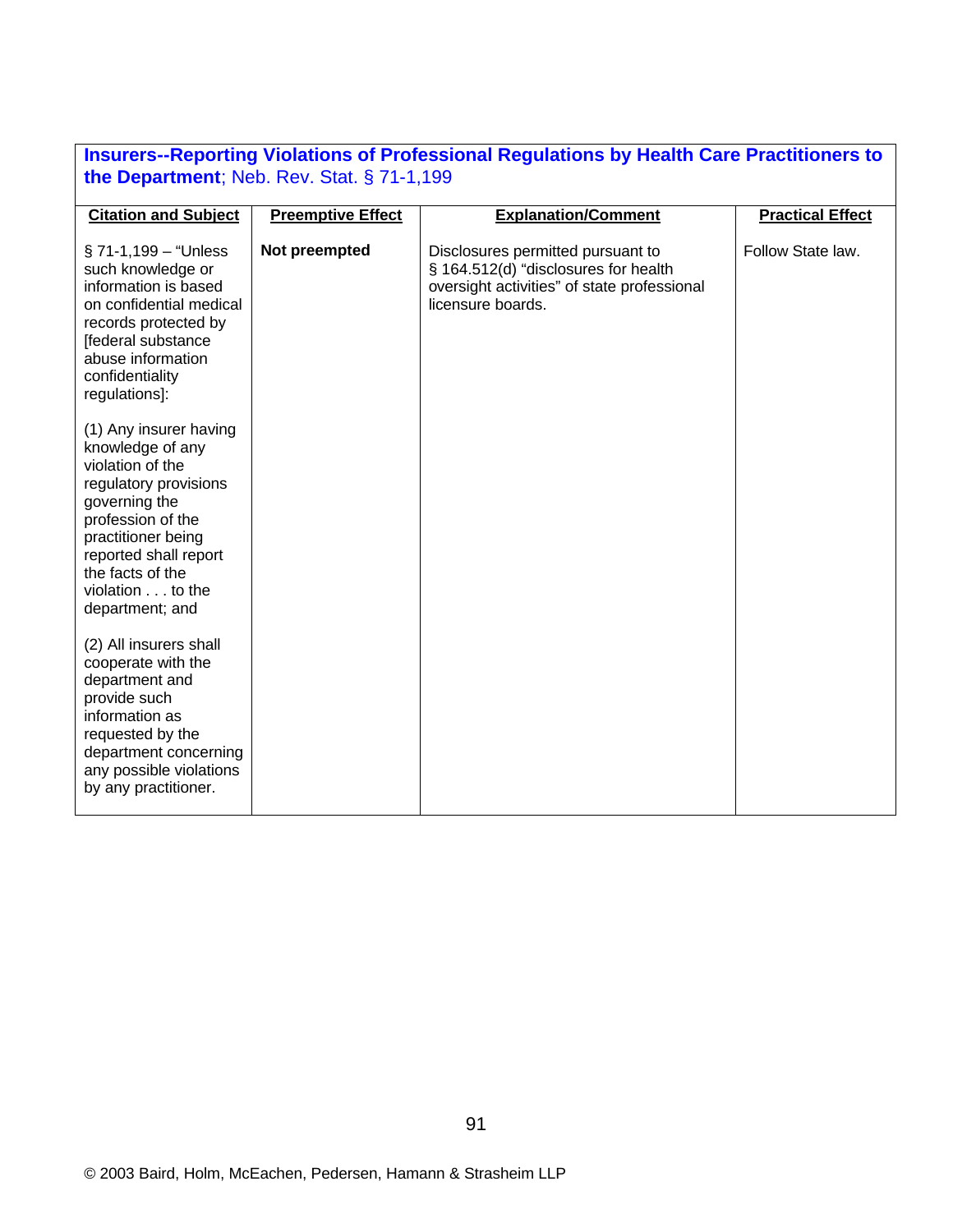| Preferred Provider Arrangements; Neb. Rev. Stat. §§ 44-4110.01 to .03                                                                                                                                                               |                          |                                                                                                                                                                                                                                                                                                                                                              |                                                                                                                                                                                                                                                     |
|-------------------------------------------------------------------------------------------------------------------------------------------------------------------------------------------------------------------------------------|--------------------------|--------------------------------------------------------------------------------------------------------------------------------------------------------------------------------------------------------------------------------------------------------------------------------------------------------------------------------------------------------------|-----------------------------------------------------------------------------------------------------------------------------------------------------------------------------------------------------------------------------------------------------|
| <b>Citation and Subject</b>                                                                                                                                                                                                         | <b>Preemptive Effect</b> | <b>Explanation/Comment</b>                                                                                                                                                                                                                                                                                                                                   | <b>Practical Effect</b>                                                                                                                                                                                                                             |
| $§$ 44-4110.01 – Clinical<br>data held by a PPO is<br>confidential; no<br>disclosure unless one<br>of three exceptions is<br>present.                                                                                               | Not preempted            | More stringent in the sense that State law<br>provides fewer grounds for disclosure<br>without consent than HIPAA. Actual<br>disclosure would also need a HIPAA<br>exception, unless the entire subject is<br>excepted from the preemption analysis by<br>virtue of Section 1178(b) of the Social<br>Security Act and Section 160.203 of the<br>regulations. | Follow State law to<br>determine grounds<br>for disclosure; then<br>verify that a<br>disclosure permitted<br>under State law is<br>also permitted under<br>HIPAA; follow<br><b>HIPAA</b> requirements<br>as to consent/notice<br>and authorization. |
| $\S$ 44-4110.02 -<br>Immunity for one who<br>serves on or furnishes<br>information to a health<br>care review<br>committee.                                                                                                         | Not preempted            | Not "contrary" – Only provides immunity<br>from unique State causes of action.<br>HIPAA immunity is measured by HIPAA<br>compliance.                                                                                                                                                                                                                         | Follow both.                                                                                                                                                                                                                                        |
| $§$ 44-4110.03 - Health<br>care review committee<br>records are<br>confidential; not<br>subject to subpoena or<br>order to produce<br>"except in proceedings<br>before the appropriate<br>State licensing or<br>certifying agency " | Not preempted            | More stringent; State law narrows the<br>possible disclosures of PHI in health care<br>review committee records to health care<br>oversight activities.                                                                                                                                                                                                      | Follow State law.                                                                                                                                                                                                                                   |

NOTE: The Privacy of Insurance Consumer Information Act; Neb Rev. Stat. §§ 44-901 to 44-925 enacted in 2001, governs licensees of the Department of Insurance with respect to the "nonpublic personal health information" and nonpublic personal financial information" of insureds. We have not included this Act in our analysis here as our focus is health care providers, rather than the insurance industry.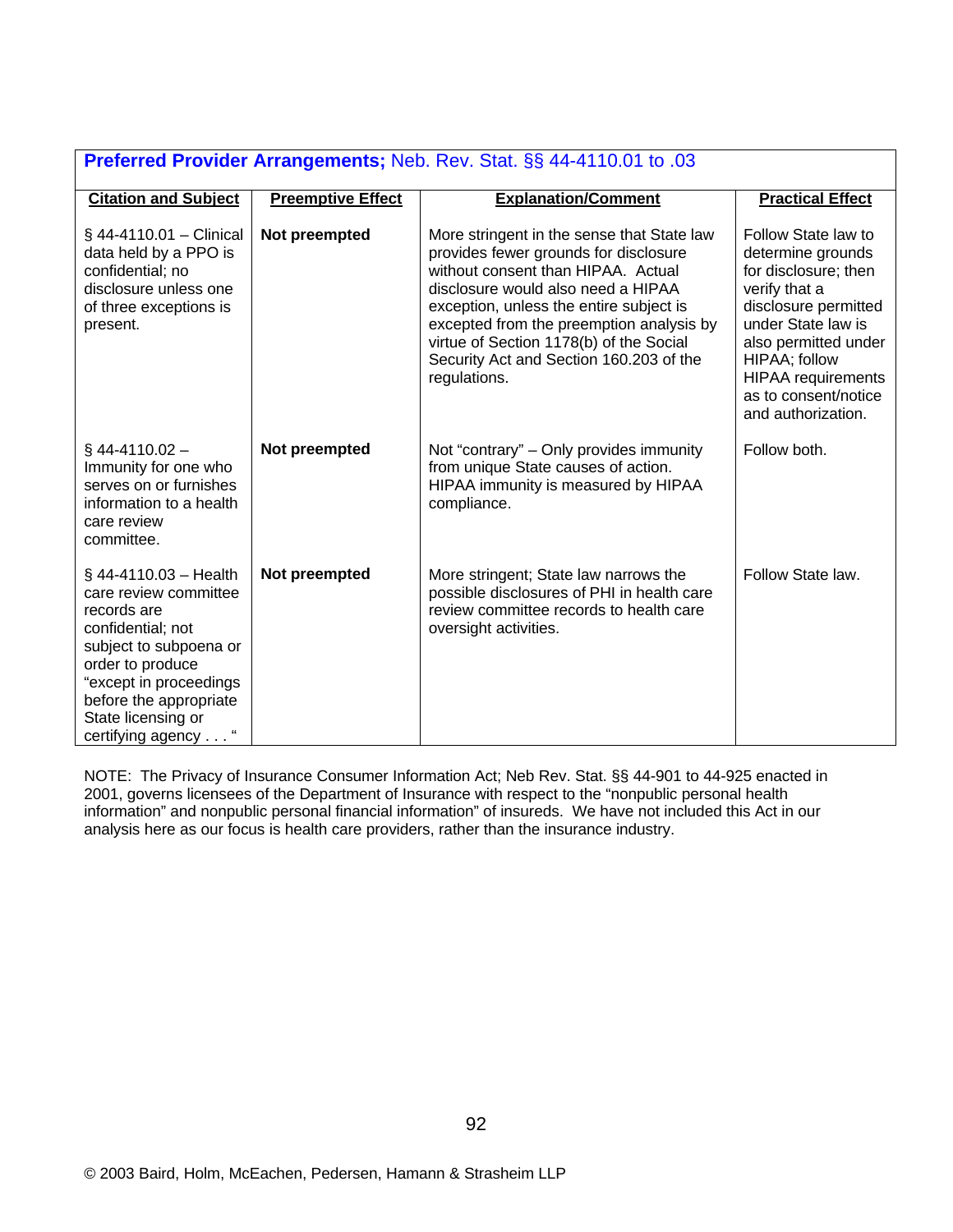# 13. **Nebraska Medical Assistance Program (Medicaid)**.

|                   | <b>Medicaid (NMAP) Requirements for Hospital Medical Records Services; 471 NAC 10-013.01</b> |
|-------------------|----------------------------------------------------------------------------------------------|
| (cross-reference) |                                                                                              |

| <b>Citation and Subject</b>                                                                                                                                                                                                                                                                                                                                                                                                                                                                                            | <b>Preemptive Effect</b> | <b>Explanation/Comment</b>                                                                                                                                                 | <b>Practical Effect</b> |
|------------------------------------------------------------------------------------------------------------------------------------------------------------------------------------------------------------------------------------------------------------------------------------------------------------------------------------------------------------------------------------------------------------------------------------------------------------------------------------------------------------------------|--------------------------|----------------------------------------------------------------------------------------------------------------------------------------------------------------------------|-------------------------|
| 471 NAC 10-013.01<br>"The hospital must<br>have a procedure for<br>ensuring the<br>confidentiality of<br>patient records.<br>Information from, or<br>copies of records may<br>be released only to<br>authorized individuals,<br>and the hospital must<br>ensure that<br>unauthorized<br>individuals cannot gain<br>access to or alter<br>patient records.<br>Original medical<br>records must be<br>released by the<br>hospital only in<br>accordance with<br>federal or State laws,<br>court orders or<br>subpoenas." | Not preempted            | Not "contrary" – HIPAA $§164.530(c)(2)$<br>requires covered entities to provide<br>protection for intentional or unintentional<br>use or disclosure in violation of HIPAA. | Follow both.            |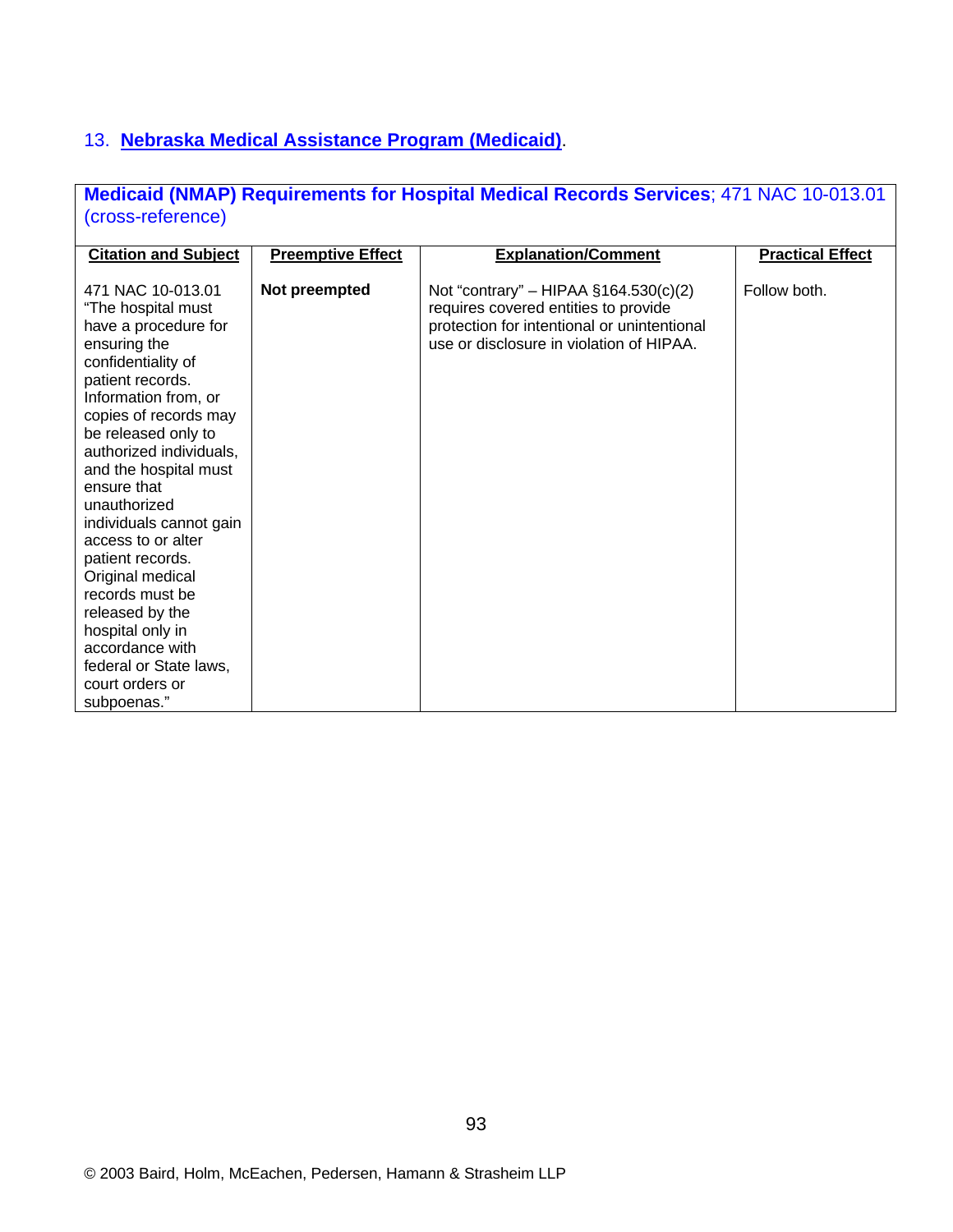# **Nebraska Medical Assistance Program; Applicant Information; Confidentiality; Assignment of Rights;** Neb. Rev. Stat. §§ 68-1025 to 68-1026

| <b>Citation and Subject</b>                                                                                                                                                                                                                | <b>Preemptive Effect</b>                    | <b>Explanation/Comment</b>                                                                                                                                                                                                                                                                                                            | <b>Practical Effect</b>                          |
|--------------------------------------------------------------------------------------------------------------------------------------------------------------------------------------------------------------------------------------------|---------------------------------------------|---------------------------------------------------------------------------------------------------------------------------------------------------------------------------------------------------------------------------------------------------------------------------------------------------------------------------------------|--------------------------------------------------|
| $§$ 68-1025 -<br>"Information regarding<br>applicants for or<br>recipients of medical<br>assistance shall be<br>safeguarded and may<br>be used only for<br>purposes connected<br>with the administration<br>of such medical<br>assistance. | <b>May Be Partially</b><br><b>Preempted</b> | Relates strictly to disclosures by DHHS.<br>HIPAA provides special rules under §<br>164.512(K)(6) for "covered entities that are<br>government programs providing public<br>benefits" that can be read as narrower than<br>§ 68-1025 of Nebraska law, provided that<br>DHHS would be considered a covered<br>entity for this purpose. | If DHHS is a<br>covered entity,<br>follow HIPAA. |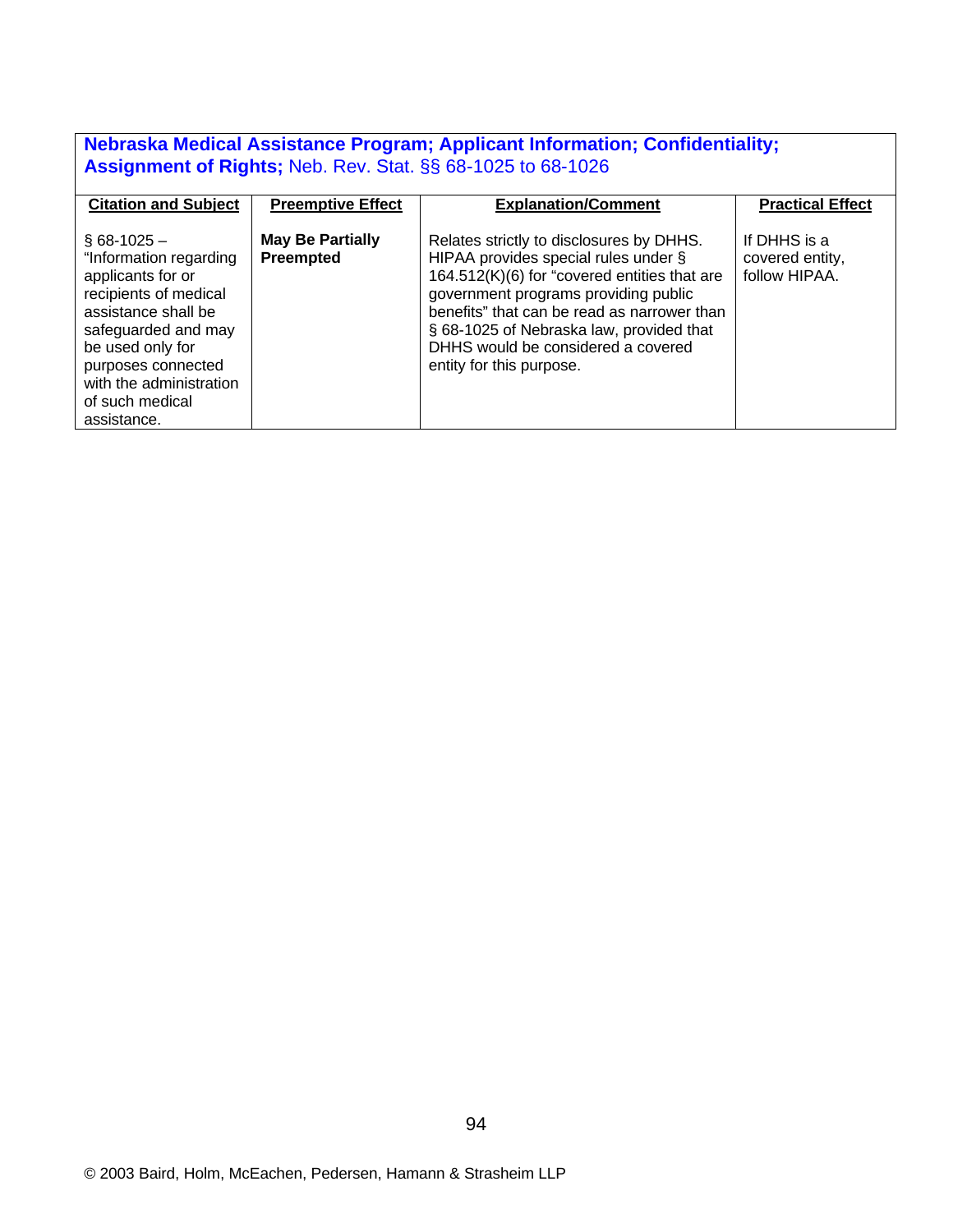# 14. **Parents and Guardians**.

| Divorced Parents Access to Child's Medical Record; Neb. Rev. Stat. §§ 42-364(4) and 381 |                          |                                       |                                                                                                                                                                     |
|-----------------------------------------------------------------------------------------|--------------------------|---------------------------------------|---------------------------------------------------------------------------------------------------------------------------------------------------------------------|
| <b>Citation and Subject</b>                                                             | <b>Preemptive Effect</b> | <b>Explanation/Comment</b>            | <b>Practical Effect</b>                                                                                                                                             |
| §§ 42-364(4) and 381<br>- Divorced parents<br>access to child's<br>medical record.      | Not preempted            | Regulatory exclusion from preemption. | Follow State law as<br>to subject matter.<br>Where State law<br>and HIPAA can be<br>read together, follow<br>both (i.e., describe<br>such disclosure in<br>notice). |

| Guardianship Act; Neb. Rev. Stat. § 30-2601 et seq.                                                                                                                                                                                                                                                                                                                                                                                                                                                                                                                                                                                                                                              |                          |                                                                                                                                                                                                                                                                                                                                                                                                                                                                                                                                                                                                                                                                                                                                                                |                         |
|--------------------------------------------------------------------------------------------------------------------------------------------------------------------------------------------------------------------------------------------------------------------------------------------------------------------------------------------------------------------------------------------------------------------------------------------------------------------------------------------------------------------------------------------------------------------------------------------------------------------------------------------------------------------------------------------------|--------------------------|----------------------------------------------------------------------------------------------------------------------------------------------------------------------------------------------------------------------------------------------------------------------------------------------------------------------------------------------------------------------------------------------------------------------------------------------------------------------------------------------------------------------------------------------------------------------------------------------------------------------------------------------------------------------------------------------------------------------------------------------------------------|-------------------------|
| <b>Citation and Subject</b>                                                                                                                                                                                                                                                                                                                                                                                                                                                                                                                                                                                                                                                                      | <b>Preemptive Effect</b> | <b>Explanation/Comment</b>                                                                                                                                                                                                                                                                                                                                                                                                                                                                                                                                                                                                                                                                                                                                     | <b>Practical Effect</b> |
| $$30-2628 - (General)$<br>Powers of Guardians)<br>(3) "A guardian may<br>give consents or<br>approvals that may be<br>necessary to enable the<br>ward to receive<br>medical, psychiatric,<br>psychological, or other<br>professional care,<br>counsel, treatment, or<br>service<br>Notwithstanding this<br>provision or any other<br>provision of the<br>Nebraska Probate<br>Code, the ward may<br>authorize the release of<br>financial, medical, and<br>other confidential<br>records pursuant to §§<br>20-161 to 20-166."<br>(Governing rights of<br>developmentally<br>disabled persons to<br>consent to release of<br>their own records. (See<br>complete analysis in<br>separate section.) | Not preempted            | If ward is a minor, there is an exception<br>under HIPAA §160.502 for release to<br>parents, guardians, or those acting in loco<br>parentis for minors.<br>$\S164.502(g)(1)$ specifies that covered<br>entities must treat a personal<br>representative as the individual except<br>where minors are authorized by law to<br>consent to the health care procedure;<br>subject to judicial order; or when the parent<br>or guardian has consented to<br>confidentiality between the minor and the<br>provider. Guardians are personal<br>representatives. See Preamble discussion<br>of "personal representative at p. 82633.<br>HIPAA contains a stricter requirement at<br>§164.514(h) requiring verification of<br>authority of the personal representative. | Follow both.            |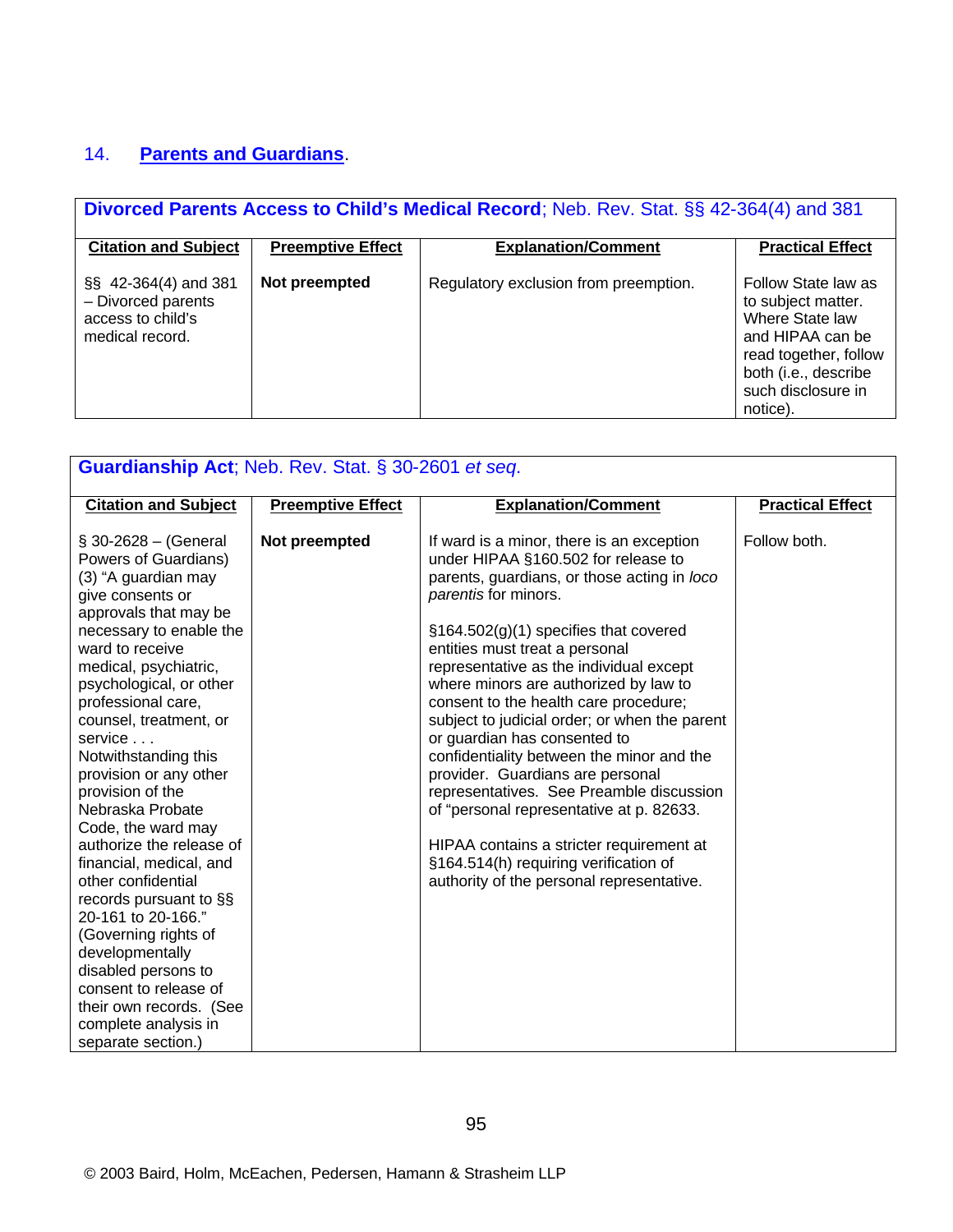# **Involvement of Family in Alcohol and Drug Treatment of Minor**; Neb. Rev. Stat. § 71-5041

| <b>Citation and Subject</b><br><b>Preemptive Effect</b>                           | <b>Explanation/Comment</b>                                                                                                                                                                                                                                                                                                                                                                                                                                                                           | <b>Practical Effect</b>                                                                                                                                                                                                                                                                                    |
|-----------------------------------------------------------------------------------|------------------------------------------------------------------------------------------------------------------------------------------------------------------------------------------------------------------------------------------------------------------------------------------------------------------------------------------------------------------------------------------------------------------------------------------------------------------------------------------------------|------------------------------------------------------------------------------------------------------------------------------------------------------------------------------------------------------------------------------------------------------------------------------------------------------------|
| Not preempted<br>$§$ 71-5041 - Shall<br>attempt to involve the<br>minor's family. | Family: (1) Parents – Regulatory exclusion<br>from preemption for any laws governing<br>parental access to records of minors. (2)<br>Other Family $-$ § 164.510(b) allows<br>disclosure to family member or relative<br>information directly relevant to such<br>person's involvement with the individual's<br>care if (i) obtain individual's agreement; (ii)<br>provide individual an opportunity to object<br>and does not; or (iii) infer from the<br>circumstances that person does not object. | Follow both. State<br>law requires an<br>attempt to involve<br>family. Involvement<br>in treatment<br>inevitably includes<br>disclosure of<br>information covered<br>under HIPAA. If the<br>individual objects to<br>such involvement or<br>disclosure, duty<br>under State law<br>would be<br>discharged. |

| Notification to Parent of Minor Abortion; Neb. Rev. Stat. §§ 71-6902 to 6906          |                          |                                                                                                                                                                              |                                                                                                                                             |
|---------------------------------------------------------------------------------------|--------------------------|------------------------------------------------------------------------------------------------------------------------------------------------------------------------------|---------------------------------------------------------------------------------------------------------------------------------------------|
| <b>Citation and Subject</b>                                                           | <b>Preemptive Effect</b> | <b>Explanation/Comment</b>                                                                                                                                                   | <b>Practical Effect</b>                                                                                                                     |
| $\S$ 71-6902 to 6906 –<br>Prior notice to parents<br>of abortion; judicial<br>bypass. | Not preempted            | Regulatory exception - HIPAA does not<br>preempt any State law that authorizes or<br>prohibits disclosure of PHI about a minor to<br>a parent, guardian, etc. See § 160.202. | Must comply with<br>State law and all<br><b>HIPAA</b> provisions<br>which can be read<br>together with this<br>notification<br>requirement. |

| <b>Parenting Act</b> ; Neb. Rev. Stat. § 43-2981 et seq.        |                          |                                       |                                                                                                                                                                     |
|-----------------------------------------------------------------|--------------------------|---------------------------------------|---------------------------------------------------------------------------------------------------------------------------------------------------------------------|
| <b>Citation and Subject</b>                                     | <b>Preemptive Effect</b> | <b>Explanation/Comment</b>            | <b>Practical Effect</b>                                                                                                                                             |
| $\S$ 43-2981 – Parental<br>access to child's<br>medical record. | Not preempted            | Regulatory exclusion from preemption. | Follow State law as<br>to subject matter.<br>Where State law<br>and HIPAA can be<br>read together, follow<br>both (i.e., describe<br>such disclosure in<br>notice). |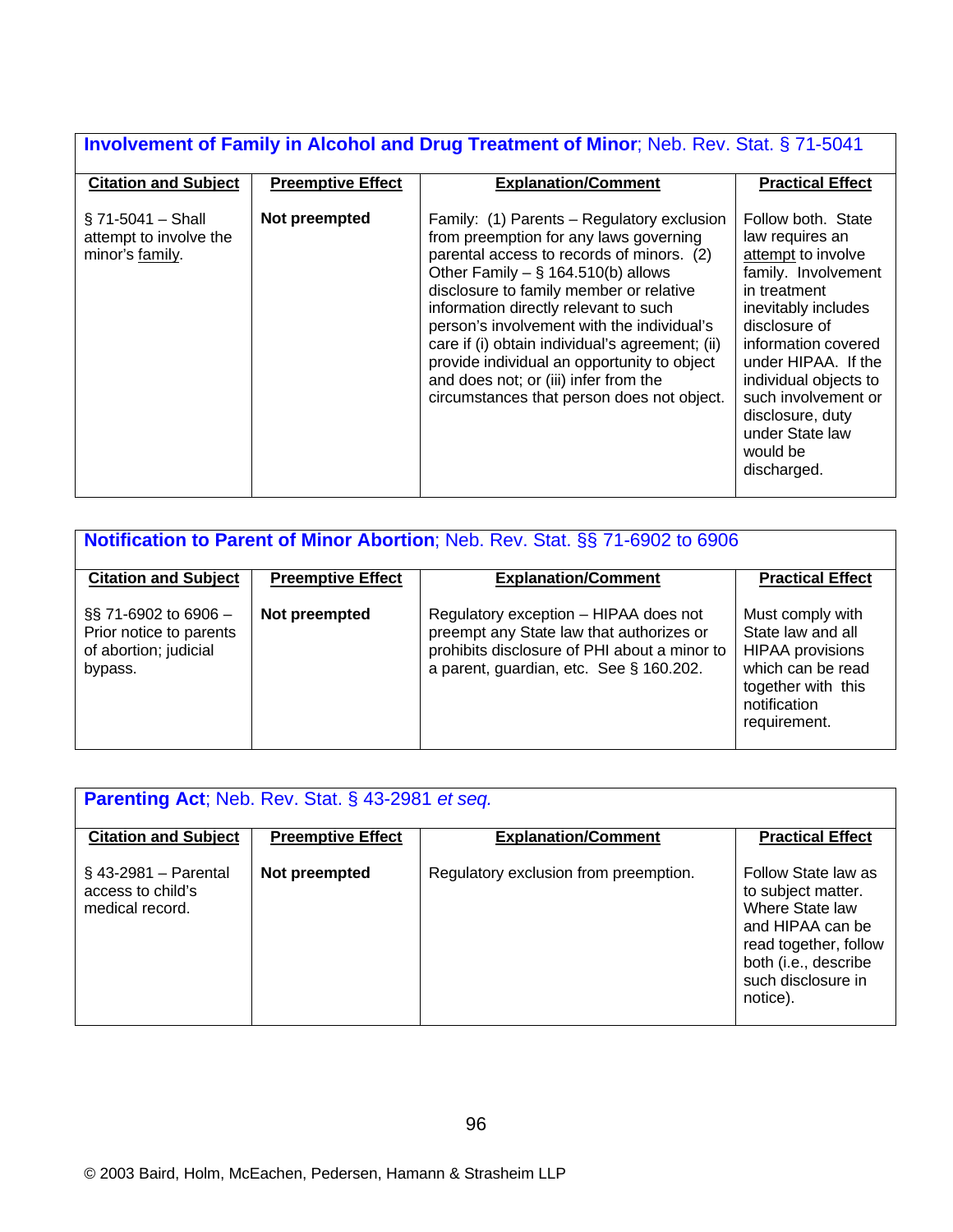# **Parental Support and Paternity--Genetic Testing Authorized and Admissible as Evidence;**  Neb. Rev. Stat. §§ 43-1414 to 43-1418

| <b>Citation and Subject</b>                                                                                                                                                                                                                                                    | <b>Preemptive Effect</b> | <b>Explanation/Comment</b>                                                                                                                              | <b>Practical Effect</b> |
|--------------------------------------------------------------------------------------------------------------------------------------------------------------------------------------------------------------------------------------------------------------------------------|--------------------------|---------------------------------------------------------------------------------------------------------------------------------------------------------|-------------------------|
| $§$ 43-1414 -<br>"Establishes<br>procedures for court-<br>ordered genetic testing<br>in paternity<br>proceedings.                                                                                                                                                              | Not preempted            | In general, disclosures are permitted as a<br>court-ordered test under § 164.512(e) as a<br>"disclosure for judicial or administrative<br>proceedings." | Follow State law.       |
| $\S$ 43-1414(4) – "If a<br>man is found not to be<br>the father, the genetic<br>testing material will be<br>destroyed by the lab in<br>the presence of a<br>witness and will keep a<br>written record of the<br>destruction and<br>expunge its records of<br>the test results. | Not preempted            | Offers greater protection than HIPAA in<br>regard to amendment of records.                                                                              | Follow State law.       |
| $\S$ 43-1414(5) – Testing<br>labs are required to<br>protect the<br>confidentiality of<br>genetic testing<br>material and may not<br>disclose such<br>information for a<br>purpose other than<br>paternity<br>determination.                                                   | Not preempted            | Disclosure permitted as a court-ordered<br>test under § 164.512(e) "disclosures for<br>judicial and administrative proceedings."                        | Follow State law.       |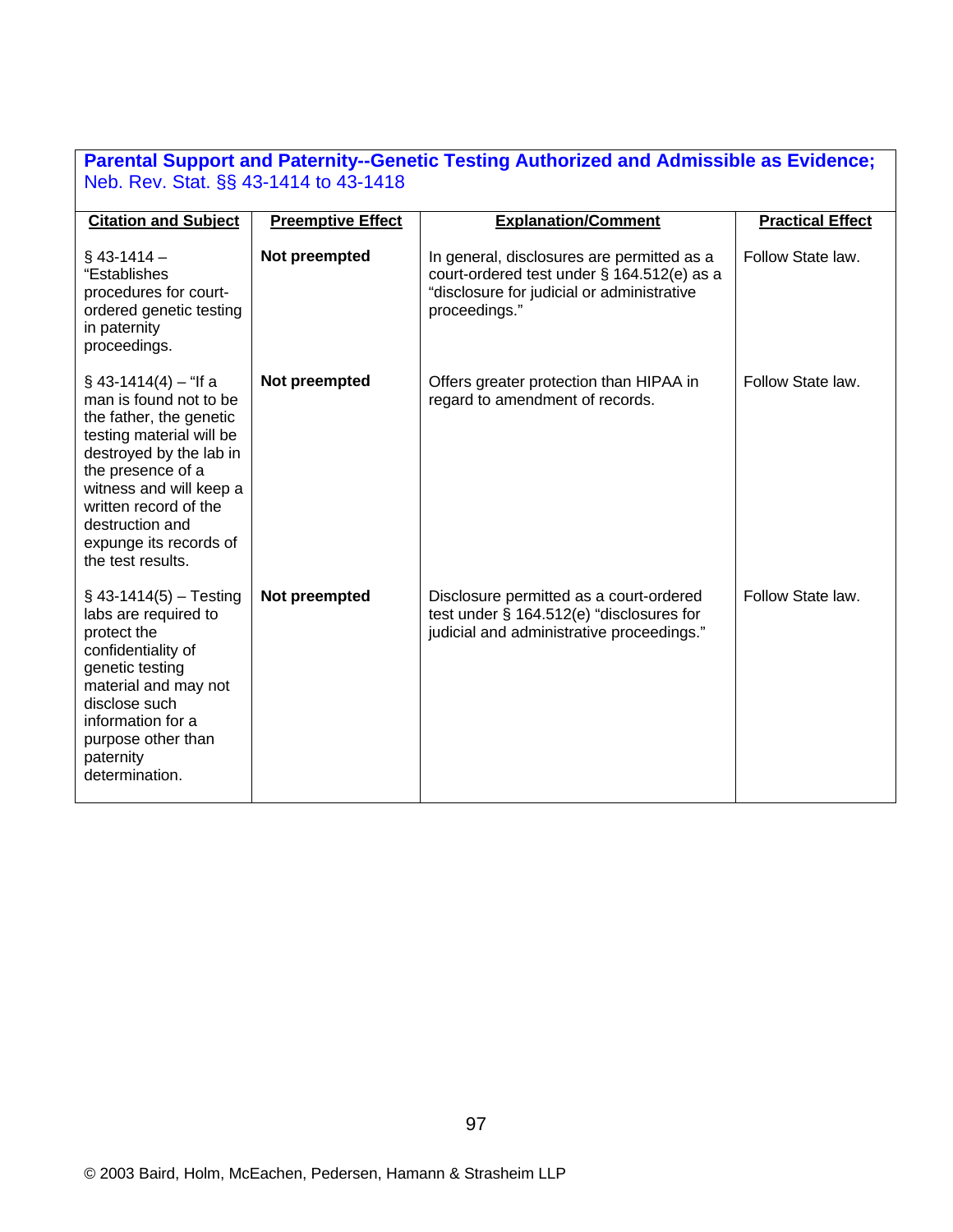| (Genetic Testing and) Support Orders; Access to Records; Neb. Rev. Stat. § 43-3327                                                                                                                                                                                                                                              |                                                         |                                                                                                                                                                                                       |                                                                                                                                        |
|---------------------------------------------------------------------------------------------------------------------------------------------------------------------------------------------------------------------------------------------------------------------------------------------------------------------------------|---------------------------------------------------------|-------------------------------------------------------------------------------------------------------------------------------------------------------------------------------------------------------|----------------------------------------------------------------------------------------------------------------------------------------|
| <b>Citation and Subject</b>                                                                                                                                                                                                                                                                                                     | <b>Preemptive Effect</b>                                | <b>Explanation/Comment</b>                                                                                                                                                                            | <b>Practical Effect</b>                                                                                                                |
| $$43-3327(2)$ -<br>Notwithstanding any<br>other provision of law<br>regarding the<br>confidentiality of<br>records, the Director of<br>HHS, a county<br>attorney or an<br>authorized attorney<br>(employed by county,<br>DHHS, or appointed<br>by court to prosecute<br>child support cases)<br>may (without a court<br>order): | <b>Italicized sentence</b><br>is partially<br>preempted | "Any other provision of law regarding the<br>confidentiality of records" would include<br>HIPAA, and this State law does not<br>preempt all requirements of HIPAA.                                    | Must continue to<br>follow HIPAA<br>confidentiality<br>provisions unless a<br>specific State law is<br>contrary and more<br>stringent. |
| (a) compel by<br>subpoena genetic<br>testing information<br>relevant to<br>establishing,<br>modifying, or<br>supporting court<br>order.                                                                                                                                                                                         | Not preempted                                           | (a)<br>Must rely on $\S$ 164.512(a) which<br>permits disclosures to the extent that<br>such disclosure is required by law<br>and the use or disclosure complies<br>with the requirements of such law. | (a) Follow both;<br>must include in<br>notice.                                                                                         |
| (b) Obtain access to<br>information<br>contained in<br>records of State<br>agencies<br>pertaining to<br>genetic testing.                                                                                                                                                                                                        | Not preempted                                           | Outside the control of covered<br>(b)<br>entities.                                                                                                                                                    | (b) No requirements<br>on covered<br>entities.                                                                                         |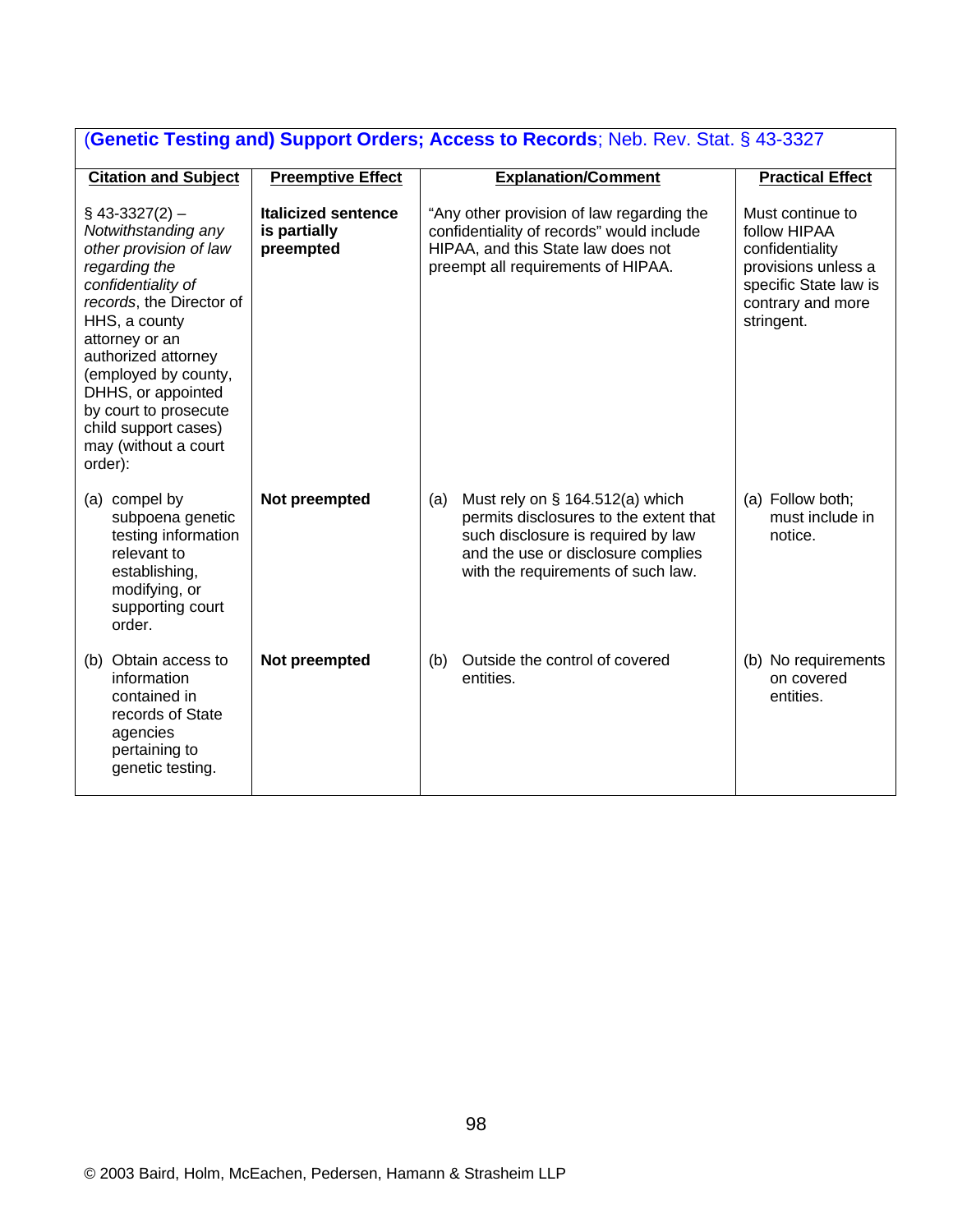| <b>(Genetic Testing and) Support Orders; Access to Records; Neb. Rev. Stat. § 43-3327 (Cont.)</b>                                                                       |                          |                                                                                                                                                                                                                                             |                                                               |  |  |  |
|-------------------------------------------------------------------------------------------------------------------------------------------------------------------------|--------------------------|---------------------------------------------------------------------------------------------------------------------------------------------------------------------------------------------------------------------------------------------|---------------------------------------------------------------|--|--|--|
| <b>Citation and Subject</b>                                                                                                                                             | <b>Preemptive Effect</b> | <b>Explanation/Comment</b>                                                                                                                                                                                                                  | <b>Practical Effect</b>                                       |  |  |  |
| $43-3327(4) - All info$<br>acquired pursuant to<br>this section is<br>confidential and can<br>only be re-released<br>pursuant to this<br>section                        | Not preempted            | Outside control of covered entities.                                                                                                                                                                                                        | No requirement on<br>covered entities.                        |  |  |  |
| Person who receives<br>info pursuant to this<br>section or provides<br>records or info<br>pursuant to this<br>section is immune<br>from civil or criminal<br>liability. | Not preempted            | Not "contrary" – There is no equivalent<br>HIPAA "immunity." State immunity is<br>effective as to unique State law causes of<br>action, but State immunity would not<br>protect against civil or criminal penalties for<br>HIPAA violation. | Follow both in order<br>to avoid State or<br>HIPAA liability. |  |  |  |
| Any person acquiring<br>information pursuant to<br>this section who<br>discloses or re-<br>releases info is guilty<br>of a Class III<br>misdemeanor.                    | Not preempted            | Not "contrary" - Penalties for State law<br>causes of action only. Additional penalties<br>may be imposed for HIPAA violations.                                                                                                             | Follow both in order<br>to avoid State or<br>HIPAA penalties. |  |  |  |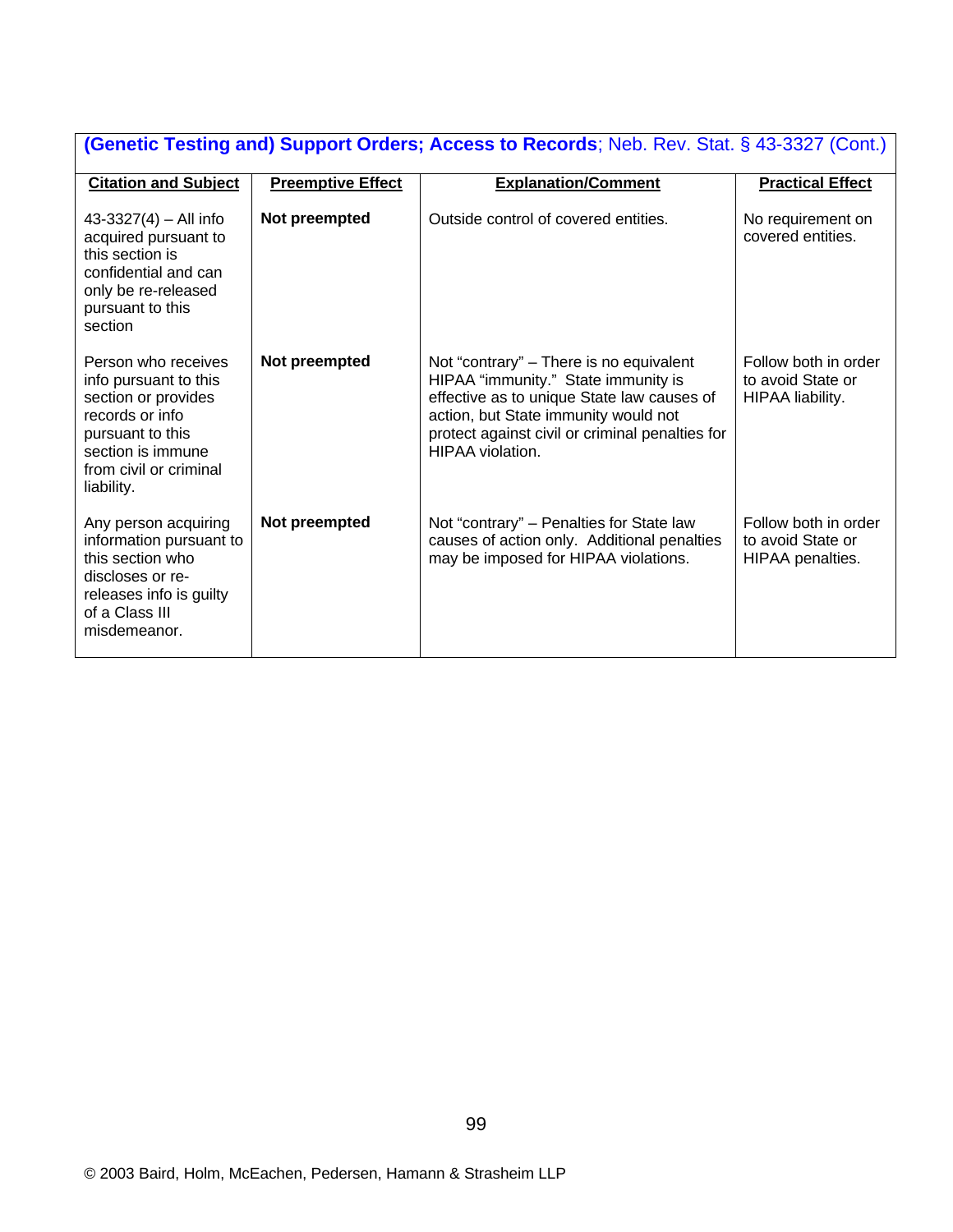# 15. **Health Oversight Activities**.

| Health Care Data Analysis; Neb. Rev. Stat. §§ 81-676 to 680                                                                                     |                          |                                                                                                                                                                                                                              |                         |  |  |  |
|-------------------------------------------------------------------------------------------------------------------------------------------------|--------------------------|------------------------------------------------------------------------------------------------------------------------------------------------------------------------------------------------------------------------------|-------------------------|--|--|--|
| <b>Citation and Subject</b>                                                                                                                     | <b>Preemptive Effect</b> | <b>Explanation/Comment</b>                                                                                                                                                                                                   | <b>Practical Effect</b> |  |  |  |
| $\S 81 - 676$ to $680 -$<br>Establishment and<br>duties of health care<br>data analysis section<br>to conduct data and<br>research initiatives. | Not preempted            | Not "contrary" – Purpose of State law is to<br>improve efficiency and effectiveness.<br>Consistent with § 164.512(d) of HIPAA<br>allowing for uses and disclosures without<br>authorization for health oversight activities. | Follow both.            |  |  |  |

# **Insurers--Reporting Violations of Professional Regulations by Health Care Practitioners to the Department**; Neb. Rev. Stat. § 71-1,199

| <b>Citation and Subject</b>                                                                                                                                                                                                             | <b>Preemptive Effect</b> | <b>Explanation/Comment</b>                                                                                                                    | <b>Practical Effect</b> |
|-----------------------------------------------------------------------------------------------------------------------------------------------------------------------------------------------------------------------------------------|--------------------------|-----------------------------------------------------------------------------------------------------------------------------------------------|-------------------------|
| $\S$ 71-1,199 – "Unless<br>such knowledge or<br>information is based<br>on confidential medical<br>records protected by<br>[federal substance<br>abuse information<br>confidentiality<br>regulations]:                                  | Not preempted            | Disclosures permitted pursuant to<br>§ 164.512(d) "disclosures for health<br>oversight activities" of state professional<br>licensure boards. | Follow State law.       |
| (1) Any insurer having<br>knowledge of any<br>violation of the<br>regulatory provisions<br>governing the<br>profession of the<br>practitioner being<br>reported shall report<br>the facts of the<br>violation to the<br>department; and |                          |                                                                                                                                               |                         |
| (2) All insurers shall<br>cooperate with the<br>department and<br>provide such<br>information as<br>requested by the<br>department concerning<br>any possible violations<br>by any practitioner.                                        |                          |                                                                                                                                               |                         |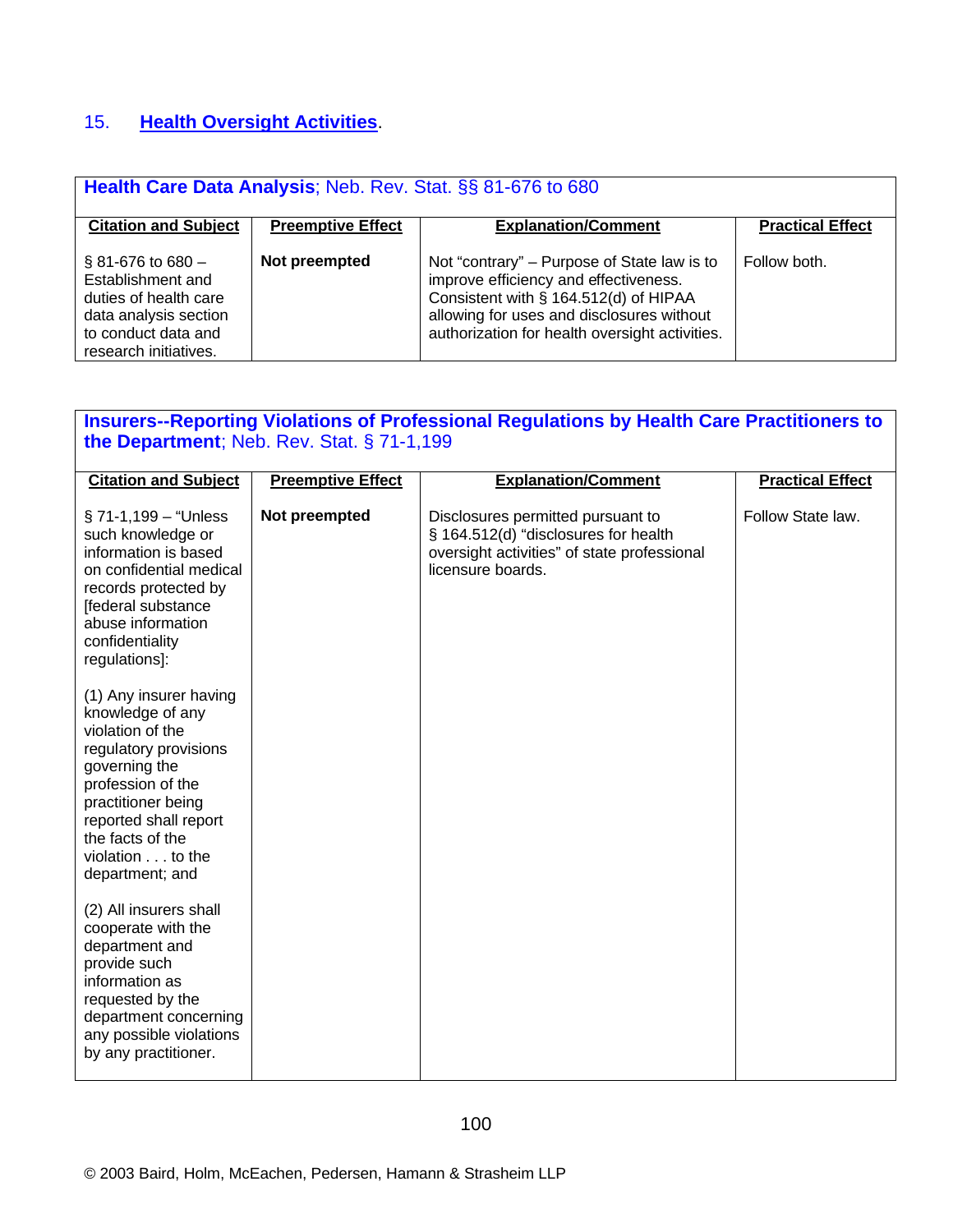| Uniform Reporting Act; Neb. Rev. Stat. §§ 71-168 and 168.01                                                                                                                                                                                                                                                                                                            |                          |                                                                                                                                                                                                                                                                                                                         |                         |  |  |  |
|------------------------------------------------------------------------------------------------------------------------------------------------------------------------------------------------------------------------------------------------------------------------------------------------------------------------------------------------------------------------|--------------------------|-------------------------------------------------------------------------------------------------------------------------------------------------------------------------------------------------------------------------------------------------------------------------------------------------------------------------|-------------------------|--|--|--|
| <b>Citation and Subject</b>                                                                                                                                                                                                                                                                                                                                            | <b>Preemptive Effect</b> | <b>Explanation/Comment</b>                                                                                                                                                                                                                                                                                              | <b>Practical Effect</b> |  |  |  |
| $\S$ 71-168(1) – Every<br>credentialed person<br>listed under (4) shall<br>furnish evidence he or<br>she may have relative<br>to violation of Uniform<br>Licensing Law which is<br>being investigated.                                                                                                                                                                 | Not preempted            | Consistent with HIPAA § 164.512(d) which<br>allows for disclosure of information for<br>health oversight activities, including civil,<br>administrative, or criminal investigations<br>and licensure or disciplinary actions. May<br>also rely on § 164.512(a) which permits<br>uses and disclosures "required by law." | Follow both.            |  |  |  |
| $\S 71-168(2) -$ Listed<br>credentialed person<br>must report to the<br>Department first-hand<br>knowledge of acts<br>indicative of gross<br>incompetence,<br>negligent conduct,<br>impaired by emotional<br>disability, or in<br>violation of regulations<br>governing that<br>provision. Also must<br>report when he or she<br>is the subject of certain<br>actions. | Not preempted            | Same as above-health oversight for<br>licensure or disciplinary actions.                                                                                                                                                                                                                                                | Follow both.            |  |  |  |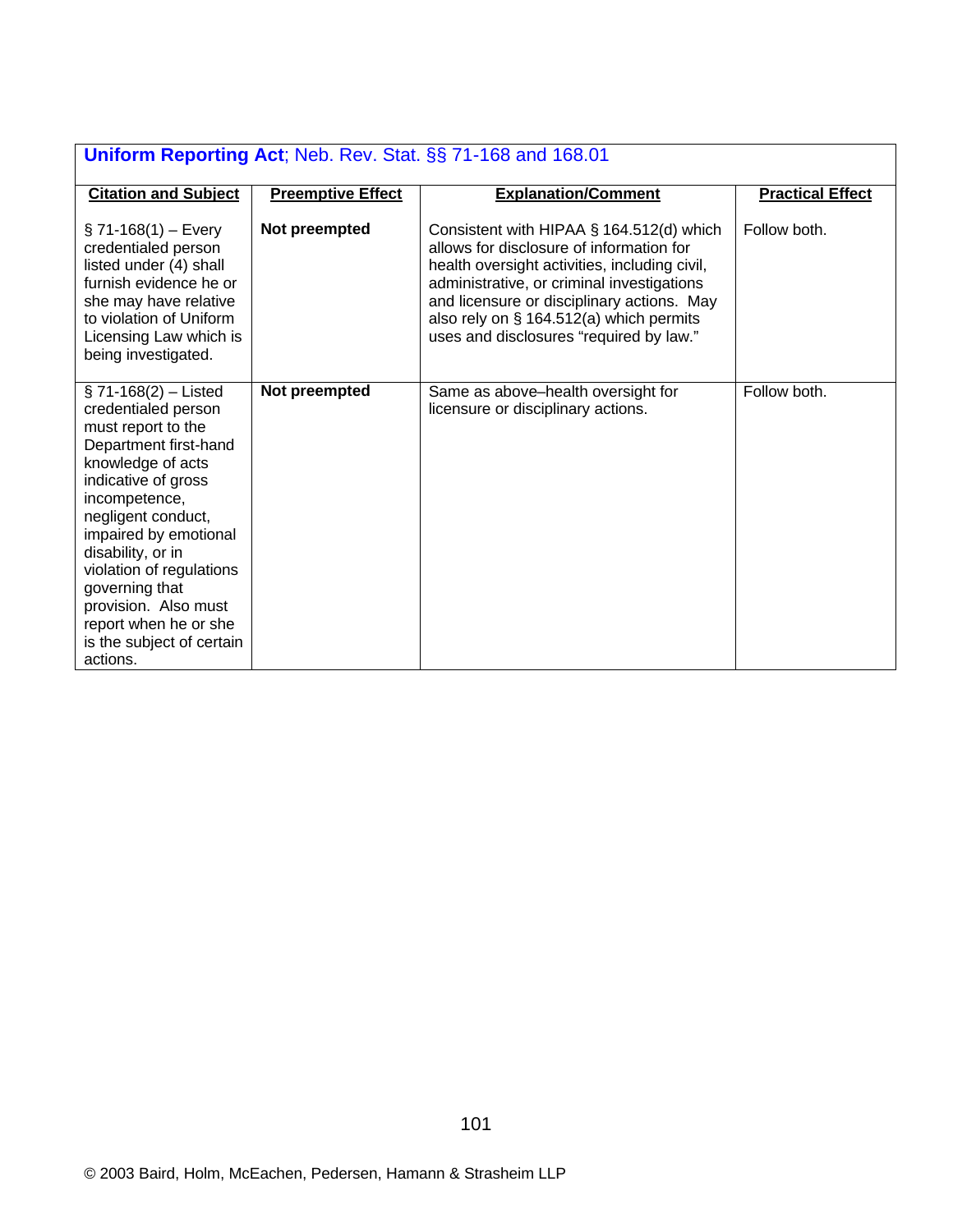## 16. **Other**.

## **Early Intervention Services Coordination; Confidentiality**; 480 NAC 10-006

| <b>Citation and Subject</b>                                                                                                                    | <b>Preemptive Effect</b> | <b>Explanation/Comment</b>                                                                                                                                                                                                                                                            | <b>Practical Effect</b>                                                                                               |
|------------------------------------------------------------------------------------------------------------------------------------------------|--------------------------|---------------------------------------------------------------------------------------------------------------------------------------------------------------------------------------------------------------------------------------------------------------------------------------|-----------------------------------------------------------------------------------------------------------------------|
| $006(A)(1) -$<br>Parent/guardian<br>consent for disclosure.                                                                                    | Not preempted            | More stringent; requires parent/guardian<br>consent before personally identifiable<br>information is disclosed to anyone other<br>than service coordination staff. § 164.512<br>of HIPAA allows for disclosures without<br>consent or authorization in several<br>circumstances.      | Follow State law as<br>to this<br>subparagraph;<br>comply with other<br>consistent<br>requirements of<br><b>HIPAA</b> |
| $006(A)(2) -$<br>Contracting agency<br>must protect<br>confidentiality.                                                                        | Not preempted            | Can meet both HIPAA and State law<br>requirements.                                                                                                                                                                                                                                    | Follow both.                                                                                                          |
| $10-006(A)(3) -$<br>Storage of information.                                                                                                    | Not preempted            | More stringent; $\S$ 164.530(c)(1) generally<br>requires physical safeguards. State law is<br>more stringent by specifying types of<br>required safeguards.                                                                                                                           | Follow State law.                                                                                                     |
| $006(A)(4) -$<br>Responsible official;<br>list of employees with<br>access.                                                                    | Not preempted            | Second sentence more stringent;<br>§ 164.530(a)(1) mandates designation of<br>privacy official. Can meet both State law<br>and HIPAA requirements. State law adds<br>requirement to maintain, for public<br>inspection, a list of all employees with<br>access to health information. | Follow both. Must<br>comply with this<br>additional<br>requirement.                                                   |
| $006(A)(5)$ – Maintain<br>record of persons<br>accessing records,<br>except access by<br>parents or staff<br>members (name, date,<br>purpose). | Not preempted            | More stringent; § 164.528 is broader in<br>terms of when such an accounting is not<br>required (i.e., payment for health care, law<br>enforcement).                                                                                                                                   | Follow State law.                                                                                                     |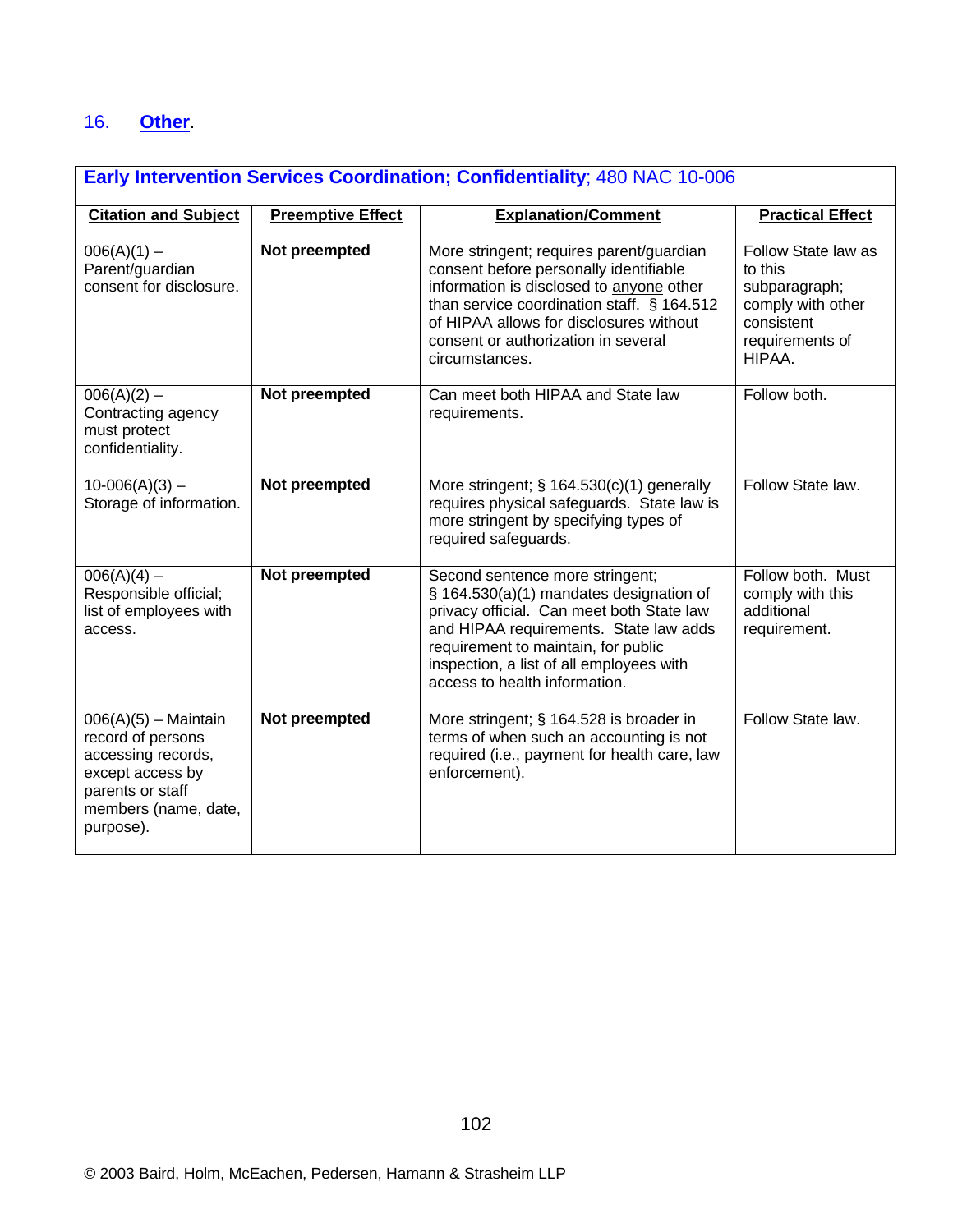## **Nebraska Telehealth Act**; Neb. Rev. Stat. §§ 71-8501 to 71-8508 and Related Regulations; 471 NAC 1-006.10

| <b>Citation and Subject</b>                                                                                                                                                                                       | <b>Preemptive Effect</b> | <b>Explanation/Comment</b>                                                                                                                                                                                                                 | <b>Practical Effect</b>                                                                                       |
|-------------------------------------------------------------------------------------------------------------------------------------------------------------------------------------------------------------------|--------------------------|--------------------------------------------------------------------------------------------------------------------------------------------------------------------------------------------------------------------------------------------|---------------------------------------------------------------------------------------------------------------|
| $\S$ 71-8505 (1) and 1(b)<br>- Requirement of<br>written consent re:<br>confidentiality and<br>other issues as<br>responsibility of<br>telehealth practitioner<br>prior to telehealth<br>services.                | Not preempted            | More stringent; State law requires consent<br>where HIPAA would not for an "indirect"<br>treatment relationship. Contrast<br>§ 164.506(a)(2)(I).                                                                                           | Follow State law.                                                                                             |
| $\S$ 71-8505(c) – The<br>consent must State<br>that the patient will<br>have access to all<br>telehealth medical<br>information as<br>provided by law for all<br>medical records.                                 | Not preempted            | Not "contrary" - HIPAA will be the "law" in<br>effect and contains detailed provisions for<br>release of PHI to the individual. See<br>§164.524.                                                                                           | Follow both.                                                                                                  |
| $$71-8505(d) - The$<br>consent must include a<br>Statement that<br>dissemination of<br>telehealth images or<br>information to<br>"researchers or other<br>entities" will not occur<br>without patient<br>consent. | Not preempted            | More stringent; HIPAA permits disclosure<br>for treatment, payment and healthcare<br>operation without consent (§164.506). The<br>cited State law effectively eliminates these.                                                            | Follow both. Limit<br>disclosure per State<br>law and follow<br><b>HIPAA</b> for notice<br>and authorization. |
| $$71-8505(3)$<br>Substitute consent<br>permitted by "the<br>patient's legally<br>authorized<br>representative."                                                                                                   | Not preempted            | Not "contrary" - HIPAA §164.508(c)(viii)<br>permits authorizations to be signed by "a<br>personal representative of the individual,<br>[accompanied by] a description of such<br>representative's authority to act for the<br>individual." | Follow both                                                                                                   |
| $\S$ 71-8505(4) –<br>Provides emergency<br>exception to consent<br>requirement when<br>patient is incapable<br>and legally authorized<br>representative is<br>unavailable.                                        | Not preempted            | Not "contrary" - HIPAA permits disclosures<br>related to treatment, payment, or health<br>care operations without consent.<br>Emergencies would fall under this<br>provision.                                                              | Follow both.                                                                                                  |